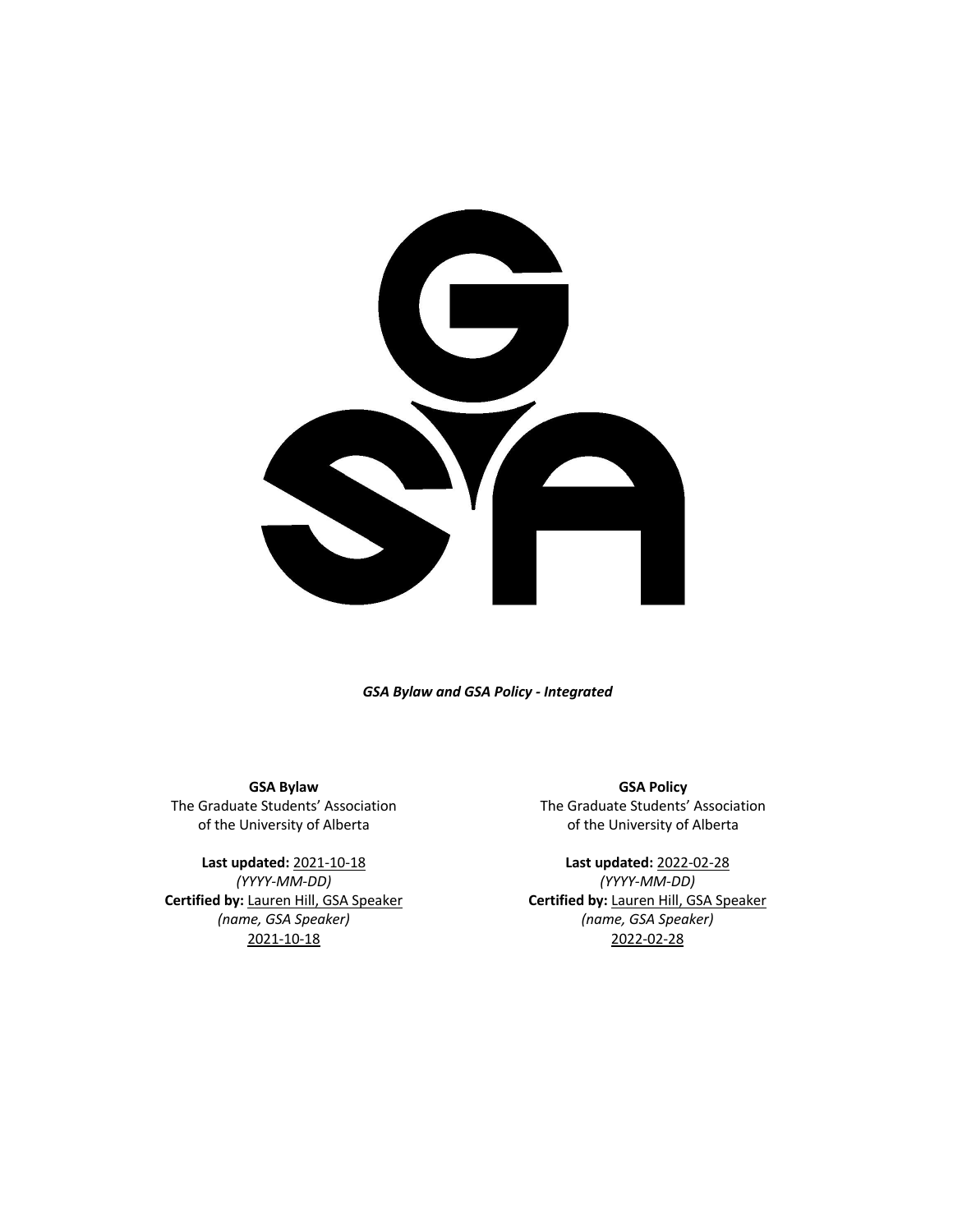## **GSA Bylaw Amended 18 October 20211**

## *Establishment*

The GSA Bylaws are established by order of the *Post-Secondary Learning Act* (Section 95(2)).

#### *Amendments to GSA Bylaw*

All changes to GSA Bylaw are approved by a two-thirds simple majority vote in favour at two (2) meetings of GSA Council no less than one (1) week apart.

## *Maintenance of GSA Bylaw*

GSA Bylaw will be stored in the GSA office and posted on the GSA website. When GSA Bylaw is changed, as directed by GSA Council, previous versions will be archived in the GSA office and made accessible upon request.

Changes to GSA Bylaw will maintain the predefined styles for governing documents at the GSA and all revision dates will be recorded within GSA Bylaw.

<sup>1</sup> Editorial revisions to all GSA Bylaw made by GSA Council on 15 April 2019. Editorial revisions to all GSA Bylaw made by the GSA Governance Committee on 21 May 2013, 9 August 2013, 21 January 2014 (Chair and Vice-Chair, under delegated authority from the GSA Governance Committee), 31 October 2016, and 27 November 2018.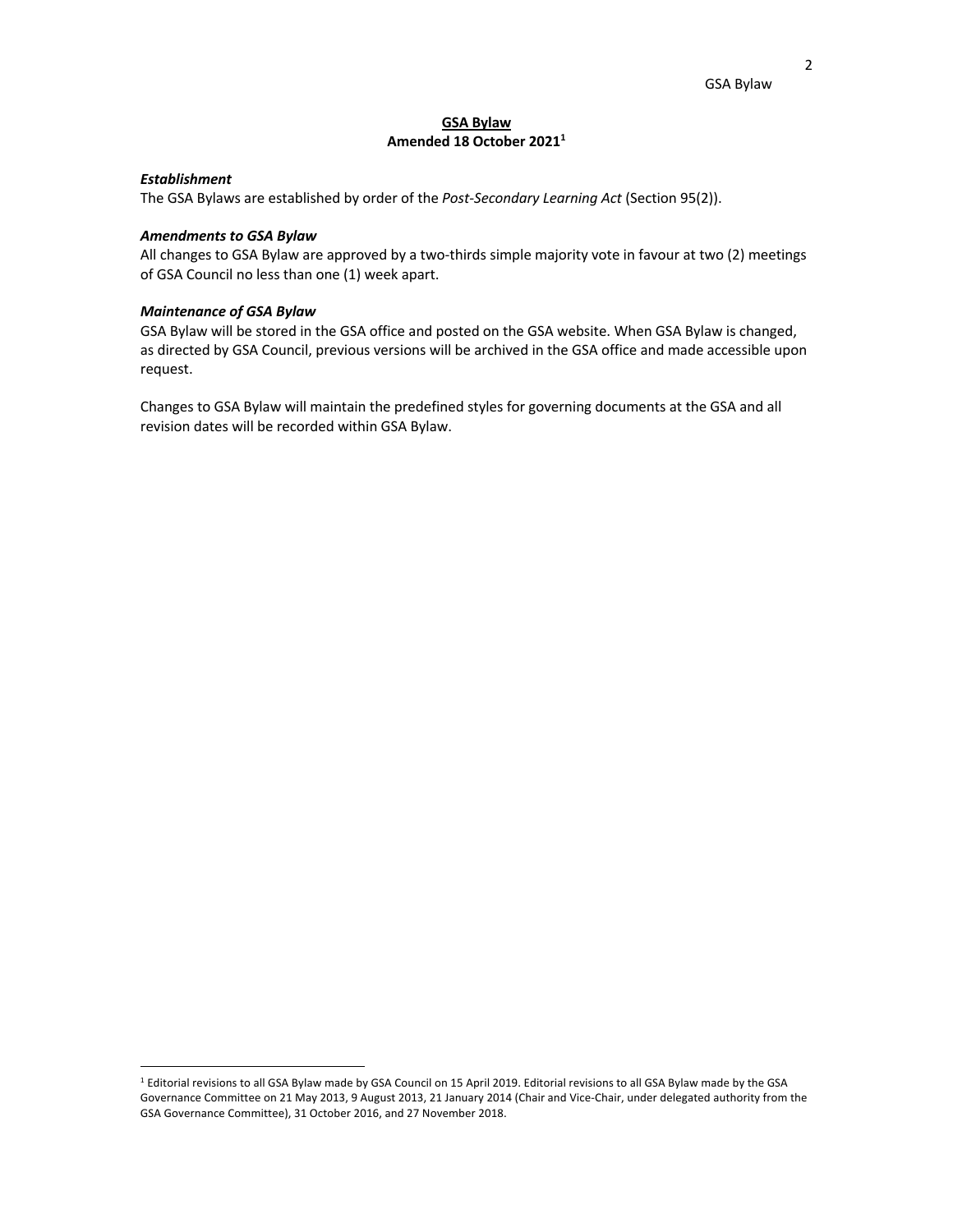## **GSA Policy Amended 28 February 20222**

### *Establishment*

GSA Policy is established by GSA Bylaw. As per GSA Bylaw, GSA Policy contains all policies and procedures passed by GSA Council except as contained in any other governing document.

### *Amendments to GSA Policy*

As per GSA Bylaw, GSA Policy is under the jurisdiction of GSA Council and may be amended by a simple majority vote of GSA Council at any meeting of GSA Council. As per GSA Policy, the GSA Governance Committee may make any editorial changes (such as factual inaccuracies and other editorial issues) to the GSA governing documents as deemed necessary by the committee.

#### *Maintenance of GSA Policy*

GSA Policy will be stored in the GSA office and posted on the GSA website. When GSA Policy is changed, as directed by GSA Council, previous versions will be archived in the GSA office and made accessible upon request.

Changes to GSA Policy will maintain the predefined styles for governing documents at the GSA and all revision dates will be recorded within GSA Policy.

<sup>2</sup> Editorial revisions to all GSA Policy made by GSA Council on 15 April 2019. Editorial revisions to all GSA Policy made by the GSA Governance Committee on 19 March 2013, 21 May 2013, 9 August 2013, 21 January 2014 (Chair and Vice-Chair, under delegated authority from the GSA Governance Committee), 31 October 2016, and 27 November 2018.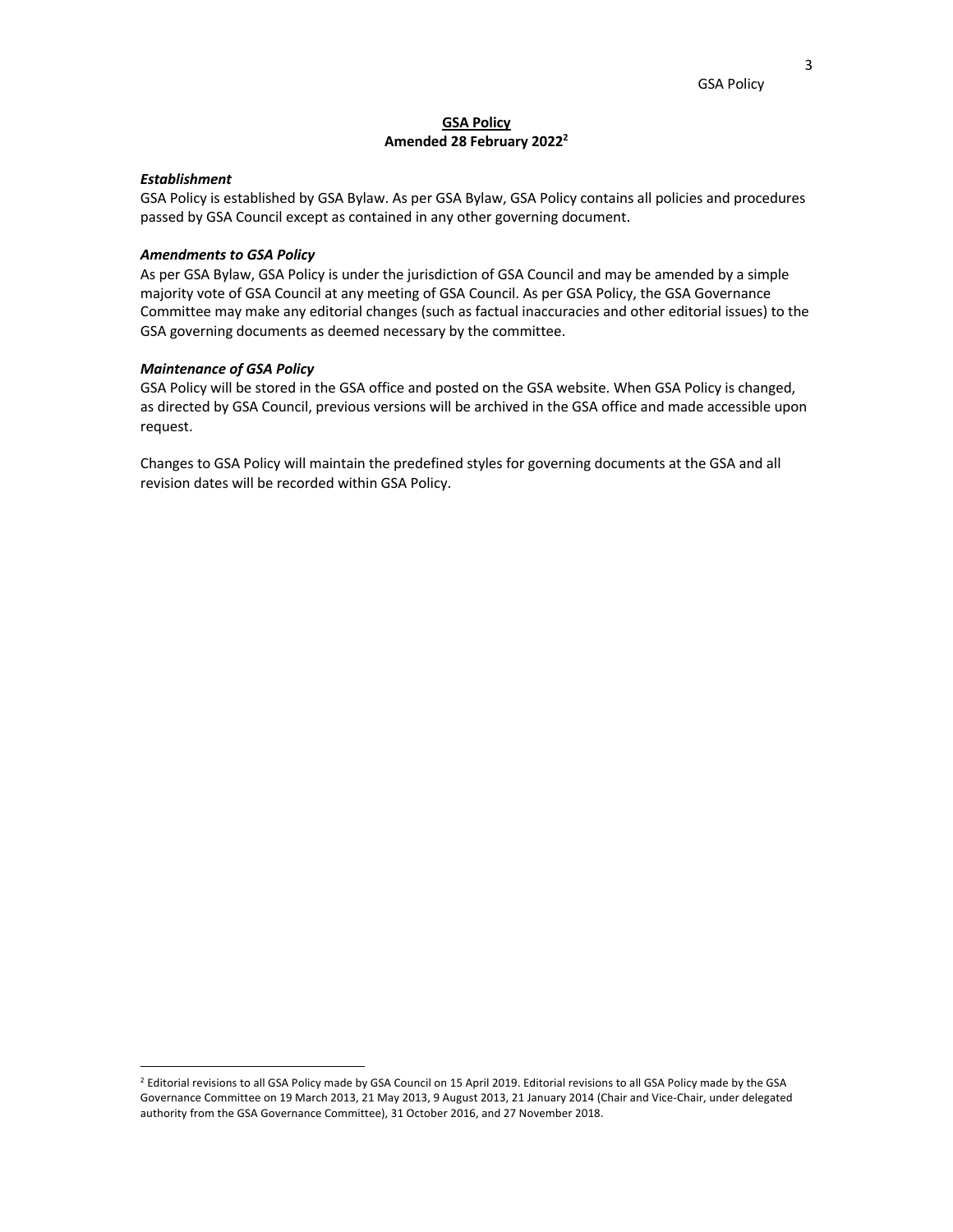#### **User's Guide to the Integrated GSA Bylaw & Policy**

- GSA Bylaws are the rules that govern the GSA, which the GSA is allowed to make under the *Post-Secondary Learning Act* (Section 95(2)).
- GSA Policies are the general principles by which the GSA is run, and typically elaborate on rules set out in GSA Bylaw.
- GSA Bylaw and GSA Policy are distinguished from each other through the headers of each section.
- GSA Bylaw always comes before relevant GSA Policy. Not all GSA Bylaws have related GSA Policies, and *vice versa*.
- Footnotes indicate the date changes were made and the governing body that approved the changes. A full list of revision dates is available at the end of this document.
- All sections have tables at the beginning which outline the purpose and scope of the associated GSA Bylaw and/or GSA Policy, note any other specifically related sections of GSA Bylaw and Policy or GSA Board Policy that should be consulted, and provide definitions of recurring terminology used within that section (if any). When reviewing a section that notes other specifically related sections of GSA governing documents, users should turn to those sections to ensure they have a full understanding of the topic at hand.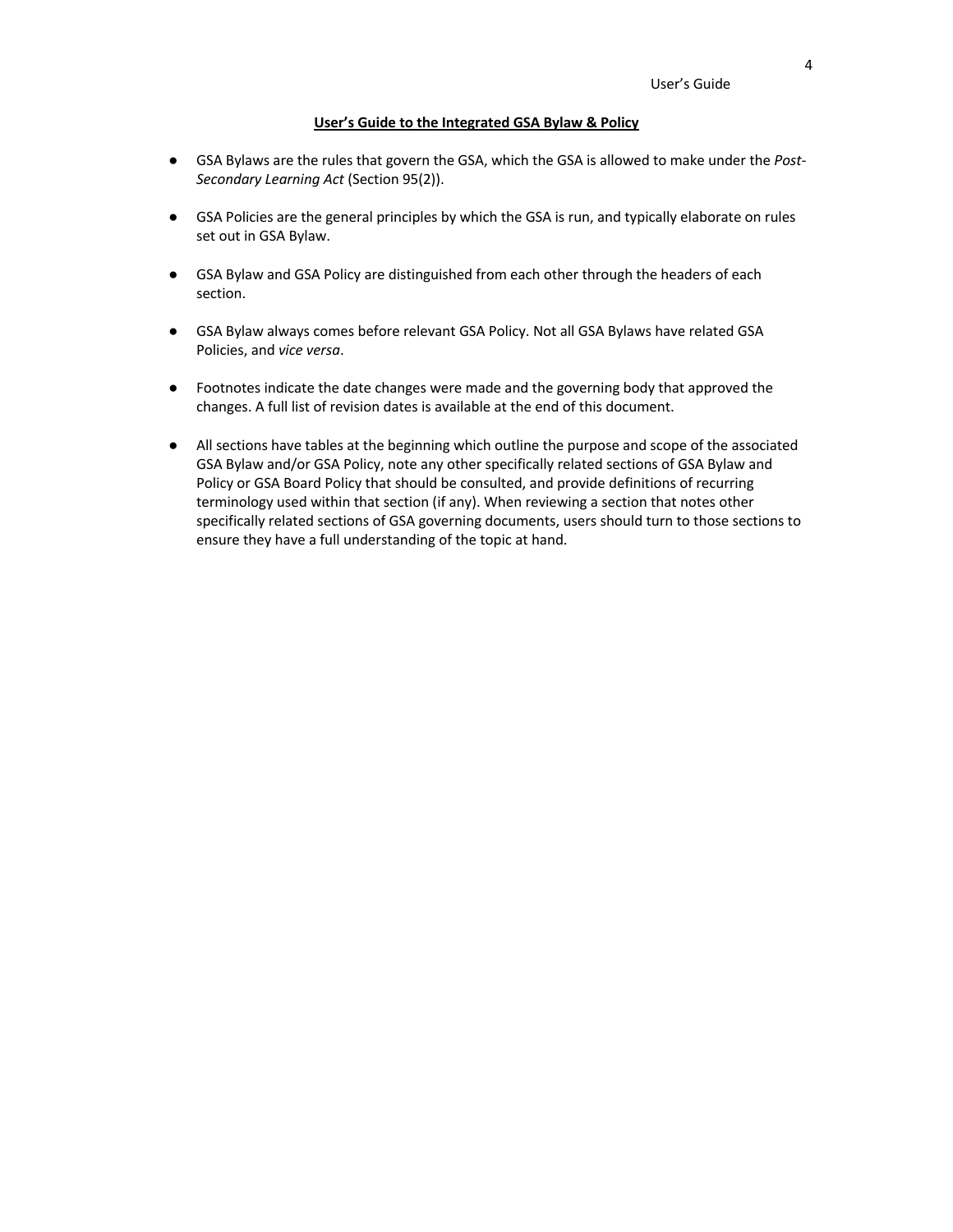# **GSA Bylaw and Policy Table of Contents**

| Section H: Performance, Conduct, Responsibilities, and Attendance, and the GSA Appeals and   |  |
|----------------------------------------------------------------------------------------------|--|
|                                                                                              |  |
| GSA Policy: Performance and Conduct, Conflict of Interest, and Conflict of Commitment  42    |  |
| GSA Policy: Responsibilities and Attendance of GSA Committee Members, and Representatives on |  |
|                                                                                              |  |
|                                                                                              |  |
|                                                                                              |  |
|                                                                                              |  |
|                                                                                              |  |
| GSA Policy: GSA Standing Committees, GSA Elections and Referenda Committee  61               |  |
|                                                                                              |  |
|                                                                                              |  |
|                                                                                              |  |
|                                                                                              |  |
|                                                                                              |  |
|                                                                                              |  |
|                                                                                              |  |
|                                                                                              |  |
|                                                                                              |  |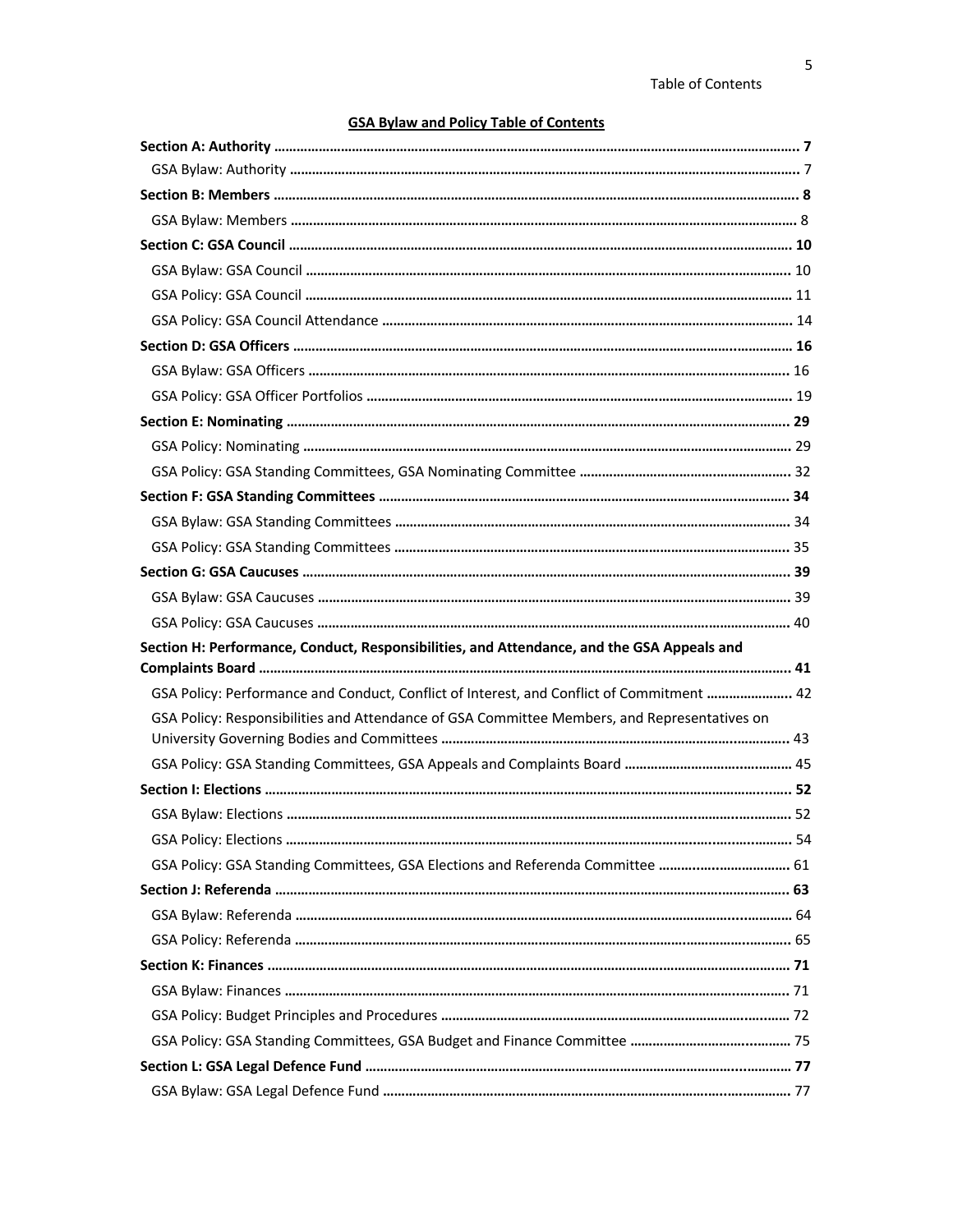## Table of Contents

| GSA Policy: GSA Health and Dental Plan and GSA Health and Dental Plan Reserve Fund  81 |  |
|----------------------------------------------------------------------------------------|--|
|                                                                                        |  |
|                                                                                        |  |
|                                                                                        |  |
|                                                                                        |  |
|                                                                                        |  |
|                                                                                        |  |
|                                                                                        |  |
|                                                                                        |  |
|                                                                                        |  |
|                                                                                        |  |
|                                                                                        |  |
|                                                                                        |  |
|                                                                                        |  |
|                                                                                        |  |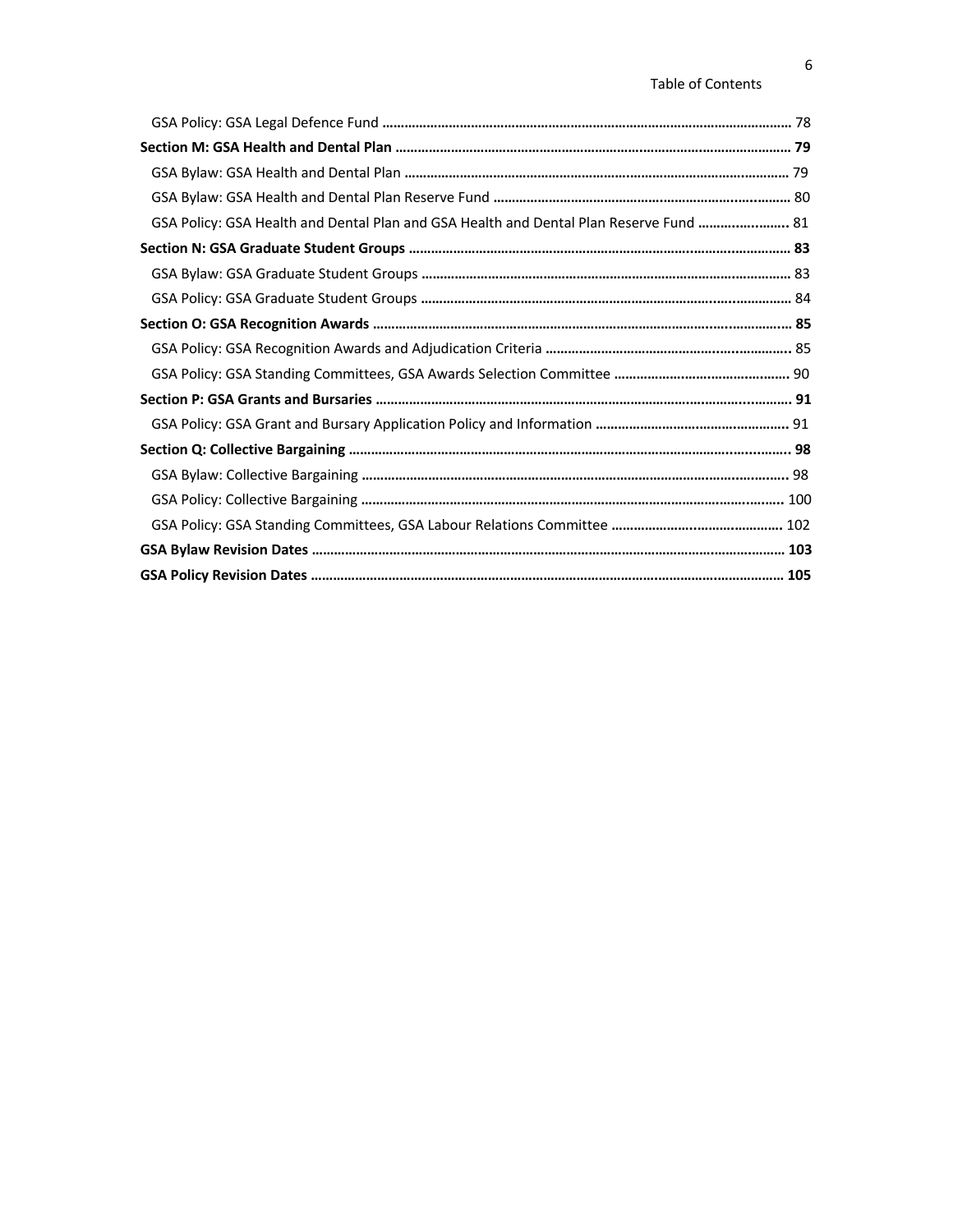## **Section A: Authority**

| <b>Purpose and Scope:</b> This bylaw governs the authority of the GSA pursuant to the <i>Post-Secondary Learning Act</i> |                             |  |
|--------------------------------------------------------------------------------------------------------------------------|-----------------------------|--|
| <b>Definitions</b>                                                                                                       | None                        |  |
|                                                                                                                          |                             |  |
| <b>Other Specifically Related Sections of</b>                                                                            | Post-Secondary Learning Act |  |
| <b>GSA Governing Documents</b>                                                                                           |                             |  |

## **GSA Bylaw: Authority3**

## **A.BYL.1 General**

- A.BYL.1.1 By order of Section 94(1) of the *Post-Secondary Learning Act*, the name of the organisation will be "the Graduate Students' Association of the University of Alberta," hereafter referred to as the GSA.
- A.BYL.1.2 These Bylaws constitute bylaws for the purpose of Section 95(2) of the *Post-Secondary Learning Act*, and may be amended by two (2) two-thirds simple majority votes of GSA Council held on seven (7) calendar days' notice of Motion and no less than one (1) week apart.
- A.BYL.1.3 The GSA maintains the following additional governing documents:
	- A.BYL.1.3.a GSA Policy and
	- A.BYL.1.3.b GSA Board Policy.
- A.BYL.1.4 For the purpose of activities related to collective bargaining, the GSA must also comply with the relevant sections of the *Labour Relations Code*.

### **A.BYL.2 GSA Policy**

- A.BYL.2.1 GSA Policy contains all policies passed by GSA Council except as contained in any other governing document.
- A.BYL.2.2 GSA Policy is under the jurisdiction of GSA Council and may be amended by a simple majority vote of GSA Council at any meeting of GSA Council.

### **A.BYL.3 GSA Board Policy**

- A.BYL.3.1 GSA Board Policy details high-level operational policies of the GSA.
- A.BYL.3.2 GSA Board Policy is under the jurisdiction of the GSA Board (GSAB) and may be amended by a majority vote of the GSAB at any meeting of the GSAB, with changes to be reported to GSA Council.

<sup>&</sup>lt;sup>3</sup> Approved by GSA Council on 13 December 2010. Amended by the Annual General Meeting on 28 March 2011. Amended by GSA Council on 14 March 2018 and 18 June 2018.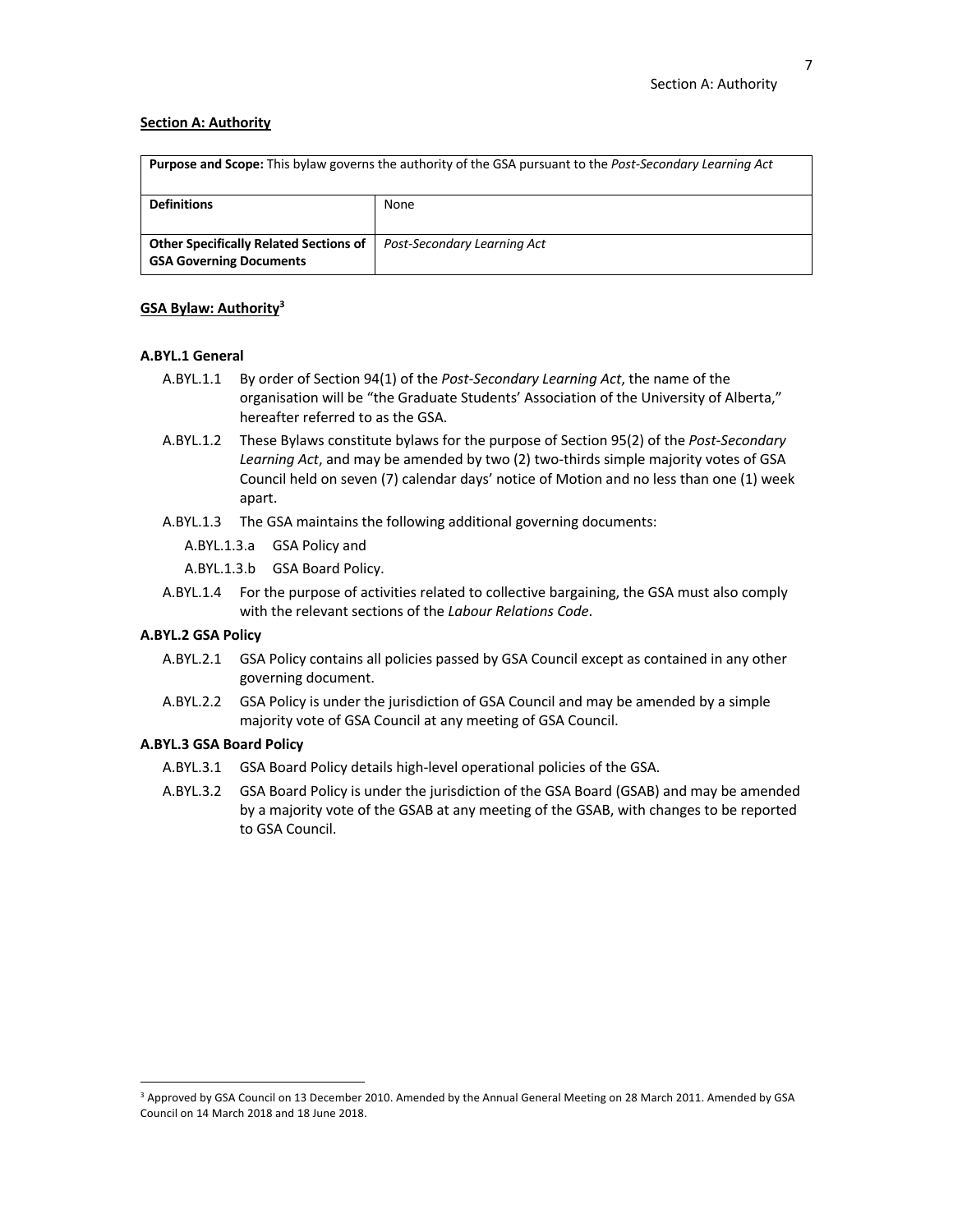#### **Section B: Members**

| <b>Purpose and Scope:</b> This bylaw governs membership with the GSA, including associated rights and privileges |                                                                                                                                      |
|------------------------------------------------------------------------------------------------------------------|--------------------------------------------------------------------------------------------------------------------------------------|
| <b>Definitions</b>                                                                                               | None                                                                                                                                 |
| <b>Other Specifically Related Sections of</b><br><b>GSA Governing Documents</b>                                  | Post-Secondary Learning Act                                                                                                          |
|                                                                                                                  | GSA Bylaw and Policy, Section C: GSA Council                                                                                         |
|                                                                                                                  | GSA Bylaw and Policy, Section H: Performance, Conduct, Responsibilities,<br>and Attendance, and the GSA Appeals and Complaints Board |
|                                                                                                                  | GSA Board Policy, Section 4, GSA Meeting Rooms: Bookings by Groups or<br>Individuals External to the GSA                             |

#### **GSA Bylaw: Members4**

#### **B.BYL.1 Members**

- B.BYL.1.1 Membership in the GSA consists of:
	- B.BYL.1.1.a All full-time graduate students while they are registered (where applicable) at the University of Alberta after being admitted to the Faculty of Graduate Studies and Research (FGSR),
	- B.BYL.1.1.b All part-time graduate students while they are registered (where applicable) at the University of Alberta after being admitted to the FGSR, and
	- B.BYL.1.1.c All associate members.
- B.BYL.1.2 GSA Council may elect to associate membership of the GSA to any member(s) or class of members of the University community it considers appropriate.
- B.BYL.1.3 Postgraduate medical/dental education trainees have the option of paying fees to the GSA solely for the purpose of accessing the U-Pass service.

#### **B.BYL.2 Membership Fees**

- B.BYL.2.1 Pursuant to Section 95(2)(f) of the *Post-Secondary Learning Act*, annual membership fees will be paid by all members of the GSA who are assessed tuition in the fall and winter terms.
- B.BYL.2.2 Membership fees will be indexed annually to inflation as measured by the Alberta Consumer Price Index.
- B.BYL.2.3 Notwithstanding Section B.BYL.2.2, above, adjustments to the membership fees to be paid by members of the GSA may be made as part of the annual budgeting process, subject to explicit approval by GSA Council.

## **B.BYL.3 Rights, Privileges, and Responsibilities of Members**

- B.BYL.3.1 All GSA members, except associate members, are eligible to vote in all GSA elections and referenda.
- B.BYL.3.2 All GSA members may attend GSA Council meetings as observers, subject to the rules of order of the assembly.

<sup>4</sup> Amended by the Annual General Meeting on 28 March 2011. Amended by GSA Council on 14 March 2011, 18 June 2018, and 15 April 2019. Editorial revisions made by the GSA Governance Committee on 13 March 2014 (Chair and Vice-Chair under delegated authority from the GSA Governance Committee) and 28 May 2015.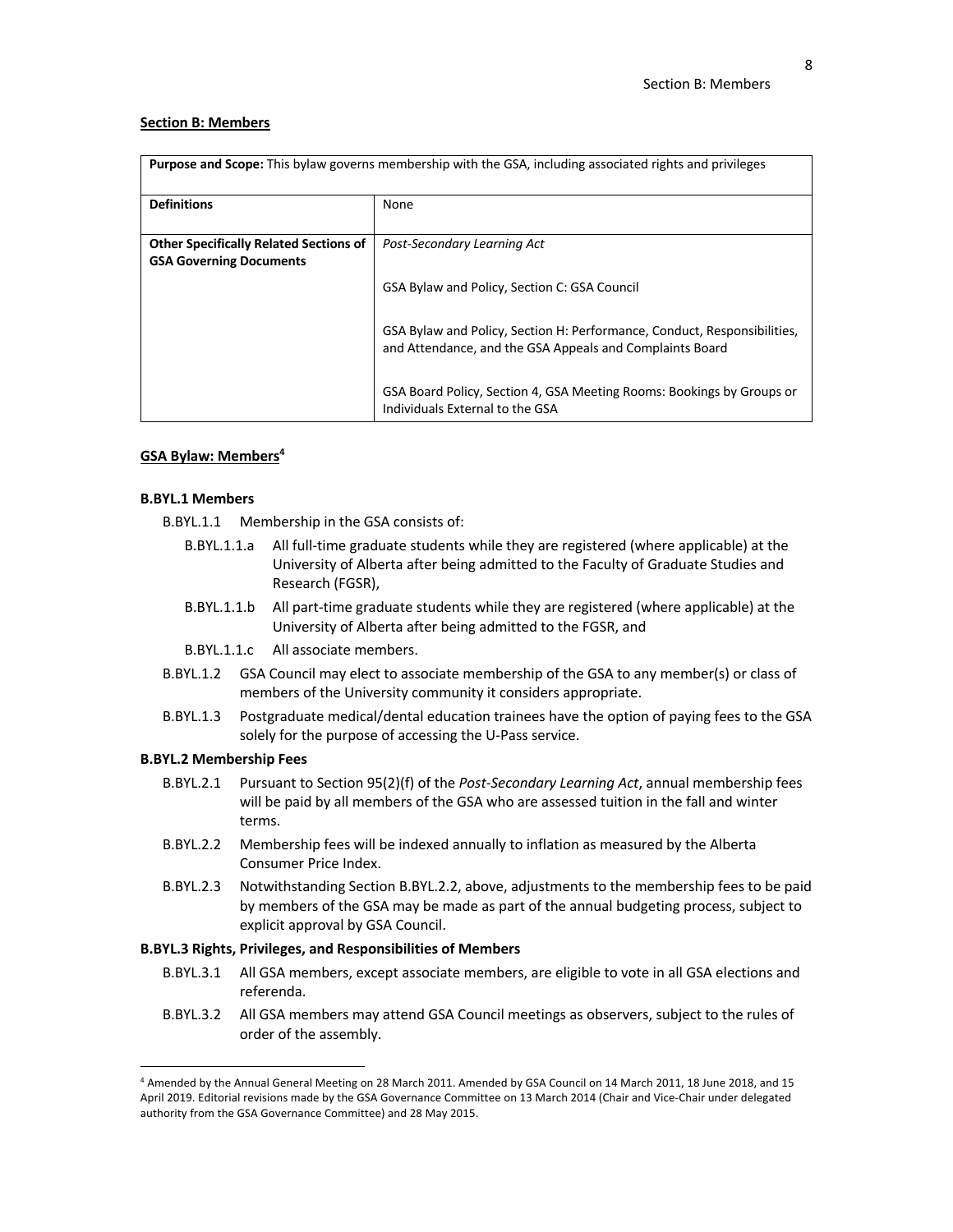- B.BYL.3.3 Subject to the provisions of contractual agreements, all GSA members (except associate members) have access to services provided by the GSA, including the GSA Health and Dental Plan, GSA Recognition Awards, Graduate Student Assistance Program, GSA grants and bursaries, and the U-Pass service.
- B.BYL.3.4 All GSA members have the privilege of booking meeting rooms in accordance with GSA Board Policy.
- B.BYL.3.5 All GSA members of the GSA must exercise shared responsibility in monitoring the performance and conduct of GSA Officers, and monitoring for potential conflicts of interest and/or conflicts of commitment among GSA members, as defined in Section H: Performance, Conduct, Responsibilities, and Attendance, and the GSA Appeals and Complaints Board.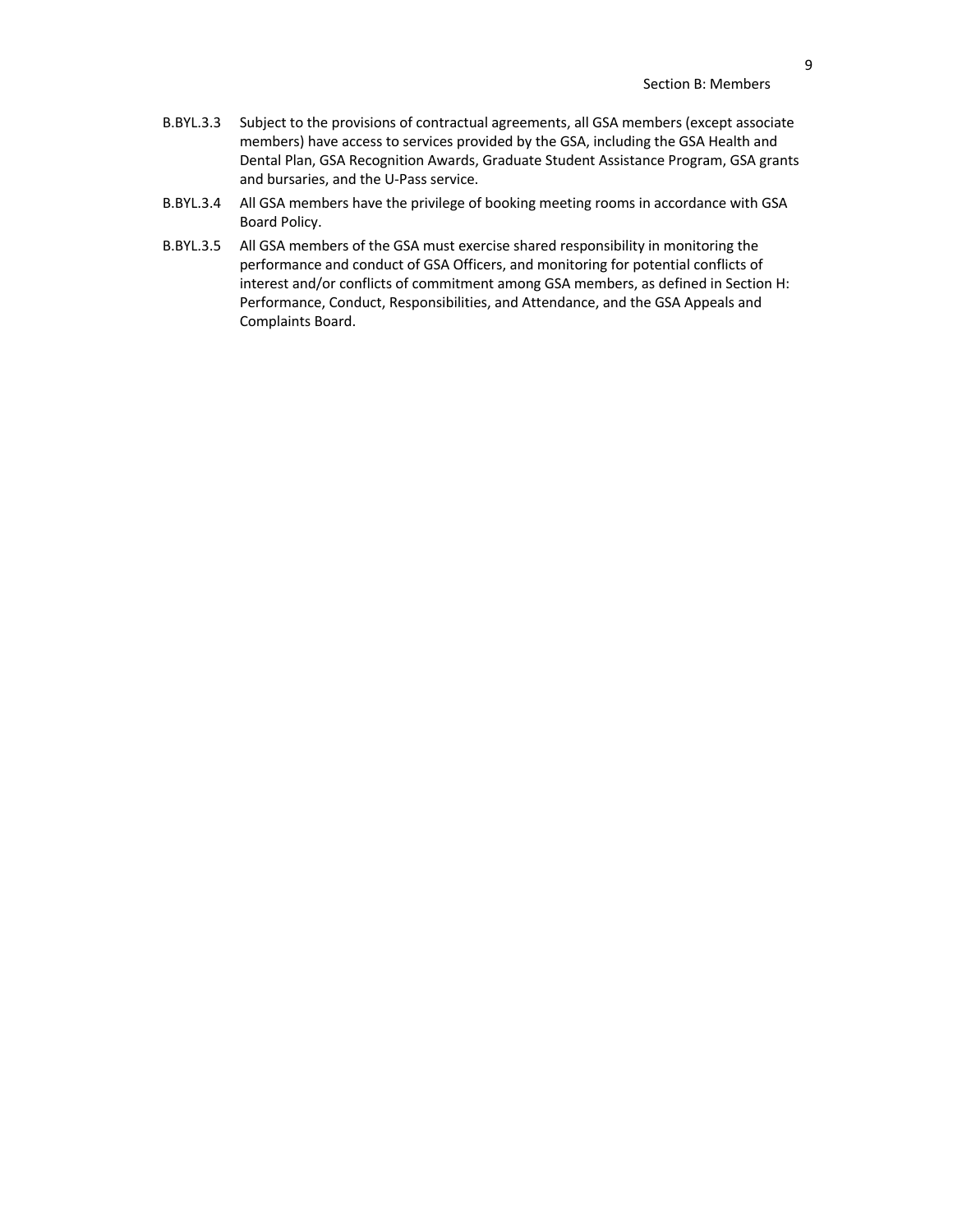## **Section C: GSA Council**

| <b>Purpose and Scope:</b> This bylaw and associated policies govern procedures related to GSA Council, as well as<br>attendance at GSA Council |                                                                              |  |
|------------------------------------------------------------------------------------------------------------------------------------------------|------------------------------------------------------------------------------|--|
| <b>Definitions</b>                                                                                                                             | "Working Day" is defined as a day that the GSA office is open                |  |
| <b>Other Specifically Related</b><br><b>Sections of GSA Governing</b><br><b>Documents</b>                                                      | Post-Secondary Learning Act<br>GSA Bylaw and Policy, Section D: GSA Officers |  |

## **GSA Bylaw: GSA Council5**

## **C.BYL.1 Mandate**

C.BYL.1.1 The mandate of GSA Council is to fulfill all responsibilities listed in Section 95 of the *Post-Secondary Learning Act*.

## **C.BYL.2 General**

C.BYL.2.1 GSA Council and attendance at GSA Council will be governed by GSA Policy.

<sup>5</sup> Amended by the Annual General Meeting on 28 March 2011. Amended by GSA Council on 16 April 2012, 22 June 2015, 24 October 2016, 15 May 2017, and 28 January 2019. Editorial revisions made by the GSA Governance Committee on 5 May 2015 (Chair and Vice-Chair under delegated authority from the GSA Governance Committee) and 14 July 2015 (Chair and Vice-Chair under delegated authority from the GSA Governance Committee).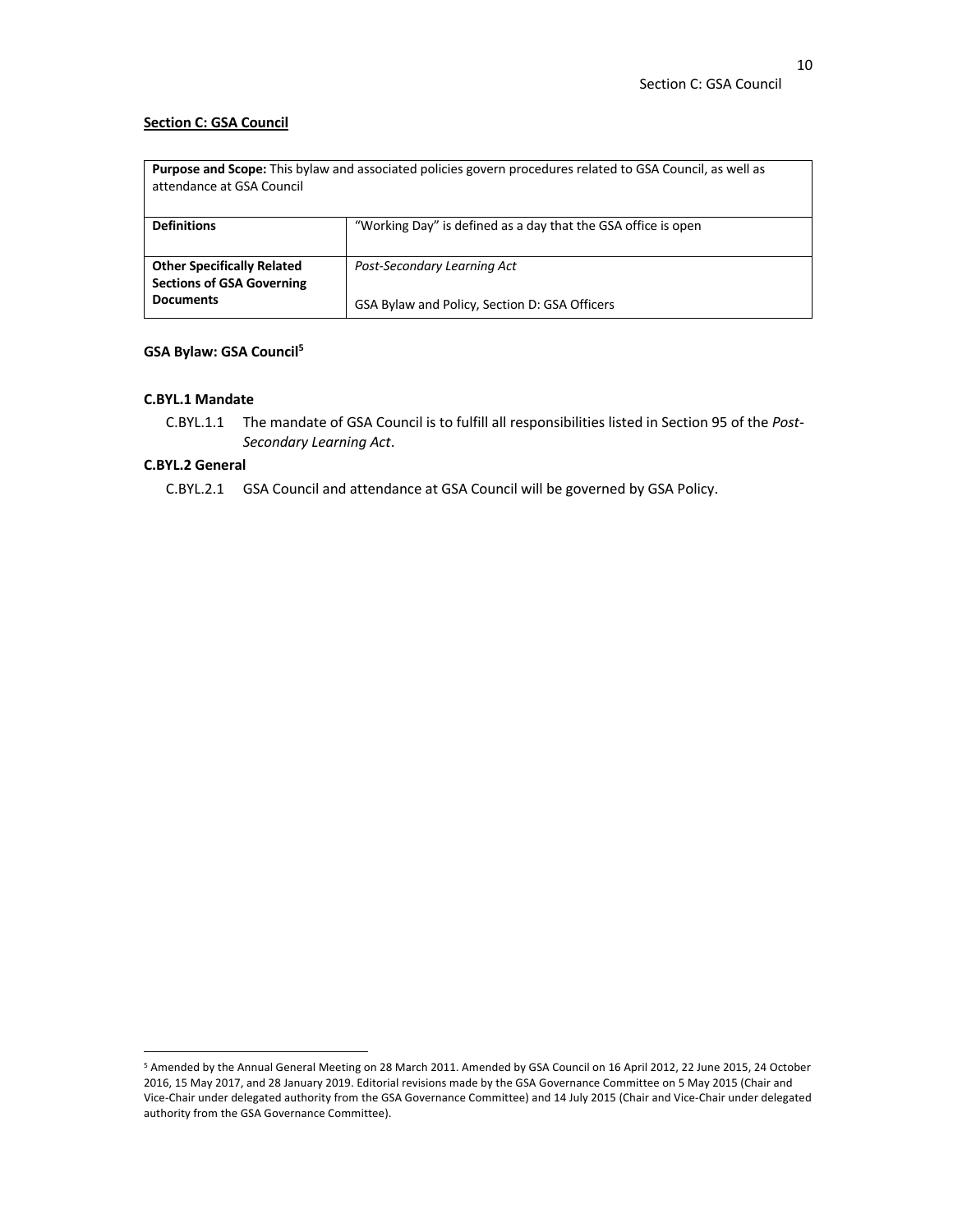## **GSA Policy: GSA Council6**

## **C.POL.3 GSA Council Composition**

C.POL.3.1 GSA Council is comprised of:

- C.POL.3.1.a All Directly-Elected Officers (DEOs) as voting members,
- C.POL.3.1.b All GSA Council-Elected Officers and Deputies as non-voting members,
- C.POL.3.1.c One (1) graduate student elected from each department, faculty, or extradepartmental unit at the University that offers a graduate program (Departmental Councillors) as voting members,
- C.POL.3.1.d One (1) Councillor elected by the Indigenous Graduate Students' Association (IGSA) as a voting member,
- C.POL.3.1.e Ten (10) Councillors-at-Large (CALs) as voting members, and
- C.POL.3.1.f The GSA Directors as non-voting members.
- C.POL.3.2 Departmental Councillors and the IGSA Councillor, and their alternates, will be elected (or, in the case of alternates, appointed) annually for a one (1) year term by graduate students from their department ('constituents') or from the membership of the IGSA according to their own procedures or their group Constitution.
	- C.POL.3.2.a The duties of Departmental Councillors and the IGSA Councillor will be:
		- C.POL.3.2.a.i To act as the primary liaison between the GSA and their constituents, including sending their constituents a brief report on GSA Council meetings and soliciting feedback,
		- C.POL.3.2.a.ii To attend all meetings of GSA Council or, if they are unable to attend, to ensure their alternate can attend in their place, and
		- C.POL.3.2.a.iii To ensure that the Speaker and GSA office are kept up to date with their names, departmental addresses, and contact information.
	- C.POL.3.2.b For the benefit of graduate students in each department, faculty, or extradepartmental unit at the University, as represented by their Departmental Councillors or alternates that meet the attendance requirements, GSA Council remuneration will be provided, as specified in GSA Policy, GSA Council Attendance.
		- C.POL.3.2.b.i The IGSA will be provided with GSA Council remuneration, as specified in GSA Policy, GSA Council Attendance.
- C.POL.3.3 CALs will be members of the GSA, excluding associate members, elected annually, with their terms to run from 1 May until 30 April of the following year.
	- C.POL.3.3.a The duties of CALs will be:
		- C.POL.3.3.a.i To attend all meetings of GSA Council,
		- C.POL.3.3.a.ii To ensure that the Speaker and GSA office are kept up to date with their names, departmental addresses, and contact information, and
		- C.POL.3.3.a.iii To provide additional voices on GSA Council from those offered by DEOs, Departmental Councillors, and the IGSA Councillor.
- C.POL.3.4 Members of the public are required to sign in with the Speaker and will be given a placard. They may not vote and do not have speaking privileges unless extended them by GSA Council following a vote on the matter.

## **C.POL.4 GSA Council Meetings**

<sup>6</sup> Approved by GSA Council on 28 January 2019. Amended by GSA Council on 28 February 2022.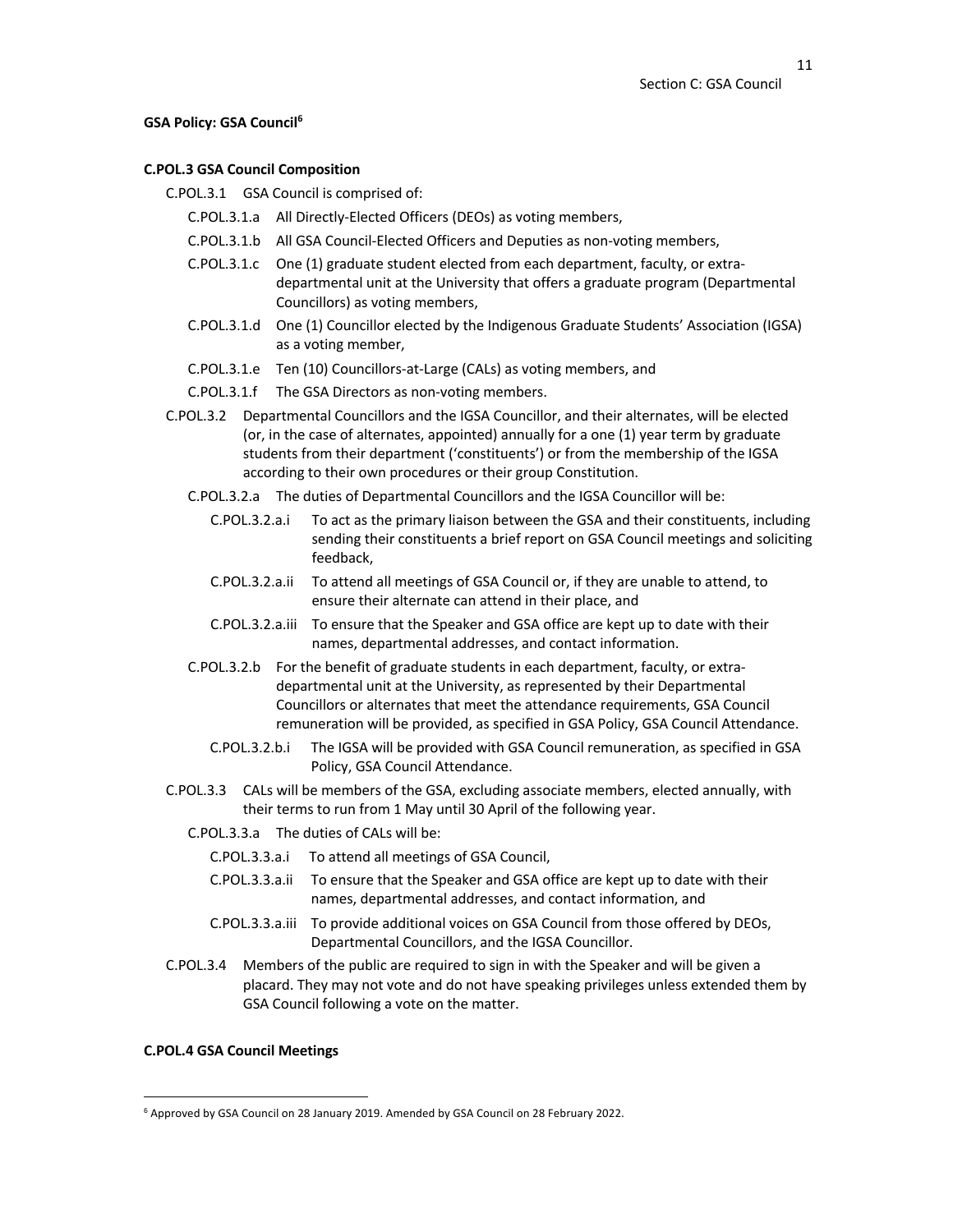- C.POL.4.1 The Speaker sets GSA Council meeting dates annually. If lacking sufficient agenda items, up to two (2) meetings may be cancelled at the discretion of the Speaker and President, but never two (2) sequential meetings.
- C.POL.4.2 Quorum for any GSA Council meeting will consist of thirty (30) voting members of GSA Council. Votes are tallied based on votes cast, rather than members present.
- C.POL.4.3 Agendas for GSA Council meetings will normally include time for: receiving the names of new GSA Council members, presentations, announcements from GSA Council members, action items, elections, reports from Directly-Elected Officers, GSA Standing Committees, and Management, and question period.
	- C.POL.4.3.a Agenda items normally come to GSA Council from the GSA Board (GSAB) or other GSA Standing Committees. Members of GSA Council who wish to place an item on the agenda should contact the Speaker.
	- C.POL.4.3.b Substantive agenda items are circulated to GSA Council members at least one (1) week prior to the date of the meeting on instruction of the Speaker. Substantive items received after this will be added to the agenda at the discretion of the Speaker. Reports for information are circulated the Friday (or Thursday, in the event of a holiday related closure of the GSA office) before a Monday meeting.
	- C.POL.4.3.c Changes to the agenda made at meetings require a two-thirds simple majority vote.
- C.POL.4.4 Special Meetings of GSA Council
	- C.POL.4.4.a Special meetings of GSA Council will have specific and limited agendas and may be called when important matters arise for decision either between regular meetings or at a time when pressure of business would not allow them to be adequately disposed of at a scheduled meeting. Procedures governing scheduled meetings will apply to special meetings.
	- C.POL.4.4.b With reasonable notice (when possible five (5) working days), special meetings will be called by the Speaker following receipt of any of the following:
		- C.POL.4.4.b.i A Motion of GSA Council at any GSA Council meeting,
		- C.POL.4.4.b.ii A Motion of the GSAB, or
		- C.POL.4.4.b.iii A request to the GSAB made by ten (10) or more members of GSA Council.
	- C.POL.4.4.c Any request for a special meeting of GSA Council as noted above will specify the intended purpose of that meeting, and all business at the meeting must, unless otherwise mandated, be restricted to the specified purpose of the meeting.

## **C.POL.5 Procedure at GSA Council Meetings**

- C.POL.5.1 The duties of the Speaker are outlined in GSA Bylaw and Policy, Section D: GSA Officers.
	- C.POL.5.1.a If the Speaker is unable to perform any of his/her duties, the Deputy Speaker will act. If neither is available, the President and the Executive Director (or delegate) will consult on the action(s) to be taken.
- C.POL.5.2 Motions (formal proposals that GSA Council take certain actions), are normally accompanied by a Notice of Motion (advance written notice that a Motion will be presented and debated at an upcoming meeting of GSA Council). Notices of Motion must be presented in time to be circulated with the first mailing of the GSA Council material, as described above.
	- C.POL.5.2.a To move a Motion, voting members of GSA Council must first be recognized by the Speaker. A Motion must be seconded; a second simply indicates that the seconder agrees that the Motion should be debated and not that the seconder necessarily favours the Motion.
	- C.POL.5.2.b During discussion and debate, voting members of GSA Council may: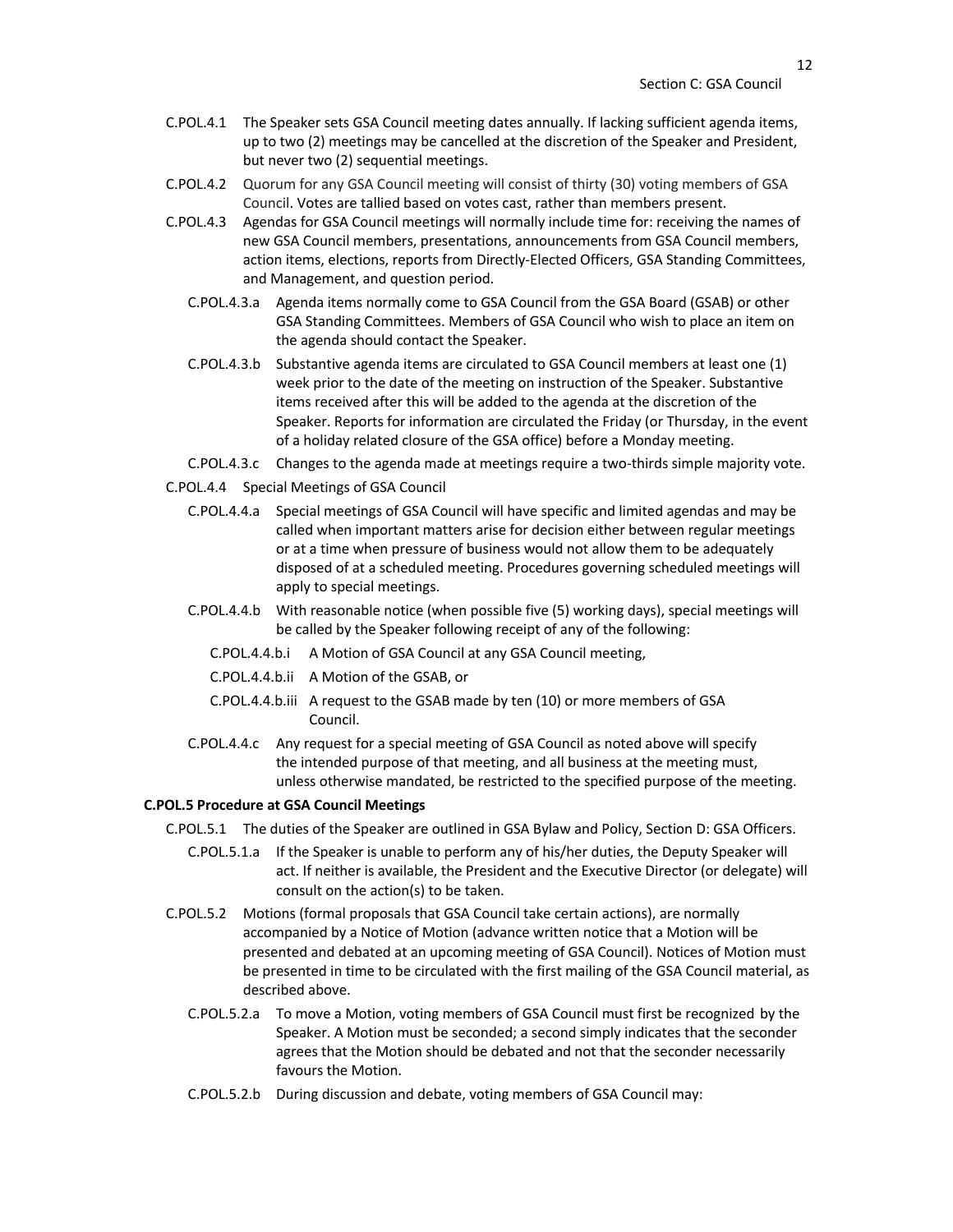- C.POL.5.2.b.i Move an amendment to a Motion. Amendments to a Motion must be germane; that is, they must be closely related to the subject of the Motion.
- C.POL.5.2.b.ii Move a Motion to Defer, which enables the discussion of a substantive issue to be put off to a later, specified time.
- C.POL.5.2.b.iii Move a Motion to Table, which allows GSA Council to lay aside a Motion until some future time. This Motion is not debatable, except with respect to when the Motion will return to GSA Council.
- C.POL.5.2.c Following discussion and debate, a Motion goes to a vote.
	- C.POL.5.2.c.i Unless otherwise noted, a simple majority vote is needed for a Motion to pass; in the event of a tie a Motion is considered to have failed.
- C.POL.5.2.d Voting members of GSA Council may also:
	- C.POL.5.2.d.i Move a Motion to Refer, which allows GSA Council to refer an issue to another body, usually a GSA Standing Committee.
	- C.POL.5.2.d.ii Move a Motion to Rescind, which allows GSA Council to cancel or stop an entire Motion that had already been adopted.
	- C.POL.5.2.d.iii Move a Motion to Reconsider, which allows GSA Council to return to a Motion that has been voted on at the meeting, in an instance where new information emerges or the situation changes, allowing GSA Council to consider and vote anew, as if GSA Council had not previously voted on the Motion.
- C.POL.5.2.e GSA Council may vote to close meetings, in which case only GSA Council members and GSA staff may attend; others wishing to attend must have permission extended by GSA Council following a vote.
	- C.POL.5.2.e.i Open session minutes of GSA Council will be posted on the GSA website. Closed session minutes are confidential. Motions may only be considered in open session.
- C.POL.5.3 Prerogatives of GSA Council Members
	- C.POL.5.3.a After being recognized by the Speaker, any member of GSA Council may:
		- C.POL.5.3.a.i Ask a question for information,
		- C.POL.5.3.a.ii Provide a Point of Information (request or provide information),
		- C.POL.5.3.a.iii Provide a Point of Order (ask that the Speaker enforce procedures governing GSA Council),
		- C.POL.5.3.a.iv Provide a Point of Personal Privilege (protest a personal remark),
		- C.POL.5.3.a.v Call the Question (call for a vote on an associated Motion if it is felt that there has been a fulsome discussion and it is time to move to a vote), or
		- C.POL.5.3.a.vi Motion for adjournment (separate from the adjournment as listed on the meeting agenda). This Motion is not debatable.
- C.POL.5.4 If a member of GSA Council considers that a ruling made by the Speaker is not in order, they may appeal the Speaker's ruling. If this happens, the Speaker will give a brief explanation of their ruling. After questions and debate, the Speaker then asks voting members to vote on whether their ruling is upheld. If the ruling of the Speaker is overturned, the Speaker is bound to take the necessary remedial action to correct the situation.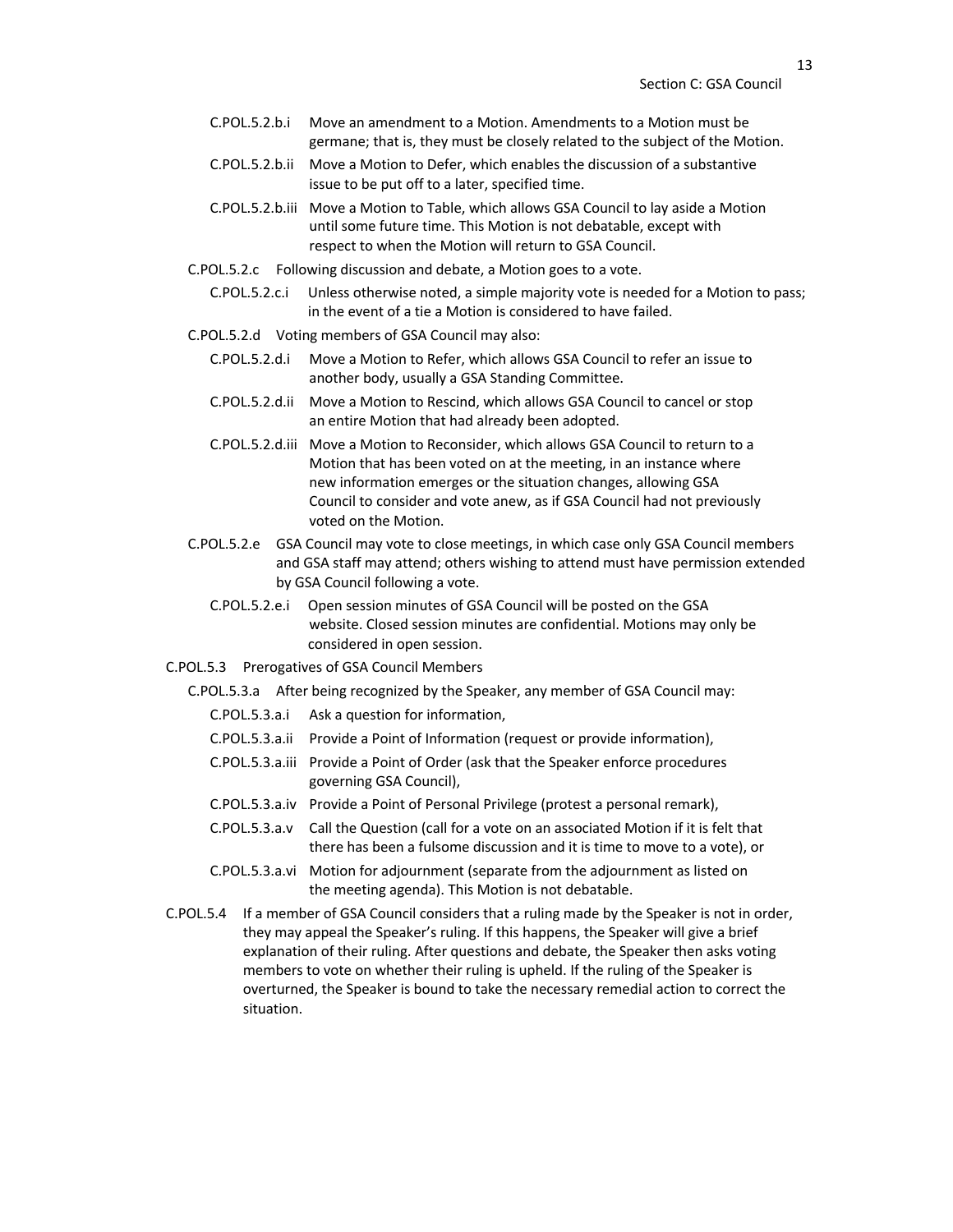## **GSA Policy: GSA Council Attendance7**

## **C.POL.6 Attendance**

C.POL.6.1 Directly-Elected Officers

- C.POL.6.1.a Directly-Elected Officers are expected to attend all GSA Council meetings and do not have alternates.
- C.POL.6.1.b If a Vice-President cannot attend a meeting, they will provide an advance written reason to the President and Speaker. If a Vice-President misses two (2) consecutive GSA Council meetings or a total of three (3) GSA Council meetings during their term, without an advance written reason acceptable to the President and Speaker, the Speaker, in consultation with the President and the Executive Director (ED) (or delegate), will consider what action(s) should be taken.
- C.POL.6.1.c If the President cannot attend a meeting, they will provide an advance written reason to the Speaker and Deputy Speaker. If the President misses two (2) consecutive GSA Council meetings or a total of three (3) GSA Council meetings during their term, without an advance written reason acceptable to the Speaker and Deputy Speaker, the Speaker, in consultation with the Deputy Speaker and the ED (or delegate), will consider what action(s) should be taken.
- C.POL.6.2 GSA Council-Elected Officers
	- C.POL.6.2.a The Speaker, Deputy Speaker, Chief Returning Officer (CRO), Deputy Returning Officer (DRO), and Senator are expected to attend all GSA Council meetings.
	- C.POL.6.2.b If the Speaker cannot attend a meeting, they will provide an advance written reason to the President and the Deputy Speaker. If the Speaker misses two (2) consecutive GSA Council meetings or a total of three (3) GSA Council meetings during their term, without an advance written reason acceptable to the President and the Deputy Speaker, the President, in consultation with the Deputy Speaker and the ED (or delegate), will consider what action(s) should be taken.
	- C.POL.6.2.c If the CRO cannot attend a meeting, they will provide an advance written reason to the Speaker and the DRO. If the CRO miss two (2) consecutive GSA Council meetings or a total of three (3) GSA Council meetings during their term, without an advance written reason acceptable to the Speaker and the DRO, the Speaker, in consultation with the DRO and the ED (or delegate), will consider what action(s) should be taken.
	- C.POL.6.2.d If the Deputy Speaker or DRO cannot attend a meeting, they will provide an advance written reason to the Speaker and the President. If the Deputy Speaker or DRO miss two (2) consecutive GSA Council meetings or a total of three (3) GSA Council meetings during their term, without an advance written reason acceptable to the Speaker and the President, the Speaker, in consultation with the President and the ED (or delegate), will consider what action(s) should be taken.
	- C.POL.6.2.e If the Senator cannot attend a meeting, they will provide an advance written reason to the Speaker and the President. If the Senator miss two (2) consecutive GSA Council meetings or a total of three (3) GSA Council meetings during their term, without an advance written reason acceptable to the Speaker and the President, the Speaker, in consultation with the President and the ED (or delegate), will consider what action(s) should be taken.
- C.POL.6.3 Departmental Councillors and the Representative of the Indigenous Graduate Students' Association

<sup>7</sup> Approved by GSA Council on 25 May 2015. Amended by GSA Council on 20 July 2015, 19 November 2018, and 28 January 2019.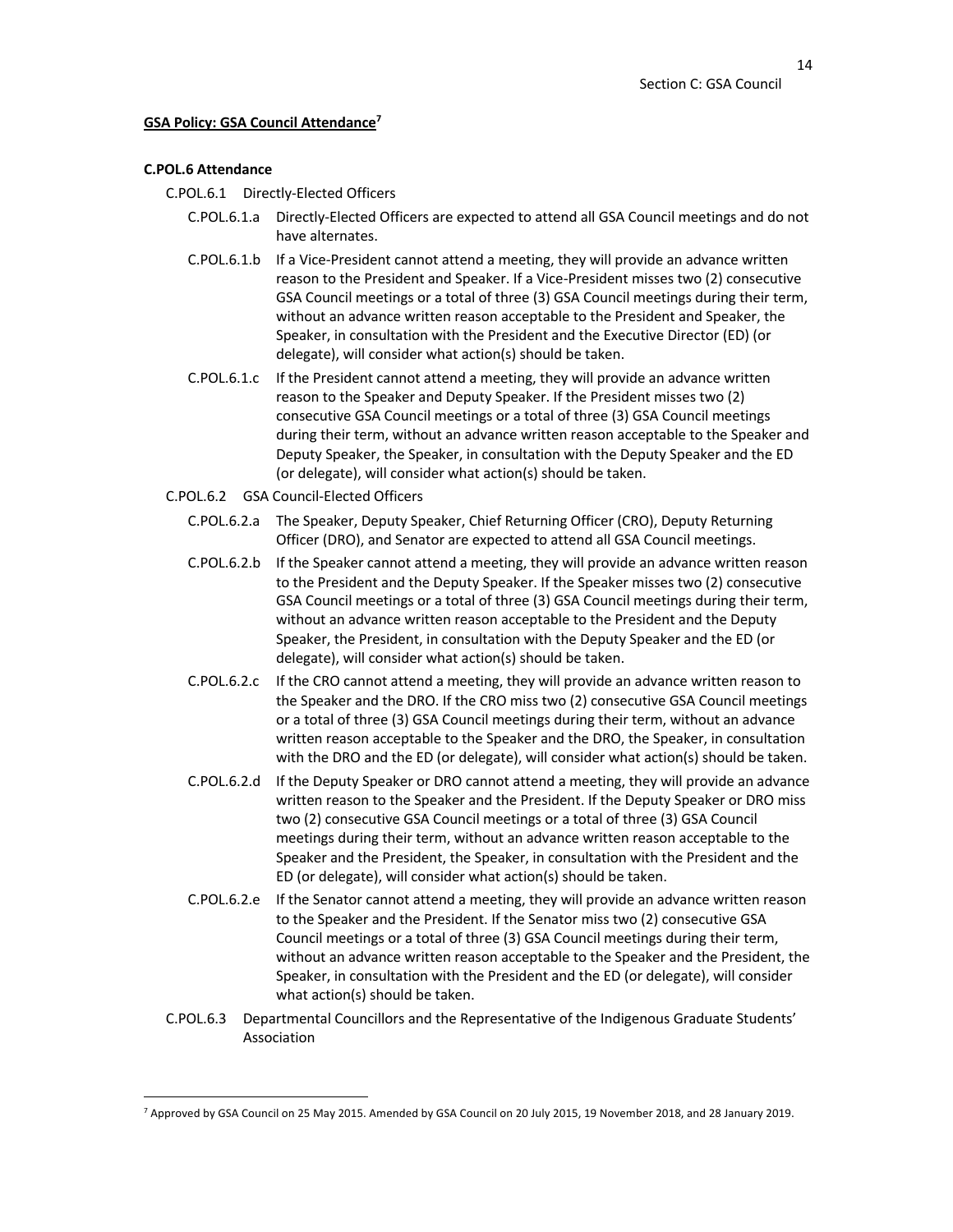- C.POL.6.3.a It is a duty of Departmental Councillors and the Indigenous Graduate Students' Association (IGSA) Councillor "to attend all meetings of GSA Council or, if they are unable to attend, to ensure their alternate can attend in their place" (GSA Bylaw and Policy, Section C.POL.3.2.a.ii). If both the Departmental Councillor and the alternate cannot attend a meeting, they will provide an advance written reason to the Speaker. If a Departmental Councillor, or alternate, or the IGSA Councillor, or alternate, misses two (2) consecutive GSA Council meetings or a total of three (3) GSA Council meetings within a year, without an advance written reason acceptable to the Speaker and the Deputy Speaker, the Speaker, in consultation with the Deputy Speaker and the ED (or delegate), will declare the position vacant and seek to have the position filled.
- C.POL.6.3.b The GSA will provide, for the benefit of graduate students in each department, faculty, or extra-departmental unit, and for the benefit of graduate students represented by the IGSA, remuneration based on an attendance rate of at least 50% at GSA Council meetings in a given year, which is defined as 1 May to the following 30 April, by a Departmental Councillor, or alternate, and the IGSA Councillor, or alternate.
- C.POL.6.3.c The yearly amount budgeted for GSA Council remuneration will be divided equally amongst the total number of eligible recipients.
- C.POL.6.3.d GSA Council remuneration funds will normally be distributed no later than 31 August of each year.
- C.POL.6.3.e GSA Council remuneration funds must be deposited within three (3) months of the funds being issued. Any GSA Council remuneration funds that have not been deposited within three (3) months from the date they were originally issued will not be re-issued and funds will be considered forfeit.
- C.POL.6.4 Councillors-at-Large
	- C.POL.6.4.a Councillors-at-Large (CALs) are expected to attend all GSA Council meetings (GSA Bylaw and Policy, Section C.POL.3.3.b.i). CALs do not have alternates. If a CAL cannot attend a meeting, they will provide an advance written reason to the Speaker. If a CAL misses two (2) consecutive GSA Council meetings or a total of three (3) GSA Council meetings during their term, without an advance written reason acceptable to the Speaker and the Deputy Speaker, the Speaker, in consultation with the Deputy Speaker and the ED (or delegate), will initiate discussion with GSA Council on the action(s) to be taken.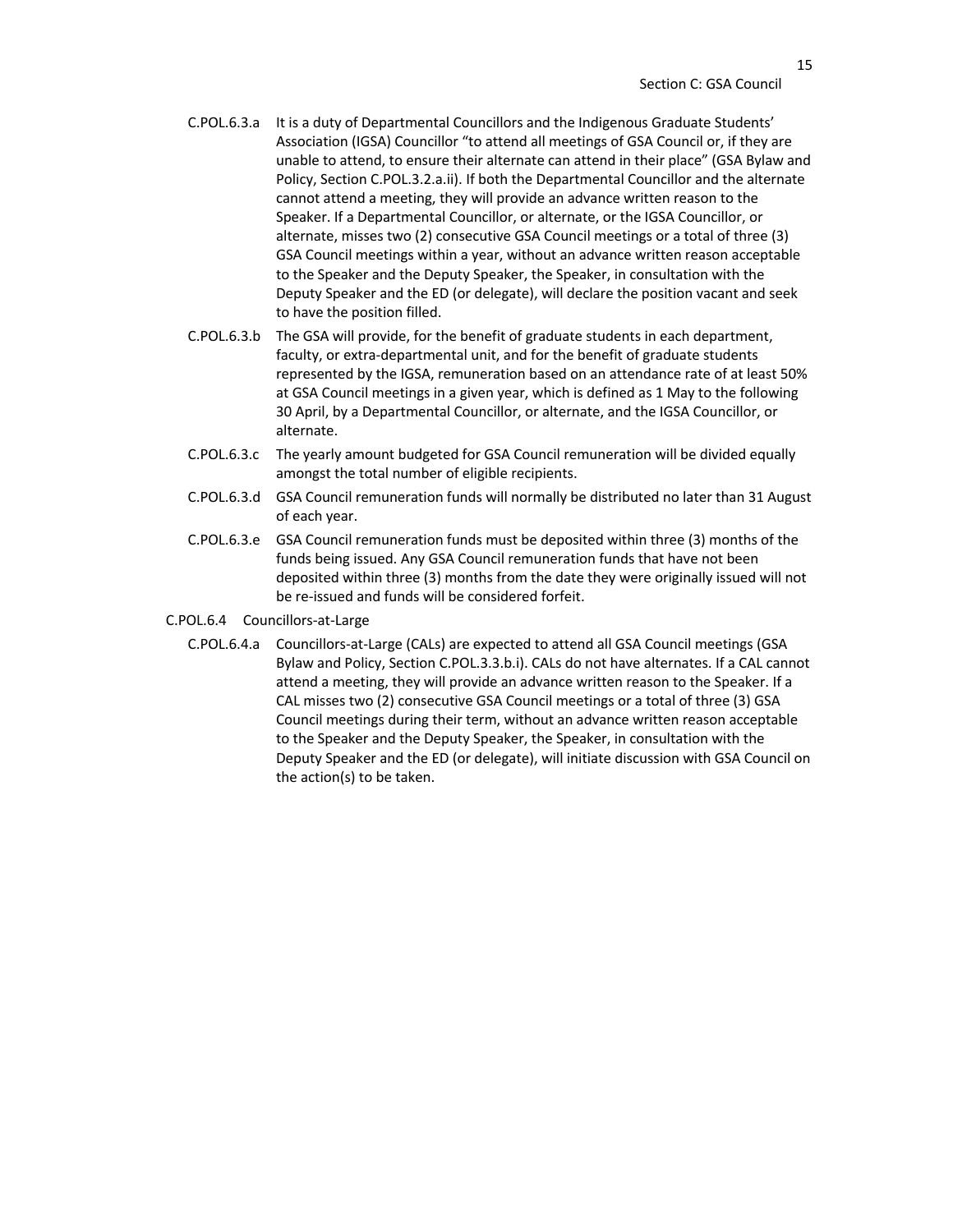### **Section D: GSA Officers**

| positions                                                                       | Purpose and Scope: This bylaw and associated policy govern the duties of and qualifications for GSA Officer                                                                                                                                                                                                                                                                           |
|---------------------------------------------------------------------------------|---------------------------------------------------------------------------------------------------------------------------------------------------------------------------------------------------------------------------------------------------------------------------------------------------------------------------------------------------------------------------------------|
| <b>Definitions</b>                                                              | "Conflict of Interest" is defined as the convergence of a GSA member's<br>personal, financial, or political interests with their professional interests<br>such that an independent observer might reasonably question whether<br>that member's professional actions and/or decisions are improperly<br>influenced by consideration of personal, financial, or political gain or loss |
|                                                                                 | "Written Record" is defined, with respect to the Chief Returning Officer,<br>as all communications with candidate(s) or Campaign Representatives<br>and any other(s) also involved                                                                                                                                                                                                    |
| <b>Other Specifically Related Sections of</b><br><b>GSA Governing Documents</b> | GSA Bylaw and Policy, Section B: Members                                                                                                                                                                                                                                                                                                                                              |
|                                                                                 | GSA Bylaw and Policy, Section C: GSA Council                                                                                                                                                                                                                                                                                                                                          |
|                                                                                 | GSA Bylaw and Policy, Section H: Performance, Conduct, Responsibilities,<br>and Attendance, and the GSA Appeals and Complaints Board                                                                                                                                                                                                                                                  |
|                                                                                 | GSA Bylaw and Policy, Section I: Elections                                                                                                                                                                                                                                                                                                                                            |
|                                                                                 | GSA Bylaw and Policy, Section J: Referenda                                                                                                                                                                                                                                                                                                                                            |
|                                                                                 | GSA Bylaw and Policy, Section Q: Collective Bargaining                                                                                                                                                                                                                                                                                                                                |

## **GSA Bylaw: GSA Officers8**

## **D.BYL.1 General**

- D.BYL.1.1.a Directly-Elected Officers (DEOs) and
- D.BYL.1.1.b GSA Council-Elected Officers.
- D.BYL.1.2 The GSA has the following DEOs:
	- D.BYL.1.2.a The President,
	- D.BYL.1.2.b The Vice-President Academic,
	- D.BYL.1.2.c The Vice-President External,
	- D.BYL.1.2.d The Vice-President Labour, and
	- D.BYL.1.2.e The Vice-President Student Services.

D.BYL.1.3 The GSA has the following GSA Council-Elected Officers:

- D.BYL.1.3.a The Chief Returning Officer (CRO) and Deputy Returning Officer,
- D.BYL.1.3.b The Senator, and
- D.BYL.1.3.c The Speaker and Deputy Speaker.

D.BYL.1.1 The Officers of the GSA comprise:

<sup>8</sup> Amended by the Annual General Meeting on 28 March 2011. Amended by GSA Council on 14 March 2011, 11 June 2012, 20 January 2014, 18 June 2018, 20 April 2020, and 18 October 2021. Editorial revisions made by the GSA Governance Committee on 12 July 2015, 3 April 2017, and 6 October 2017.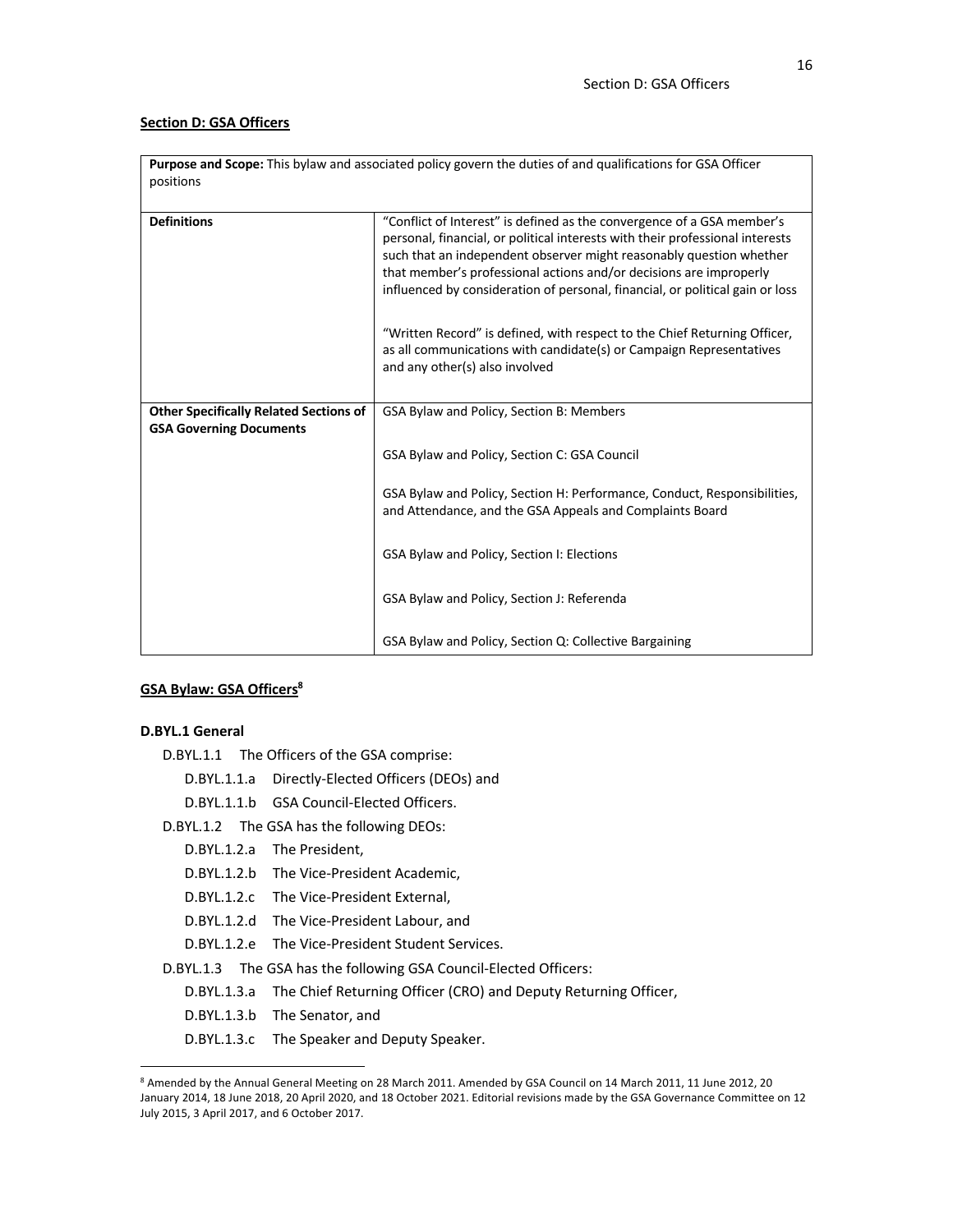- D.BYL.1.4 Stipends and Honoraria:
	- D.BYL.1.4.a DEOs will be paid a stipend and the CRO and Speaker will be paid an honorarium as detailed in the GSA's annual GSA Council approved budget.
	- D.BYL.1.4.b Any changes above the Consumer Price Index in the stipend received by DEOs are subject to explicit approval by GSA Council. Any changes to the honorarium received by the CRO and Speaker are subject to explicit approval by GSA Council.

#### **D.BYL.2 Directly-Elected Officers**

- D.BYL.2.1 Election of Directly-Elected Officers (DEOs)
	- D.BYL.2.1.a DEO will be elected annually pursuant to Section I: Elections.
	- D.BYL.2.1.b The term of each DEO is from 1 May until 30 April of the following year.
- D.BYL.2.2 Duties of Individual Portfolios
	- D.BYL.2.2.a The President is the chief executive officer of the GSA and is responsible for the GSA's overall operations as well as external and University affairs. The President leads the GSA on the Board of Governors and the General Faculties Council (GFC).
	- D.BYL.2.2.b The Vice-President Academic is responsible for academic matters and affairs concerning graduate students and other issues as assigned, and serves as the GSA's statutory member on GFC.
	- D.BYL.2.2.c The Vice-President External is responsible for external representation and advocacy, along with the GSA President, and other issues as assigned.
	- D.BYL.2.2.d The Vice-President Labour is responsible for labour-related matters concerning academically-employed graduate students (including collective bargaining) and other issues as assigned.
	- D.BYL.2.2.e The Vice-President Student Services is responsible for GSA and University services provided to graduate students and other issues as assigned.
	- D.BYL.2.2.f Specific responsibilities of DEOs are outlined in GSA Policy.

#### **D.BYL.3 GSA Council-Elected Officers**

- D.BYL.3.1 Election of Chief Returning Officer (CRO), Deputy Returning Officer (DRO), Senator, Speaker, and Deputy Speaker
	- D.BYL.3.1.a GSA Council-Elected Officers will be GSA members.
	- D.BYL.3.1.b The GSA Nominating Committee (GSA NoC) will open nominations for Council-Elected Officers on or about 1 May of every year by email to every GSA member.
	- D.BYL.3.1.c The GSA NoC will follow its legislated process in forwarding one (1) or more nominations to GSA Council, except that the GSA NoC may not waive advertising. Note that the legislated GSA NoC process specifies that all vacancies will be advertised at least twice in advance of the nomination deadline.
	- D.BYL.3.1.d Council-Elected Officers will be elected by a simple majority vote of GSA Council, for a term lasting from 1 July to 30 June of the following year.
	- D.BYL.3.1.e In the case of a resignation or other vacancy in Council-Elected Officer positions, as determined by the GSA NoC, the GSA NoC will advertise the position and arrange for election by GSA Council in the most expedient way possible.
	- D.BYL.3.1.f Candidates are not allowed to run for other positions within the GSA while standing for election to a GSA Council-Elected Officer position and, if elected, may not hold other GSA Council-Elected Officer positions.

#### D.BYL.3.3 Duties

D.BYL.3.3.a The CRO is responsible for running all GSA elections and referenda.

D.BYL.3.3.b The Senator is the GSA's representative to the University of Alberta Senate.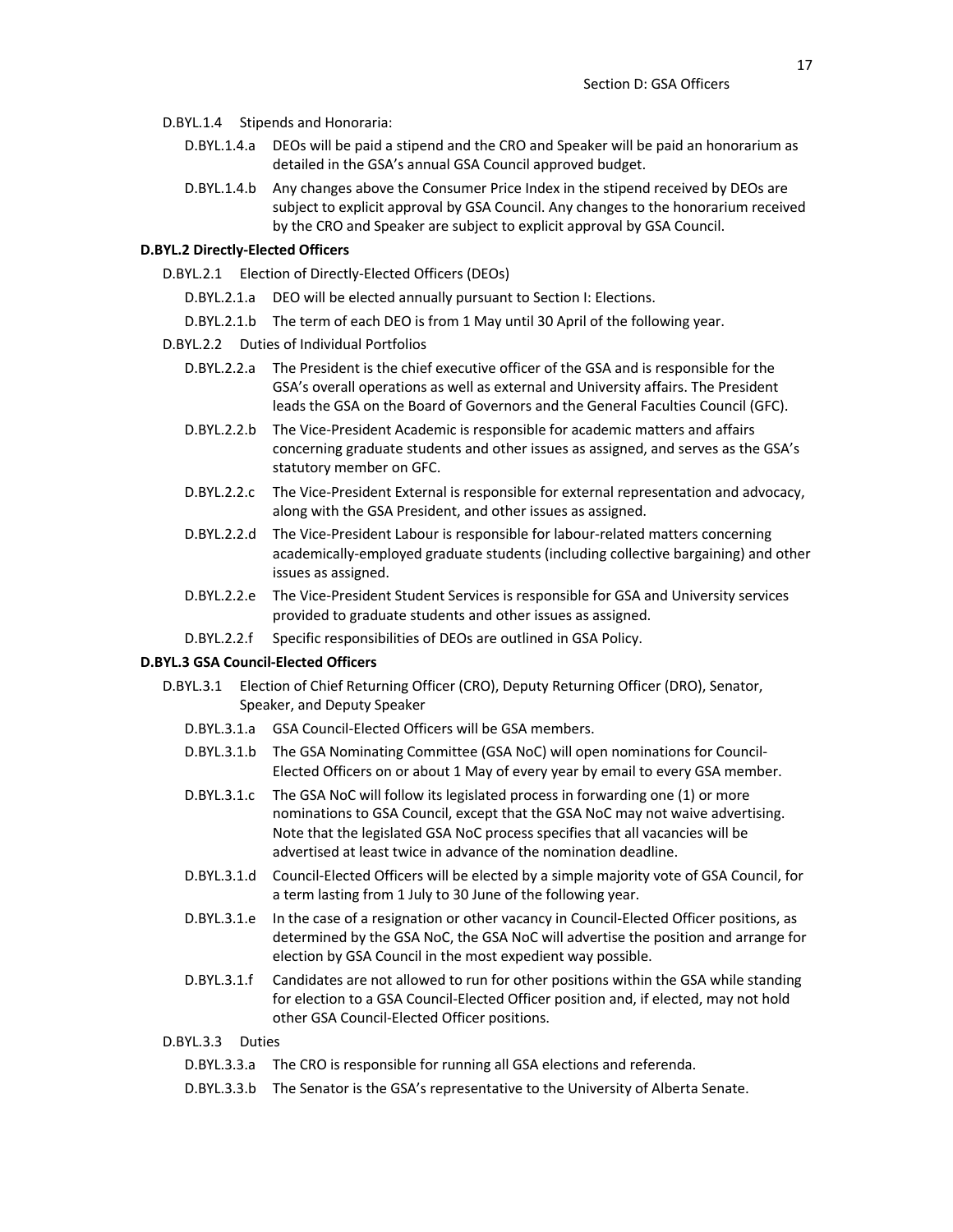- D.BYL.3.3.c The Speaker is responsible for presiding over all meetings of GSA Council.
- D.BYL.3.3.d The duties of the DRO and Deputy Speaker are to assist the CRO and Speaker as needed.
- D.BYL.3.3.e All GSA Council-Elected Officers are non-voting members of GSA Council.
- D.BYL.3.3.f Specific responsibilities of GSA Council-Elected Officers are outlined in GSA Policy.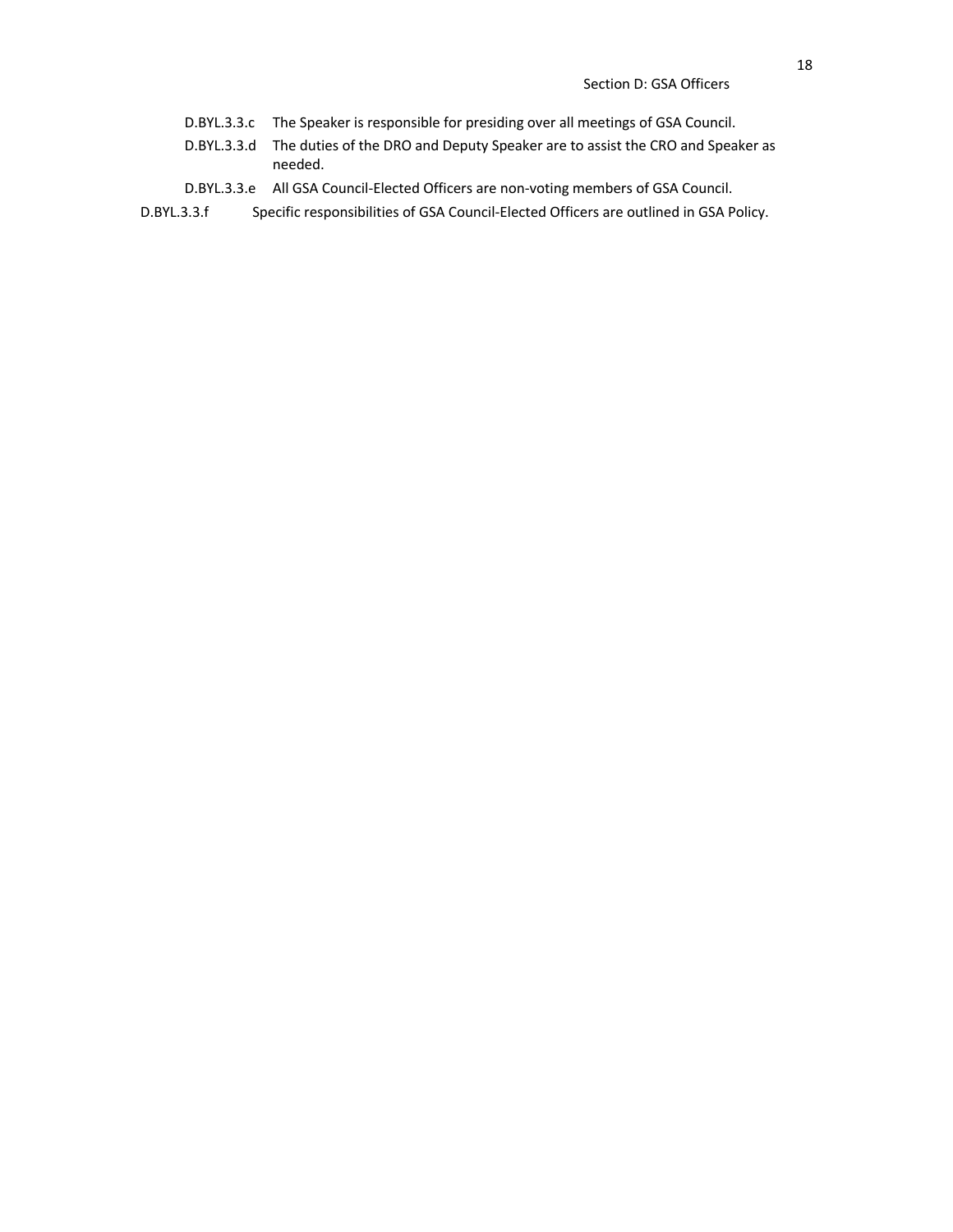#### **GSA Policy: GSA Officer Portfolios9**

#### **D.POL.4 General Information and Qualifications**

- D.POL.4.1 Elected Officers and candidates must have schedules that allow them to attend preset meeting dates for the University committees their position requires them to attend.
- D.POL.4.2 Elected Officers and candidates for elected office will have as much flexibility as possible in their schedules in order to fulfill the duties of their position.
- D.POL.4.3 Elected Officers and candidates for elected office will abide by all GSA Bylaws and Policies with respect to performance and conduct, conflict of interest, and conflict of commitment.
- D.POL.4.4 Elected Officers and candidates for elected office will self-disclose any conflict of commitment or conflict of interest, real or perceived, to the President and/or Executive Director (or delegate) as soon as it arises.
- D.POL.4.5 Elected Officers and candidates for elected office will be registered GSA members, except associate members (where applicable), in good academic standing.
- D.POL.4.6 Elected Officers and candidates for elected office will have exceptional interpersonal and communication skills, proven critical thinking ability, ability to analyze policy, and ability to assess large amounts of governance information in order to determine when to bring forward the GSA's stance on various issues to a University governing body, committee, or process.
- D.POL.4.7 Elected Officers and candidates for elected office must be able to work in an environment that is fast-paced, collegial, cooperative, and respectful.
- D.POL.4.8 Depending on the unique backgrounds and skills of Directly-Elected Officers (DEOs), they may be called upon to assist with special projects, new initiatives, or aspects of a colleague's portfolio.
- D.POL.4.9 All DEOs may serve as a delegate for another DEO on any committee, council, or other body that allows for such delegation. The GSA Board will be consulted on such delegations and they will be reported to GSA Council.
- D.POL.4.10 All DEOs will assist with departmental orientations as needed and will participate in nonadvocacy and relationship building events (eg, convocation ceremonies and various campus events) as needed.
- D.POL.4.11 The duties for each DEO position will be regularly reviewed.
- D.POL.4.12 DEOs will report monthly to GSA Council in writing; these reports will be shared publicly. Reports will include a list of all meetings attended, as well as highlights of work done, initiatives involved with, etc since previous reports. DEOs will also report orally to GSA Council at each meeting attended.

#### **D.POL.5 President**

- D.POL.5.1 Duties
	- D.POL.5.1.a The President has overall responsibility for ensuring the long-term effectiveness of the GSA at all levels.
	- D.POL.5.1.b The President is the official spokesperson of the GSA.

<sup>9</sup> Amended by GSA Council on 14 March 2011, 25 July 2011, 21 October 2013, 20 January 2014, 17 November 2014, 8 December 2014, 18 June 2018, 15 October 2018, 19 November 2018, 28 October 2019, 24 February 2020, and 20 September 2021. Editorial revisions made by the GSA Governance Committee on 17 December 2014 (Chair and Vice-Chair under delegated authority from the GSA Governance Committee), 28 May 2015, 3 April 2017, 7 June 2018, 27 November 2018, and 21 September 2020. Sections moved to GSA Policy from GSA Board Policy by GSA Council on 19 November 2018.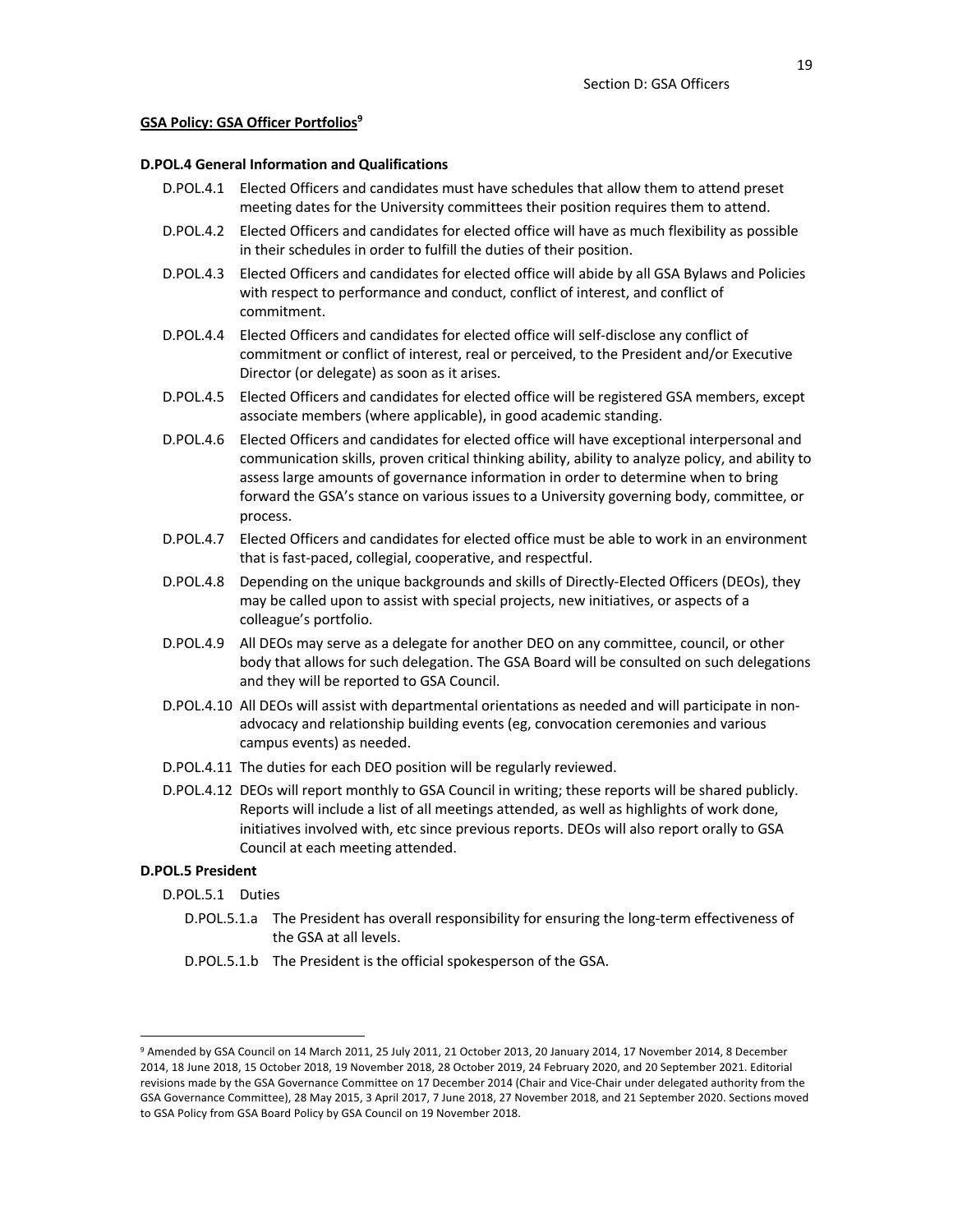- D.POL.5.1.c The President serves as a signatory of most major contracts and agreements, following consultation, as warranted, with the GSA Board (GSAB), GSA Council, and relevant GSA Standing Committees.
- D.POL.5.1.d Prior to the first meeting of the GSAB for new Directly-Elected Officers (DEOs), the President will name an Executive Vice-President and, should the President be unable to act for any reason (eg, illness, research field trip), as determined by the Speaker and Executive Director (ED) (or delegate), the Executive Vice-President will assume the President's duties; any such instance will be reported to GSA Council at its next subsequent meeting. At this time, the President will also name a second Vice-President to serve as Acting President should the President and Executive Vice-President be unable to act for any reason.
	- D.POL.5.1.d.i The designation of Executive Vice-President and line of succession for Acting President will be received for information at the first meeting of the GSAB for new DEOs and reported to GSA Council.
	- D.POL.5.1.d.ii In the event of multiple, overlapping absences on the part of the President, the Executive Vice-President, and the other Vice-President named in the line of succession for Acting President, the President, in consultation with the ED (or delegate), will name another available Vice-President to serve as Acting President during the period of absences. This will ensure that the GSA is able to fulfill its fiduciary duties and oversee the running of its corporate infrastructure in the event of such absences. In case of an emergency, when no DEO is available, the ED (or delegate) will call on the Speaker or Deputy Speaker to represent the GSA.
- D.POL.5.1.e Prior to the first meeting of the GSAB for new DEOs, the President will designate three (3) Vice-Presidents to serve successively as Acting Chairs of the GSAB if the President is unable to serve as the Chair for any reason (eg, illness, research field trip). The line of succession for Chair of the GSAB will be received for information at the first meeting of the GSAB for new DEOs and reported to GSA Council.
- D.POL.5.1.f The President, along with the Vice-President External (VPE), leads the GSA on the Alberta Graduate Provincial Advocacy Council (ab-GPAC). In advance of any deadline established by the ab-GPAC, and in consultation with the ED (or delegate) and the other DEOs, the President will appoint the GSA's third member to ab-GPAC. The appointment will be reported to the GSAB and GSA Council.
- D.POL.5.1.g The President ensures that the GSA carries out its legal functions as specified in the *Post-Secondary Learning Act*.
- D.POL.5.1.h The President leads the organization internally by shaping a cohesive, cross-trained, dynamic team of DEOs and managers, and by developing relationships with the University Vice-Presidents, Chair of the Board of Governors (BoG), and Chancellor that advance the GSA's strategic goals.
- D.POL.5.1.i The President leads development of a strategic work plan for the GSA, in concert with the other DEOs, and maintains involvement in all major issues related to graduate students.
- D.POL.5.1.j The President leads the GSA on bodies external to the GSA. This includes:
	- D.POL.5.1.j.i Membership on the BoG and General Faculties Council (GFC) and
	- D.POL.5.1.j.ii Playing a lead role in national, provincial, and municipal advocacy, and associated advocacy groups, along with the VPE.
- D.POL.5.1.k The President carries out the above in large part through excellent navigation through a complex governance system, by managing a diverse set of human and financial resources, and by tending constantly to the maintenance of key personal and professional relationships.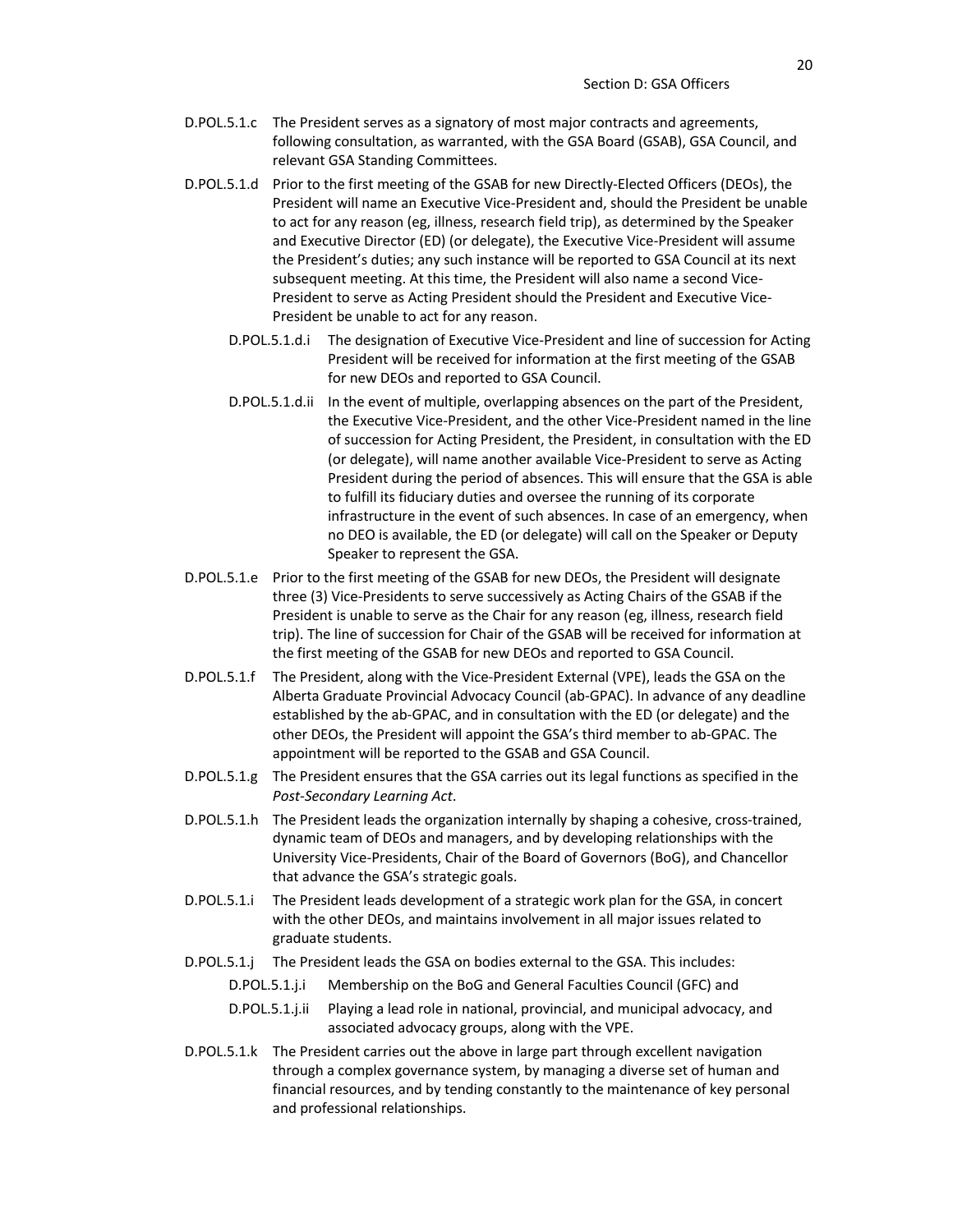- D.POL.5.1.l The GSA President will normally represent the GSA on search and review committees of the University President, Vice-Presidents, Provost, Vice-Provosts, and Deans (where indicated in the composition of the committee) or equivalents. In the case where a delegate must be found (normally another DEO), the GSA President will consult with the GSA Nominating Committee (GSA NoC).
- D.POL.5.1.m The President maintains the relationship with TD Insurance Meloche Monnex.
- D.POL.5.1.n The President oversees, in consultation with other DEOs and the ED (or delegate), all GSA events.
- D.POL.5.1.o The President is an active participant in various University engagement events.
- D.POL.5.1.p The President keeps a watchful eye on the hours spent by the other DEOs on their portfolios in order to balance work-loads.
- D.POL.5.1.q The position of President requires daily contact with the ED (or delegate) and Executive Coordinator, weekly contact with the ED (or delegate) on financial matters, and at least weekly contact with the Vice-President Academic, VPE, Vice-President Labour, and Vice-President Student Services.
- D.POL.5.1.r The position of President totals approximately thirty (30) to forty (40) hours per week on average and will include evenings and weekends and, along with the VPE, more participation in travel associated with conferences and advocacy opportunities than found in other portfolios. This time includes but is not limited to both time spent preparing for and attending formal meetings as well as time spent reading and responding to emails, participation in travel associated with conferences and advocacy opportunities, work done on various projects and initiatives, informal strategic and problem-solving meetings, etc.

#### D.POL.5.2 Committees

- D.POL.5.2.a The President chairs the following GSA Standing Committees:
	- D.POL.5.2.a.i The GSAB,
	- D.POL.5.2.a.ii The GSA Governance Committee,
	- D.POL.5.2.a.iii The GSA Equity, Diversity, and Inclusion Committee, and
	- D.POL.5.2.a.iv The GSA Budget and Finance Committee.
- D.POL.5.2.b The President (or delegate) chairs any GSA bodies associated with provincial lobbying.
- D.POL.5.2.c The President is a non-voting member of the GSA NoC.
- D.POL.5.2.d The President is a member of the GSA GFC Caucus and GSA Faculty of Graduate Studies and Research Council Caucus.
- D.POL.5.2.e The President is a member of the following University boards and committees:
	- D.POL.5.2.e.i The BoG, and any BoG Standing Committees on which the GSA has representation (which may be delegated to a Vice-President by the full BoG),
	- D.POL.5.2.e.ii GFC,
	- D.POL.5.2.e.iii The GFC Academic Planning Committee,
	- D.POL.5.2.e.iv The University Tuition Budget Advisory Committee, and any other committee related to graduate student tuition, including market modifiers, and
	- D.POL.5.2.e.v Any committee related to Mandatory Non-Instructional Fees.
- D.POL.5.3 Qualifications
	- D.POL.5.3.a Experience with budget, negotiations, and governance, ideally at a university level, is advantageous.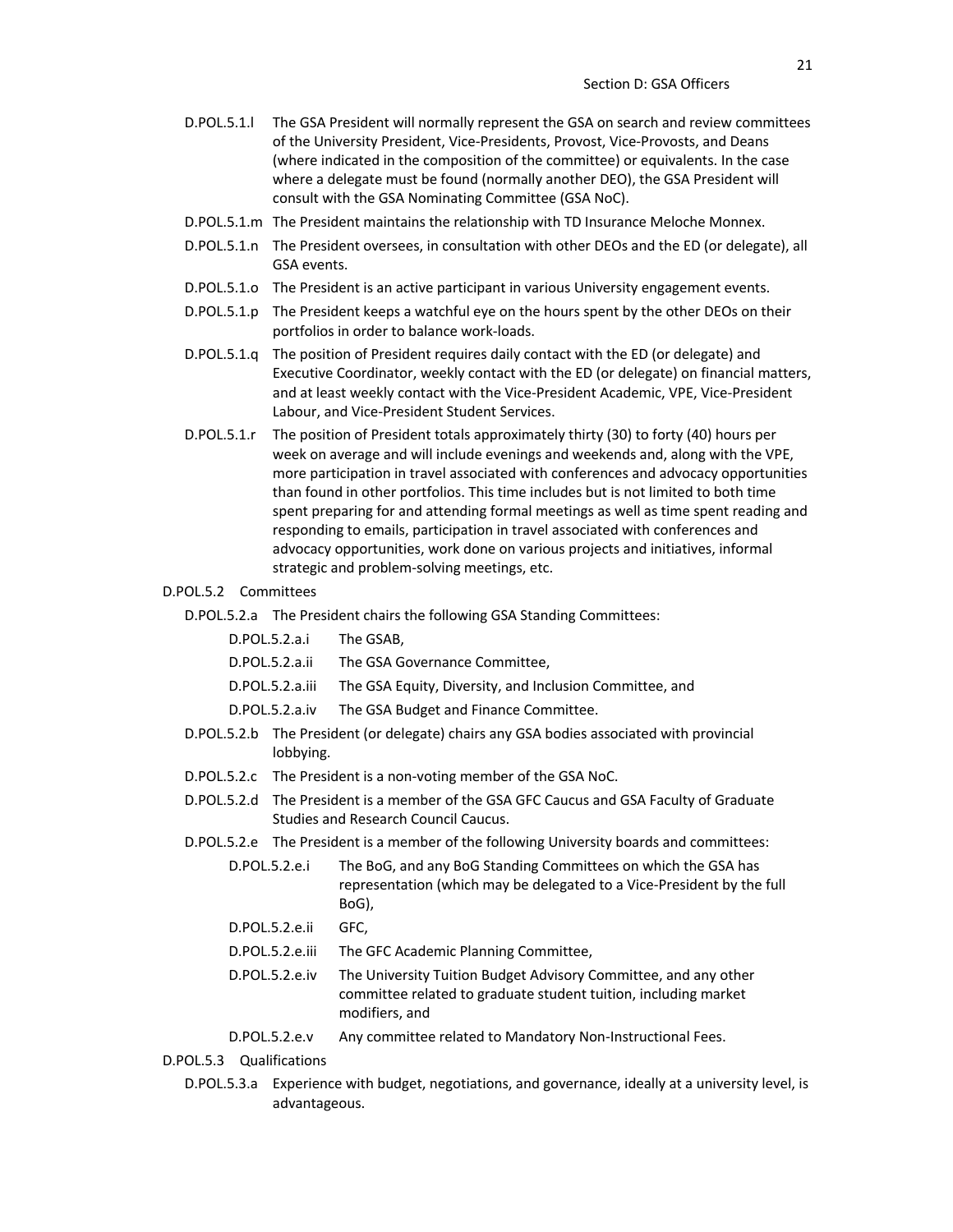#### **D.POL.6 Vice-President Academic**

## D.POL.6.1 Duties

- D.POL.6.1.a The Vice-President Academic (VPA) has overall responsibility for representing graduate students with respect to matters related to their academic lives; the list of committees the VPA attends provides a clear picture of the depth and breadth of this portfolio.
- D.POL.6.1.b The VPA may be assigned by the President to serve as the lead on various issues or initiatives (including those related to international graduate students).
- D.POL.6.1.c The position of VPA requires regular weekly contact with the President, Executive Director (or delegate), Executive Coordinator, and the other Directly-Elected Officers.
- D.POL.6.1.d The position of VPA totals approximately twenty (20) to thirty (30) hours per week on average and may include evenings and weekends. This includes but is not limited to both time spent preparing for and attending formal meetings as well as time spent reading and responding to emails, participation in travel associated with conferences and advocacy opportunities, work done on various projects and initiatives, informal strategic and problem-solving meetings, etc.

#### D.POL.6.2 Committees

- D.POL.6.2.a The VPA chairs the GSA Faculty of Graduate Studies and Research (FGSR) Council Caucus and GSA General Faculties Council (GFC) Caucus.
- D.POL.6.2.b The VPA is a member of the following University boards and committees:

| D.POL.6.2.b.i    | The FGSR Council,                                                                                              |
|------------------|----------------------------------------------------------------------------------------------------------------|
| D.POL.6.2.b.ii   | The FGSR Council Policy Review Committee,                                                                      |
| D.POL.6.2.b.iii  | The FGSR Academic Appeals Committee,                                                                           |
| D.POL.6.2.b.iv   | GFC as the statutory member,                                                                                   |
| D.POL.6.2.b.v    | The GFC Executive Committee,                                                                                   |
| D.POL.6.2.b.vi   | The GFC Programs Committee,                                                                                    |
| D.POL.6.2.b.vii  | The GFC Committee on the Learning Environment,                                                                 |
| D.POL.6.2.b.viii | The GFC University Teaching Awards Committee,                                                                  |
| D.POL.6.2.b.ix   | The GFC Council on Student Affairs,                                                                            |
| D.POL.6.2.b.x    | The University Research Policy Committee,                                                                      |
| D.POL.6.2.b.xi   | Committees related to academic policy concerning graduate students<br>and graduate education quality measures, |
| D.POL.6.2.b.xii  | Committees related to graduate student attributes and competencies<br>and                                      |
| D.POL.6.2.b.xiii | Committees related to teaching and learning and associated<br>technologies.                                    |

### D.POL.6.3 Qualifications

D.POL.6.3.a Experience with governance at a university level, as well as the ability to work with all levels of University administration, is advantageous.

### **D.POL.7 Vice-President External**

- D.POL.7.1 Duties
	- D.POL.7.1.a The Vice-President External (VPE) has overall responsibility for residence life, University engagement initiatives, external advocacy and representation with external advocacy groups at all levels of government (along with the President), and for attending University committees that discuss space/construction within the University community, including housing space, social space, and any other space in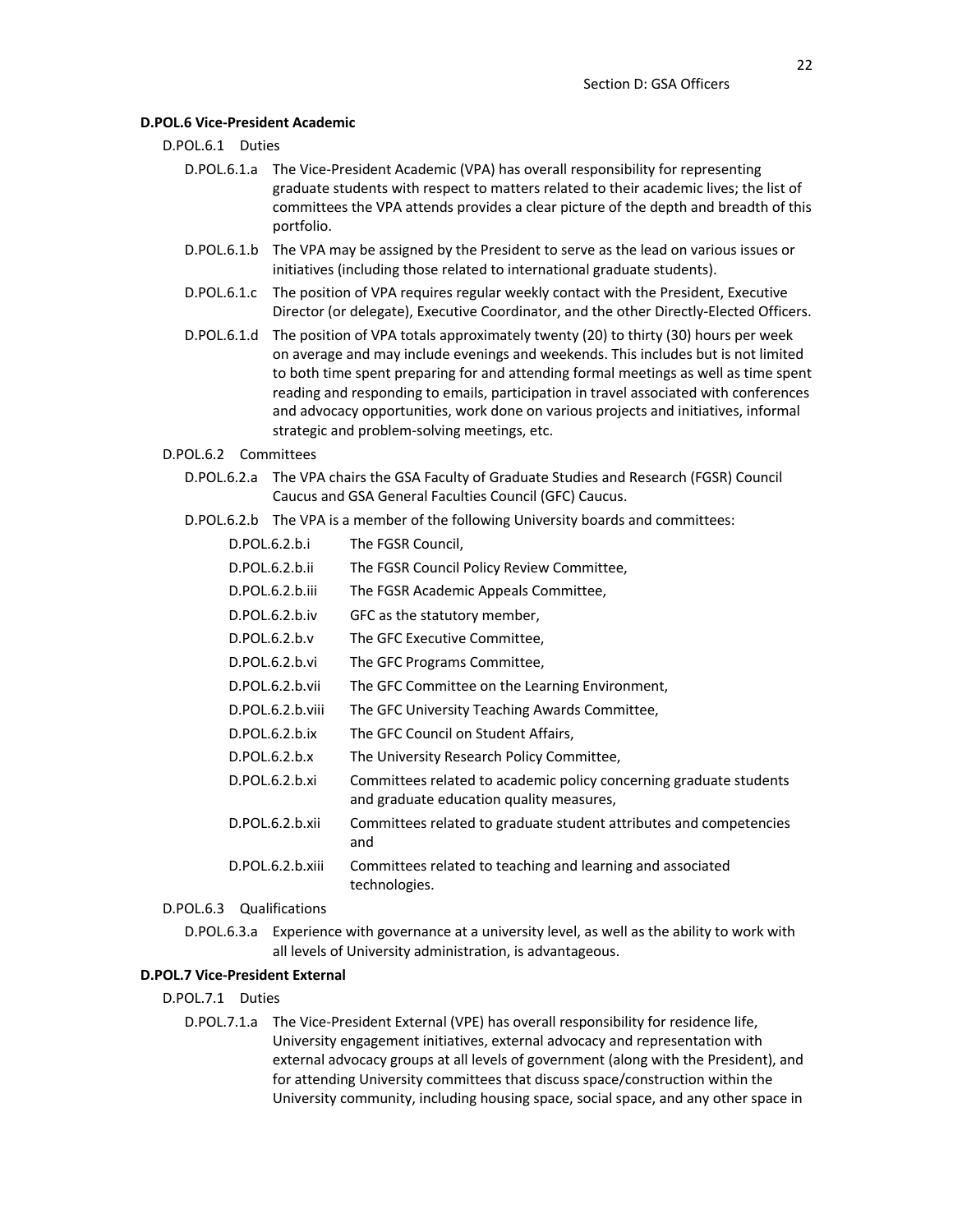which the GSA has an interest or which may be part of any memoranda of understanding the GSA has signed in the past (such as the various North Power Plant agreements).

- D.POL.7.1.b The VPE may be assigned by the President to serve as the lead on various issues or initiatives (including those related to international graduate students).
- D.POL.7.1.c The position of VPE requires regular weekly contact with the President, Executive Director (or delegate), Executive Coordinator, and the other Directly-Elected Officers.
- D.POL.7.1.d The position of VPE totals approximately twenty (20) to thirty (30) hours per week on average and will include evenings and weekends (the VPE portfolio normally contains the most evening and weekend hours and requires a very flexible schedule in order to attend occasionally hastily called meetings related to external advocacy and representation. Along with the President, the VPE portfolio contains more participation in travel associated with conferences and advocacy opportunities than found in other portfolios). This time includes but is not limited to both time spent preparing for and attending formal meetings as well as time spent reading and responding to emails, participation in travel associated with conferences and advocacy opportunities, work done on various projects and initiatives, informal strategic and problem-solving meetings, etc.

### D.POL.7.2 Committees

- D.POL.7.2.a The VPE chairs the GSA Awards Selection Committee.
- D.POL.7.2.b The VPE sits on the following University boards and committees:

| D.POL.7.2.b.i | Committees related to residence matters, |  |
|---------------|------------------------------------------|--|
|               |                                          |  |

- D.POL.7.2.b.ii The General Faculties Council Facilities Development Committee and other bodies with a focus on space or construction,
- D.POL.7.2.b.iii The Alumni Council and other Alumni committees, and
- D.POL.7.2.b.iv Committees related to University engagement initiatives.

## D.POL.7.3 Qualifications

D.POL.7.3.a Experience with student life issues and with external advocacy or representation is advantageous.

#### **D.POL.8 Vice-President Labour**

- D.POL.8.1 Duties
	- D.POL.8.1.a The Vice-President Labour (VPL) has overall responsibility for matters relating to academically-employed graduate students.
	- D.POL.8.1.b The VPL is the chief negotiator of the Collective Agreement (CA) with the University covering all academically-employed graduate students.
	- D.POL.8.1.c The VPL also negotiates other matters with the University related to academicallyemployed graduate students, including issues regarding interpretation of the CA.
	- D.POL.8.1.d The VPL, in consultation with faculty stewards, where appropriate, advises academically-employed graduate students and answers questions from them related to compliance with and interpretation of the CA, as well as works towards informal resolution of disputes where appropriate.
	- D.POL.8.1.e The VPL seeks resolution of grievances in accordance with the process outlined in the CA, in consultation with the GSA Labour Relations Committee (GSA LRC) and the Executive Director (ED) (or delegate) as needed.
	- D.POL.8.1.f The VPL may be assigned by the President to serve as the lead on various issues or initiatives (including those related to international graduate students).
	- D.POL.8.1.g The VPL collaborates with the GSA LRC on specific labour-related projects.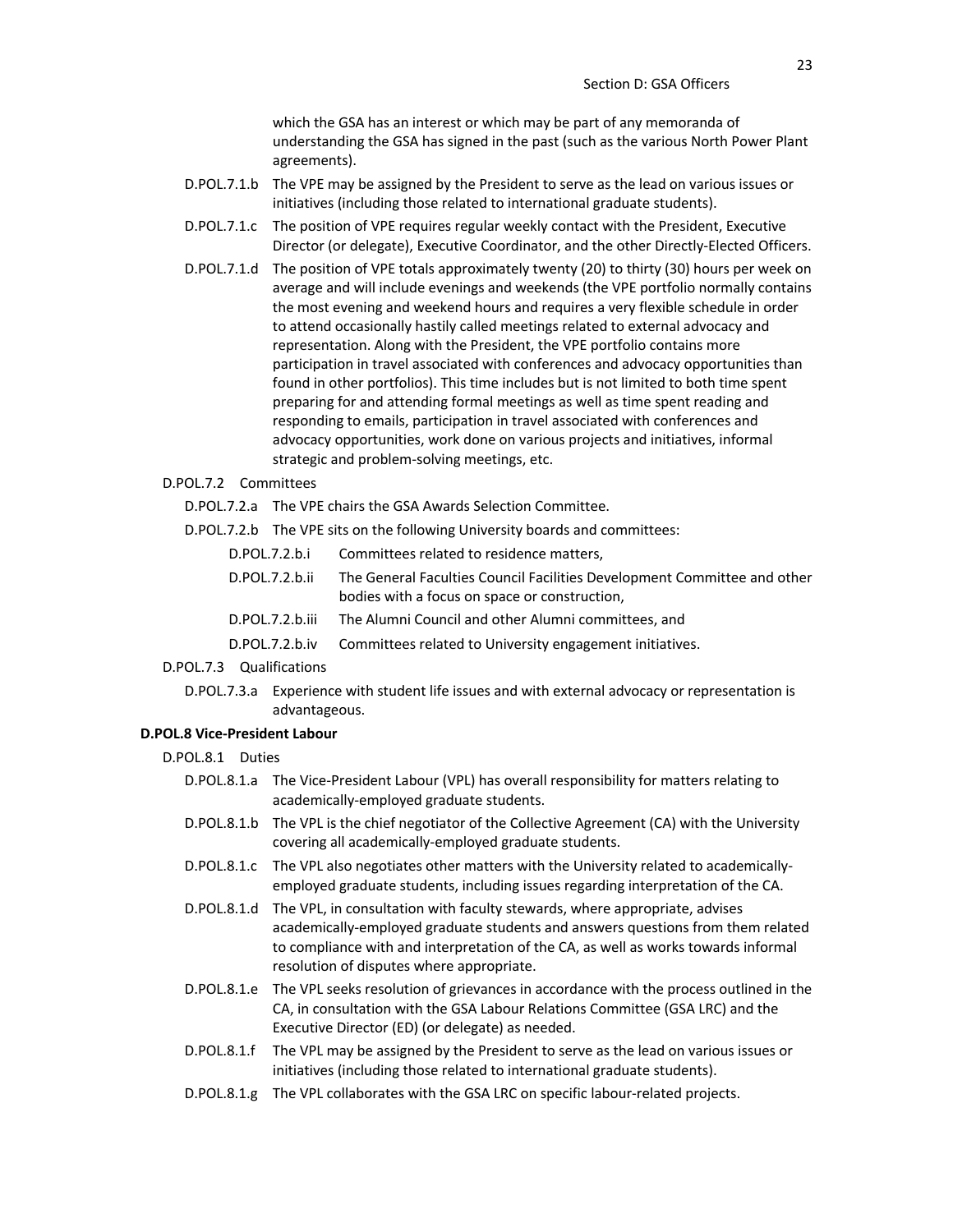- D.POL.8.1.h The VPL, in consultation with the Vice-President Student Services, negotiates the Graduate Student Assistance Program and the Graduate Student Support Fund with the University.
- D.POL.8.1.i The position of VPL requires close contact with the ED (or delegate) on labourrelated matters as they arise and regular weekly contact with the President, ED (or delegate), Executive Coordinator, and the other Directly-Elected Officers.
- D.POL.8.1.j The position of VPL totals approximately twenty (20) to thirty (30) hours per week on average and may include evenings and weekends. This includes but is not limited to both time spent preparing for and attending formal meetings as well as time spent reading and responding to emails, participation in travel associated with conferences and advocacy opportunities, work done on various projects and initiatives, informal strategic and problem-solving meetings, etc.

#### D.POL.8.2 Committees

- D.POL.8.2.a The VPL chairs the GSA LRC and leads the GSA Negotiating Team.
- D.POL.8.2.b The VPL is a member of the GSA Governance Committee (as Vice-Chair), the GSA Budget and Finance Committee (as Vice-Chair), and the GSA Faculty of Graduate Studies and Research (FGSR) Council Caucus.
- D.POL.8.2.c The VPL is a member of the following University boards and committees:
	- D.POL.8.2.c.i The FGSR Council,
	- D.POL.8.2.c.ii The Protective Services Advisory Committee, and
	- D.POL.8.2.c.iii Committees related to campus safety, workplace health and safety issues, and campus substance use issues.

#### D.POL.8.3 Qualifications

- D.POL.8.3.a A background in law and/or business and/or labour issues is advantageous.
- D.POL.8.3.b Previous experience on the GSA LRC or with collective bargaining is advantageous.

## **D.POL.9 Vice-President Student Services**

- D.POL.9.1 Duties
	- D.POL.9.1.a The Vice-President Student Services (VPSS) has overall responsibility for the proper disposition of funds received from the University for disbursement to GSA members, and works closely with GSA management in this regard; these funds presently support GSA Academic Travel Grants, GSA Emergency Bursaries, and GSA Child Care Grants.
	- D.POL.9.1.b The VPSS assists the VPL concerning negotiations of the Graduate Student Assistance Program (GSAP) and the Graduate Student Support Fund with the University.
	- D.POL.9.1.c The VPSS oversees the GSA Health and Dental Plan, GSAP, and U-Pass program.
	- D.POL.9.1.d The VPSS is responsible for connecting with GSA Graduate Student Groups and other student groups, and supporting said groups in their engagement with the GSA, as needed.
	- D.POL.9.1.e The VPSS will maintain awareness of GSA Graduate Student Groups with respect to risk management and work closely with the Executive Director (ED) (or delegate) in this respect.
	- D.POL.9.1.f The VPSS is responsible for coordination with University student services providers and the Dean of Students Office regarding all services offered to graduate students by the University (eg, athletics and recreation services, career services, and academic support services). This responsibility includes ensuring that non-instructional mandatory fees paid to the University are returned to students in the form of relevant and timely service provision that meet graduate students' needs.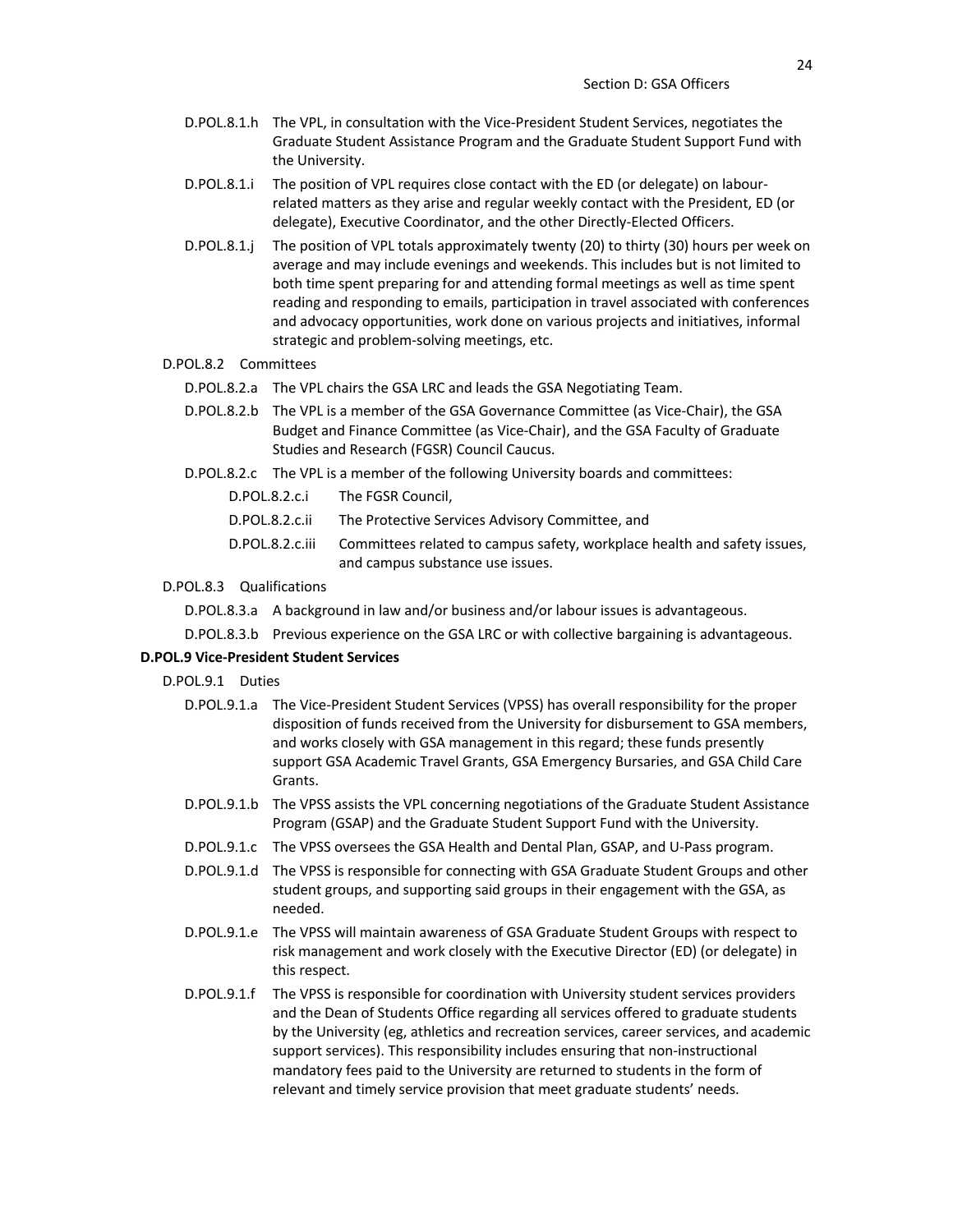- D.POL.9.1.g The VPSS is responsible, in collaboration with the GSA Board, for the negotiation of new GSA fee-based services and oversight of newly negotiated GSA fee-based services.
- D.POL.9.1.h The VPSS may be assigned by the President to serve as the lead on various issues and initiatives (including those related to international graduates).
- D.POL.9.1.i The position of VPSS requires regular weekly contact with the President, ED (or delegate), Executive Coordinator, and the other Directly-Elected Officers.
- D.POL.9.1.j The position of VPSS totals approximately twenty (20) to thirty (30) hours per week on average and may include evenings and weekends. This includes but is not limited to both time spent preparing for and attending formal meetings as well as time spent reading and responding to emails, participation in travel associated with conferences and advocacy opportunities, work done on various projects and initiatives, informal strategic and problem-solving meetings, etc.
- D.POL.9.2 Committees
	- D.POL.9.2.a The VPSS is a member of the GSA Awards Selection Committee (as Vice-Chair) and the GSA Equity, Diversity, and Inclusion Committee (as Vice-Chair).
	- D.POL.9.2.b The VPSS is a member of the following University boards and committees:
		- D.POL.9.2.b.i Committees related to the U-Pass (including any committees external to the University),
		- D.POL.9.2.b.ii The General Faculties Council Student Conduct Policy Committee,
		- D.POL.9.2.b.iii Committees related to the Campus Food Bank,
		- D.POL.9.2.b.iv Committees related to Dewey's and the North Power Plant,
		- D.POL.9.2.b.v Committees related to campus space planning,
		- D.POL.9.2.b.vi The ONECard Student Advisory Group,
		- D.POL.9.2.b.vii Committees related to University student services and mental health and wellness and,
		- D.POL.9.2.b.ix Committees related to the Physical Activity and Wellness Centre and athletics.
- D.POL.9.3 Qualifications

D.POL.9.3.a Experience with student services issues is advantageous.

#### **D.POL.10 Chief Returning Officer and Deputy Returning Officer**

- D.POL.10.1 Duties
	- D.POL.10.1.a The Chief Returning Officer (CRO), with advice from the GSA Elections and Referenda Committee (GSA ERC), oversees the GSA General Election, by-elections, and referenda processes, observing the guiding principle "that they are to be fair, respect the wishes of voters, and conducted in a manner that reflects the excellent, positive reputation of the GSA" (GSA Bylaw and Policy, Sections I.BYL.1.1 and J.BYL.1.1).
	- D.POL.10.1.b The CRO monitors candidate and Campaign Representative activities and disciplines candidates and Campaign Representatives for alleged breaches of GSA Bylaw and Policy on elections and referenda.
	- D.POL.10.1.c The CRO serves as a non-voting member of the GSA ERC.
	- D.POL.10.1.d The CRO oversees the GSA General Election, by-elections, and referenda:
		- D.POL.10.1.d.i On the recommendation of the GSA ERC, the CRO approves timelines for the GSA General Election, by-elections, and referenda in accordance with GSA Bylaw and Policy on elections and referenda, and communicates these timelines to GSA members.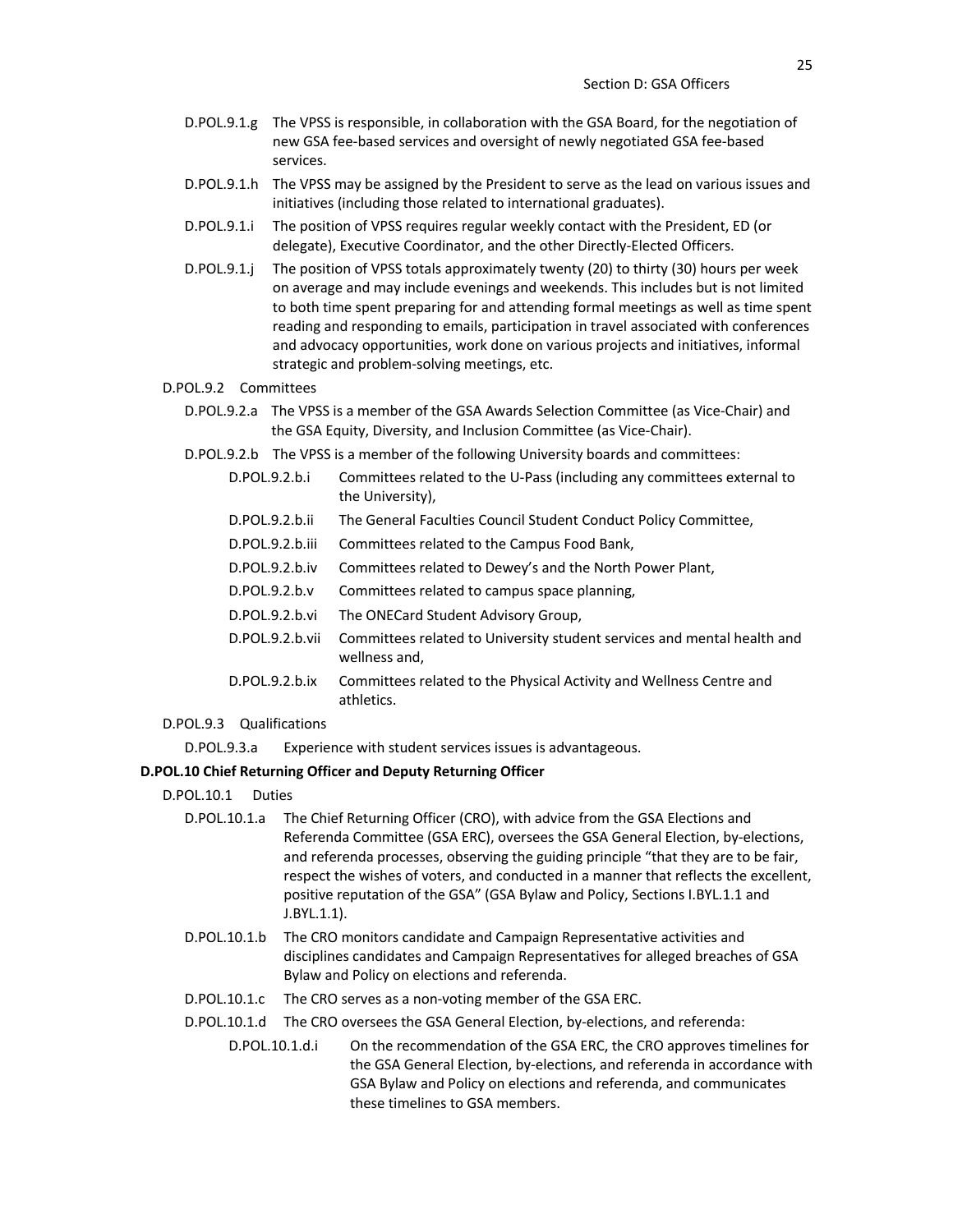| D.POL.10.1.d.ii                                  | With advice from the GSA ERC, the CRO advertises the nomination<br>period for any GSA General Election or by-election, the registration<br>period for any referendum, and the voting periods for the GSA General<br>Election, by-elections, and referenda.                                                                                                                                                           |  |
|--------------------------------------------------|----------------------------------------------------------------------------------------------------------------------------------------------------------------------------------------------------------------------------------------------------------------------------------------------------------------------------------------------------------------------------------------------------------------------|--|
| D.POL.10.1.d.iii                                 | On the recommendation of the GSA ERC, the CRO approves nomination<br>forms for the GSA General Election and by-elections and registration<br>forms for referenda, in accordance with GSA Bylaw and Policy on<br>elections and referenda.                                                                                                                                                                             |  |
| D.POL.10.1.d.iv                                  | On the recommendation of the GSA ERC and with advice from the<br>Executive Director (ED) (or delegate) and the Financial Manager, the CRO<br>approves the electronic software or applications used to run the GSA<br>General Election, by-elections, or referenda.                                                                                                                                                   |  |
| D.POL.10.1.d.v                                   | On the recommendation of the GSA ERC, the CRO approves the layout of<br>the ballots for the GSA General Election, by-elections, and referenda.                                                                                                                                                                                                                                                                       |  |
| D.POL.10.1.d.vi                                  | The CRO holds at least one (1) All-Candidates Meeting during a GSA<br>General Election or by-election, and at least one (1) Meeting of the<br>Campaign Representatives in a referendum, to communicate bylaws and<br>policies to all candidates and/or referendum Campaign Representatives<br>and answer questions about campaigning rules and regulations in a GSA<br>General Election, by-election, or referendum. |  |
| D.POL.10.1.d.vii                                 | With advice from the GSA ERC, the CRO plans a GSA General Election or<br>by-election forum for GSA members to ask candidates questions.                                                                                                                                                                                                                                                                              |  |
| D.POL.10.1.d.viii                                | The CRO reviews and approves campaign materials as per GSA Bylaw and<br>Policy on elections and referenda.                                                                                                                                                                                                                                                                                                           |  |
| D.POL.10.1.d.ix                                  | With advice from the GSA ERC, the CRO issues interpretations of GSA<br>Bylaw and Policy on elections and referenda to be shared equally<br>amongst all candidates and Campaign Representatives during the course<br>of a GSA General Election, by-election, or referendum.                                                                                                                                           |  |
| D.POL.10.1.d.x                                   | With advice from the GSA ERC, the CRO receives, manages, and rules on<br>alleged breaches of GSA Bylaw or Policy, of interpretations issued by the<br>CRO, or other applicable policies or laws in accordance with GSA Bylaw<br>and Policy, Sections I.POL.11 and J.POL.12.                                                                                                                                          |  |
| D.POL.10.1.d.xi                                  | The CRO observes procedural fairness when dealing with complaints and<br>consults with the ED (or delegate) on procedural fairness.                                                                                                                                                                                                                                                                                  |  |
| D.POL.10.1.d.xii The CRO keeps a written record. |                                                                                                                                                                                                                                                                                                                                                                                                                      |  |

## D.POL.10.1.e Reporting

| D.POL.10.1.e.i   | The CRO communicates the results of all GSA General Elections, by-<br>elections, and referenda to GSA members.                                                                                                                                                                            |
|------------------|-------------------------------------------------------------------------------------------------------------------------------------------------------------------------------------------------------------------------------------------------------------------------------------------|
| D.POL.10.1.e.ii  | The CRO submits a written report to GSA Council following any GSA<br>General Election, by-elections, or referenda.                                                                                                                                                                        |
| D.POL.10.1.e.iii | The CRO reports to GSA Council, in writing, the names of all elected GSA<br>DEOs, following the release of the official results for a GSA General<br>Election or by-election, for the purposes of transferring bank signing<br>authority (see GSA Bylaw and Policy, Section K: Finances). |

D.POL.10.2 Duties of the Deputy Returning Officer

D. POL.10.2.a The Deputy Returning Officer (DRO) reports directly to the CRO.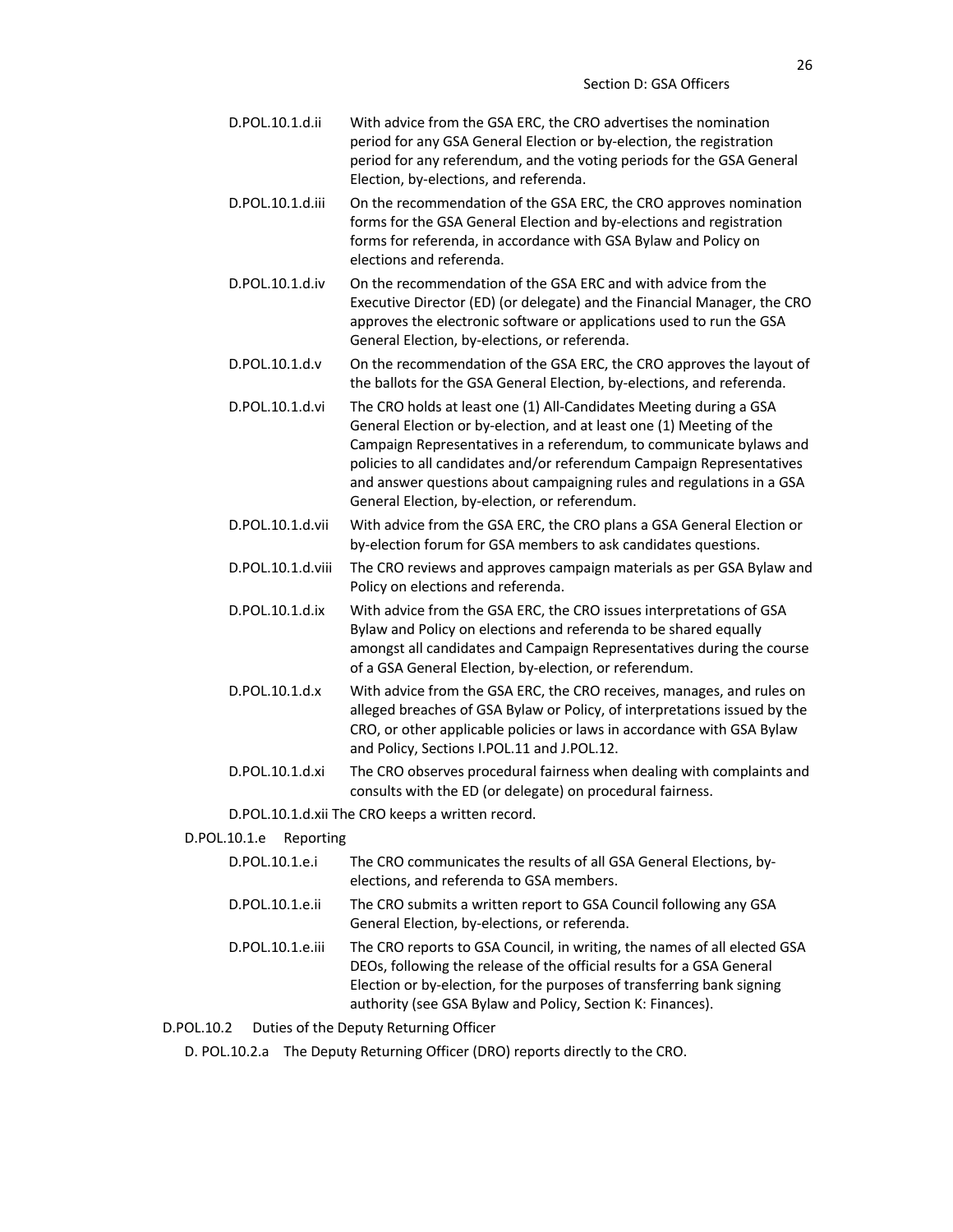- D.POL.10.2.b The duties of the DRO are to assist the CRO as needed and to assume all of the roles and responsibilities of CRO if the CRO is absent, or unable to complete their duties for any reason, including conflict of interest.
- D.POL.10.2.c The DRO serves as a non-voting member of the GSA ERC.

## D.POL.10.3 Restrictions for CRO and DRO

- D.POL.10.3.a The CRO and DRO may not hold any other representative position in the GSA.
- D.POL.10.3.b The CRO and DRO, as well as the "Speaker, Deputy Speaker, members of the GSA Nominating Committee, members of the GSA Appeals and Complaints Board, and members of the GSA Elections and Referenda Committee will remain neutral and not serve as a Campaign Volunteer for any candidate whatsoever" in an election (GSA Bylaw and Policy, Section I.POL.10.9) and "not serve as a Campaign Representative or Campaign Volunteer for any 'Yes' or 'No' campaign whatsoever" in a referendum (GSA Bylaw and Policy, Section J.POL.11.4).
- D.POL.10.3.c The CRO and DRO must not have run in the most recent GSA General Election and/or by-election or served as a Campaign Representative in the most recent referendum.
- D.POL.10.3.d The CRO and DRO must be fully willing and able to carry out the position and must be physically present in Edmonton or surrounding areas for the duration of any GSA General Election, by-election, and/or referendum.
- D.POL.10.4 Qualifications of the CRO and DRO
	- D.POL.10.4.a The CRO and DRO should ideally have previous experience with the administration of student elections.
	- D.POL.10.4.b The CRO and DRO are expected to be neutral and to act impartially, including declaring any conflicts of interest and rising above individual or departmental interests.
	- D.POL.10.4.c The CRO and the DRO should have a thorough understanding of GSA Bylaw and Policy, especially with sections pertaining to elections and referenda.
	- D.POL.10.4.d The CRO and the DRO should have schedules that allow for the bulk of election or referenda work to take place in a compressed time-frame (a few weeks).
	- D.POL.10.4.e The CRO and the DRO should be able to adopt a collaborative approach with others and are required to consult with the GSA ERC on many aspects of GSA General Elections, by-elections, and referenda.

#### D.POL.5 Training of the CRO and DRO

D.POL.5.a The CRO and DRO will receive a broad range of training, as needed, as determined by the ED (or delegate).

#### D.POL.10.6 Honorarium

D.POL.10.6.a The CRO is awarded a modest honorarium for overseeing all GSA General Elections, by-elections, and referenda.

## **D.POL.11 Senator**

D.POL.11.1 Duties

D.POL.11.1.a The Senator acts as the GSA's representative to the University of Alberta Senate.

- D.POL.11.2 Qualifications
	- D.POL.11.2.a The Senator should have prior experience acting as a representative for the GSA and/or as a liaison with bodies external to the University.

#### **D.POL.12 Speaker and Deputy Speaker**

D.POL.12.1 Duties of the Speaker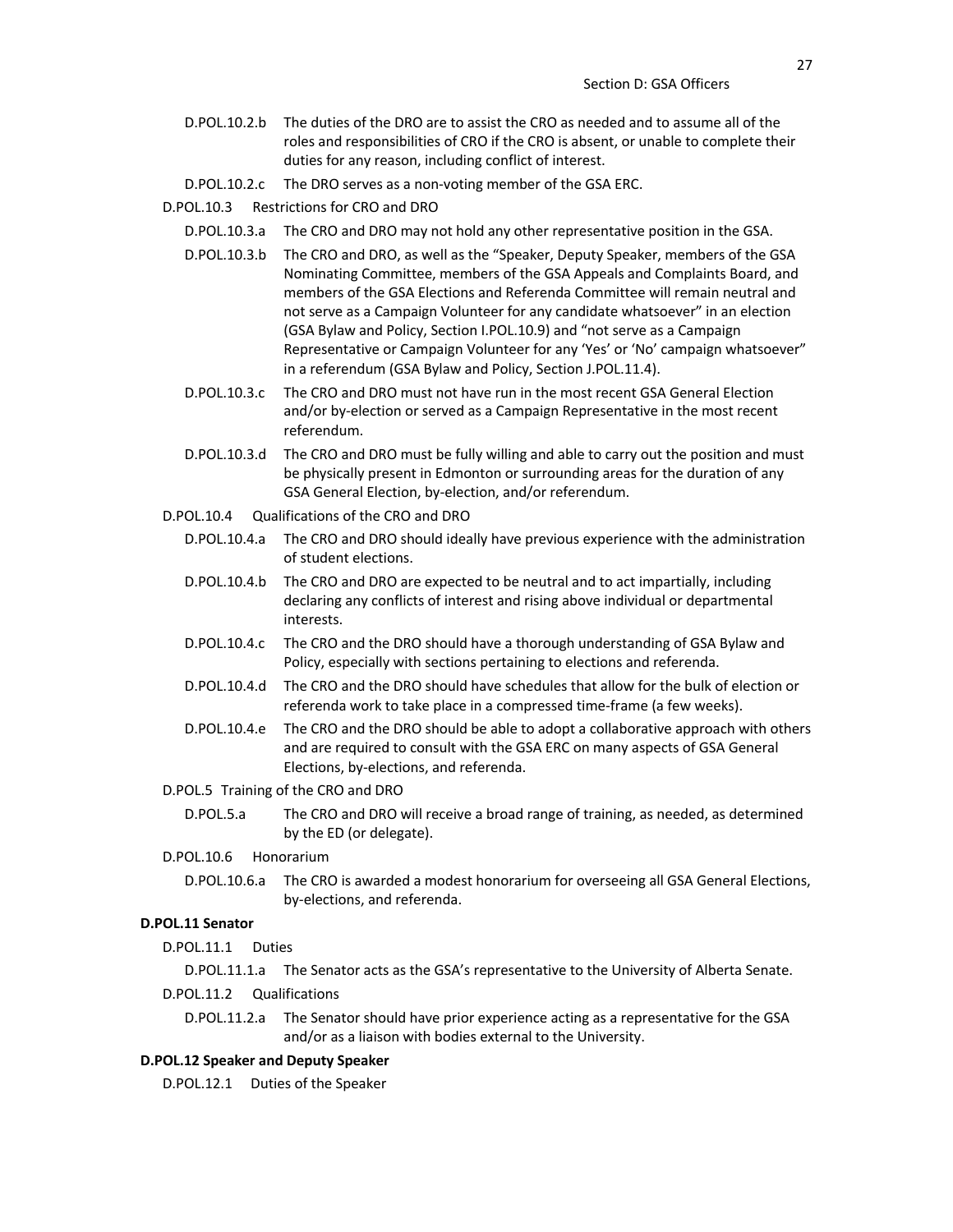- D.POL.12.1.a The Speaker is responsible for presiding over all meetings of GSA Council and for acting in a neutral capacity and maintaining order and decorum in GSA Council so that GSA Council can conduct its business in a fully-informed, fair fashion.
- D.POL.12.1.b The Speaker is responsible for dealing with any breaches of confidentiality arising in GSA Council.
- D.POL.12.1.c The Speaker will see that an agenda package is prepared for all meetings of GSA Council.
- D.POL.12.1.d The Speaker is responsible for review of the Minutes of meetings of GSA Council prior to their being distributed to GSA Council for approval.
- D.POL.12.1.e The Speaker is responsible for tracking attendance at meetings of GSA Council.
- D.POL.12.1.f The Speaker oversees the archiving of the official copies of the GSA's governing documents and is responsible for ensuring that up-to-date copies thereof are available to members on the GSA website.
- D.POL.12.1.g The position of Speaker totals approximately two (2) hours per week on average, except for weeks where there is a GSA Council meeting, in which case there is an average of approximately five (5) hours.
- D.POL.12.2 Duties of the Deputy Speaker
	- D.POL.12.2.a The duties of the Deputy Speaker are to assist the Speaker as needed.
- D.POL.12.3 Restrictions
	- D.POL.12.3.a The Speaker and Deputy Speaker may not act in any other representative position for the GSA except as provided for in GSA Bylaw and GSA Policy.
	- D.POL.12.3.b The "Speaker, Deputy Speaker, members of the GSA Nominating Committee, members of the GSA Appeals and Complaints Board, and members of the GSA Elections and Referenda Committee will remain neutral and not serve as a Campaign Volunteer for any candidate whatsoever" in an election (GSA Bylaw and Policy, Section I.POL.10.9) and "not serve as a Campaign Representative or Campaign Volunteer for any 'Yes' or 'No' campaign whatsoever" in a referendum (GSA Bylaw and Policy, Section J.POL.11.4).

#### D.POL.12.4 Qualifications

- D.POL.12.4.a The Speaker must have a good working knowledge of the GSA, its structure, and its governing documents.
- D.POL.12.5 Honorarium
	- D.POL.12.5.a The Speaker is awarded a modest honorarium for overseeing meetings of GSA Council.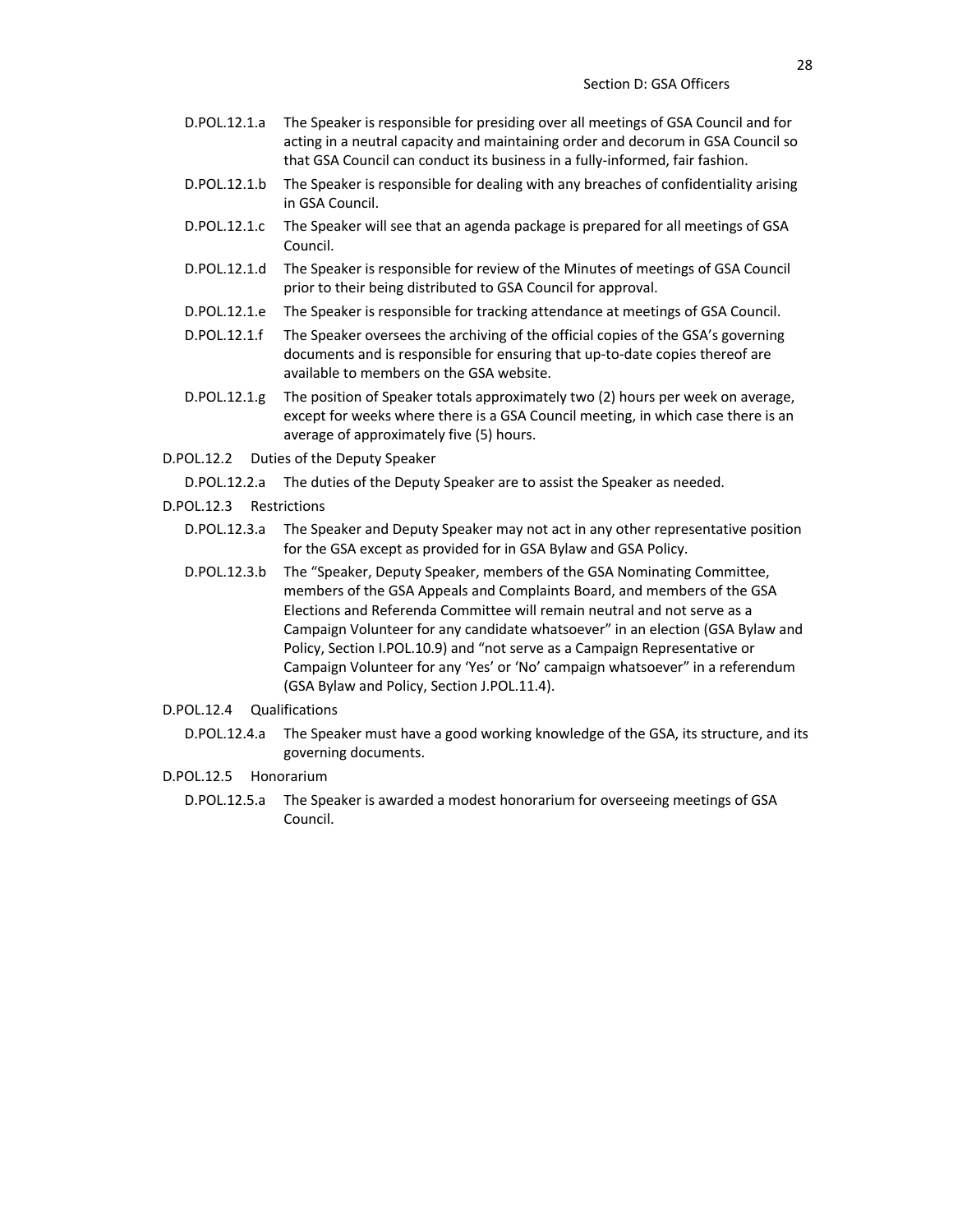## **Section E: Nominating**

**Purpose and Scope:** These policies govern the process and policies for appointing and replenishing representatives to committees, councils, and other bodies requiring graduate student representation, and govern the composition and mandate of the GSA Nominating Committee

| <b>Definitions</b>                                                              | "Working Day" is defined as a day that the GSA office is open                                                                        |
|---------------------------------------------------------------------------------|--------------------------------------------------------------------------------------------------------------------------------------|
| <b>Other Specifically Related Sections of</b><br><b>GSA Governing Documents</b> | GSA Bylaw and Policy, Section H: Performance, Conduct, Responsibilities,<br>and Attendance, and the GSA Appeals and Complaints Board |
|                                                                                 | GSA Bylaw and Policy, Section I: Elections                                                                                           |

## **GSA Policy: Nominating10**

## **E.POL.1 Advertising and Proactive Identification of Talent**

- E.POL.1.1 All vacancies on bodies falling under the mandate of the GSA Nominating Committee (GSA NoC) will be advertised either in the GSA newsletter and/or through some other manner agreed to by the GSA NoC.
- E.POL.1.2 Advertisements will provide information about the mandate of the committee, council, or other body, the eligibility requirements, and other relevant information.
- E.POL.1.3 The GSA NoC may vote to waive advertising in instances where, in the GSA NoC's view, it is urgent to fill a vacancy (eg, when a Faculty appeals committee vacancy must be immediately filled in order for an appeal to proceed or a group is struck and must meet immediately for an urgent matter).
- E.POL.1.4 The GSA NoC will be proactive in seeking out graduate student nominees with the skills and experience that match the identified eligibility requirements that vacancies require, and will keep records that allow for the GSA NoC to fulfill this proactive work.
- E.POL.1.5 The GSA NoC will be proactive in seeking out potential candidates for all Directly-Elected Officer and GSA Council-Elected Officer positions.

## **E.POL.2 Guidelines for Filling Vacancies on University and External Committees, Councils, and Other Bodies**

- E.POL.2.1 All vacancies on University and external committees, councils, and other bodies will normally be filled by the GSA Nominating Committee (GSA NoC) and reported to GSA Council.
- E.POL.2.2 As the General Faculties Council and its committees, and the Faculty of Graduate Studies and Research Council, Faculty Councils, and their committees normally have one (1) year terms, the GSA NoC will begin searching for nominees a reasonable amount of time before the end of those terms.
- E.POL.2.3 Positions to be filled by the GSA on other University and external committees, councils, and other bodies vary in number and term, and efforts by the GSA NoC to seek nominees for these positions will begin a reasonable amount of time before the end of those terms.
- E.POL.2.4 As per GSA Bylaw and Policy, Section D: GSA Officers, the President will normally represent the GSA on search and review committees of the University President, Vice-Presidents, Provost, Vice-Provosts, and Deans (where indicated in the composition of the committee) or equivalents. In the case where a delegate must be found (normally another Directly-Elected Officer (DEO)), the President will consult with the GSA NoC.

<sup>&</sup>lt;sup>10</sup> Approved by GSA Council on 13 December 2010. Amended by GSA Council on 18 September 2017.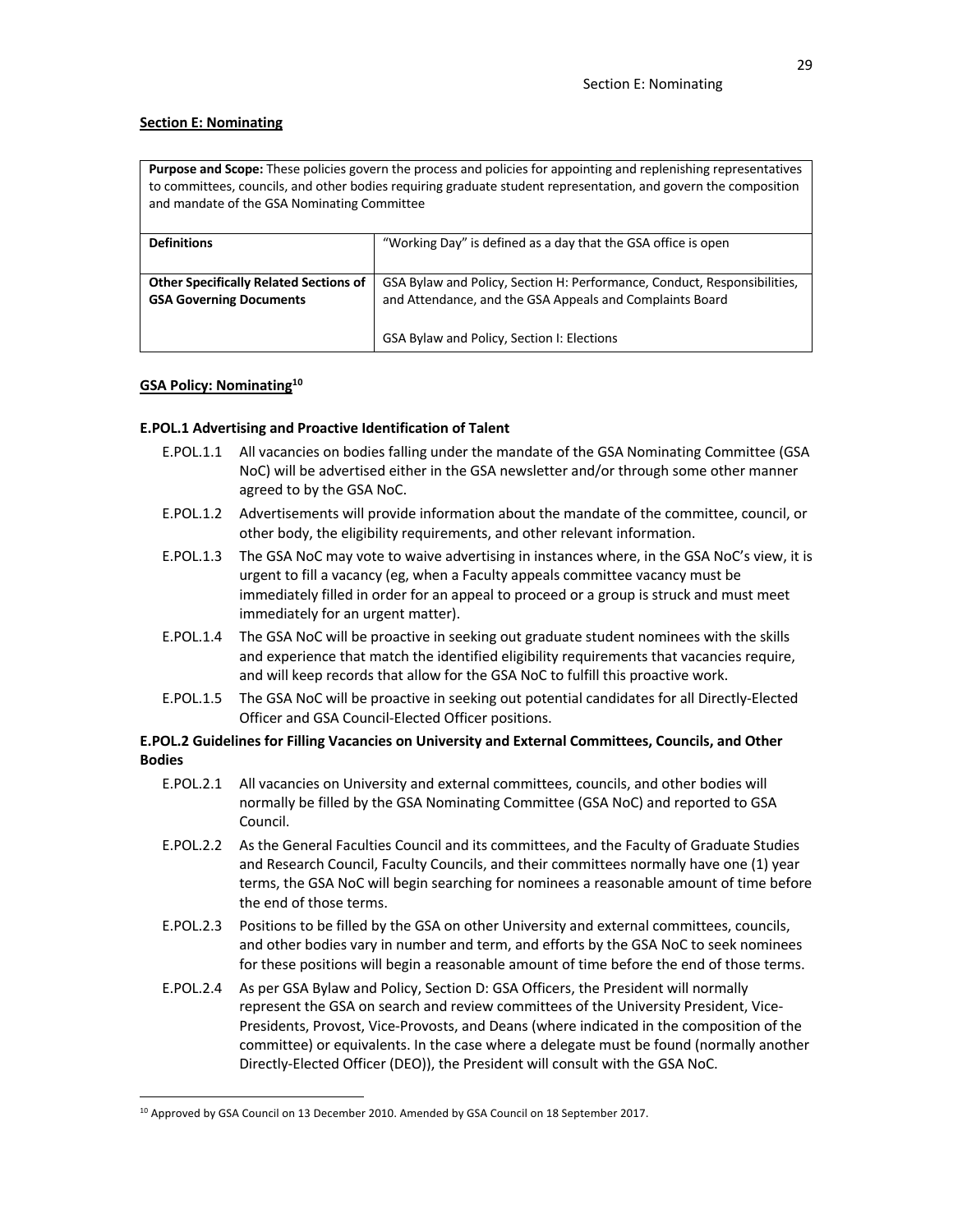- E.POL.2.5 In the event that a DEO is unable to serve on a committee, council, or other body listed in their portfolio, and none of the other DEOs are able to serve as their delegate, the GSA NoC will find a delegate in consultation with the relevant DEO.
- E.POL.2.6 In any instance where the GSA NoC cannot decide on an appointee to a committee, council, or other body, the matter will be referred to GSA Council.
- E.POL.2.7 In instances where University policy requires that GSA Council elect or ratify a nominee to a University committee, council, or other body, the GSA NoC will normally advise on the process to be used.
- E.POL.2.8 All nominees are required to provide a brief resume and bio, and a statement on how their skills and experience would be an asset to their work on the committee, council, or other body they wish to serve on. Nominees must be willing to adhere to GSA Bylaw and Policy concerning responsibilities and attendance of representatives on such committees, councils, and other bodies.

## **E.POL.3 Guidelines for Filling Vacancies on GSA Standing Committees,** *Ad Hoc* **Committees, and Subcommittees, and for GSA Council-Elected Officer Positions**

- E.POL.3.1 GSA Council elects all GSA members to fill vacancies on GSA Standing Committees, *ad hoc* committees, and subcommittees, unless otherwise noted.
	- E.POL.3.1.a The GSA Nominating Committee (GSA NoC) provides GSA Council with the names of nominees to fill vacancies on GSA Standing Committees, *ad hoc* committees, and subcommittees, unless otherwise noted. All vacancies will be advertised at least twice in advance of the nomination deadline noted in the advertisement.
	- E.POL.3.1.b Prior to forwarding the names of nominees for GSA Standing Committees, *ad hoc* committees, and subcommittees to GSA Council, the GSA NoC will review the resumes and bios received with reference to eligibility criteria as set out in GSA Bylaw and Policy and will forward the names of nominees who meet the eligibility criteria to GSA Council.
	- E.POL.3.1.c With respect to the GSA Appeals and Complaints Board (GSA ACB), as set out in GSA Bylaw and Policy, the GSA NoC will conduct interviews with all nominees to assess whether they meet GSA ACB eligibility criteria, and will forward the names of selected nominees to GSA Council for consideration.
	- E.POL.3.1.d The GSA NoC may take whatever action is necessary in urgent situations (deemed so in consultation with the Executive Director (or delegate) and the GSA ACB Chair) in order to ensure the full complement of twelve (12) GSA ACB members. Such actions can include direct appointments to the GSA ACB, or appointments of former members of the GSA ACB.
- E.POL.3.2 GSA Council elects GSA members to serve in GSA Council-Elected Officer positions.
	- E.POL.3.2.a The GSA NoC provides GSA Council with the names of nominees for all GSA Council-Elected Officer positions. These positions will be advertised at least twice in advance of the nomination deadline noted in the advertisement.
	- E.POL.3.2.b Prior to forwarding the names of nominees for GSA Council-Elected Officer positions, the GSA NoC will review the resumes and bios received with reference to eligibility criteria as set out in GSA Bylaw and Policy and will forward the names of nominees who meet the eligibility criteria to GSA Council.
- E.POL.3.3 All nominees are required to provide a brief resume and bio, and a statement on how their skills and experience would be an asset to their work as a GSA Council-Elected Officer or on the GSA Standing Committee, *ad hoc* committee, or subcommittee they wish to serve on. Nominees must be willing to adhere to GSA Policy concerning responsibilities and attendance of representatives on GSA Standing Committees, *ad hoc* committees, and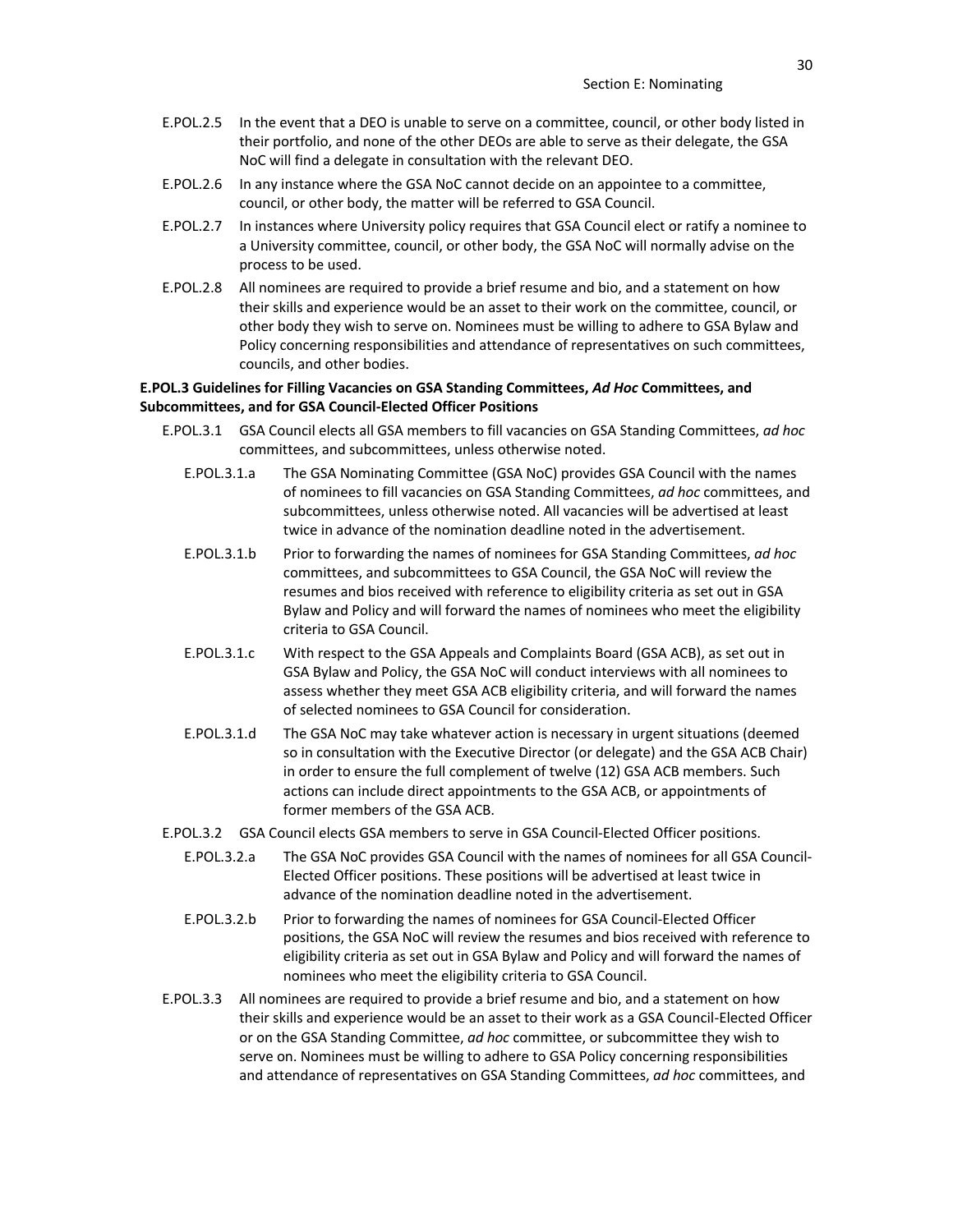# Section E: Nominating

subcommittees, and/or GSA Policy concerning GSA Council-Elected Officer duties and responsibilities.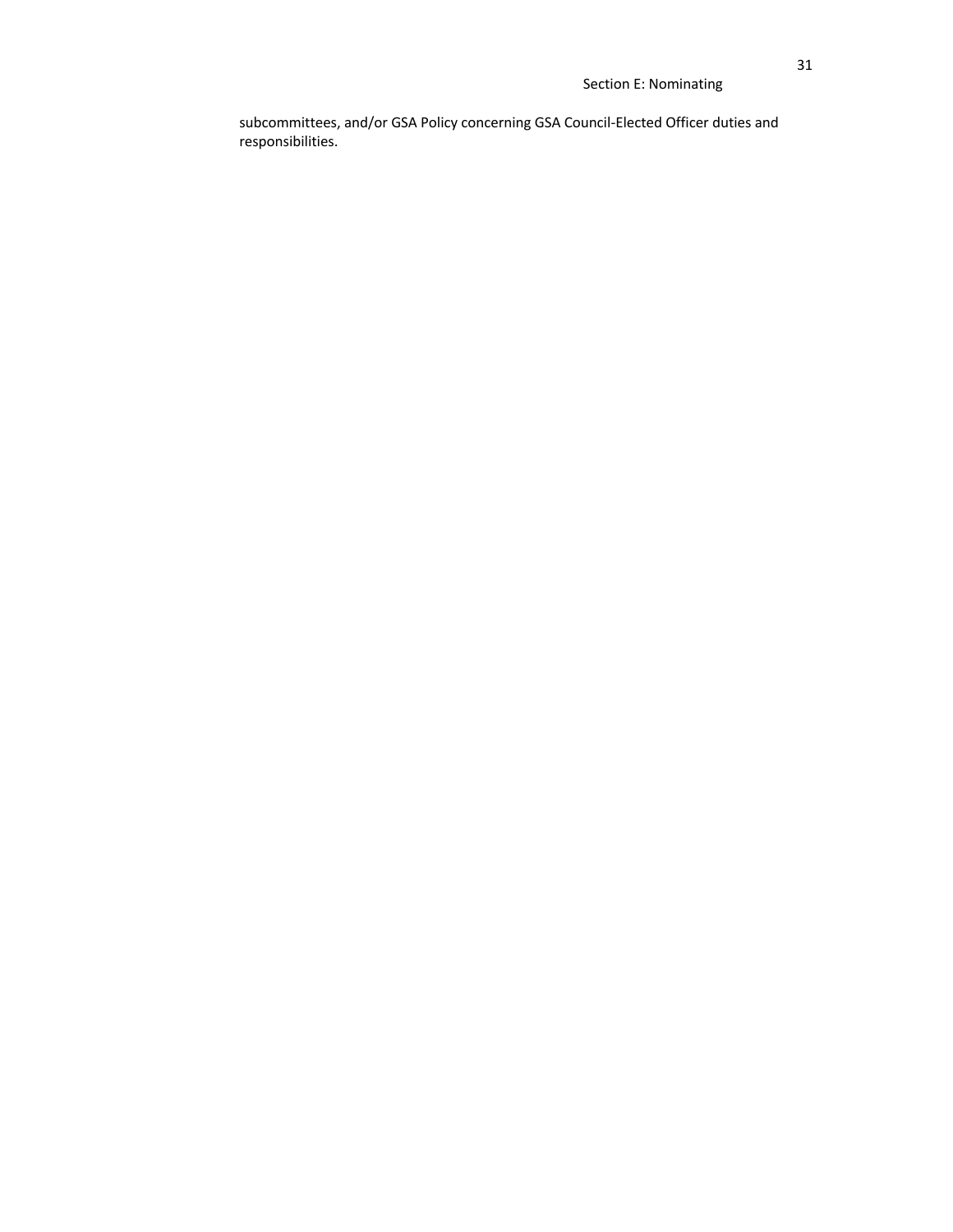#### **GSA Policy: GSA Standing Committees, GSA Nominating Committee11**

#### **E.POL.4 Replenishment**

E.POL.4.1 Vacancies on the GSA Nominating Committee (GSA Noc) will be advertised by the Executive Director (ED) (or delegate) and GSA Speaker. The ED (or delegate) and GSA Speaker will provide GSA Council with the names of nominees for the GSA NoC who meet the criteria set out below. These vacancies will be advertised at least twice in advance of the nomination deadline noted in the advertisement.

## **E.POL.5 Composition**

- E.POL.5.1 A total of five (5) GSA members, including at least two (2) Councillors (who may be alternates) elected by GSA Council, and up to three (3) additional GSA members elected by GSA Council, as voting members.
	- E.POL.5.1.a The Councillors on the GSA Nominating Committee (GSA NoC) will normally be members elected by GSA Council to the GSA Board (GSAB). This will provide the GSA NoC with context regarding the work of various University and external committees, councils, and others bodies, and the strategic issues discussed by the GSAB.
- E.POL.5.2 The President and the Executive Director (or delegate) as non-voting members.
- E.POL.5.3 Two (2) members from amongst the five (5) voting members of the GSA NoC will be elected by the GSA NoC to serve as Chair and Vice-Chair for the duration of their time on the GSA NoC or until they resign their positions as Chair and Vice-Chair. The members elected will be reported to GSA Council.

#### **E.POL.6 Eligibility**

- E.POL.6.1 All GSA members are eligible to serve on the GSA Nominating Committee (GSA NoC) unless they intend to run in or serve as a Campaign Volunteer in the upcoming GSA General Election and/or by-election, serve as a Campaign Representative or Campaign Volunteer in an upcoming referendum, or they have run in the most recent GSA General Election and/or by-election or served as a Campaign Representative in the most recent referendum. GSA NoC members must also be neutral and impartial (ie having no immediate or vested interest in the outcome of GSA General Elections and referenda).
- E.POL.6.2 If a GSA NoC member intends to run in or serve as a Campaign Volunteer in the upcoming GSA General Election and/or by-election, or serve as a Campaign Representative or Campaign Volunteer in an upcoming referendum they will resign from the GSA NoC.
- E.POL.6.3 Members of the GSA NoC are expected to act with neutrality and impartiality, including declaring conflicts of interest and rising above individual or departmental interests to ensure the best fit between nominees and vacancies.

#### **E.POL.7 Training**

E.POL.7.1 New members of the GSA Nominating Committee (GSA NoC) will be trained by current GSA NoC members, the Executive Director (ED) (or delegate), and any other individuals the ED (or delegate), in consultation with the GSA NoC, deems necessary in order for the GSA NoC to fulfill its mandate.

### **E.POL.8 Mandate**

E.POL.8.1 The business of the GSA Nominating Committee (GSA NoC) will be conducted according to the GSA Policy concerning nominating.

<sup>11</sup> Approved by GSA Council on 13 December 2010. Amended by GSA Council on 8 December 2014, 21 November 2016, 18 September 2017, and 28 October 2019. Editorial revisions made by the GSA Governance Committee on 7 February 2019, 26 September 2019, and 22 January 2020.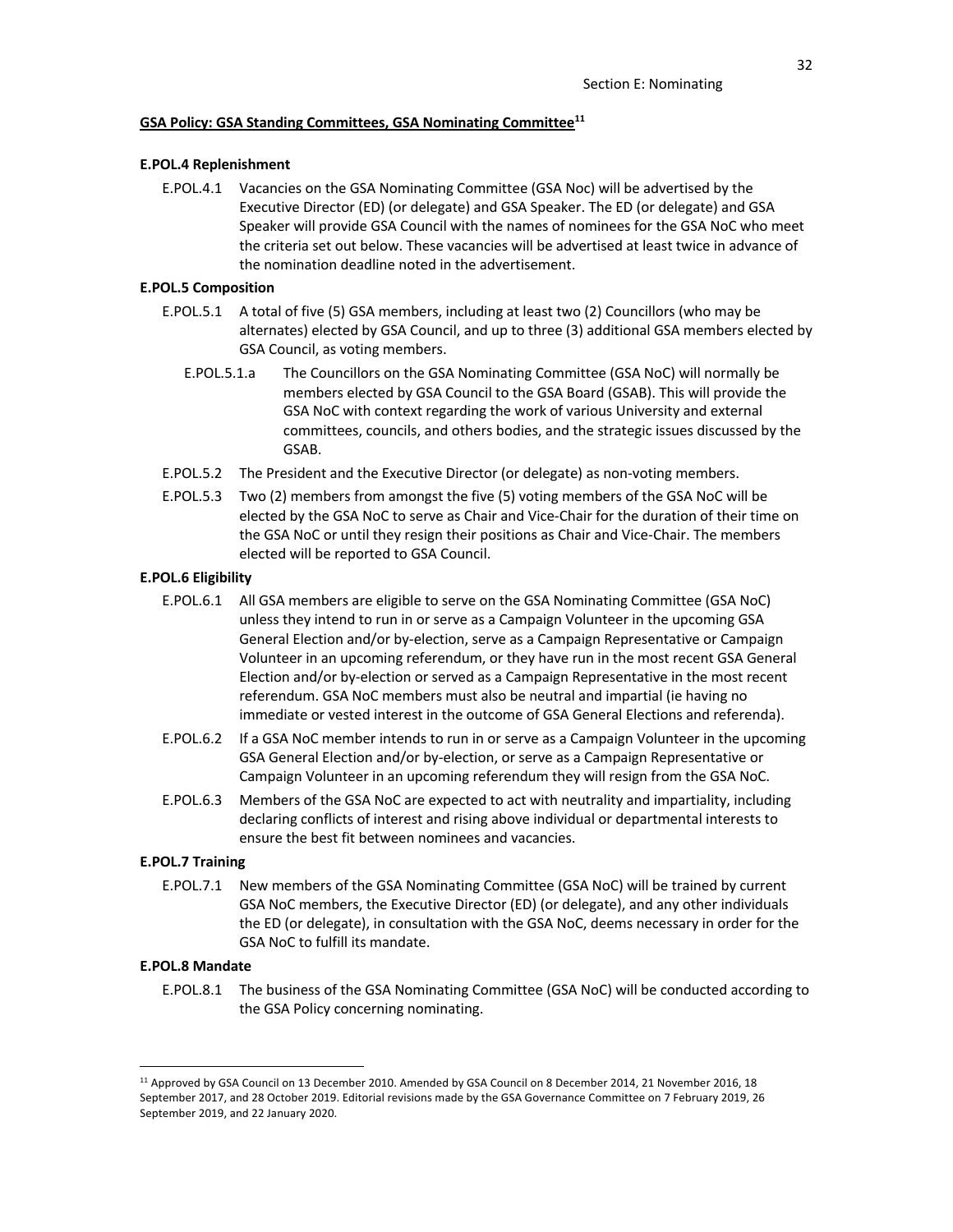- E.POL.8.2 The GSA NoC is responsible for filling graduate student vacancies on committees, councils, and other bodies requiring such representation other than *ex officio* representation by a Directly-Elected Officer (DEO).
- E.POL.8.3 The GSA NoC is responsible for facilitating the GSA Council election of GSA members to fill vacancies on GSA Standing Committees, *ad hoc* committees, and subcommittees, unless otherwise noted.
- E.POL.8.4 The GSA NoC is responsible for facilitating the election of GSA Council-Elected Officers, and any GSA Council elections of Councillors-at-Large and DEOs (see GSA Bylaw and Policy, Sections I.POL.15.2 and I.POL.15.3).
- E.POL.8.5 In the case of a resignation or other vacancy (as determined by the GSA Elections and Referenda Committee) in the Chief Returning Officer (CRO) or Deputy Returning Officer positions during any GSA General Election, by-election, referendum, or any other associated election or referenda matter, the GSA NoC may take necessary action to fill the vacancy, including direct appointments, or appointments of former CROs.
- E.POL.8.6 The GSA NoC is expected to fill vacant positions in a timely fashion to ensure that there is continuity in graduate student representation on committees, councils, and other bodies.
- E.POL.8.7 The GSA NoC leads an annual early call initiative each October during which GSA members interested in running for elected office are invited to a get-to-know event and are encouraged to participate in a series of training sessions on various topics. Participation will assist interested GSA members in developing important knowledge associated with the effective leadership of the GSA as a corporate entity with fiduciary duties. Participants will also receive information about the DEO portfolios and the time commitments involved.

### **E.POL.9 Meetings**

- E.POL.9.1 The business of the GSA Nominating Committee (GSA NoC) will normally be conducted via e-mail.
- E.POL.9.2 The GSA NoC will normally meet in-person upon new members joining the committee. The purpose of these in-person meetings will be to exchange contact information, provide training, and make any other necessary arrangements for the members to fulfill their duties as outlined in GSA Bylaw and Policy.
- E.POL.9.3 Quorum is three (3) members including either the Chair or Vice-Chair.
	- E.POL.9.3.a Under urgent circumstances, in the absence of two (2) members (eg illness, research field trip), quorum is two (2) members including either the Chair or Vice-Chair.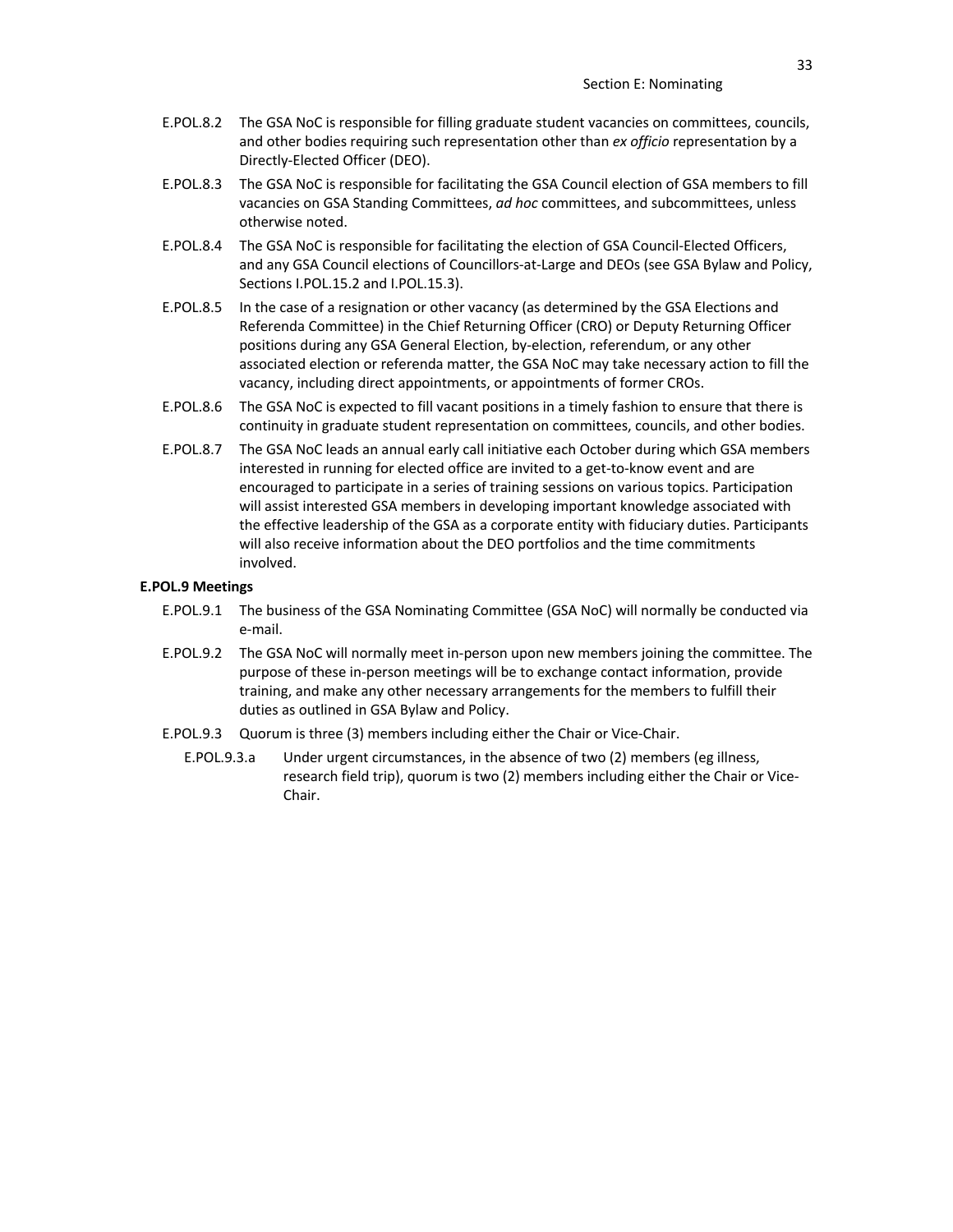#### **Section F: GSA Standing Committees**

**Purpose and Scope:** This bylaw and associated policy govern the compositions and mandates of GSA Standing Committees, as well as outline general information about GSA Standing Committees

| <b>Definitions</b>                            | None                                                                      |
|-----------------------------------------------|---------------------------------------------------------------------------|
|                                               |                                                                           |
| <b>Other Specifically Related Sections of</b> | GSA Bylaw and Policy, Section L: Legal Defence Fund                       |
| <b>GSA Governing Documents</b>                |                                                                           |
|                                               | GSA Bylaw and Policy, Section M: GSA Health and Dental Plan               |
|                                               |                                                                           |
|                                               | GSA Bylaw and Policy, Section P: GSA Grants and Bursaries                 |
|                                               |                                                                           |
|                                               | GSA Board Policy, Section 3, GSA President's Citation: Terms of Reference |

#### **GSA Bylaw: GSA Standing Committees12**

## **F.BYL.1 General**

- F.BYL.1.1 GSA Council may delegate its powers to GSA Standing Committees through committee mandates.
- F.BYL.1.2 GSA Standing Committees will report regularly to GSA Council on the proper exercise of their delegated powers. The GSA Labour Relations Committee (GSA LRC) will report to GSA Council for information.
- F.BYL.1.3 GSA Standing Committees advise GSA Council and the GSA Board (GSAB) on policy relevant to their mandates, and have full authority to take actions set out within those mandates.
- F.BYL.1.4 The GSA has the following the Standing Committees:
	- F.BYL.1.4.a GSAB,
	- F.BYL.1.4.b GSA Governance Committee,
	- F.BYL.1.4.c GSA Equity, Diversity, and Inclusion Committee
	- F.BYL.1.4.d GSA Budget and Finance Committee,
	- F.BYL.1.4.e GSA Awards Selection Committee,
	- F.BYL.1.4.f GSA LRC,
	- F.BYL.1.4.g GSA Elections and Referenda Committee,
	- F.BYL.1.4.h GSA Nominating Committee, and
	- F.BYL.1.4.i GSA Appeals and Complaints Board.
- F.BYL.1.5 *Ad Hoc* Committees
	- F.BYL.1.5.a GSA Council may from time to time create *ad hoc* committees to address issues that are outside the purview of GSA Standing Committees.

<sup>12</sup> Approved by the Extraordinary General Meeting on 11 January 2010. Amended by GSA Council on 25 July 2011, 21 September 2015, 15 May 2017, 18 June 2018, and 16 November 2020. Editorial revisions made by the GSA Governance Committee on 3 April 2017.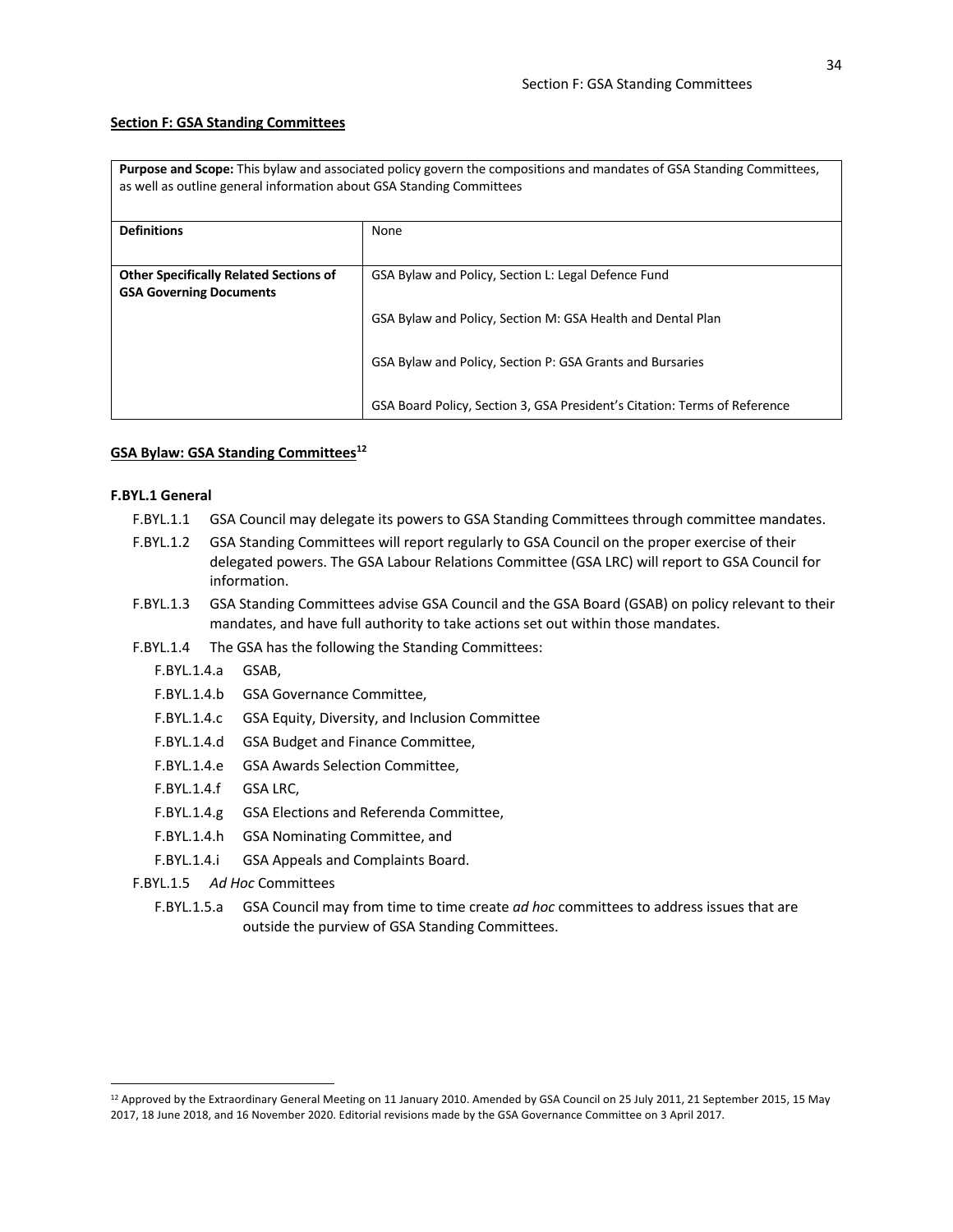#### **GSA Policy: GSA Standing Committees13**

#### **F.POL.2 General**

- F.POL.2.1 If the Chair of a GSA Standing Committee is absent or has a conflict of interest, the Vice-Chair will assume the responsibilities of the Chair. The Chair and Vice-Chair are voting members of all GSA Standing Committees.
- F.POL.2.2 In the absence of the Chair and Vice-Chair, the members of a GSA Standing Committee may select an interim Chair from its membership by majority vote, with such an appointment to last for the duration of the Chair's absence.
- F.POL.2.3 GSA Standing Committees meetings are supported by the Executive Director (ED) (or delegate).
- F.POL.2.4 Any Directly-Elected Officer may attend any GSA Standing Committee meetings as a guest following approval from the Chair of the committee.
- F.POL.2.5 The ED (or delegate), Financial Manager, and Accountant have a standing invitation to attend any committee discussing financial matters.
- F.POL.2.6 GSA Standing Committees will consider any matters referred to them by GSA Council, the GSA Board (GSAB), the President, or the ED (or delegate).
	- F.POL.2.6.a A majority vote is needed for a Motion to pass; in the event of a tie a Motion is considered to have failed. Motions may only be considered in open session.
- F.POL.2.7 Vacancies arising on GSA Standing Committees will be filled in accordance with GSA Policy, Nominating.
- F.POL.2.8 Subcommittees
	- F.POL.2.8.a GSA Standing Committees may, at their discretion, form subcommittees deemed relevant to the execution of their mandates.
	- F.POL.2.8.b Terms of reference, including mandate, will be given to the subcommittee by the parent GSA Standing Committee.
	- F.POL.2.8.c Members will be nominated through the GSA Nominating Committee (GSA NoC) and elected by GSA Council. Vacancies arising on subcommittees will be filled in accordance with GSA Policy, Nominating.
	- F.POL.2.8.d In addition to offering regular reports, upon completion of the appointed task(s), subcommittees will make final reports to the parent GSA Standing Committee, the GSAB, and GSA Council on their actions and, unless otherwise instructed, will then be dissolved.
	- F.POL.2.8.e Whether or not a subcommittee has fulfilled its mandate, it may be dissolved at any time by the subcommittee on its own recommendation, or by a majority vote of the members in the parent GSA Standing Committee to which the subcommittee reports.

F.POL.2.9 *Ad Hoc* Committees

- F.POL.2.9.a GSA Council may, at its discretion, form *ad hoc* committees to address issues that are outside the purview of any GSA Standing Committees.
- F.POL.2.9.b Terms of reference, including mandate, will be given to the *ad hoc* committee by GSA Council.
- F.POL.2.9.c Members will be nominated through the GSA NoC and elected by GSA Council. Vacancies arising on *ad hoc* committees will be filled in accordance with GSA Policy, Nominating.

<sup>&</sup>lt;sup>13</sup> Approved by the Extraordinary General Meeting on 11 January 2010. Amended by the Annual General Meeting on 28 March 2011. Sections moved to GSA Policy from GSA Bylaw and GSA Board Policy by GSA Council on 8 April 2013 and 19 November 2018. Amended by GSA Council on 25 July 2011, 21 September 2015, 15 May 2017, 18 June 2018, 19 November 2018, and 16 November 2020. Editorial revisions made by the GSA Governance Committee on 3 April 2017, 6 October 2017, 8 July 2019, and 16 March 2020.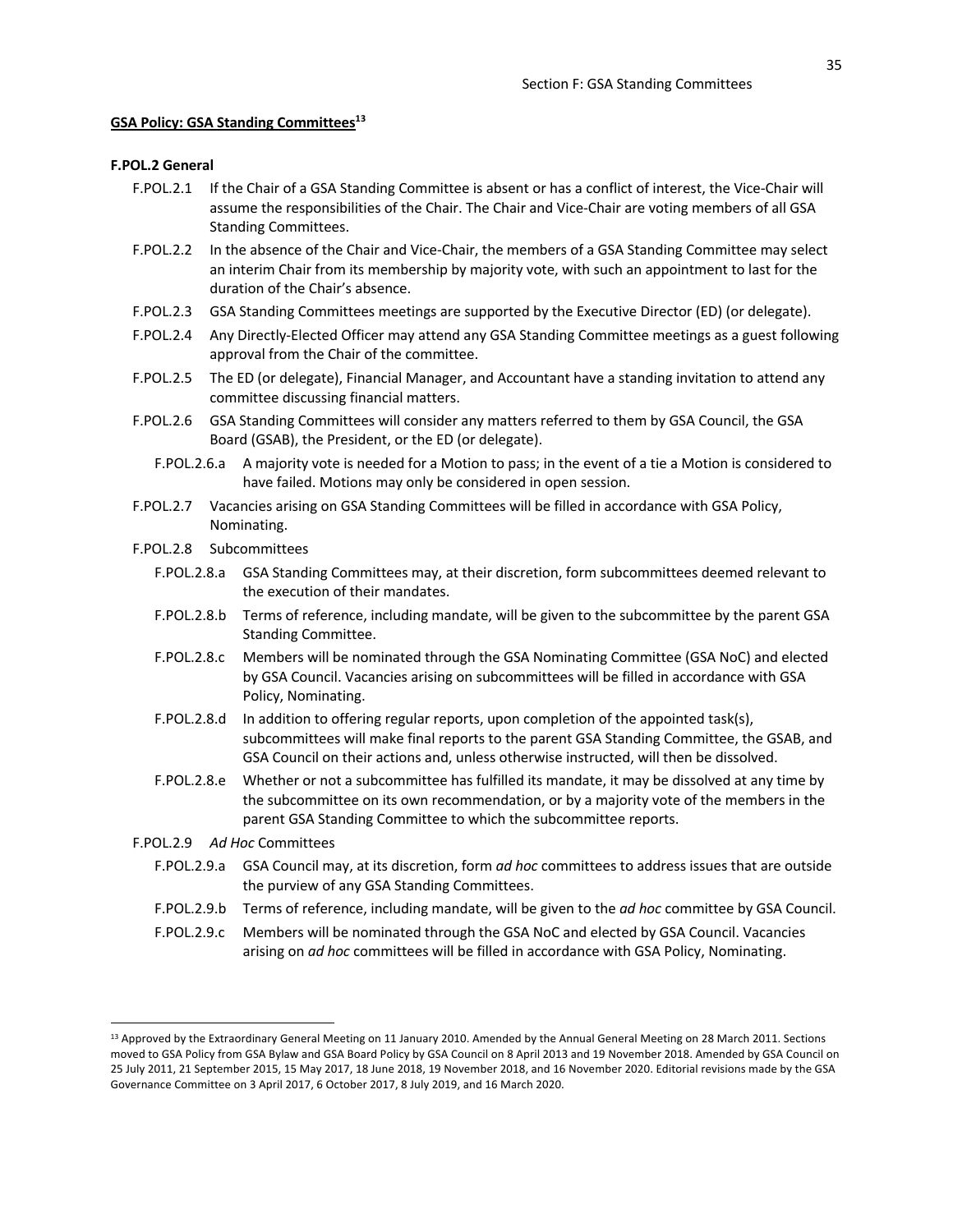- F.POL.2.9.d In addition to offering regular reports, upon completion of appointed task(s), *ad hoc* committees will make final reports to GSA Council and, unless otherwise instructed by GSA Council, will then be dissolved.
- F.POL.2.9.e Whether or not an *ad hoc* committee has fulfilled its mandate from GSA Council, it may be dissolved at any time by the *ad hoc* committee on its own recommendation, or by a simple majority vote of GSA Council.

### **F.POL.3 GSA Board**

F.POL.3.1 Composition

- F.POL.3.1.a The President as Chair.
- F.POL.3.1.b All Directly-Elected Officers (DEOs) as voting members.
- F.POL.3.1.c All GSA Directors as non-voting members.
- F.POL.3.1.d The Speaker and Senator as non-voting members.
- F.POL.3.1.e Three (3) Councillors elected by GSA Council as non-voting members.
	- F.POL.3.1.e.i These Councillors are expected to provide a link between the DEOs and GSA Council. Accordingly, they present information, as needed, to GSA Council when GSA Board (GSAB) business is discussed and, likewise, represent the voice of GSA Council at GSAB meetings and advise DEOs on matters discussed by the GSAB.

### F.POL.3.2 Mandate

- F.POL.3.2.a The GSAB is the senior administrative authority of the GSA as delegated to it by GSA Council.
- F.POL.3.2.b The GSAB is the discussion forum for the GSA Officers and Directors.
- F.POL.3.2.c For the GSAB's responsibilities with respect to the GSA Health and Dental Plan, see GSA Bylaw and Policy, Section M: GSA Health and Dental Plan.
- F.POL.3.2.d For the GSAB's responsibilities with respect to GSA Academic Travel Grants, GSA Child Care Grants, GSA Graduate Student Group Grants, and GSA Emergency Bursaries, see GSA Bylaw and Policy, Section P: GSA Grants and Bursaries.
- F.POL.3.2.e For the GSAB's responsibilities with respect to the Legal Defence Fund, see GSA Bylaw and Policy, Section L: Legal Defence Fund.
- F.POL.3.2.f For the GSAB's responsibilities with respect to the provision of GSA President's Citations, see GSA Board Policy, Section 3, GSA President's Citation: Terms of Reference.
- F.POL.3.3 Meetings
	- F.POL.3.3.a Quorum for a meeting of the GSAB is three (3) DEOs. In the event that the GSAB has only two (2) DEOs available to meet, as determined by the Speaker, quorum for a meeting of the GSAB is all DEOs currently available to meet.
	- F.POL.3.3.b Emergency GSAB meetings may be called by any DEO. Notice of seventy-two (72) hours must be given for an emergency meeting, unless there is agreement by all available GSAB members to meet on shorter notice.
	- F.POL.3.3.c Notice of emergency meetings and distribution of the agenda for an emergency meeting will happen as soon as possible. In all other ways, emergency meetings will be run according to the rules of normal meetings.

#### **F.POL.4 GSA Governance Committee**

- F.POL.4.1 Composition
	- F.POL.4.1.a The President, as Chair.
	- F.POL.4.1.b The Vice-President Labour, as Vice-Chair.
	- F.POL.4.1.c Three (3) Councillors or recent former Councillors elected by GSA Council as voting members.
	- F.POL.4.1.d The Speaker and Executive Director (or delegate) as non-voting members.
- F.POL.4.2 Mandate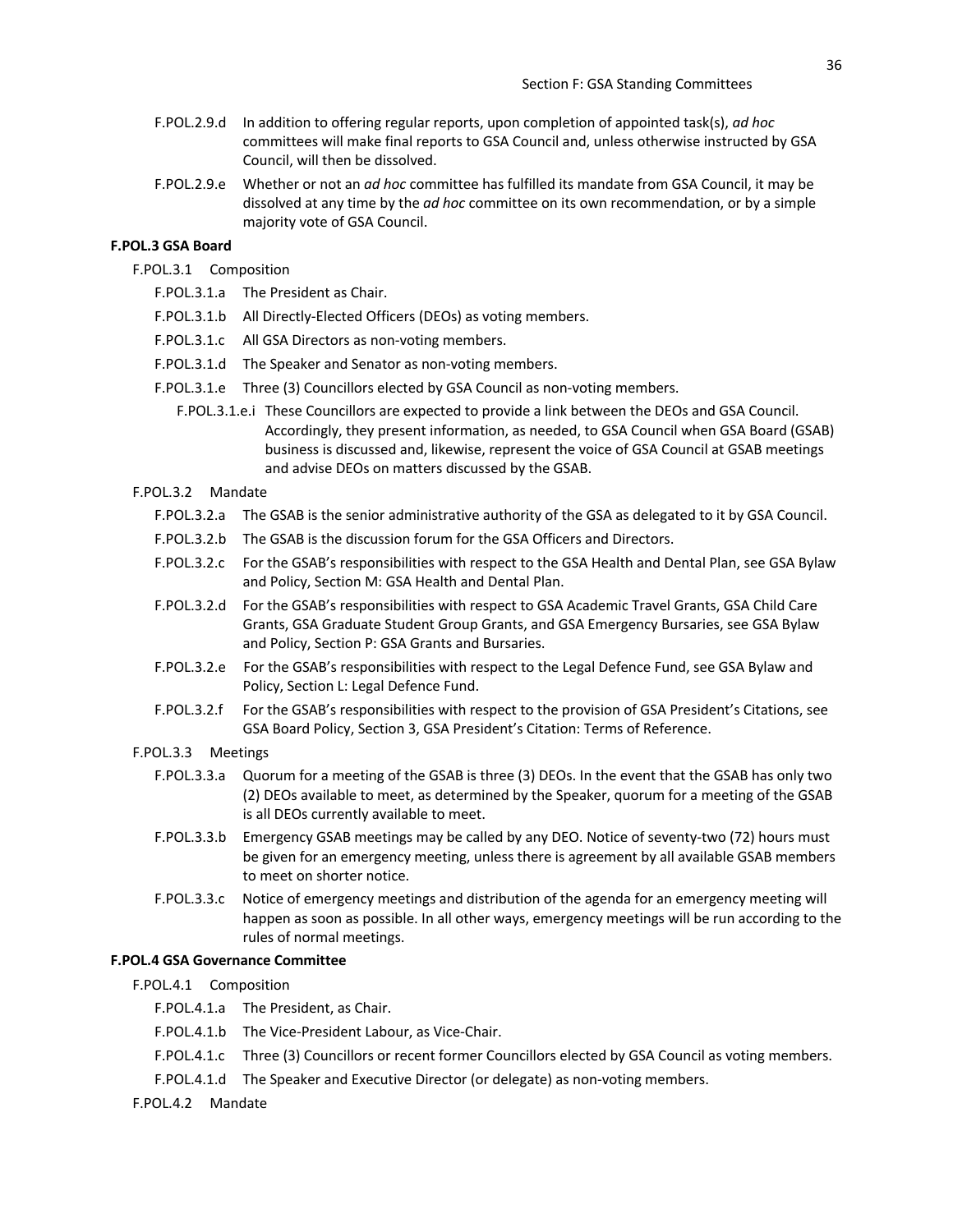- F.POL.4.2.a To advise GSA Council on matters of GSA Bylaw and Policy not in the purview of any other GSA Standing Committee, or other governance issues, and recommend changes to GSA Council.
- F.POL.4.2.b Make any editorial changes (such as factual inaccuracies and other editorial issues) to the GSA governing documents as deemed necessary by the GSA Governance Committee (GSA GC).
- F.POL.4.2.c As per a Motion approved by the GSA GC on 9 August 2013, and subsequently revised by the GSA GC on 29 February 2016, the Chair and Vice-Chair of the GSA GC have delegated authority to approve "purely editorial" changes. "Purely editorial" changes are defined as punctuation, italicization of Latin terms, capitalization, spelling, font, and re-numbering.
- F.POL.4.3 Meetings
	- F.POL.4.3.a Quorum is three (3) voting members including either the Chair or Vice-Chair.

## **F.POL.5 GSA Equity, Diversity, and Inclusion Committee**

- F.POL.5.1 Composition
	- F.POL.5.1.a The President, as Chair.
	- F.POL.5.1.b The Vice-President Student Services, as Vice-Chair.
	- F.POL.5.1.c A minimum of seven (7) and up to nine (9) GSA members elected by GSA Council as voting members. The GSA Equity, Diversity, and Inclusion Committee (GSA EDIC) Chair, in consultation with the GSA EDIC Vice-Chair and the Chair of the GSA Nominating Committee, can decide to increase the number of GSA members on the GSA EDIC.
	- F.POL.5.1.d The Executive Director (or delegate) as a non-voting member.
	- F.POL.5.1.e Elected members will be individuals who are or identify as Indigenous, as Black, as members of a racialized group, as disabled or diversely abled, as female, or as LGBTTQQPIANU+ (Lesbian, Gay, Bisexual, Transgender, Two-Spirit, Queer, Questioning, Pansexual, Intersex, Asexual, Non-Binary, Unlabelled, and more).
- F.POL.5.2 Mandate
	- F.POL.5.2.a The GSA EDIC works to ensure that the GSA reflects the principles of Equity, Diversity, and Inclusion (EDI) for all its members in the interests of enhancing the graduate student experience and ensuring the existence of a welcoming environment and cohesive community for graduate students on campus.
	- F.POL.5.2.b The GSA EDIC will discuss all aspects of EDI relating to the GSA (including, but not limited to, topics of potential EDI-related advocacy, strategies for engagement of GSA members with a focus on EDI and, and GSA governance, services, and member benefits related to EDI) and advise and make recommendations to the GSA Board and GSA Council on these matters.
	- F.POL.5.2.c The GSA EDIC will work collaboratively with other groups on campus focusing on EDI matters.
- F.POL.5.3 Meetings
	- F.POL.5.3.a Quorum is five (5) voting members including either the Chair or Vice-Chair.

F.POL.5.3.b The GSA EDIC will meet at least three (3) times a year.

#### **F.POL.6 GSA Budget and Finance Committee**

*See GSA Bylaw and Policy, Section K: Finances.*

#### **F.POL.7 GSA Awards Selection Committee**

*See GSA Bylaw and Policy, Section O: GSA Recognition Awards.*

#### **F.POL.8 GSA Labour Relations Committee**

*See GSA Bylaw and Policy, Section Q: Collective Bargaining.*

# **F.POL.9 GSA Elections and Referenda Committee**

*See GSA Bylaw and Policy, Section I: Elections.*

#### **F.POL.10 GSA Nominating Committee**

*See GSA Bylaw and Policy, Section E: Nominating.*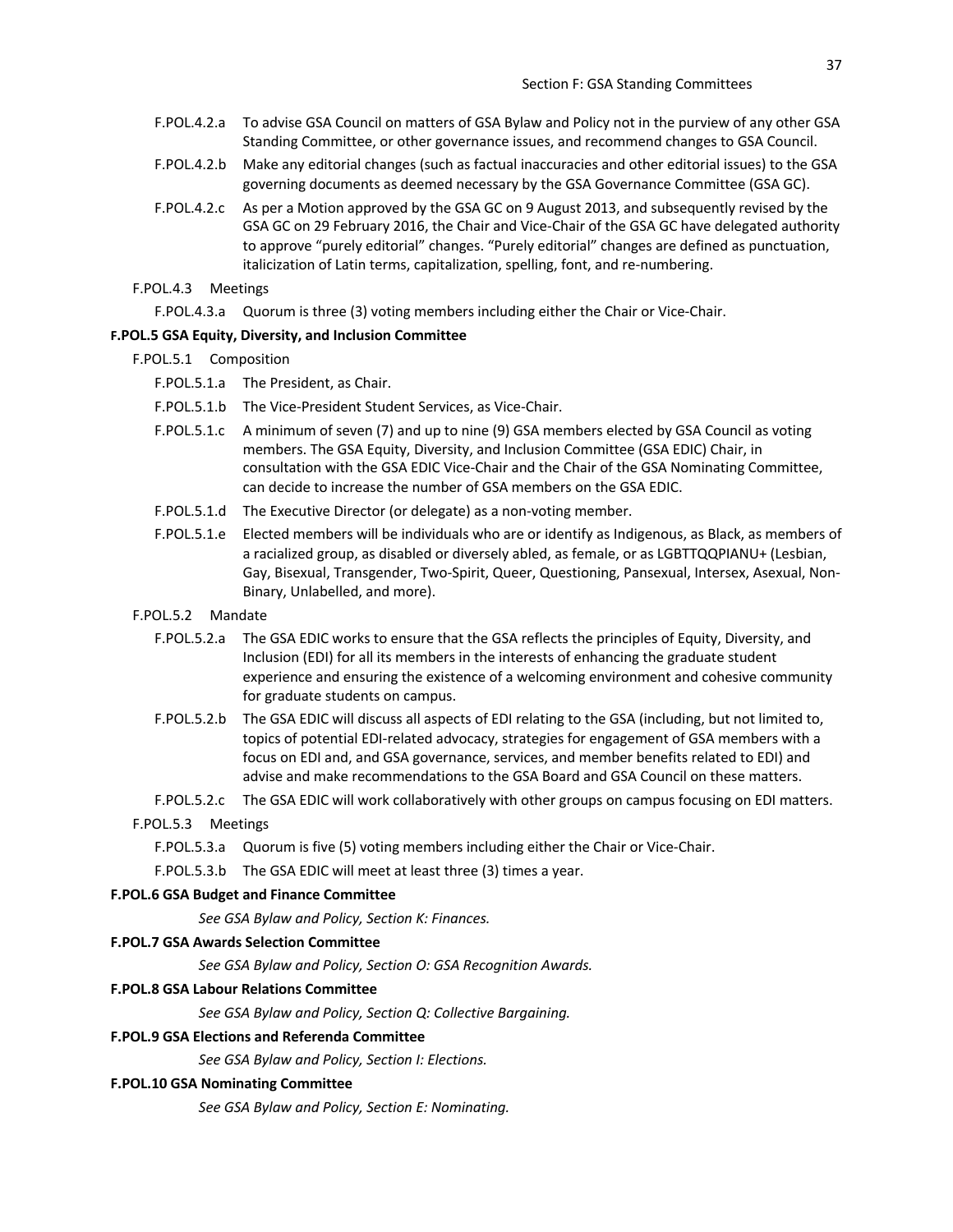# **F.POL.11 GSA Appeals and Complaints Board**

*See GSA Bylaw and Policy, Section H: Performance, Conduct, Responsibilities, and Attendance, and the GSA Appeals and Complaints Board.*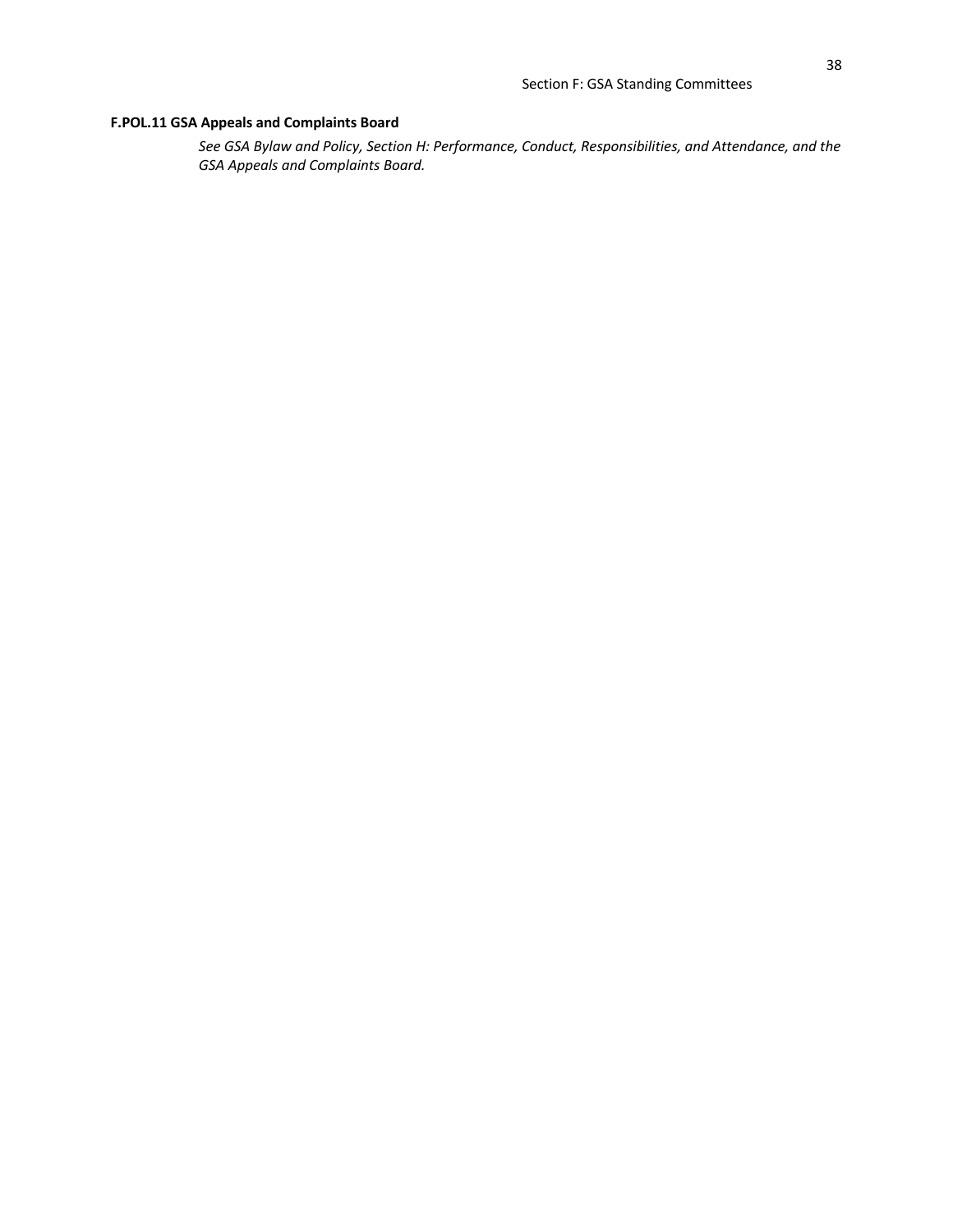#### **Section G: GSA Caucuses**

| <b>Purpose and Scope:</b> This bylaw and associated policies govern the compositions, mandates, and Chair's<br>responsibilities for the GSA General Faculties Council Caucus and the GSA Faculty of Graduate Studies and<br><b>Research Council Caucus</b> |      |  |
|------------------------------------------------------------------------------------------------------------------------------------------------------------------------------------------------------------------------------------------------------------|------|--|
| <b>Definitions</b>                                                                                                                                                                                                                                         | None |  |
| <b>Other Specifically Related Sections of</b>                                                                                                                                                                                                              | None |  |

# **GSA Bylaw: GSA Caucuses14**

**GSA Governing Documents**

## **G.BYL.1 General**

- G.BYL.1.1 Caucuses of the GSA are forums for members of bodies external to the GSA to coordinate their representation in meetings of those bodies.
- G.BYL.1.2 The GSA has the following Caucuses:
	- G.BYL.1.2.a The GSA General Faculties Council Caucus and
	- G.BYL.1.2.b The GSA Faculty of Graduate Studies and Research Council Caucus.

<sup>&</sup>lt;sup>14</sup> Approved by GSA Council on 16 August 2010. Amended by GSA Council on 14 March 2011. Editorial revisions made by the GSA Governance Committee on 23 January 2014 (Chair and Vice-Chair under delegated authority from the GSA Governance Committee) and 3 April 2017.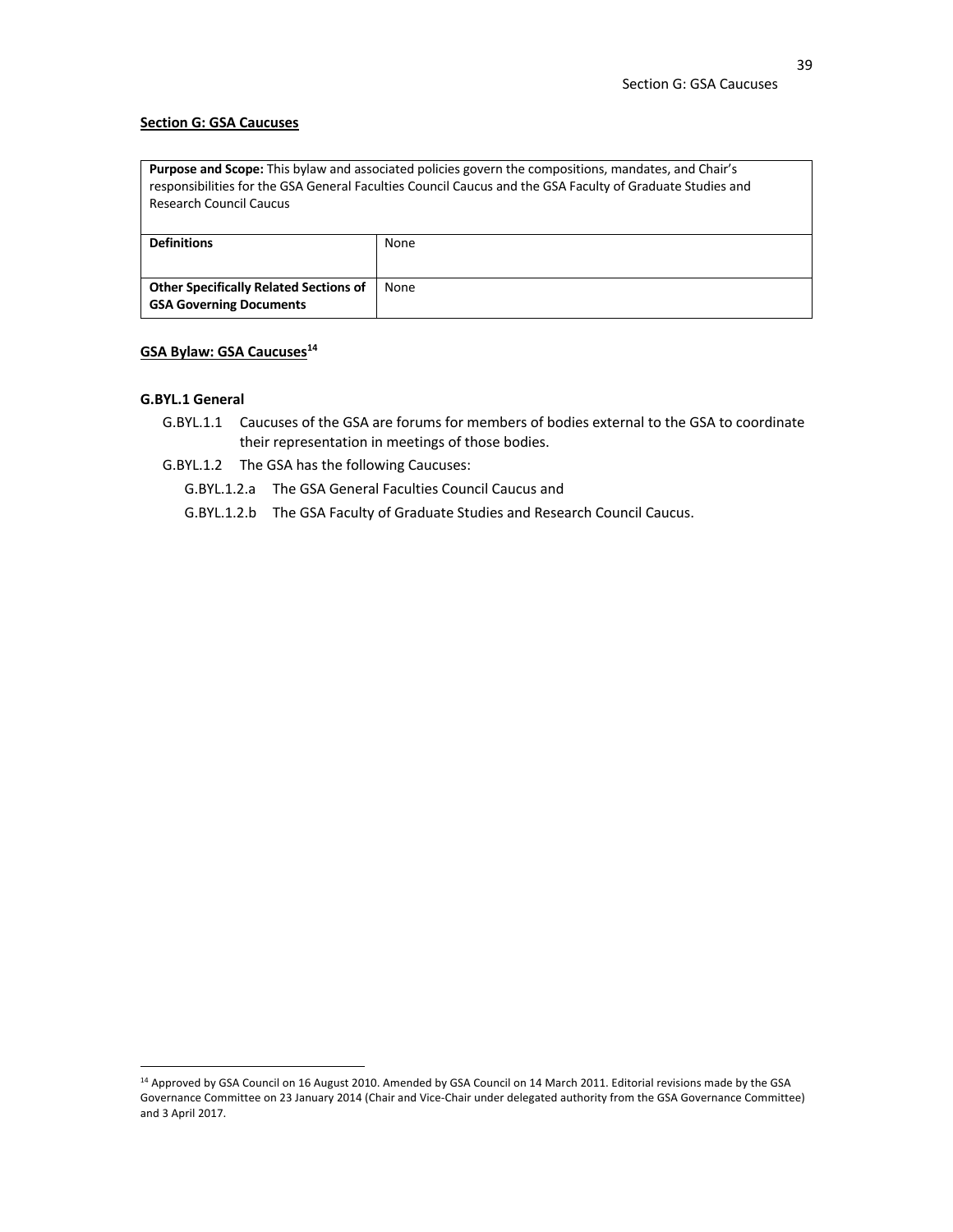#### **GSA Policy: GSA Caucuses<sup>15</sup>**

## **G.POL.2 GSA General Faculties Council Caucus**

- G.POL.2.1 Composition
	- G.POL.2.1.a The GSA General Faculties Council Caucus (GSA GFC Caucus) is chaired by the Vice-President Academic.
	- G.POL.2.1.b The President is a member of the GSA GFC Caucus.
	- G.POL.2.1.c All graduate students appointed to GFC are members of the GSA GFC Caucus.
- G.POL.2.2 Mandate
	- G.POL.2.2.a The GSA GFC Caucus is a forum to coordinate graduate student representation at GFC meetings.

#### G.POL.2.3 Meetings

G.POL.2.3.a In the absence of the Chair, the GSA GFC Caucus may select an interim Chair from its membership by majority vote, with such an appointment to last for the duration of the Chair's absence.

## **G.POL.3 GSA Faculty of Graduate Studies and Research Council Caucus**

- G.POL.3.1 Composition
	- G.POL.3.1.a The GSA Faculty of Graduate Studies and Research Council Caucus (GSA FGSR Council Caucus) is chaired by the Vice-President Academic.
	- G.POL.3.1.b The President is a member of the GSA FGSR Council Caucus.
	- G.POL.3.1.c The Vice-President Labour is a member of the GSA FGSR Council Caucus.
	- G.POL.3.1.d All graduate students appointed to FGSR Council are members of the GSA FGSR Caucus.
- G.POL.3.2 Mandate
	- G.POL.3.2.a The GSA FGSR Council Caucus is a forum to coordinate graduate student representation at FGSR Council meetings.

#### G.POL.3.3 Meetings

G.POL.3.3.a In the absence of the Chair, the GSA FGSR Council Caucus may select an interim Chair from its membership by majority vote, with such an appointment to last for the duration of the Chair's absence.

<sup>15</sup> Approved by the Annual General Meeting on 22 March 2010. Moved to GSA Policy from GSA Bylaw by GSA Council on 8 April 2013. Editorial revisions made by the GSA Governance Committee on 23 January 2014 (Chair and Vice-Chair under delegated authority from the GSA Governance Committee), 3 April 2017, and 7 February 2019.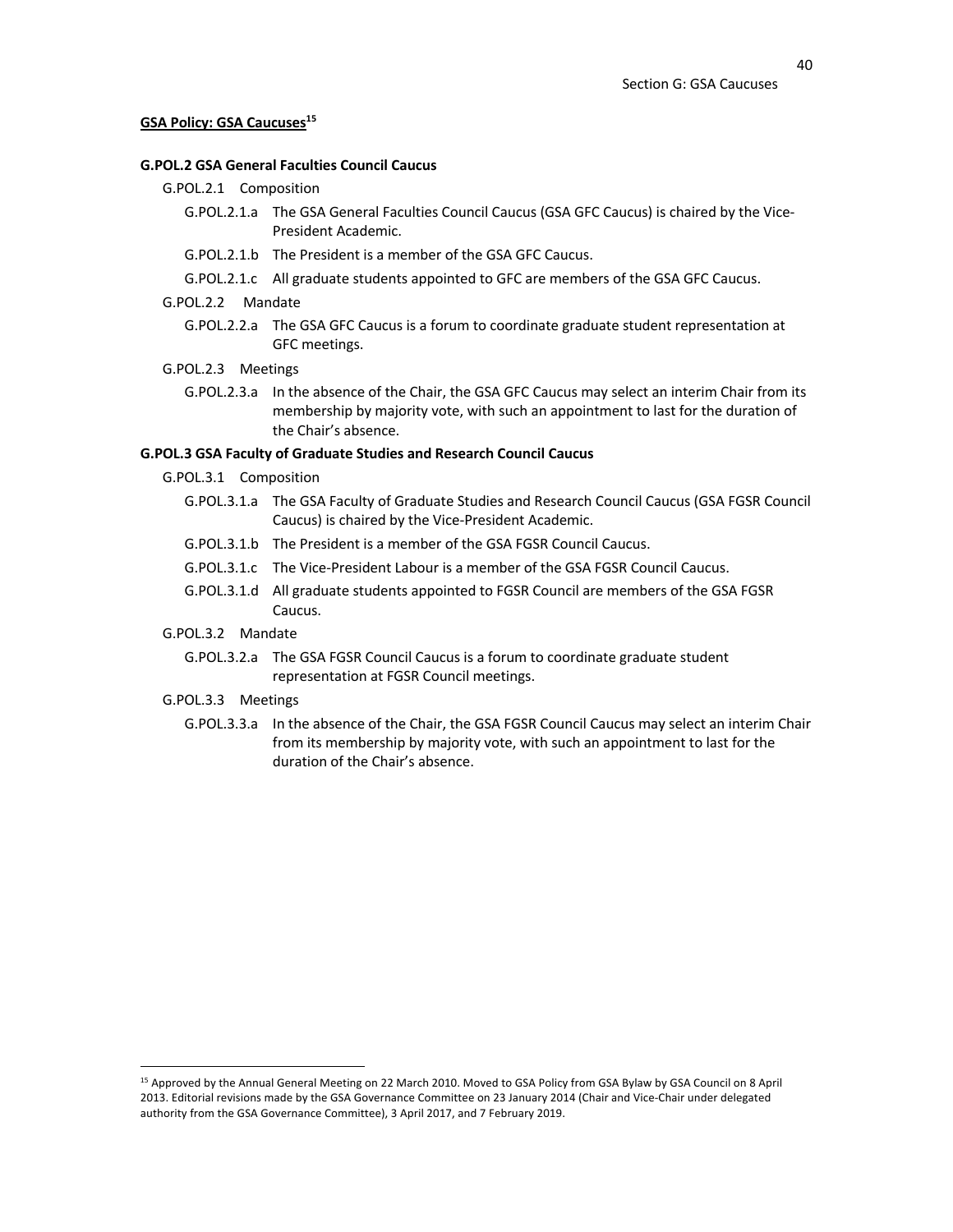**Purpose and Scope:** These policies govern GSA Officers and GSA members holding elected office; set out expectations with respect to performance and conduct, and conflict of interest and conflict of commitment; outline policies and procedures related to responsibilities and attendance of GSA committee members and representatives on University governing bodies and committees; and governs the jurisdiction, composition, and policies of the GSA Appeals and Complaints Board (including what matters can be taken to the GSA Appeals and Complaints Board and how the GSA Appeals and Complaints Board proceeds with hearings and decisions) **Definitions Example 2 Conflict of Interest**" is defined as the convergence of a GSA member's personal, financial, or political interests with their professional interests such that an independent observer might reasonably question whether that member's professional actions and/or decisions are improperly influenced by consideration of personal, financial, or political gain or loss "Correspondence" is defined as all correspondence, notices, and materials sent by the GSA ACB Chair to University students or employees emailed to a CCID address; those without a CCID will need to provide an email address to receive correspondence "Deemed Delivered" is defined such that an email is deemed to have been delivered twenty-four (24) hours from the time it was sent "ED" is defined as the Executive Director of the GSA, or a delegate with training and/or experience in procedural fairness "Respondent" is defined as the GSA Officer(s) complained about; this is the person or persons providing a written response(s) to a Complaint "Signature" is defined as a depiction of someone's name that a person writes on documents as a proof of identity and intent; signatures may be electronic if coming from a known source "Working Day" is defined as a day that the GSA office is open "Written Record" is defined as all communications, during a GSA General Election, by-election, or referenda, between the Chief Returning Officer and candidate(s) or Campaign Representatives and any other(s) also involved **Other Specifically Related Sections of GSA Governing Documents** *Post-Secondary Learning Act* GSA Bylaw and Policy, Section C: GSA Council GSA Bylaw and Policy, Section D: GSA Officers GSA Bylaw and Policy, Section I: Elections GSA Bylaw and Policy, Section J: Referenda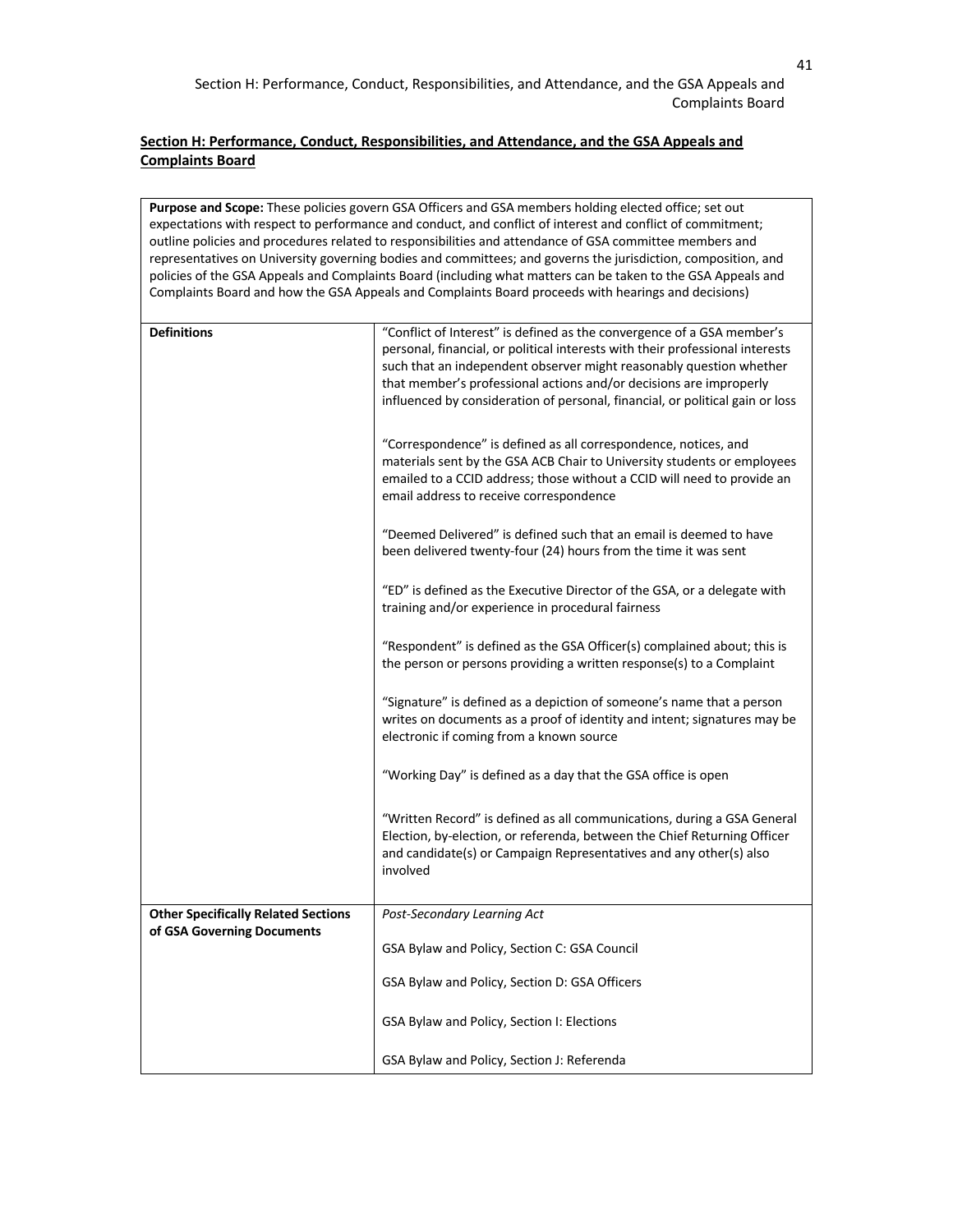# GSA Policy: Performance and Conduct, Conflict of Interest, and Conflict of Commitment<sup>16</sup>

## **H.POL.1 Performance and Conduct of GSA Officers**

- H.POL.1.1 The GSA expects GSA Officers to contribute to the carrying out of the GSA's fiduciary duty to represent the interests of graduate students at the University of Alberta through conduct that exhibits the highest ethical and professional standards. These representatives are expected to observe GSA Bylaw and Policy, and are expected to perform their duties with diligence.
- H.POL.1.2 GSA Officers can be held accountable for their conduct (including conflict of interest or conflict of commitment) and/or the performance of their duties and related matters (including attendance and confidentiality)), and may be removed from office.

# **H.POL.2 Conflict of Interest**

- H.POL.2.1 No GSA member who holds a position of trust and/or authority within the GSA may be perceived as acting with integrity if their actions and/or decisions directly or indirectly result in personal benefit for that member.
- H.POL.2.2 Avoiding Conflicts of Interest
	- H.POL.2.2.a Prior to undertaking any activity that may give rise to a conflict of interest, whether or not that activity is within the scope of the member's work at the GSA, a member must disclose that activity.
	- H.POL.2.2.b Where prior disclosure is impossible, disclosure must be made as soon as possible after commencement of the activity.

## **H.POL.3 Conflict of Commitment**

H.POL.3.1 No GSA member holding elected office may have time commitments that prevent them from carrying out the stated duties of their positions.

<sup>&</sup>lt;sup>16</sup> Approved by GSA Council on 14 April 2008. Amended by GSA Council on 13 March 2011. Moved to GSA Policy from GSA Bylaw by GSA Council on 21 September 2015. Amended by GSA Council on 28 February 2022.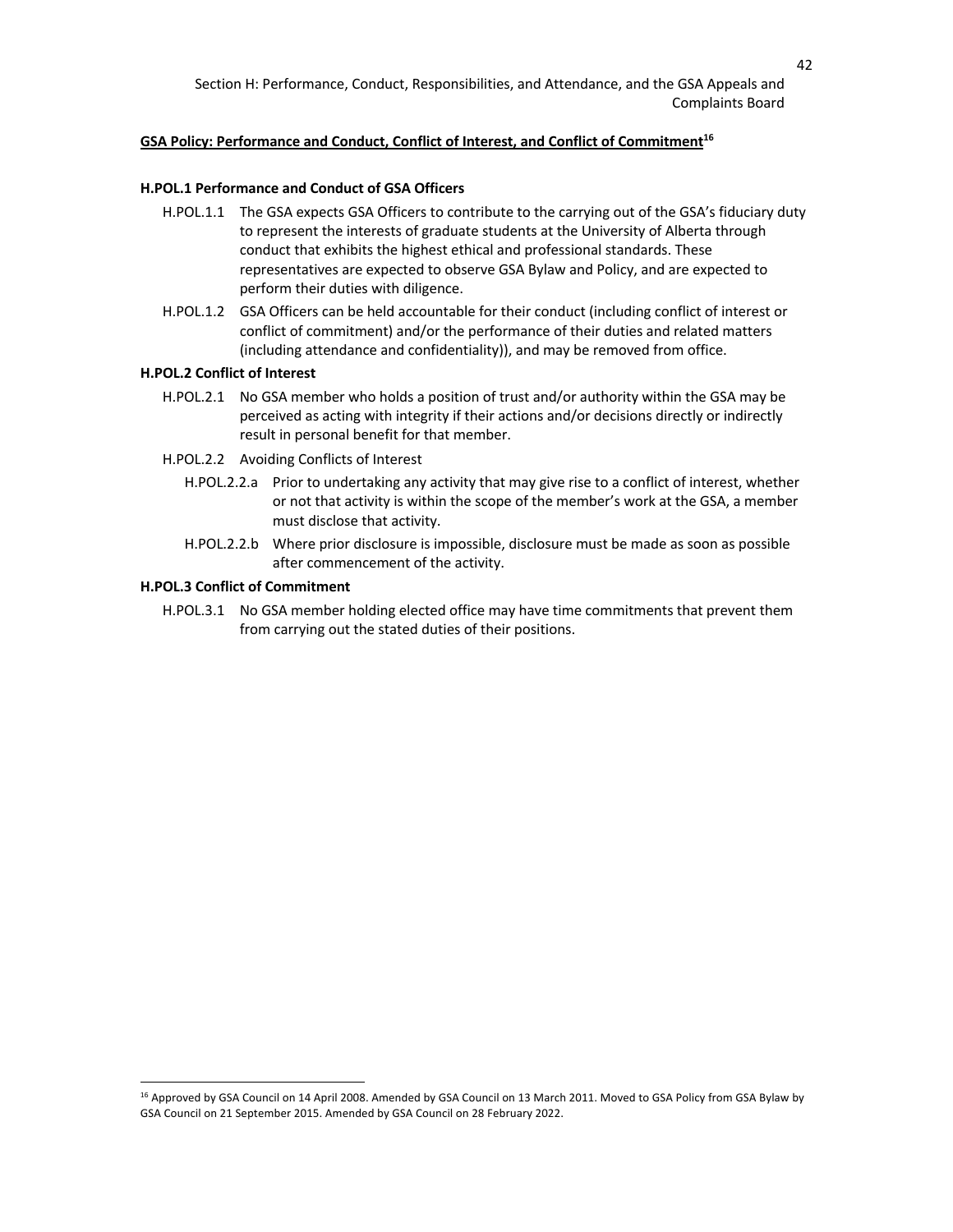# **GSA Policy: Responsibilities and Attendance of GSA Standing Committee, GSA** *Ad Hoc* **Committee, and GSA Subcommittee Members, and Representatives on University Governing Bodies and Committees17**

# **H.POL.4 Responsibilities and Attendance of GSA Standing Committee, GSA** *Ad Hoc* **Committee, and GSA Subcommittee Members**

- H.POL.4.1 All GSA Standing Committee, GSA *ad hoc* committee, and GSA subcommittee members will perform their duties with a regard for the best interest of the GSA and its members and within the scope of GSA Bylaw, GSA Policy, and GSA Council motions.
- H.POL.4.2 All GSA Standing Committee, GSA *ad hoc* committee, and GSA subcommittee members are expected to attend all meetings. If a GSA Standing Committee, GSA *ad hoc* committee, or GSA subcommittee member cannot attend a meeting, they will provide an advance written reason to the Chair. Lack of attendance and/or the submission of written reasons may result in the Chair declaring the position vacant.
- H.POL.4.3 All GSA Standing Committee, GSA *ad hoc* committee, and GSA subcommittee members may be requested to sign and abide by confidentiality agreements regarding the information provided or matters discussed at the committee's meetings.

# **H.POL.5 Responsibilities and Attendance of GSA Representatives on University Committees, Councils, and Other Bodies**

- H.POL.5.1 GSA representatives on University committees, councils, and other bodies are expected to use their discretion to represent graduate students, or to represent the specific recommendation(s) of the GSA if so directed by GSA Council. They are obliged to present any official position or policy of the GSA Board (GSAB) or GSA Council, except as noted below in Section H.POL.5.8.a.
- H.POL.5.2 GSA representatives on University committees, councils, and other bodies are expected to attend all meetings. If they cannot attend a meeting, they will provide an advance written reason to the Chair.
- H.POL.5.3 GSA representatives on University committees, councils, and other bodies are expected to inform the GSAB of important matters or matters requiring urgent consideration.
- H.POL.5.4 GSA representatives on University committees, councils, and other bodies are expected to uphold the wishes of their committees on all privileged or confidential information.
- H.POL.5.5 GSA representatives on University committees, councils, and other bodies may be asked to submit a written report to the GSAB or GSA Council.
- H.POL.5.6 Recall of appointment
	- H.POL.5.6.a Should a GSA representative on a University committee, council, and other body fail to fulfill the duties of representing the GSA on that committee, council, or other body, miss two (2) consecutive meetings or miss more than three (3) meetings of that committee, council, or other body, for any reason, the GSA representative to that committee, council or other body may be replaced, or action may otherwise be taken in compliance with the terms of reference of the committee, council, or other body in question.
	- H.POL.5.6.b GSA representatives may be recalled by GSA Council on the request of the University committee, council, or other body to which they are appointed.
- H.POL.5.7 Board of Governors

<sup>&</sup>lt;sup>17</sup> Moved to GSA Policy from GSA Bylaw by GSA Council on 8 April 2013. Amended by GSA Council on 15 October 2007, 14 March 2011, and 25 May 2015. Editorial revisions made by the GSA Governance Committee on 9 August 2019.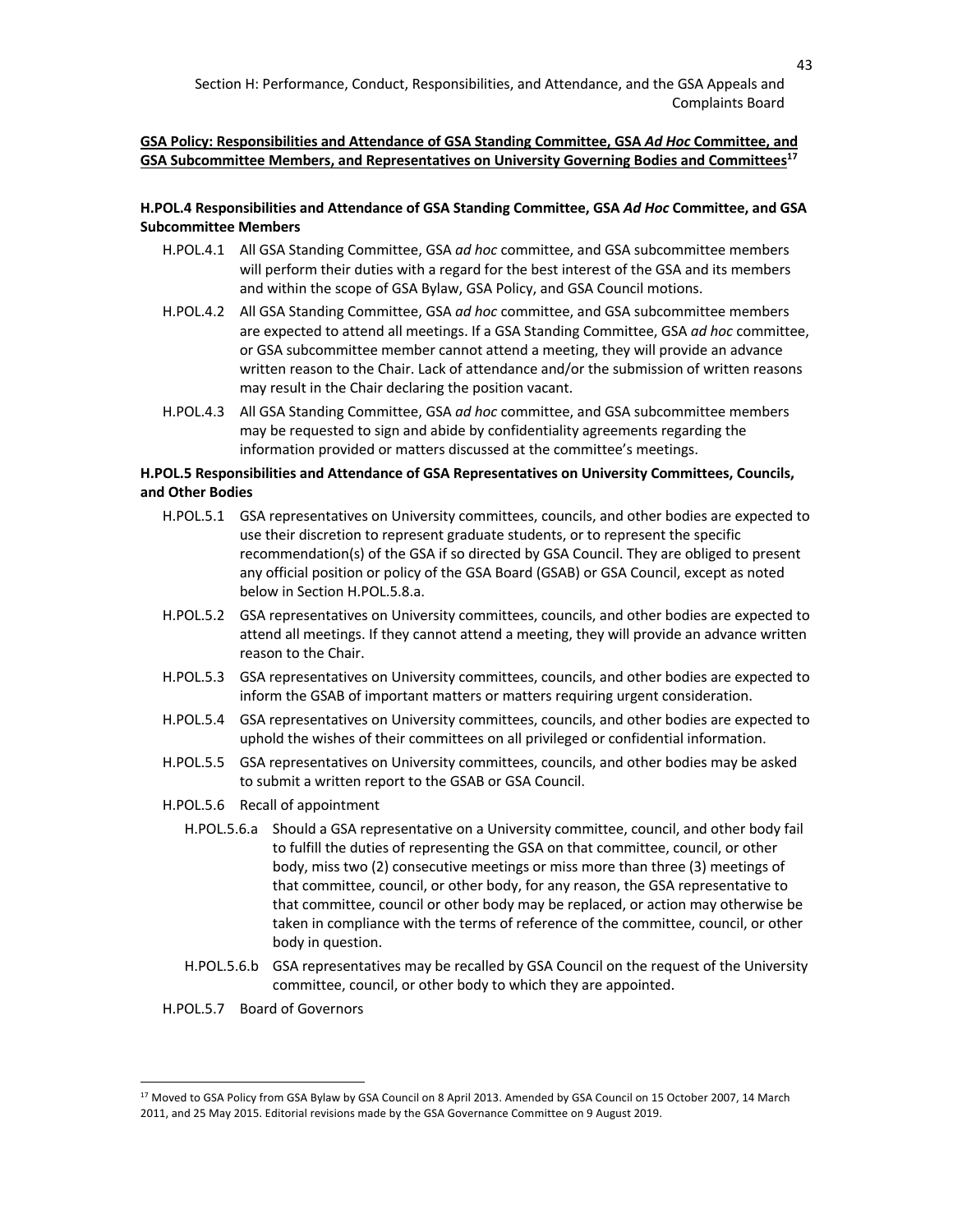- H.POL.5.7.a GSA Policy states that the President is the statutory member on the Board of Governors (BoG) (GSA Bylaw and Policy, Section D: GSA Officers). The President presents any official position or policy of the GSAB or GSA Council.
- H.POL.5.7.b The President also serves on a number of BoG Standing Committees.
- H.POL.5.7.c The President is expected to attend all meetings and if the President (or delegate, if the BoG permits the President to have a delegate serve on a BoG Standing Committee) cannot attend a meeting they will provide an advance written reason to the Chair.
- H.POL.5.8 General Faculties Council
	- H.POL.5.8.a The General Faculties Council (GFC) has its own attendance policy that GFC representatives must observe.
	- H.POL.5.8.b GSA Policy states that the Vice-President Academic (VPA) is the statutory member (GSA Bylaw and Policy, Section D: GSA Officers) and, as such, presents any official position or policy of the GSAB or GSA Council and is expected to attend all meetings. The VPA is permitted to send a delegate if the VPA cannot attend a meeting. If the VPA (or delegate) cannot attend a meeting they will provide an advance written reason to the Chair. Notwithstanding the above, "all members of GFC are charged with the responsibility of examining issues before Council and voting as they judge fit on such issues. No member of GFC, regardless of how that person gains membership on Council, is an instructed delegate" (GFC Meeting Procedural Rules).
- H.POL.5.9 Senate
	- H.POL.5.9.a The GSA elects a Senator annually. The Senator is expected to attend all Senate meetings and, if they must miss a meeting, they are expected to send their regrets and the reason for non-attendance to the Chancellor and the GSA President.
	- H.POL.5.9.b The Senator will present, as needed, any official position or policy of the GSAB or GSA Council.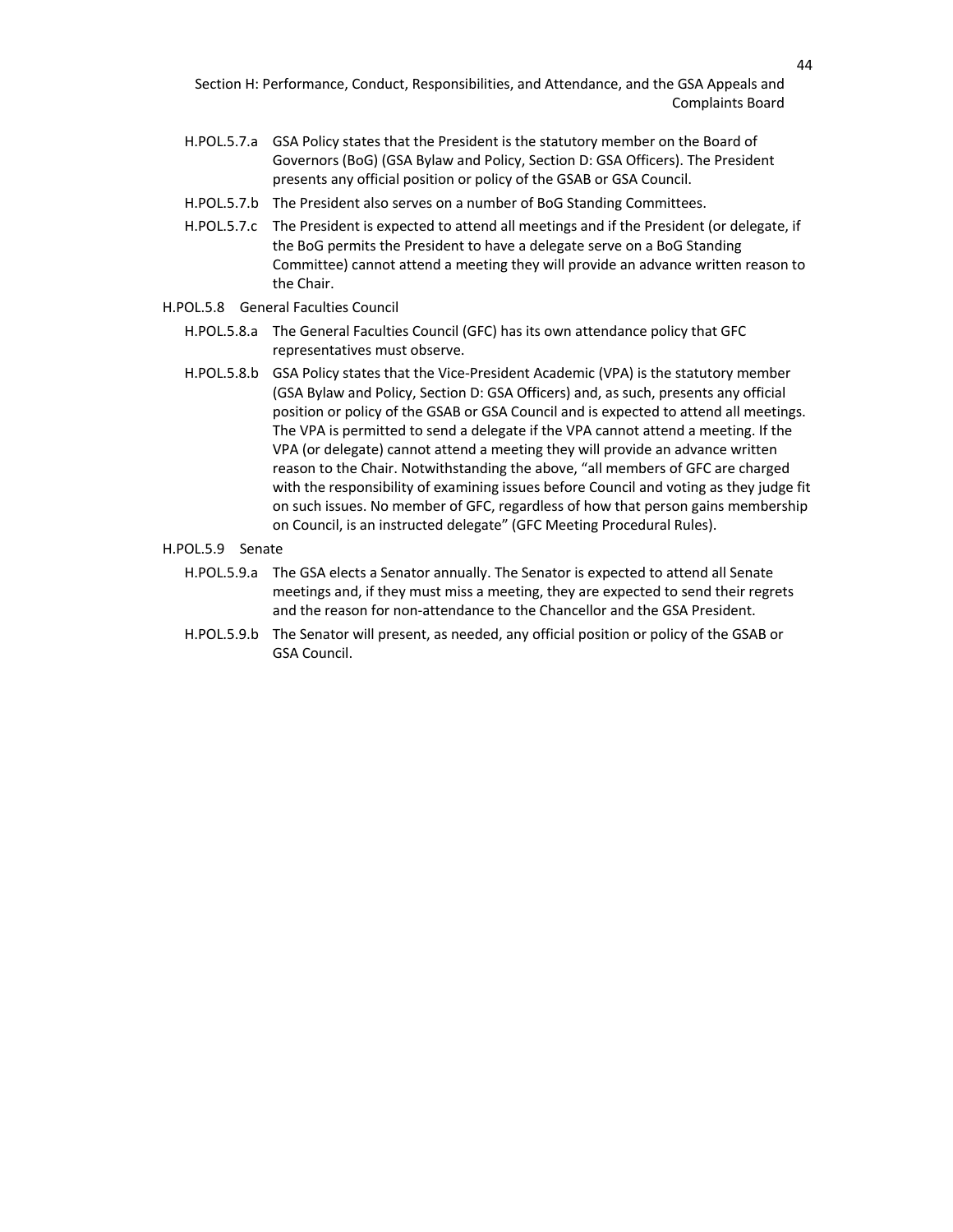#### GSA Policy: GSA Standing Committees, GSA Appeals and Complaints Board<sup>18</sup>

#### **H.POL.6 Jurisdiction and Mandate**

- H.POL.6.1 The GSA Appeals and Complaints Board (GSA ACB) is responsible for hearing and deciding appeals of GSA Chief Returning Officer (CRO) decisions and complaints about GSA Officers as allowed by Section 94(3) of the *Post-Secondary Learning Act*.
- H.POL.6.2 The GSA ACB hears and decides on the following matters through Hearing Committees:
	- H.POL.6.2.a Complaints about the performance or conduct of GSA Officers or about conflict of interest or commitment relating to GSA Officers.
	- H.POL.6.2.b Appeals of decisions of the CRO.

### **H.POL.7 Composition of the GSA Appeals and Complaints Board**

- H.POL.7.1 Eight (8) GSA members elected by GSA Council as voting members.
- H.POL.7.2 Four (4) Departmental Councillors (including the Indigenous Graduate Students' Association Councillor, alternates, or recent former Departmental Councillors) or Councillors-at-Large, elected by GSA Council as voting members.
- H.POL.7.3 Members must come from a broad range of departments and may stand for re-election.
- H.POL.7.4 Terms of office may run for a one (1) or two (2) year term as recommended by the GSA Nominating Committee (GSA NoC). Any member who has been chosen to serve on a GSA Appeals and Complaints Board (GSA ACB) Hearing Committee may complete their service on a hearing even if their term expires or they convocate.
- H.POL.7.5 Two (2) members from amongst the twelve (12) voting members of the GSA ACB will be elected, on the recommendation of the GSA NoC, by the GSA ACB to serve as Chair and Vice-Chair for a term of office, also recommended by the GSA NoC, not to exceed two (2) years. Members may stand for re-election as Chair or Vice-Chair.
- H.POL.7.6 The GSA ACB Chair and Vice-Chair may delegate their positions to another GSA ACB member for reasons relating to bias, availability, or upcoming vacancy prior to the GSA ACB electing a replacement.
- H.POL.7.7 When the full GSA ACB meets to discuss their procedures for hearings or other general business, quorum is five (5) members including the Chair and/or Vice-Chair.

#### **H.POL.8 Eligibility and Nomination of GSA Appeals and Complaints Board Members**

- H.POL.8.1 The GSA Nominating Committee (GSA NoC) will interview all nominees to the GSA Appeals and Complaints Board (GSA ACB) and forward selected nominees to GSA Council.
- H.POL.8.2 In forwarding nominees to GSA Council, the GSA NoC will follow its terms of reference as set out in GSA Bylaw and Policy, Section E: Nominating; however, the GSA NoC may take whatever action is necessary in urgent situations (deemed so in consultation with the Executive Director (or delegate) and the GSA ACB Chair) in order to ensure the full complement of twelve (12) GSA ACB members. Such actions can include direct appointments to the GSA ACB, or appointments of former members of the GSA ACB.
- H.POL.8.3 Members of the GSA ACB must have a demonstrated ability to be neutral and are expected to act impartially, including declaring any conflicts of interest as they arise and

<sup>&</sup>lt;sup>18</sup> Previous GSA Policy on the GSA Judicial Committee amended by GSA Council on 14 March 2011 and 21 October 2013. Moved to GSA Policy from GSA Bylaw by GSA Council on 8 April 2013. Replacement of the GSA Judicial Committee with the GSA Appeals and Complaints Board approved by GSA Council on 20 July 2015. Amended by GSA Council on 28 October 2019, 20 July 2020, and 28 February 2022. Editorial revisions made by the GSA Governance Committee on 3 April 2017, 6 October 2017, and 22 January 2020.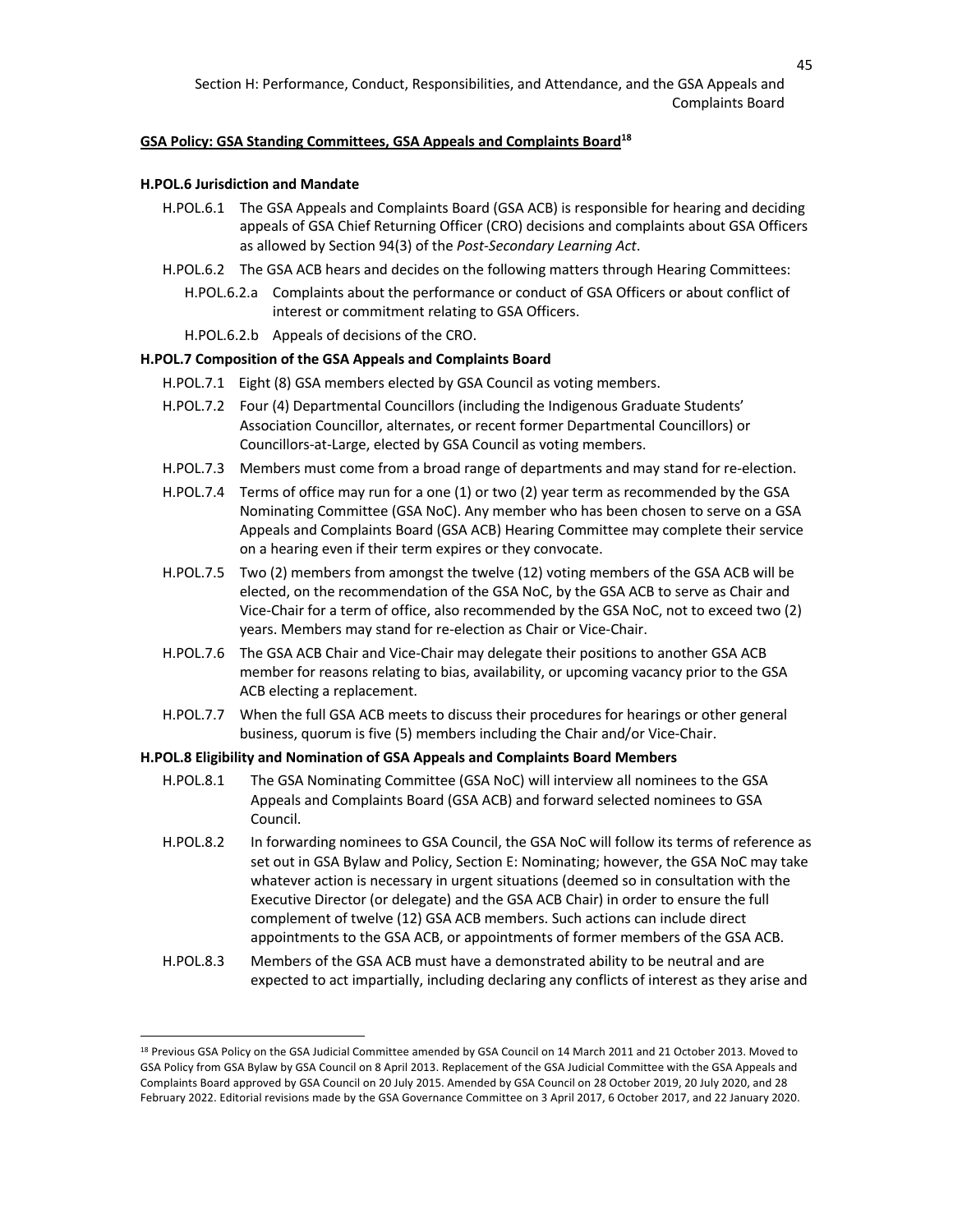rising above individual/departmental interests to ensure procedural fairness, and must be available during the GSA General Election.

- H.POL.8.4 Members of the GSA ACB must have no intention to run in or serve as a Campaign Volunteer in the upcoming GSA General Election and/or by-election, serve as a Campaign Representative or Campaign Volunteer in an upcoming referendum, or (with the exception of Councillors-at-Large) have run in the most recent GSA General Election and/or by-election or served as a Campaign Representative in the most recent referendum. GSA ACB members must also be neutral and impartial (ie having no immediate or vested interest in the outcome of GSA General Elections and referenda).
- H.POL.8.5 If a GSA ACB member intends to run in or serve as a Campaign Volunteer in the upcoming GSA General Election and/or by-election, or serve as a Campaign Representative or Campaign Volunteer in an upcoming referendum they will resign from the GSA ACB.
- H.POL.8.6 The President, Vice-Presidents, other Elected Officers, and GSA Elections and Referenda Committee members may not serve on the GSA ACB.

#### **H.POL.9 Composition of GSA Appeals and Complaints Board Hearing Committees**

- H.POL.9.1 For the purpose of hearing appeals of Chief Returning Officer decisions, the composition and quorum is three (3) members of the GSA Appeals and Complaints Board (GSA ACB).
- H.POL.9.2 For the purpose of hearing complaints about GSA Officers, the composition and quorum is five (5) GSA ACB members of which at least two (2) must be Departmental Councillors (including the Indigenous Graduate Students' Association Councillor, alternates, or recent former Departmental Councillors) or Councillors-at-Large.
- H.POL.9.3 The Executive Director (or delegate) will select a reserve member(s) from the list of members.

## **H.POL.10 Support and Training**

- H.POL.10.1 The Executive Director (ED) (or delegate) will serve in a neutral role to advise on procedural matters, and to seek legal advice on behalf of the GSA Appeals and Complaints Board (GSA ACB), or on behalf of the Chairs of GSA ACB Hearing Committees.
- H.POL.10.2 The ED (or delegate), in consultation with the Chair and/or Vice-Chair of the GSA ACB, will serve as Administrator of this Policy for support or action needed on any matter related to the GSA ACB.
- H.POL.10.3 The ED (or delegate) will provide for training of members in procedural fairness.

## **H.POL.11 Alleged Criminal Action and Alleged Breach of the Code of Student Behaviour**

H.POL.11.1 Should an Appeal, Complaint, Response, or related information involve an alleged criminal action or an alleged breach of the Code of Student Behaviour, or involve any other jurisdiction, legal advice will be sought by the Executive Director (or delegate) on behalf of the GSA Appeals and Complaints Board Chair before proceeding.

#### **H.POL.12 Information Provided Anonymously**

H.POL.12.1 If a person provides information on an anonymous basis, that information and the request for anonymity will be assessed on a case-by-case basis by the GSA Appeals and Complaints Board (GSA ACB) Chair or GSA ACB Hearing Committee Chair, in consultation with the Vice-Chair and the Executive Director (or delegate).

#### **H.POL.13 Informal Resolution**

H.POL.13.1 The GSA Appeals and Complaints Board (GSA ACB) Chair, in consultation with the Executive Director (ED) (or delegate), may attempt informal resolution before involving the GSA ACB; if resources outside the GSA ACB are used for informal resolution and if an agreement amongst the parties is reached, the GSA ACB Chair and Vice-Chair must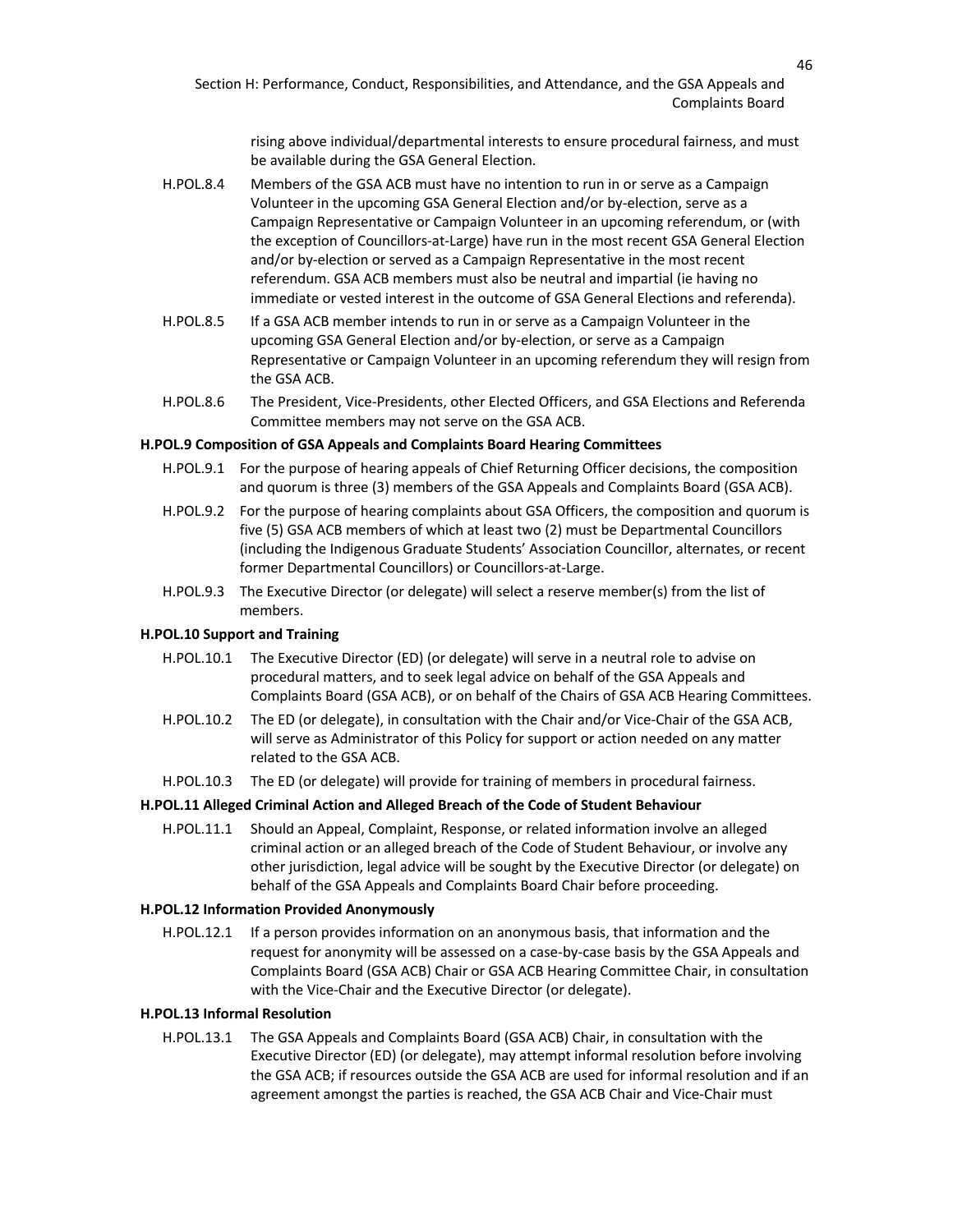approve the agreement. If informal resolution is rejected or is not successful, the GSA ACB Chair and ED (or delegate) will provide a statement to the GSA ACB Hearing Committee about attempts at informal resolution.

# **H.POL.14 Complaints About the Performance or Conduct of GSA Officers, Including Complaints About Conflict of Interest or Commitment**

- H.POL.14.1 Receipt of Complaints and Setting the Hearing Date(s)
	- H.POL.14.1.a Complaints about a GSA Officer(s) will be directed to the GSA Appeals and Complaints Board (GSA ACB) Chair and copied to the Executive Director (ED) (or delegate).
	- H.POL.14.1.b Complaints may be made by any person(s).
	- H.POL.14.1.c Complaints about the performance or conduct of a GSA Officer(s) or about conflict of interest or commitment relating to a GSA Officer(s) must be in writing (ie not oral), and signed. They must provide a complete description of the circumstances that have prompted the Complaint, a list of any known witnesses the Complainant intends to call, and any suggested remedy or action.
	- H.POL.14.1.d Upon receipt of a Complaint, the GSA ACB Chair will confer with the ED (or delegate), who will seek legal advice if necessary.
	- H.POL.14.1.e Where there is a Complaint about a GSA Officer(s), the GSA ACB Chair and Vice-Chair, in consultation with the ED (or delegate), will decide, normally within two (2) working days, if the GSA Officer(s) may be suspended with pay, as relevant, until the hearing is complete; as needed the President or Acting President, in consultation with the ED (or delegate) will decide on how Directly-Elected Officer(s)' duties will be carried out during a suspension.
	- H.POL.14.1.f The GSA ACB Chair and Vice-Chair, in consultation with the ED (or delegate), can dismiss a Complaint if it is unfounded, frivolous, or vexatious. This decision must be given in writing and is final and binding.
	- H.POL.14.1.g If the Chair proceeds with the Complaint, a hearing date(s) will be set.

#### H.POL.14.2 Response

- H.POL.14.2.a The GSA ACB Chair will send the Complaint to the GSA Officer(s) being complained about, copied to the ED (or delegate). The GSA ACB Chair will require a Response, to be received within fifteen (15) working days, and will ask about the possibility of informal resolution; the deadline for a Response may be adjusted accordingly.
- H.POL.14.2.b The Response must be in writing (ie not oral), signed, and must provide a response to the matters raised in the Complaint, a list of any known witnesses the Respondent intends to call, and any suggested remedy or action.
- H.POL.14.2.c Responses will be directed to the GSA ACB Chair and copied to the ED (or delegate).
- H.POL.14.2.d If a Response is not received by the deadline, the Respondent will be notified that a GSA ACB Hearing will proceed on the basis of the written Complaint.
- H.POL.14.3 Challenge of GSA ACB Members for Reason of Bias
	- H.POL.14.3.a The GSA ACB Chair will provide Complainants and Respondents with the list of all GSA ACB members. Complainants and Respondents will have five (5) working days to submit a written challenge on the basis that a GSA ACB member has a bias that would prevent a fair hearing. A full explanation will be provided.
	- H.POL.14.3.b Decisions on bias rest with the Chair of the GSA ACB in consultation with the ED (or delegate) or, if the Chair is challenged, with the Vice-Chair.
- H.POL.14.4 Procedural Questions

47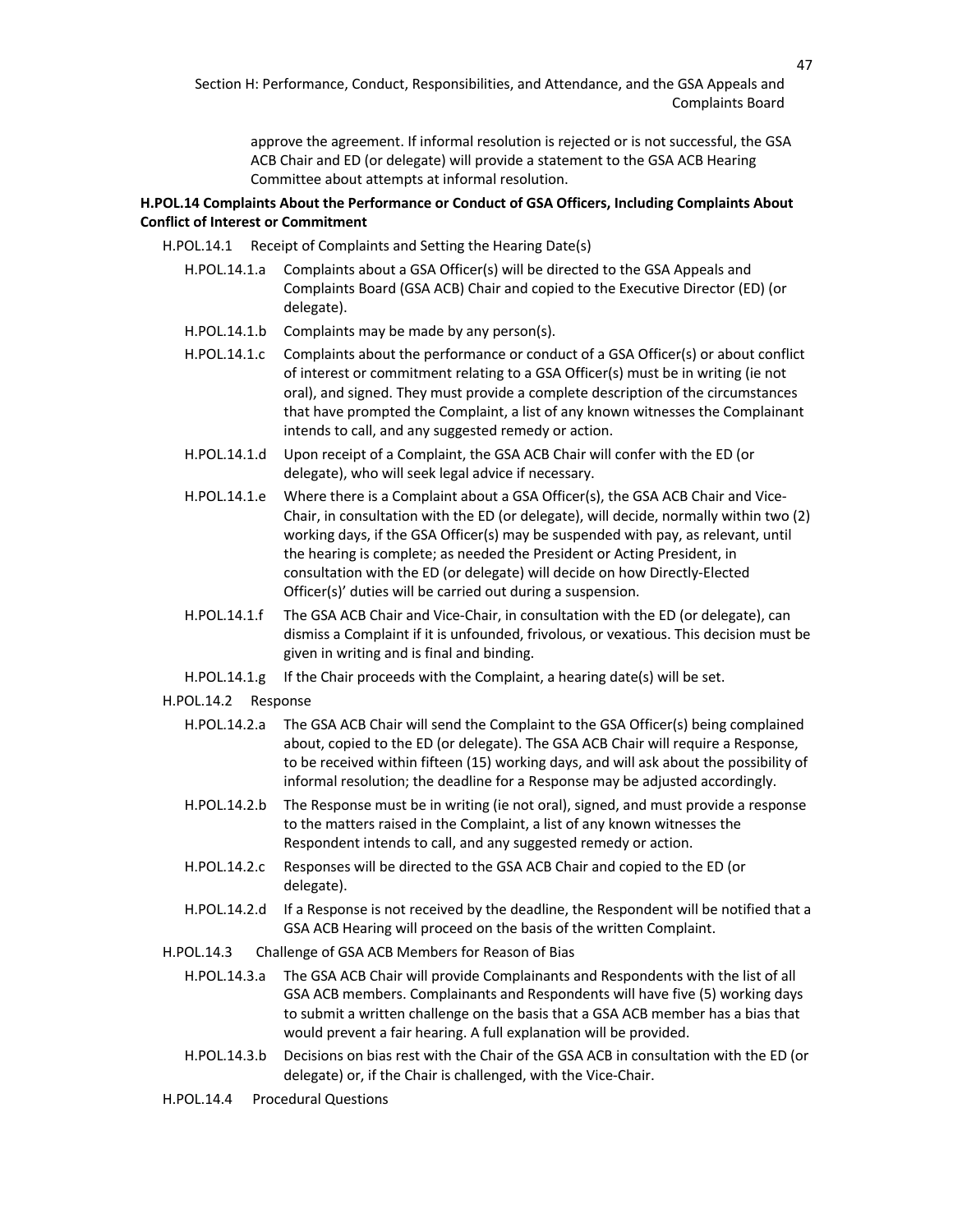- H.POL.14.4.a If procedural questions arise before a GSA ACB Hearing Chair has been selected, (for example, a request to extend a deadline) the GSA ACB Chair will consult with the ED (or delegate) and reach a decision. Decisions of the GSA ACB Chair on procedural matters may be made without a hearing and are final and binding.
- H.POL.14.5 Striking a GSA ACB Hearing Committee to Hear a Complaint
	- H.POL.14.5.a The GSA ACB Chair will ask the ED to strike a five (5) person GSA ACB Hearing Committee as follows:
		- H.POL.14.5.a.i The Chair of the GSA ACB Hearing Committee will be selected, in order of service and availability, from the list of GSA ACB members. Trained and/or experienced members will be given preference,
		- H.POL.14.5.a.ii The other four (4) members of the GSA ACB Hearing Committee will be selected taking into account service and availability, from the list of GSA ACB members,
		- H.POL.14.5.a.iii The GSA ACB Chair may serve on the GSA ACB Hearing Committee as Chair or as a member, and
		- H.POL.14.5.a.iv Depending on availability of members, the date(s) and time(s) of the hearing may be changed.
	- H.POL.14.5.b The GSA ACB Hearing Committee Chair may call a meeting of the GSA ACB Hearing Committee, with the ED (or delegate) present, to discuss jurisdiction and procedure only; no discussion of substantive matters may occur. The GSA ACB Chair may attend.

### H.POL.14.6 GSA ACB Hearing Process

- H.POL.14.6.a The GSA ACB Hearing Committee Chair will provide ten (10) working days' notice to the Complainant and Respondent of the date(s), time(s), and place(s) of the hearing. The Complainant and Respondent are responsible for calling their own witnesses, and may each be accompanied by an Advisor. If an Advisor is to be present, the GSA ACB Chair and ED (or delegate) must be notified via email at least three (3) working days before the hearing.
- H.POL.14.6.b If new information is introduced at the hearing, the GSA ACB Hearing Committee will decide on how to proceed and may have the ED (or delegate) seek legal advice.
- H.POL.14.6.c The ED (or delegate) will provide advice to the GSA ACB Hearing Committee with respect to procedural questions that arise during a hearing, and may seek legal advice on behalf of the Chair.
- H.POL.14.6.d Subject to privacy legislation, all documents related to a hearing will be made available to the GSA ACB Hearing Committee, the ED (or delegate), the parties, their Advisors, and reserve members.
- H.POL.14.6.e Hearings are closed.
- H.POL.14.6.f The ED (or delegate) may attend the hearing at the invitation of the Chair of the GSA ACB Hearing Committee.
- H.POL.14.6.g After the Complainant and Respondent have been heard, the GSA ACB Hearing Committee Chair will adjourn and the Complainant and Respondent (and/or Advisors) will leave the hearing room.
- H.POL.14.6.h The Complaint will be judged on a balance of probabilities.
- H.POL.14.6.i The GSA ACB Hearing Committee will reach decisions by majority vote. No member may abstain.
- H.POL.14.7 Written Decision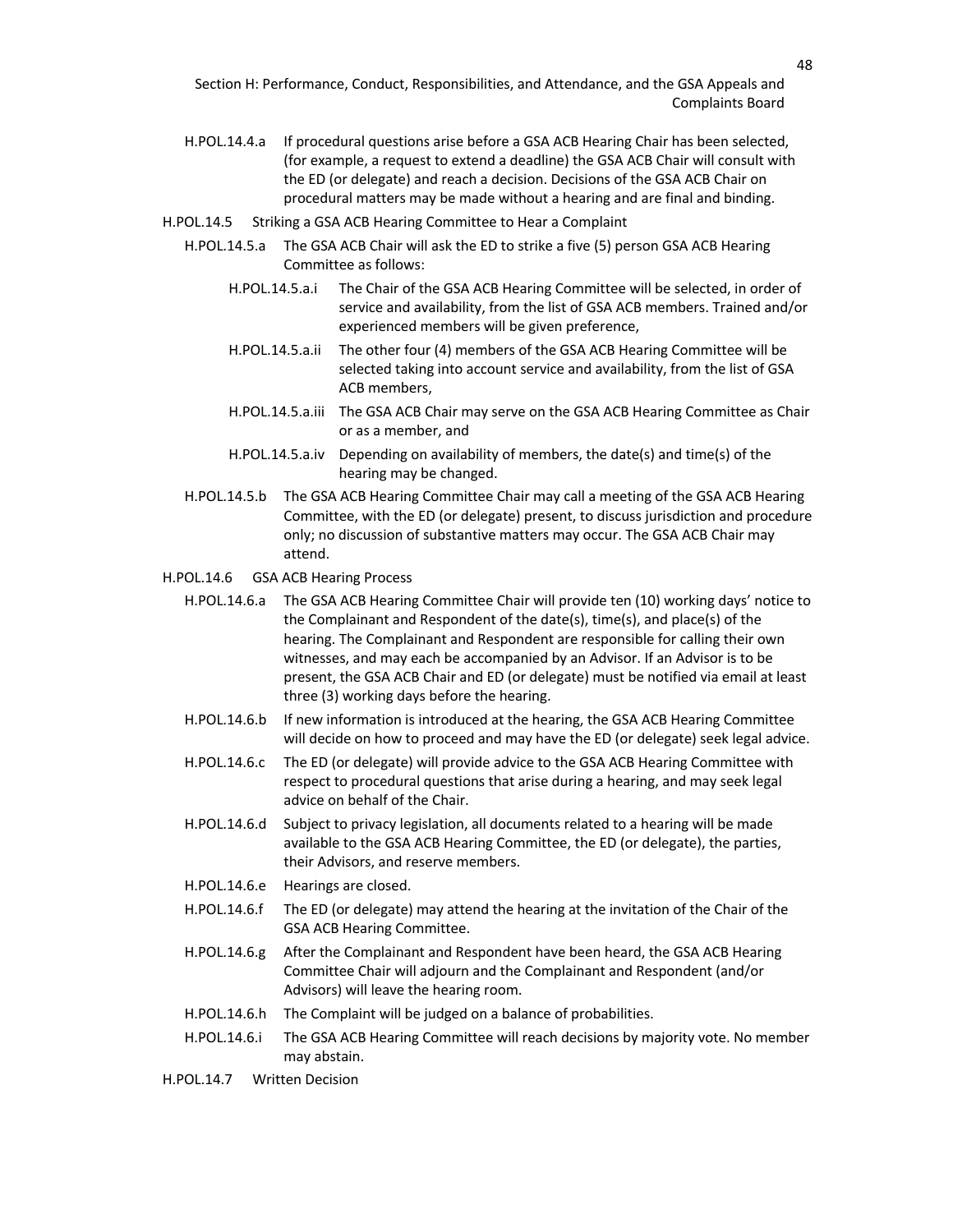- H.POL.14.7.a At the hearing's conclusion, the GSA ACB Hearing Committee Chair will draft a written decision, to be reviewed by GSA ACB Hearing Committee members and the ED (or delegate).
- H.POL.14.7.b The decision, signed by the GSA ACB Hearing Committee Chair, will be sent by email to the Complainant and Respondent, and their Advisors, and copied to the GSA ACB Chair and ED (or delegate) within six (6) working days.
- H.POL.14.8 Powers of a GSA ACB Hearing Committee Concerning GSA Officer(s)
	- H.POL.14.8.a The GSA ACB Hearing Committee may decide in favour of a Complainant or Respondent, in whole or in part, depending on the issues under consideration and on the remedy, relief, or actions.
	- H.POL.14.8.b The GSA ACB Hearing Committee may dismiss the Complaint.
	- H.POL.14.8.c If the Complaint is upheld, the GSA ACB Hearing Committee may issue a letter of warning to the GSA Officer(s) related to performance, conduct, or conflict of interest/commitment; may set out clear expectations for future performance, conduct, or conflict of interest/commitment; or make any other decision appropriate to the circumstances. The GSA ACB Chair will monitor the situation. If there is a further complaint about the same GSA Officer(s), the written decision of the initial GSA ACB Hearing Committee will be made available for any further hearing together with a report on the monitoring of the situation by the GSA ACB Chair.
	- H.POL.14.8.d If the Complaint is upheld, the GSA ACB Hearing Committee may remove the GSA Officer(s) from office.
	- H.POL.14.8.e All decisions are final and binding.
	- H.POL.14.8.f The GSA ACB Chair will attend GSA Council and report briefly, in closed session, on Complaints concerning GSA Officer(s) that have been heard and decided.

# **H.POL.15 Appeals of a Chief Returning Officer Decision**

- H.POL.15.1 Appeals of a Chief Returning Officer (CRO) decision normally occur in the midst of a short campaign period. CRO decisions may have an impact on a candidate's or campaign member's ability to campaign. Therefore, hearings of a GSA Appeals and Complaints Board (GSA ACB) Hearing Committee are on the Written Record of the CRO and the appeal submission(s) and the GSA ACB Hearing Committee will aim to complete their hearing within three (3) working days.
- H.POL.15.2 Receipt of Appeals of a CRO Decision
	- H.POL.15.2.a Written appeals of a CRO decision will be directed to the GSA ACB Chair and copied to the Executive Director (ED) (or delegate).
	- H.POL.15.2.b Candidate(s) or referendum campaign member(s) have twenty-four (24) hours from the time the CRO's decision is deemed delivered to submit an Appeal.
	- H.POL.15.2.c Appeals may be made by a candidate(s) running in a GSA General Election or byelection, or a campaign member(s) in a referendum, or any other affected party.
	- H.POL.15.2.d Appeals must be in writing (ie not oral), and signed. They must provide a description of the circumstances that prompted the Appeal and any suggested remedy or action.
	- H.POL.15.2.e The GSA ACB Chair and Vice-Chair, in consultation with the ED (or delegate), can dismiss an Appeal if it is unfounded, frivolous, or vexatious. This decision must be given in writing and is final and binding.
	- H.POL.15.2.f The GSA ACB Chair will decide if another candidate(s) or referendum campaign member(s) who is/are affected should be asked for a written submission.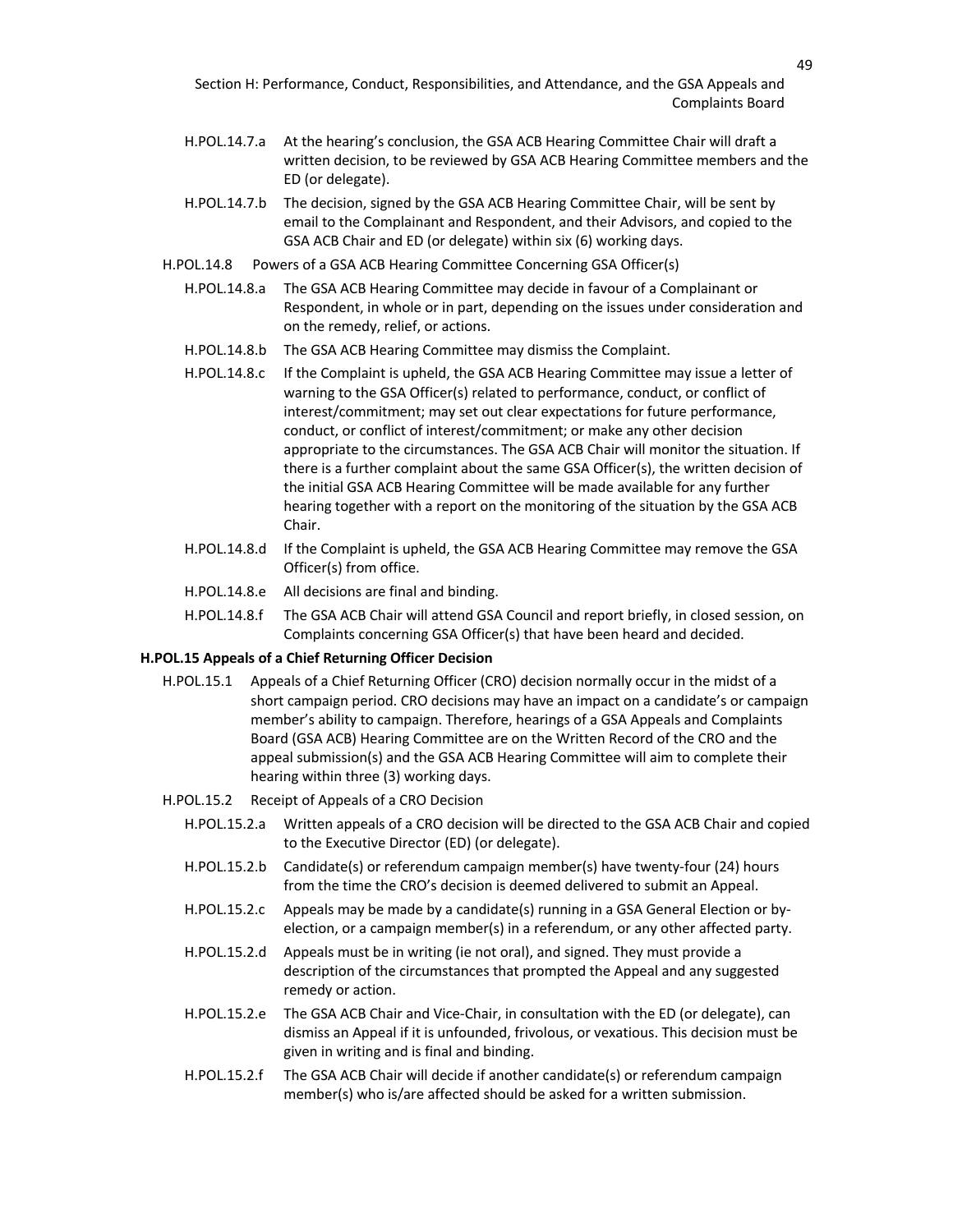#### H.POL.15.3 Challenge of GSA ACB Members for Reason of Bias

- H.POL.15.3.a Candidate(s) running in a GSA General Election or by-election, or campaign member(s) in a referendum will have had the opportunity to challenge members of the GSA ACB for reason of bias on nomination/referenda forms. Other affected parties will be given twenty-four (24) hours to submit a written challenge on the basis that a GSA ACB member has a bias that would prevent a fair hearing.
- H.POL.15.3.b Decisions on bias rest with the Chair of the GSA ACB in consultation with the ED (or delegate) or, if the Chair is challenged, with the Vice-Chair.
- H.POL.15.4 Striking a GSA ACB Hearing Committee to Consider an Appeal of a CRO Decision
	- H.POL.15.4.a Upon a receipt of an Appeal of a CRO's decision, the GSA ACB Chair will set date(s), time(s), and place(s) for the hearing and ask the ED to strike a three (3) person GSA ACB Hearing Committee as follows:
		- H.POL.15.4.a.i The Chair of the GSA ACB Hearing Committee will be selected, in order of service and availability, from the list of GSA ACB members. Trained and/or experienced members will be given preference,
		- H.POL.15.4.a.ii The other two (2) members of the GSA ACB Hearing Committee will be selected taking into account service and availability, from the list of GSA ACB members,
		- H.POL.15.4.a.iii The GSA ACB Chair may serve on the GSA ACB Hearing Committee as Chair or as a member, and
		- H.POL.15.4.a.iv Depending on availability of members, the date(s) and time(s) of the hearing may be changed.
	- H.POL.15.4.b The GSA ACB Hearing Committee Chair may call a meeting of the GSA ACB Hearing Committee, with the ED (or delegate) present, to discuss jurisdiction and procedure only; no discussion of substantive matters may occur. The GSA ACB Chair may attend.
- H.POL.15.5 GSA ACB Hearing Process
	- H.POL.15.5.a The Chair of the GSA ACB Hearing Committee will ask that the CRO, with all due speed, submit the full Written Record of the CRO decision.
	- H.POL.15.5.b The GSA ACB Hearing Committee will meet to consider the matter based on the Written Record and the Appeal.
	- H.POL.15.5.c Subject to privacy legislation, all documents related to a hearing will be made available to the GSA ACB Hearing Committee, the ED (or delegate), the parties, and reserve members.
	- H.POL.15.5.d Hearings are closed.
	- H.POL.15.5.e The ED (or delegate) may attend the hearing at the invitation of the Chair of the GSA ACB Hearing Committee.
	- H.POL.15.5.f The Appeal will be judged on a balance of probabilities.
	- H.POL.15.5.g The GSA ACB Hearing Committee will reach decisions by majority vote. No member may abstain.
- H.POL.15.6 Written Decision
	- H.POL.15.6.a At the conclusion of the hearing, the GSA ACB Hearing Committee Chair will draft a written decision, to be reviewed by GSA ACB Hearing Committee members and the ED (or delegate).
	- H.POL.15.6.b The decision, signed by the Chair of the GSA ACB Hearing Committee, will be immediately sent to the Appellant and the CRO via email.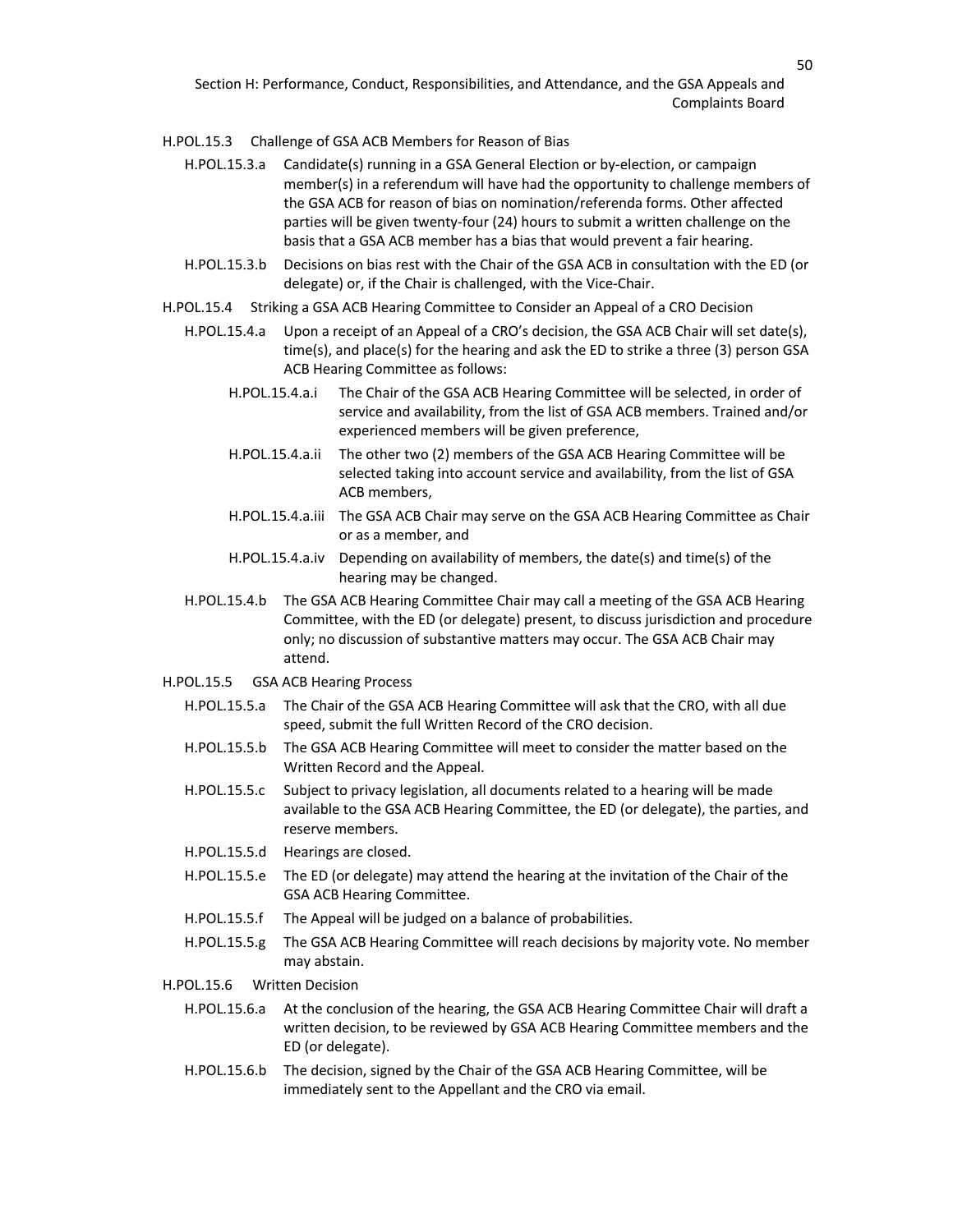- H.POL.15.7 Powers of a GSA ACB Hearing Committee Concerning Appeals of a CRO Decision
	- H.POL.15.7.a The GSA ACB Hearing Committee may uphold or deny, in whole or in part, the Appeal and may make any order or take any action, including re-running an election or referendum, to ensure that the guiding principle of GSA Elections and Referenda is adhered to: "the fundamental principle underlying GSA Elections [and Referenda] is that they are to be fair, respect the wishes of voters, and conducted in a manner that reflects the excellent, positive reputation of the GSA" (GSA Bylaw and Policy, Sections I.BYL.1.1 and J.BYL.1.1).
	- H.POL.15.7.b GSA ACB Hearing Committee decisions are final and binding.
	- H.POL.15.7.c The GSA ACB Chair will ensure that, subject to privacy legislation, decisions on appeals of CRO decisions are posted on the GSA website.
	- H.POL.15.7.d The GSA ACB Chair will attend GSA Council and report briefly on appeals of CRO decisions that have been heard and decided.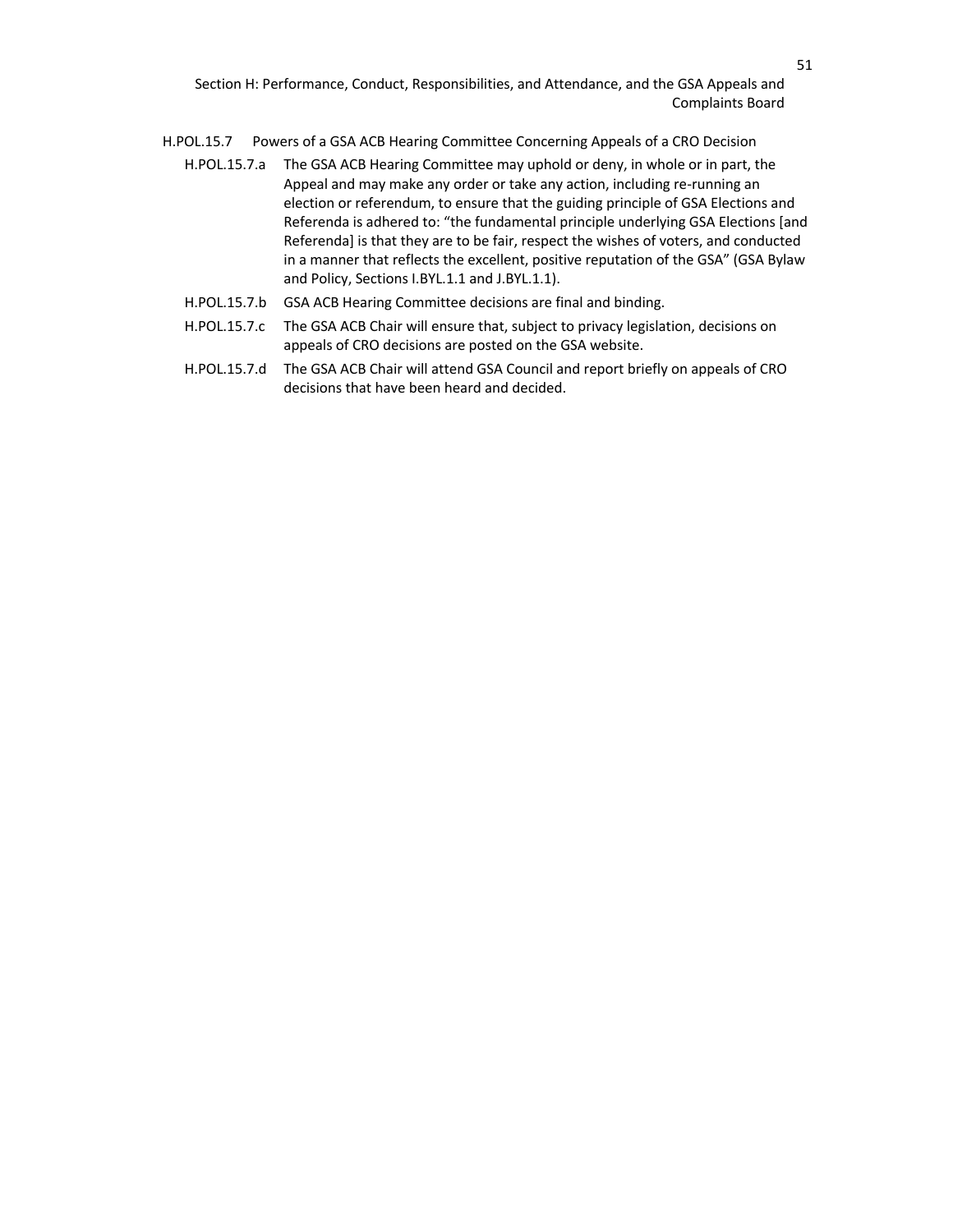# **Section I: Elections**

| <b>Purpose and Scope:</b> This bylaw and associated policies govern the operation of GSA elections and the expected |
|---------------------------------------------------------------------------------------------------------------------|
| conduct of candidates therein, and govern the composition and mandate of the GSA Elections and Referenda            |
| Committee                                                                                                           |

| <b>Definitions</b>                | "Campaign Materials" are defined as any materials designed to be<br>disseminated to promote a candidate                                                                                                                                               |
|-----------------------------------|-------------------------------------------------------------------------------------------------------------------------------------------------------------------------------------------------------------------------------------------------------|
|                                   | "Campaign Volunteers" are defined as individuals or groups who campaign on<br>behalf of a candidate with their awareness                                                                                                                              |
|                                   | "Campaigning" is defined as any form of promotion of a candidate; this<br>includes all verbal, electronic, and visual forms of communication                                                                                                          |
|                                   | "Deemed Delivered" is defined such that an email is deemed to have been<br>delivered twenty-four (24) hours from the time it was sent                                                                                                                 |
|                                   | "Moderated Mailing List" is defined as an email list where the membership is<br>compiled by a third-party and/or communications are sent to email list owners<br>for review and/or approval prior to circulation to subscribers                       |
|                                   | "Provisional Results" are defined as results that are subject to appeal for<br>twenty-four (24) hours from the time the provisional results are released and<br>which may, in addition, be affected because of earlier complaints not yet<br>resolved |
|                                   | "Working Day" is defined as a day that the GSA office is open                                                                                                                                                                                         |
| <b>Other Specifically Related</b> | GSA Bylaw and Policy, Section B: Members                                                                                                                                                                                                              |
| <b>Sections of GSA Governing</b>  |                                                                                                                                                                                                                                                       |
| <b>Documents</b>                  | GSA Bylaw and Policy, Section D: GSA Officers                                                                                                                                                                                                         |
|                                   |                                                                                                                                                                                                                                                       |
|                                   | GSA Bylaw and Policy, Section E: Nominating                                                                                                                                                                                                           |
|                                   | GSA Bylaw and Policy, Section H: Performance, Conduct, Responsibilities, and<br>Attendance, and the GSA Appeals and Complaints Board                                                                                                                  |

# **GSA Bylaw: Elections**<sup>19</sup>

# **I I.BYL.1 Guiding Principle**

I.BYL.1.1 The fundamental principle underlying GSA elections is that they are to be fair, respect the wishes of voters, and conducted in a manner that reflects the excellent, positive reputation of the GSA.

# **I.BYL.2 Election Timeline**

| I.BYL.2.1 | Elections will consist of a nomination period, a campaign period, and a voting period. |
|-----------|----------------------------------------------------------------------------------------|
| I.BYL.2.2 | The timeline for elections will be set out in GSA Policy.                              |

<sup>&</sup>lt;sup>19</sup> Amended by GSA Council on 18 November 2013, 23 January 2017, 15 October 2018, and 28 October 2019. Editorial revisions made by the GSA Governance Committee on 28 May 2015.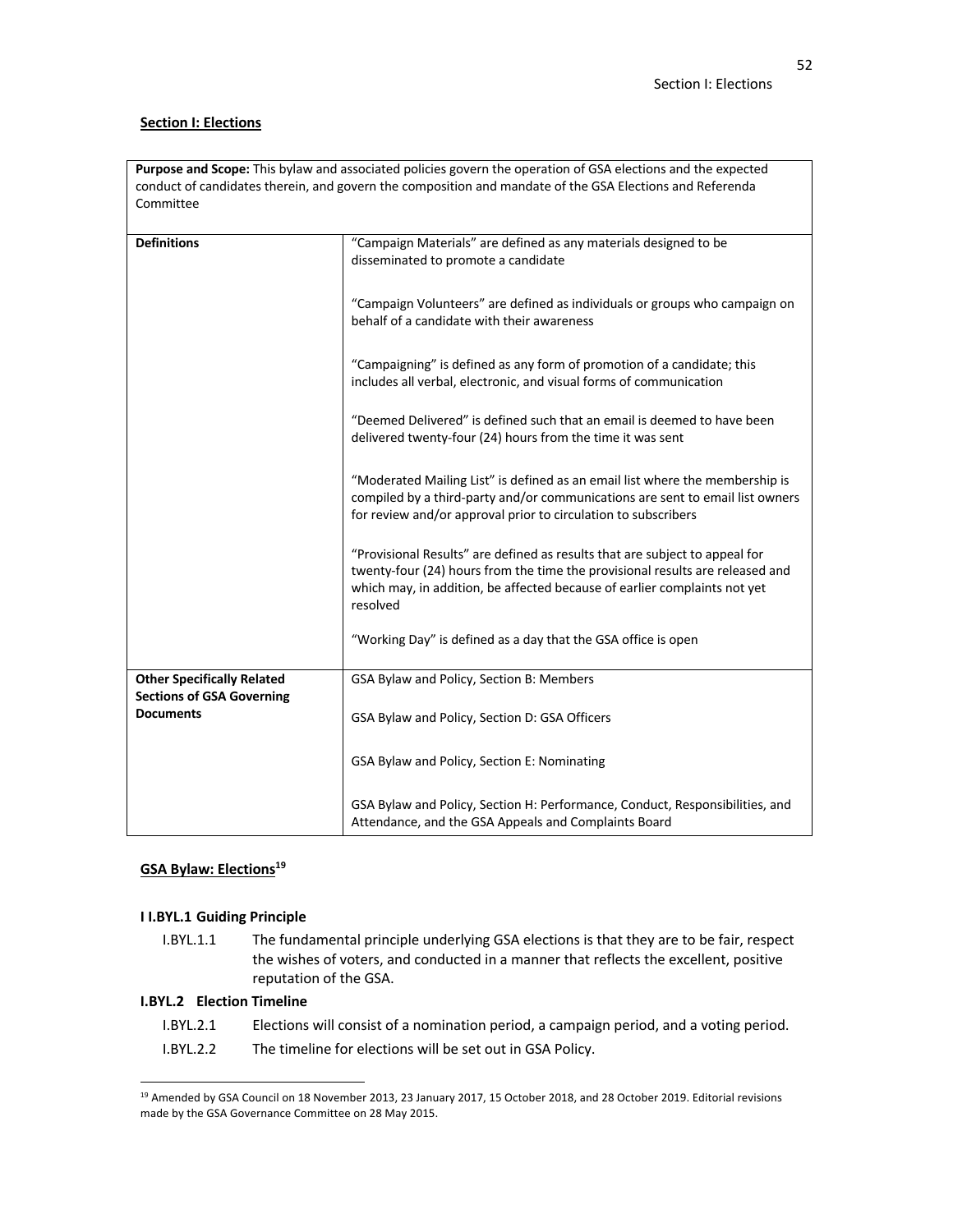### **I.BYL.3 Nominations**

- I.BYL.3.1 The requirements for the nomination forms will be set out in GSA Policy.
- I.BYL.3.2 Candidates for Directly-Elected Officer positions will be GSA members, except associate members, in good academic standing.
- I.BYL.3.3 Candidates are not allowed to run for multiple positions.

# **I.BYL.4 Voting**

- I.BYL.4.1 All voting in GSA General Elections and by-elections will be done electronically, except in the event of a failure of the electronic system in use.
- I.BYL.4.2 Each position will be elected on a per ballot basis.

# **I.BYL.5 Filling Vacancies Following the GSA General Election**

I.BYL.5.1 In the event that a Directly-Elected Officer (DEO) position or Councillor-at-Large (CAL) position is not filled by the end of the GSA General Election (ie no candidates run for a position or "None of the Candidates" is elected), or a DEO position or CAL position is vacated any time prior to 1 December (or the next working day), the Chief Returning Officer and GSA Council will follow GSA Policy on filling vacancies following the GSA General Election (see GSA Bylaw and Policy, Sections I.POL.15.2 and I.POL.15.3).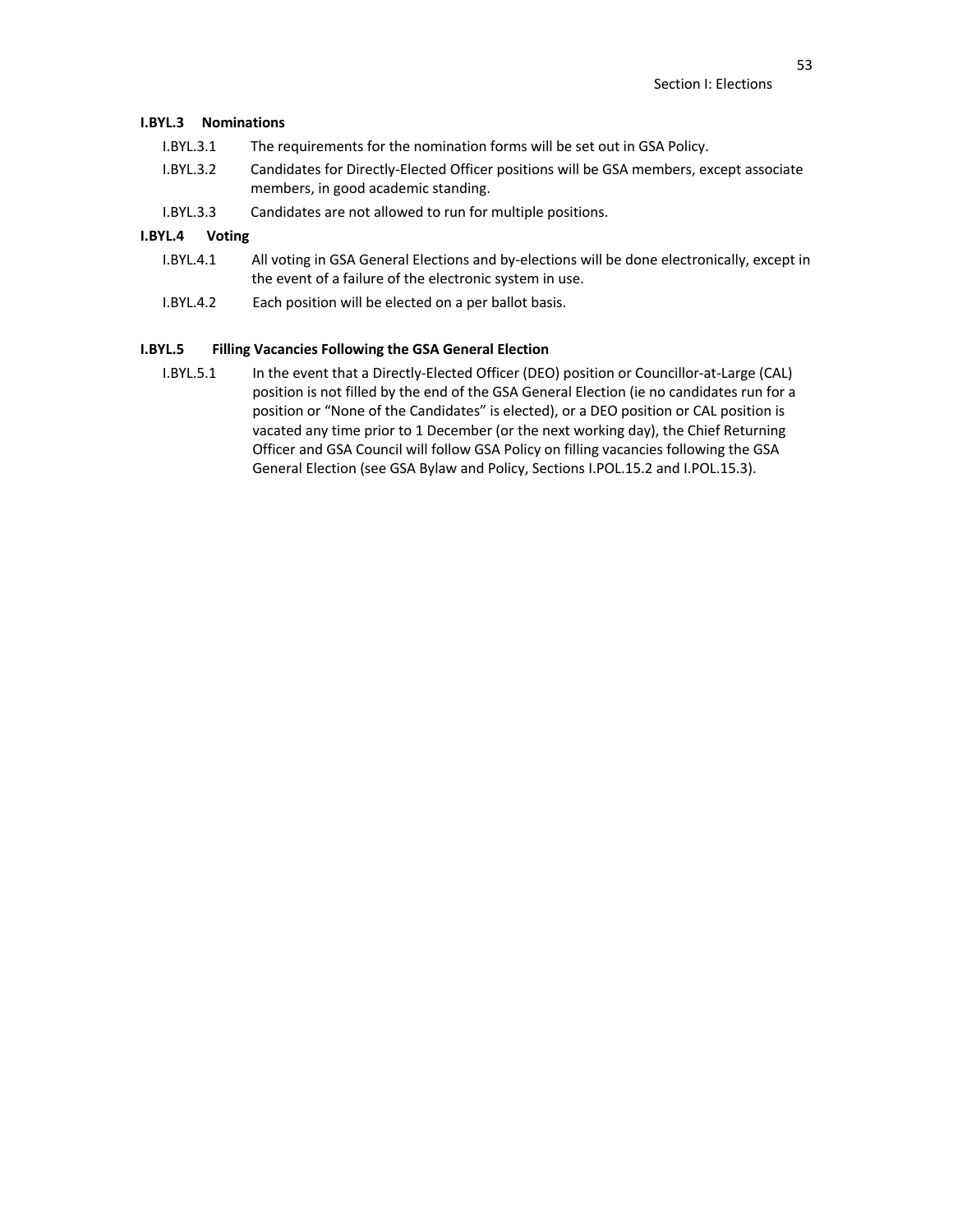# **GSA Policy: Elections20**

# **I.POL.6 General Principles and Rules of Conduct for Elections**

- I.POL.6.1 "The fundamental principle underlying GSA elections is that they are to be fair, respect the wishes of voters, and conducted in a manner that reflects the excellent, positive reputation of the GSA" (GSA Bylaw and Policy, Section I.BYL.1.1).
- I.POL.6.2 Candidates will abide by GSA Bylaw and Policy concerning elections, and any other applicable policies or laws, and will ensure that Campaign Volunteers do the same. It is the responsibility of candidates to familiarize themselves with GSA Bylaw and Policy on elections.
- I.POL.6.3 Candidates will treat the Chief Returning Officer, Deputy Returning Officer, members of the GSA Elections and Referenda Committee, GSA Officers, management, staff, and fellow candidates with respect.

# **I.POL.7 Nomination Forms**

- I.POL.7.1 Nomination forms will be made available to GSA members in hard copy at the GSA office. Exceptions may be made at the discretion of the Chief Returning Officer (CRO).
- I.POL.7.2 On the Directly-Elected Officer (DEO) nomination forms, candidates will include a minimum of five (5) signatures from GSA members. The purpose of the signatures is to attest that the nominators, in their view, believe the candidate has the ability and/or experience for the position for which they are running.
- I.POL.7.3 Councillor-at-Large (CAL) candidates are not required to include signatures in their nomination forms.
- I.POL.7.4 Written nominations for DEO or CAL positions will be submitted to the GSA office to be reviewed and signed by the CRO in order to verify both completeness and that the nomination form has been submitted on time. The original will be filed in the GSA office and one (1) copy provided to the candidate, normally electronically. If a nomination form is incomplete or late, the CRO will not accept the nomination form. Candidates cannot appeal this decision.
- I.POL.7.5 Candidates can change the position they wish to run for, but must do so prior to the nomination deadline. If a candidate changes the position they are running for, the candidate will be required to fill out and submit a new nomination form for the new position prior to the nomination deadline and must meet the requirements as set out above.
- I.POL.7.6 Once the CRO verifies nomination forms, the names of candidates who have submitted their nomination forms will be provisionally listed on the GSA website and in hard copy at the GSA office.
- I.POL.7.7 The following will be stated on nomination forms for the GSA General Election and any subsequent by-elections:

"By signing nomination forms, all candidates acknowledge that they have read and agree to abide by GSA Bylaw and Policy on elections, which is posted in full on the GSA website.

By signing nomination forms, candidates also acknowledge that they have read and are aware of the terms of an appeal within the GSA of any decisions on

<sup>&</sup>lt;sup>20</sup> Approved by GSA Council on 14 March 2011. Amended by GSA Council on 21 on October 2013, 8 December 2014, 25 May 2015, 20 July 2015, 23 January 2017, 15 October 2018, and 28 October 2019. Editorial revisions made by the GSA Governance Committee on 15 January 2015 (Chair and Vice-Chair under delegated authority from the GSA Governance Committee), 24 February 2015 (Chair and Vice-Chair under delegated authority from the GSA Governance Committee), 28 May 2015, 24 July 2015 (Chair and Vice-Chair under delegated authority from the GSA Governance Committee), 10 August 2015 (Chair and Vice-Chair under delegated authority from the GSA Governance Committee), and 6 October 2017.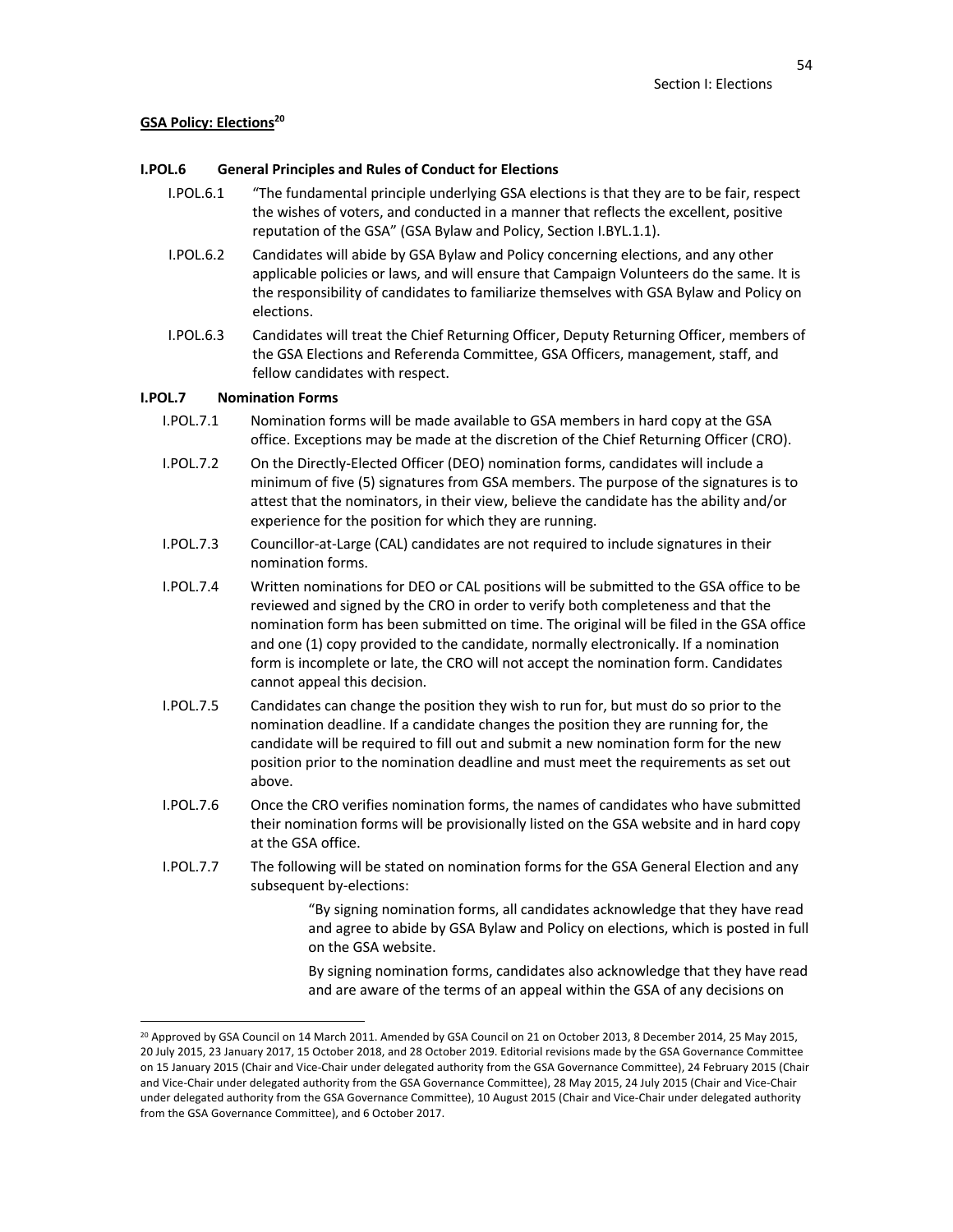alleged breaches of GSA Bylaw and Policy, including the fact that the Chief Returning Officer (CRO), with advice from the GSA Elections and Referenda Committee (GSA ERC), receives, manages, and rules on complaints regarding alleged breaches of GSA Bylaw or Policy and that the GSA Appeals and Complaints Board (GSA ACB) decides on any appeals. Any concerns with potential bias on the part of the CRO, the Deputy Returning Officer, and members of the GSA ERC in making such decisions, and members of the GSA ACB in making such decisions on appeals, will be filed with nomination forms."

- I.POL.7.8 Nomination forms will list the names of the CRO, Deputy Returning Officer, members of the GSA Elections and Referenda Committee, and members of the GSA Appeals and Complaints Board.
	- I.POL.7.8.a Any changes to these names will be emailed to candidates who will have twentyfour (24) hours to file any objections with the GSA Speaker.

# **I.POL.8 Timeline**

- I.POL.8.1 Except as specified below, the Chief Returning Officer (CRO) approves the timeline for elections with advice from the GSA ERC.
- I.POL.8.2 "Elections will consist of a nomination period, a campaign period, and a voting period" (GSA Bylaw and Policy, Section I.BYL.2.1).
- I.POL.8.3 Nominations for the GSA General Election will open on or about 31 January.
- I.POL.8.4 The nomination period will last at least fourteen (14) calendar days. The nomination period will end on a working day.
- I.POL.8.5 Within twenty-four (24) hours after the close of the nomination period, the CRO will hold the All-Candidates Meeting as described, below.
- I.POL.8.6 The campaign period will last at least seven (7) calendar days and will begin no earlier than the day following the All-Candidates Meeting.
- I.POL.8.7 Voting:
	- I.POL.8.7.a Campaigning is permitted during the voting period,
	- I.POL.8.7.b The CRO will ensure that the voting period starts on a working day and lasts at least forty-eight (48) hours, and
	- I.POL.8.7.c Voting will be completed no later than 15 April, or the next working day.

#### **I.POL.9 All-Candidates Meeting**

- I.POL.9.1 The Chief Returning Officer (CRO) is responsible for organizing a meeting of all candidates running in an election to provide them with an overview of GSA Bylaw and Policy on elections.
- I.POL.9.2 Failure by a candidate to attend the All-Candidates Meeting without adequate prior notification (defined as notice communicated electronically to the CRO at least one (1) hour in advance of the meeting) to the CRO is grounds for disqualification from the current election. If a candidate misses the All-Candidates Meeting due to unforeseen and exceptional circumstances, such as a last minute emergency, any consequences may be waived at the discretion of the CRO, following consultation with the GSA Election and Referenda Committee. There is no appeal of these decisions.
- I.POL.9.3 At the All-Candidates Meeting, the CRO will provide each candidate with all relevant GSA Bylaw and Policy on elections and on the GSA Appeals and Complaints Board, as well as information concerning campaigning.

#### **I.POL.10 Campaigning**

I.POL.10.1 "The campaign period will last at least seven (7) calendar days and will begin no earlier than the day following the All-Candidates Meeting" (GSA Bylaw and Policy, Section I.POL.8.6).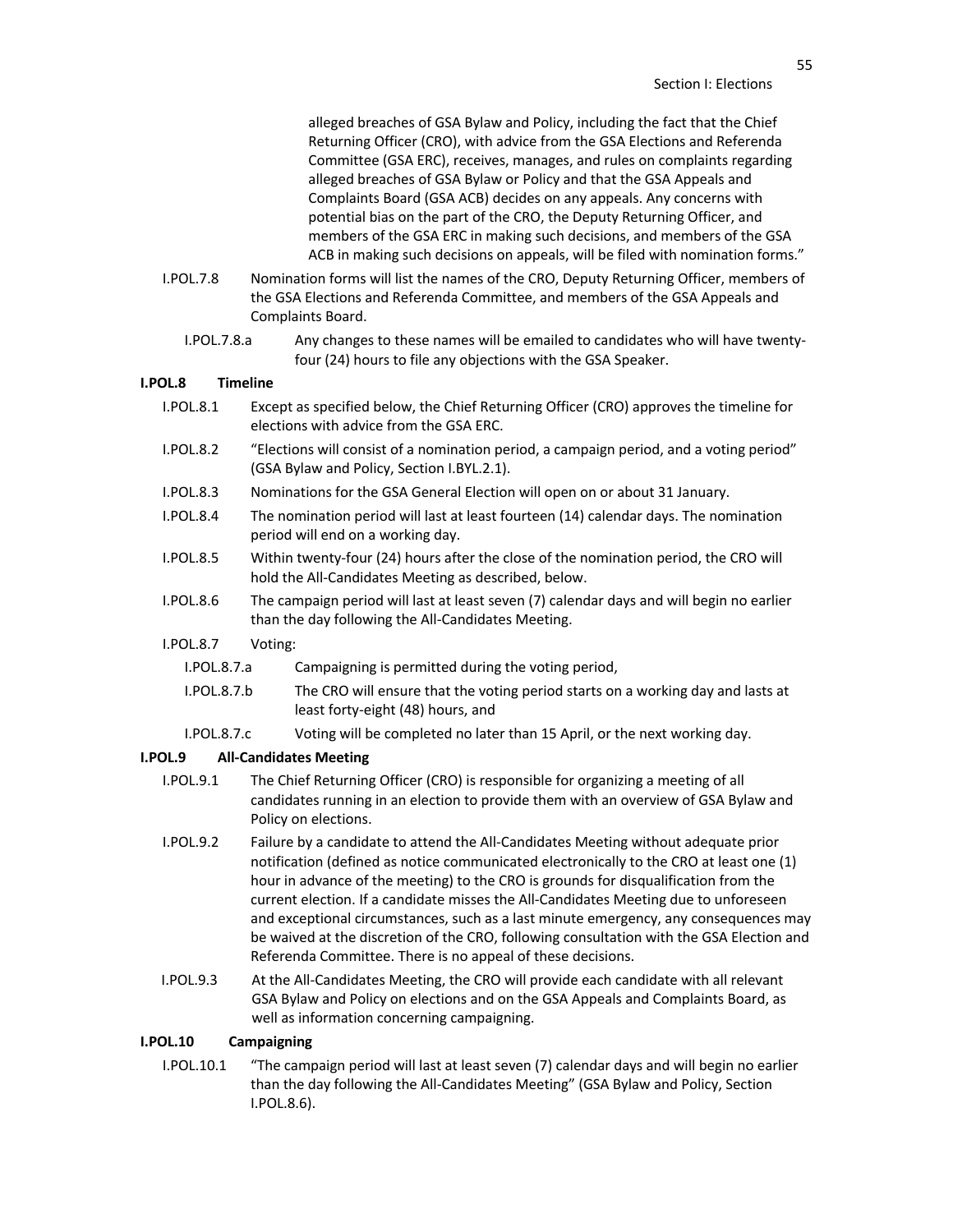- I.POL.10.2 No form of campaigning (verbal, electronic, and visual) will contain slander, discriminatory content, or *ad hominem* attacks of individuals.
- I.POL.10.3 Candidates will ensure all campaign plans, materials, and/or advertisements conform with all University of Alberta policies and regulations and all municipal, provincial, and federal laws.
- I.POL.10.4 Candidates will campaign as individuals and may not serve as Campaign Volunteers for other candidates. Slates are not permitted.
- I.POL.10.5 The GSA office and any associated resources (eg, email accounts, staff) will not be used for campaign purposes, notwithstanding that all candidates will be given the opportunity to submit information about themselves for inclusion on the GSA website.
- I.POL.10.6 Campaigning will not take place at any GSA meetings or events.
- I.POL.10.7 Directly-Elected Officers (DEOs) and the Senator, or their delegates (whether standing as candidates or not), will not campaign during any committee meetings or events at which they are acting as elected representatives of the GSA.
- I.POL.10.8 DEOs and the Senator, if not standing as candidates, may serve as Campaign Volunteers, provided that they do not do so in their capacity as elected representatives of the GSA and that they do not speak for the GSA as an organization.
- I.POL.10.9 The Chief Returning Officer (CRO), Deputy Returning Officer, Speaker, Deputy Speaker, members of the GSA Nominating Committee, members of the GSA Appeals and Complaints Board, and members of the GSA Elections and Referenda Committee will remain neutral and not serve as a Campaign Volunteer for any candidate whatsoever.
- I.POL.10.10 Dissemination and Approval of Campaign Materials
	- I.POL.10.10.a Candidates will only use SUBprint to print campaign materials to be physically posted or distributed.
		- I.POL.10.10.a.i Campaign materials that are physically posted or distributed will require the approval of the CRO.
		- I.POL.10.10.a.ii Candidates will be responsible for removing all physically posted campaign materials after voting has closed.
	- I.POL.10.10.b Candidates will circulate campaign materials through email only to their personal contacts and will not utilize moderated mailing lists.
		- I.POL.10.10.b.i Campaign materials circulated either to or from a University of Alberta email address to personal contacts will require the approval of the CRO.
		- I.POL.10.10.b.ii Campaign materials circulated via non-University of Alberta email to personal contacts will not require the approval of the CRO.
	- I.POL.10.10.c Candidates will post campaign materials, or circulate them via messaging accounts, only through their personal social media accounts or other personal online platforms.
		- I.POL.10.10.c.i Campaign materials posted on personal social media accounts or other personal online platforms, or circulated via messaging accounts, will not require the approval of the CRO.
		- I.POL.10.10.c.ii Notwithstanding Section I.POL.10.10.c.i, above, the CRO will be provided access to campaign materials posted or circulated on personal social media accounts or other personal online platforms on which candidates intend to campaign.
	- I.POL.10.10.d When approving campaign materials as noted in Sections I.POL.10.10.a.i and I.POL.10.10.b.i, above, the CRO will ensure they comply with Sections I.POL.10.2 and I.POL.10.3, above, and any other relevant GSA Bylaw and Policy. Additionally: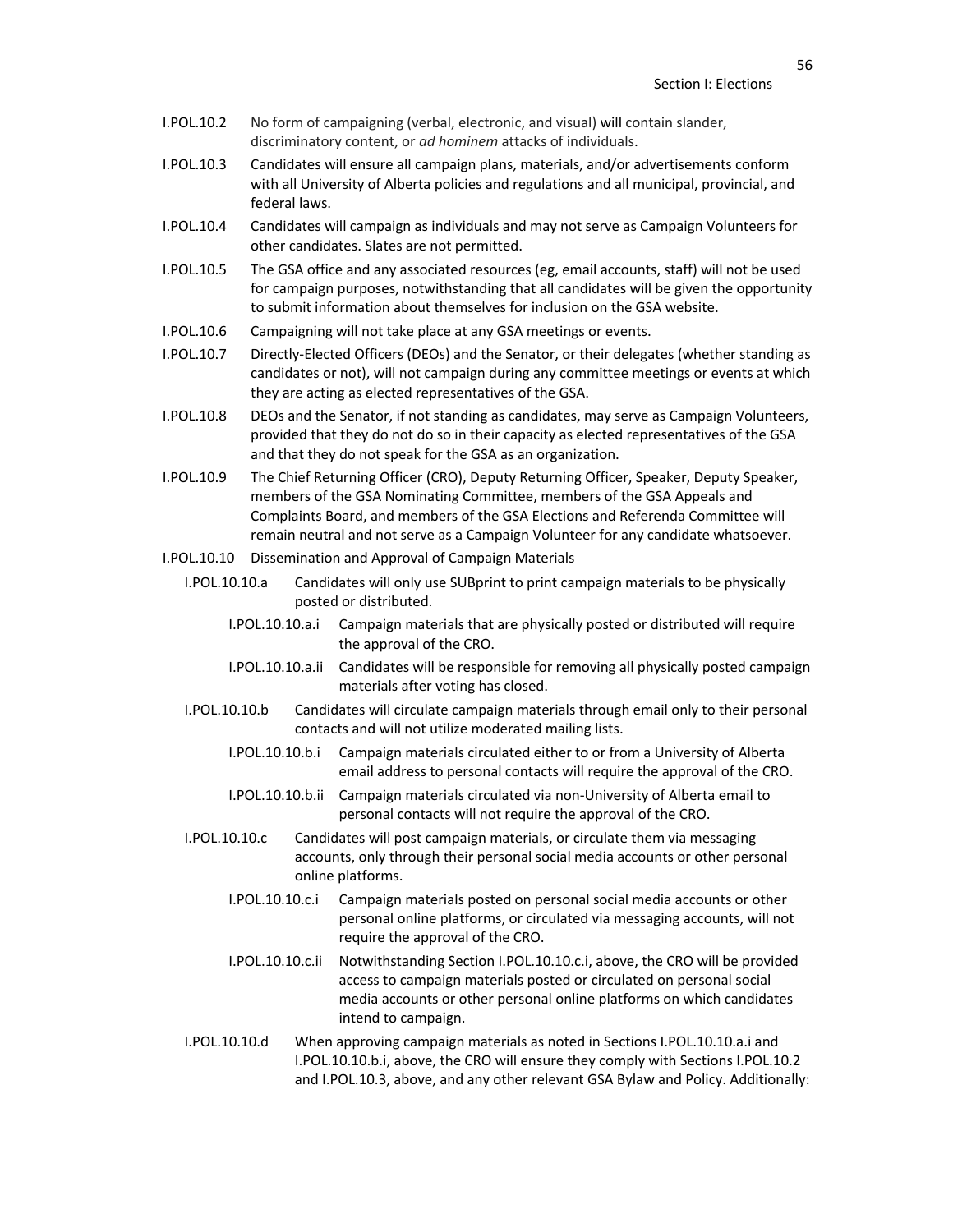- I.POL.10.10.d.i Candidates will not use the University or GSA logos on any physical or electronic campaign materials.
- I.POL.10.10.d.ii The CRO is not responsible for reviewing the editorial content of campaign materials (eg, grammar, punctuation).
- I.POL.10.10.d.iii Campaign materials prepared in a language other than English will be accompanied by an English translation when submitted to the CRO for approval. The CRO is not responsible for the accuracy of translations.
- I.POL.10.10.e The turnaround for approving campaign materials will be approximately one (1) working day.
- I.POL.10.11 Candidates will get permission, where appropriate, to campaign in instructional spaces, such as classrooms and lecture halls. Candidates will not campaign in unsafe spaces that require proper safety equipment. The CRO will talk about safety issues, including campaigning in labs, at the All-Candidates Meeting.
- I.POL.10.12 Candidates will not accept gifts of money, gifts in kind, or equivalents.
- I.POL.10.13 Campaign Spending Limit
	- I.POL.10.13.a Candidates will be authorized to spend no more than \$150 on campaign materials over the course of the election.
	- I.POL.10.13.b Candidates will report to the CRO all campaign-related expenses, and submit receipts (either electronically or in hard copy) no later than two (2) hours after the close of the voting period.
	- I.POL.10.13.c Campaign costs will not be reimbursed.
- I.POL.10.14 Candidates are encouraged to ask the CRO before acting if they have any questions about GSA Bylaw and Policy on elections (including questions related to the development of campaign materials and the planning of campaign events), interpretations issued by the CRO, or other applicable policies or laws, and to report any alleged breaches to the CRO, in accordance with the procedure outlined below.

# **I.POL.11 Alleged Breaches and Complaints**

- I.POL.11.1 Alleged Breaches
	- I.POL.11.1.a Those with questions or concerns about alleged breaches are encouraged to contact the Chief Returning Officer (CRO) in a timely fashion. The CRO will advise on associated processes.
	- I.POL.11.1.b When the CRO believes they have discerned a breach of GSA Bylaw and Policy on elections, of an interpretation issued by the CRO, or of other applicable policies or laws, they will work to resolve the alleged breach through informal resolution. If the CRO is unable to resolve the alleged breach through informal resolution, or deems informal resolution to be inappropriate, then they will follow the process outlined in Sections I.POL.11.4 to Section I.POL.11.7, below.
	- I.POL.11.1.c All alleged breaches of GSA Bylaw and Policy on elections, of interpretations issued by the CRO, or other applicable policies or laws must be reported to the CRO as soon as possible by filing a complaint.

# I.POL.11.2 Complaints

- I.POL.11.2.a While complaints may be brought forward at any point during campaigning, individuals have twenty-four (24) hours after the release of provisional results to lodge a complaint with the CRO about an alleged breach of GSA Bylaw or Policy. Complaints lodged after this deadline will not be considered.
- I.POL.11.2.b To be considered by the CRO, a complaint must include the following:
	- I.POL.11.2.b.i The name of the person filing the complaint and their University email address,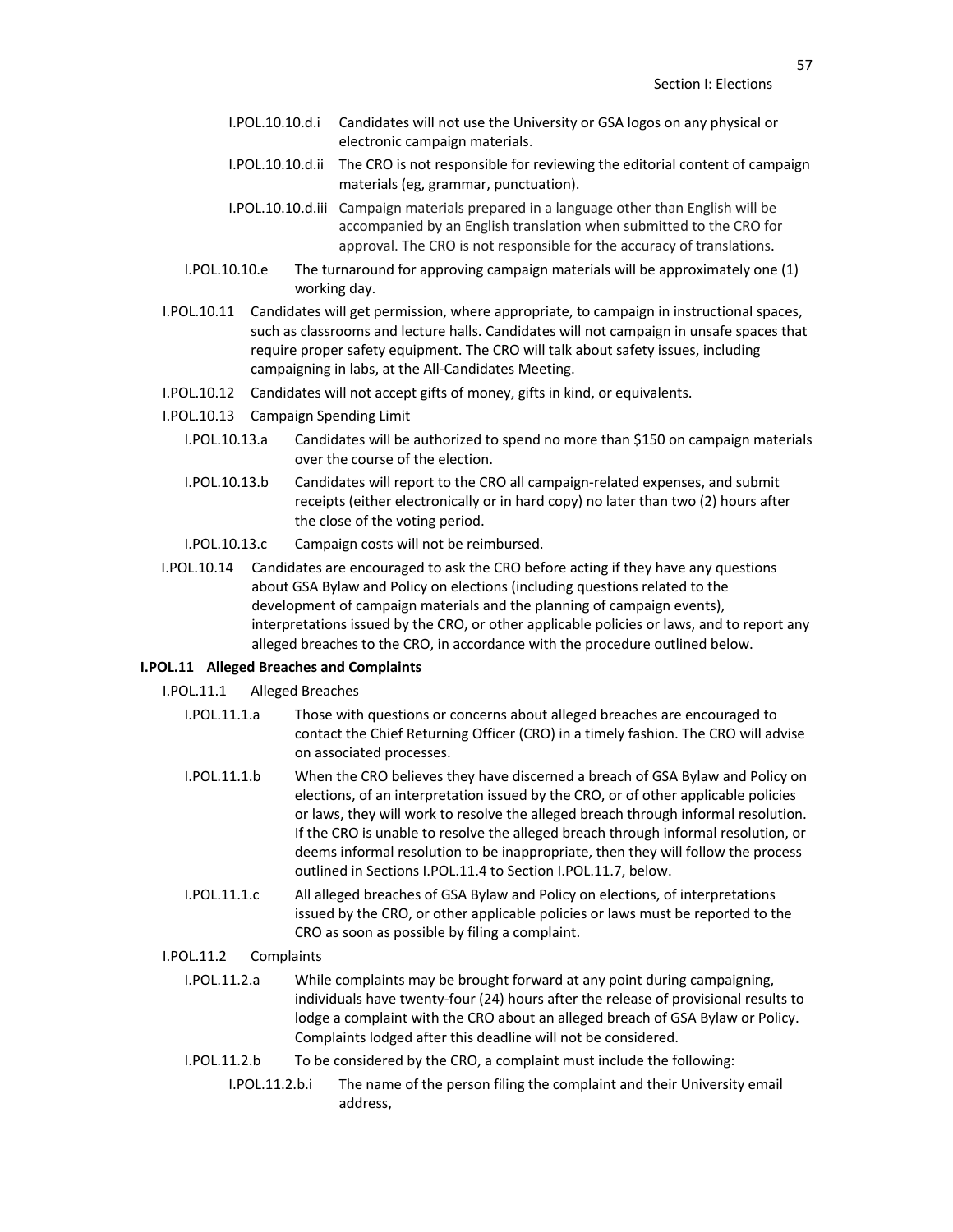- I.POL.11.2.b.ii The name of the candidate who allegedly committed a breach,
- I.POL.11.2.b.iii The section of GSA Bylaw and Policy on elections, interpretation issued by the CRO, or other applicable policies or laws that has allegedly been breached,
- I.POL.11.2.b.iv A description of what constitutes the alleged breach and associated evidence, and
- I.POL.11.2.b.v A list of the evidence submitted.
- I.POL.11.2.c Incomplete complaints will not be considered and complainants filing incomplete complaints will be notified as such.
- I.POL.11.2.d The CRO can dismiss a complaint if it is unfounded, frivolous, or vexatious.
- I.POL.11.2.e If a person provides information on an anonymous basis, that information and the request for anonymity will be assessed on a case-by-case basis.
- I.POL.11.3 Following the receipt of a complaint, the CRO will decide whether informal resolution should be attempted and, if so, contact the complainant and the candidate concerned.
	- I.POL.11.3.a The goal of informal resolution is to arrive at countermeasures agreed upon by all parties.
- I.POL.11.4 Decision
	- I.POL.11.4.a If informal resolution is rejected or is not successful, the CRO will email the candidate concerned with the details of the alleged breach, and request a written response, setting a deadline of at least eight (8) hours.
	- I.POL.11.4.b Based on the complaint and the written response (or solely on the complaint if no written response was provided by the set deadline), the CRO will normally reach a decision on the complaint within seventy-two (72) hours. If more time is required to reach a decision, the CRO will make a decision regarding extensions.
	- I.POL.11.4.c The CRO may impose the following penalties, or remedial actions:
		- I.POL.11.4.c.i Verbal or written reprimands,
		- I.POL.11.4.c.ii Reduction of spending limits,
		- I.POL.11.4.c.iii Disqualification from the current election, and
		- I.POL.11.4.c.iv Any other penalty or remedial action.
	- I.POL.11.4.d All decisions will include:
		- I.POL.11.4.d.i A summary of the alleged breach,
		- I.POL.11.4.d.ii A list of parties to the complaint (unless anonymity was granted, see Section I.POL.11.2.e, above),
		- I.POL.11.4.d.iii A summary of the reasons for the decision and the process by which it was reached,
		- I.POL.11.4.d.iv A listing of all applicable GSA Bylaw and Policy and interpretations issued by the CRO, or other applicable policies or laws,
		- I.POL.11.4.d.v The decided upon penalties, and/or remedial actions, and
		- I.POL.11.4.d.vi The time limit for any appeal to be made.
- I.POL.11.5 Upon reaching a decision the CRO will email the decision to all parties, with a copy to the GSA Elections and Referenda Committee (GSA ERC). The decision will then be posted on the GSA website.
- I.POL.11.6 Unless otherwise stated in GSA Bylaw or Policy on elections, decisions of the CRO are subject to appeal to the GSA Appeals and Complaints Board (GSA ACB).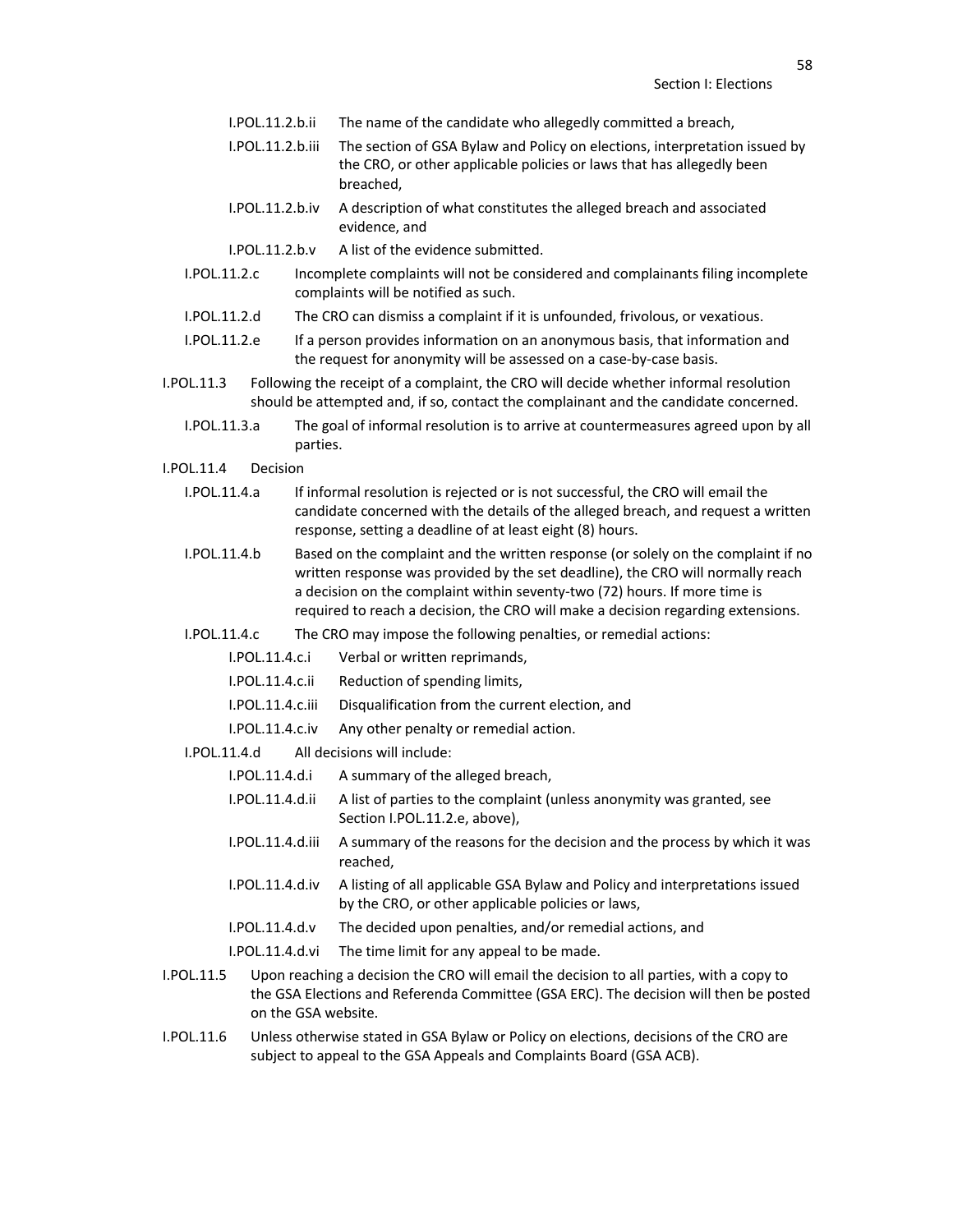- I.POL.11.6.a The CRO will advise the parties that they have twenty-four (24) hours from the time the CRO's email is deemed delivered for an emailed appeal to be received by the Chair of the GSA ACB.
- I.POL.11.7 Throughout this process, the CRO will consult with the Deputy Returning Officer, available member(s) of the GSA ERC, and the Executive Director (or delegate).

# **I.POL.12 Voting**

- I.POL.12.1 "All voting in GSA General Elections and by-elections will be done electronically, except in the event of a failure of the electronic system in use" (Section I: Elections, GSA Bylaw, Elections, Section I.BYL.4.1).
- I.POL.12.2 Candidates will be displayed in alphabetical order on a per-ballot basis.
- I.POL.12.3 "None of the Candidates" will be displayed following the list of candidates on a per ballot basis.
- I.POL.12.4 On ballots, voters will mark their choice of candidate(s) for each race. Voters may abstain by signing in to vote but then not voting in a particular race.
- I.POL.12.5 Ballots will be counted electronically according to the following procedures:
	- I.POL.12.5.a The number of votes for each candidate will be counted.
	- I.POL.12.5.b The candidate(s) with the highest number(s) of votes will be successful, in accord with the number of positions available. In a case where "None of the Candidates" received more votes than some of the other candidates, only candidate(s) receiving more votes than "None of the Candidates" will be considered successful.
	- I.POL.12.5.c In the event of a tied vote, the Chief Returning Officer will draw a name from a hat in the presence of two (2) neutral witnesses, and the name drawn from a hat will be the candidate that is eliminated.
- I.POL.12.6 Candidates who receive fewer votes than "None of the Candidates" in the GSA General Election cannot run for the same position in any related subsequent GSA Council byelections (see below).

# **I.POL.13 Results**

- I.POL.13.1 Upon completion of the ballot count, the Chief Returning Officer (CRO) will announce provisional results. Results will be made official only after the deadline to lodge a complaint with the CRO about an alleged breach of GSA Bylaw or Policy has expired and none have been received or when the GSA's process of dealing with alleged breaches of GSA Bylaw or Policy on elections and any appeals within that process are exhausted.
- I.POL.13.2 In the case where the electronic voting system fails and paper ballots were used, the paper ballots will be destroyed one (1) month following the release of the official results.

#### **I.POL.14 Reporting**

 I.POL.14.1 The Chief Returning Officer (CRO) will draft a procedural report following each GSA General Election or by-election. This report will outline major decisions, processes, issues, and recommendations for the following year. This report will be provided to the next CRO and Deputy Returning Officer, and the GSA Elections and Referenda Committee, the GSA Board, and GSA Council.

## **I.POL.15 Filling Vacancies Following the GSA General Election**

I.POL.15.1 In the event that a Directly-Elected Officer (DEO) position is not filled by the end of the GSA General Election (ie no candidates run for a position or "None of the Candidates" is elected), or if a position is vacated at any time prior to 1 December (or the next working day) a by-election will take place as soon as possible. The procedures governing this byelection will be the same as those governing regular elections, except the dates of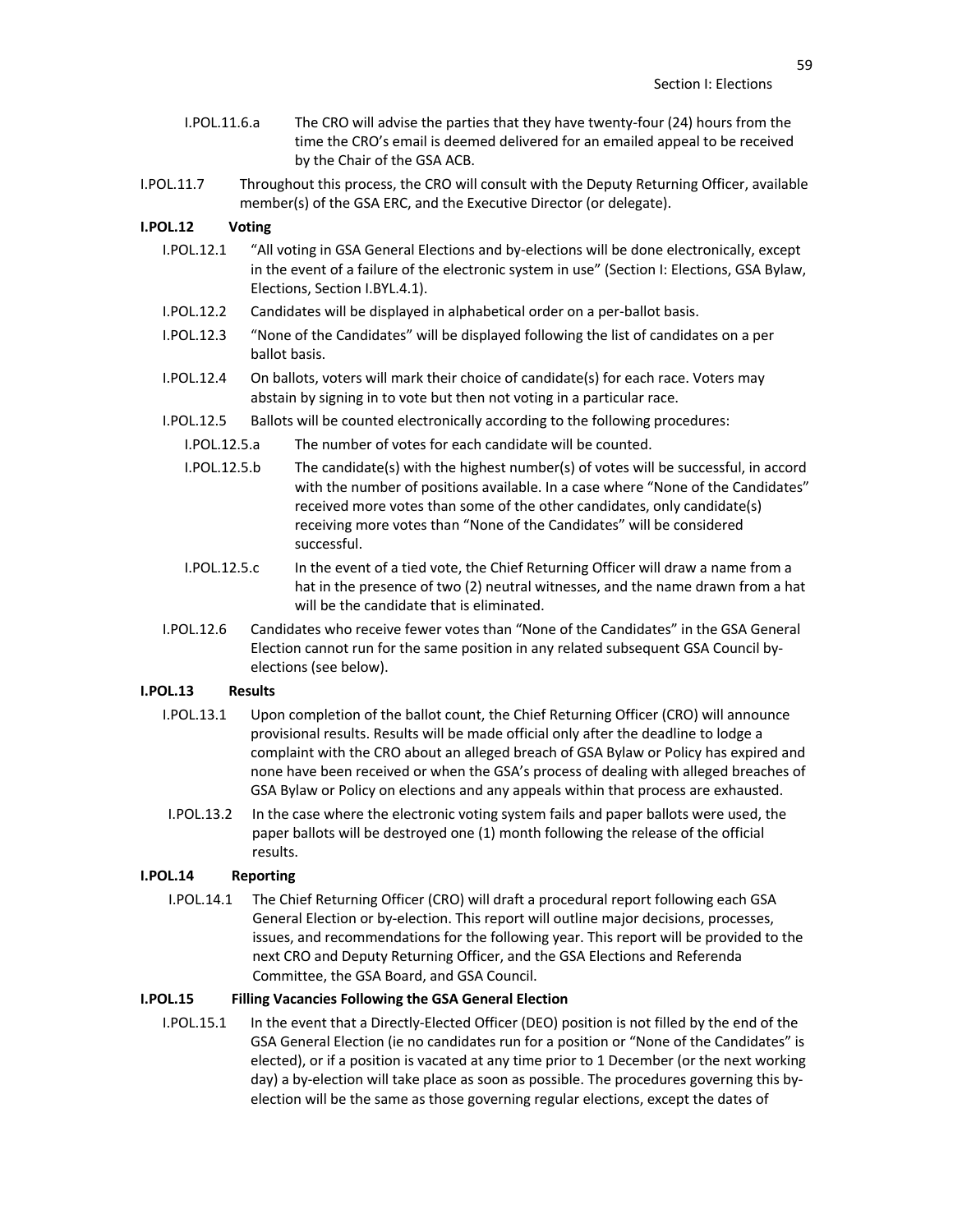nominations, campaigning, and voting periods will be determined by the Chief Returning Officer (CRO).

- I.POL.15.2 In the event that a DEO position is vacated after 1 December (or the next working day) and before the next GSA General Election, the GSA Nominating Committee (GSA NoC) will decide on procedures and then provide one (1) or more names to GSA Council for consideration. GSA Council will elect an individual to fill the position on an interim basis. If the matter is deemed urgent by the CRO, GSA Council can hold this election electronically.
- I.POL.15.3 In the event that any Councillor-at-Large (CAL) positions are not filled by the end of the GSA General Election, or a CAL position is vacated, GSA Council will be responsible for electing any remaining CALs prior to 1 December (or the next working day). When electing any remaining CALs, GSA Council will aim to elect GSA members from as broad a range of disciplines as possible. The GSA NoC will decide on procedures and then provide one (1) or more names to GSA Council for consideration, except that the GSA NoC may not waive advertising. Note that the legislated GSA NoC process specifies that all vacancies will be advertised at least twice in advance of the nomination deadline noted in the advertisement. If the matter is urgent, GSA Council can hold this election electronically.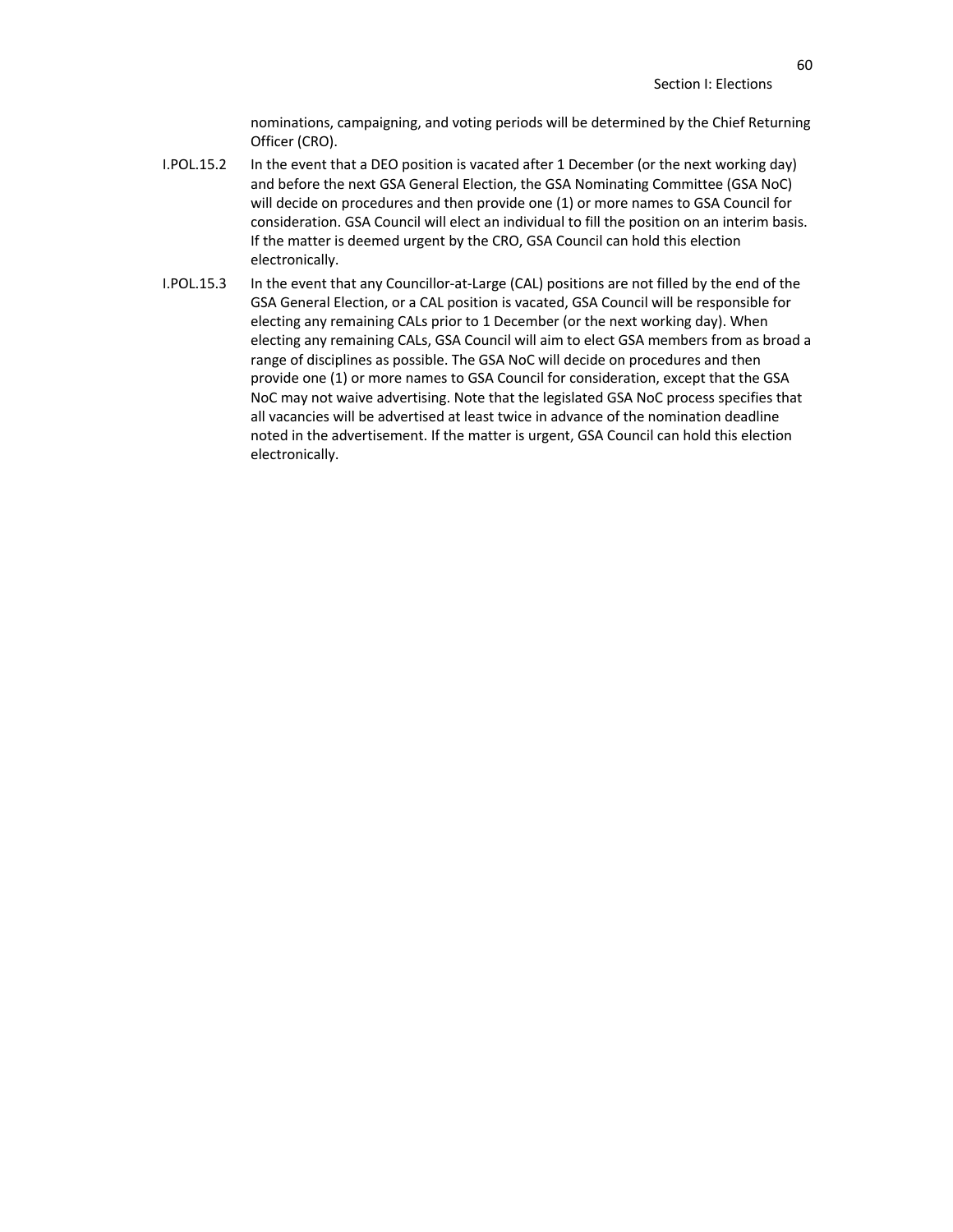# **GSA Policy: GSA Standing Committees, GSA Elections and Referenda Committee21**

#### **I.POL.16 Composition**

- I.POL.16.1 A total of six (6) GSA members including at least one (1) Councillor elected by GSA Council, as voting members.
- I.POL.16.2 The Chief Returning Officer and Deputy Returning Officer as non-voting members.
- I.POL.16.3 The Executive Director (or delegate) as a non-voting member.
- I.POL.16.4 Two (2) members from amongst the six (6) voting members of the GSA Elections and Referenda Committee (GSA ERC) will be elected by the GSA ERC to serve as Chair and Vice-Chair for the duration of their time on the GSA ERC or until they resign their positions. The members elected will be reported to GSA Council.

# **I.POL.17 Eligibility**

- I.POL.17.1 All members of the GSA are eligible to serve on the GSA Elections and Referenda Committee (GSA ERC) unless they intend to run in or serve as a Campaign Volunteer in the upcoming GSA General Election and/or by-election, serve as a Campaign Representative or Campaign Volunteer in an upcoming referendum, or they have run in the most recent GSA General Election and/or by-election or served as a Campaign Representative in the most recent referendum. GSA ERC members must also be neutral and impartial (ie having no immediate or vested interest in the outcome of GSA General Elections and referenda).
- I.POL.17.2 If a GSA ERC member intends to run in or serve as a Campaign Volunteer in the upcoming GSA General Election and/or by-election, or serve as a Campaign Representative or Campaign Volunteer in an upcoming referendum they will resign from the GSA ERC.

# **I.POL.18 Mandate**

- I.POL.18.1 The GSA Elections and Referenda Committee (GSA ERC) will advise the Chief Returning Officer (CRO) on all matters pertaining to GSA General Elections, by-elections, and referenda including but not limited to:
	- I.POL.18.1.a The advertising of the nomination period for GSA General Elections or byelections, the registration period for any referenda, and voting periods for all GSA General Elections, by-elections, and referenda,
	- I.POL.18.1.b Preparing nomination and registration forms in accordance with GSA Bylaw and Policy on elections and referenda,
	- I.POL.18.1.c The planning of any GSA General Election or by-election forums for GSA members to ask candidates questions,
	- I.POL.18.1.d Issuing interpretations of GSA Bylaw and Policy on elections and referenda to be shared equally amongst all candidates and Campaign Representatives during the course of a GSA General Election, by-election, or referendum, and
	- I.POL.18.1.e Receiving, managing, and ruling on alleged breaches of GSA Bylaw or Policy, of interpretations issued by the CRO, or other applicable policies or laws in accordance with GSA Bylaw and Policy, Sections I.POL.11 and J.POL.12.
- I.POL.18.2 The GSA ERC will make recommendations to the CRO on:
	- I.POL.18.2.a The approval of timelines for GSA General Elections, by-elections, and referenda in accordance with GSA Bylaw and Policy on elections and referenda,

<sup>&</sup>lt;sup>21</sup> Amended by the Annual General Meeting on 28 March 2011. Amended by GSA Council on 21 October 2013, 8 December 2014, 15 October 2018, and 28 October 2019. Editorial revisions made by the GSA Governance Committee on 3 April 2017 and 22 January 2020.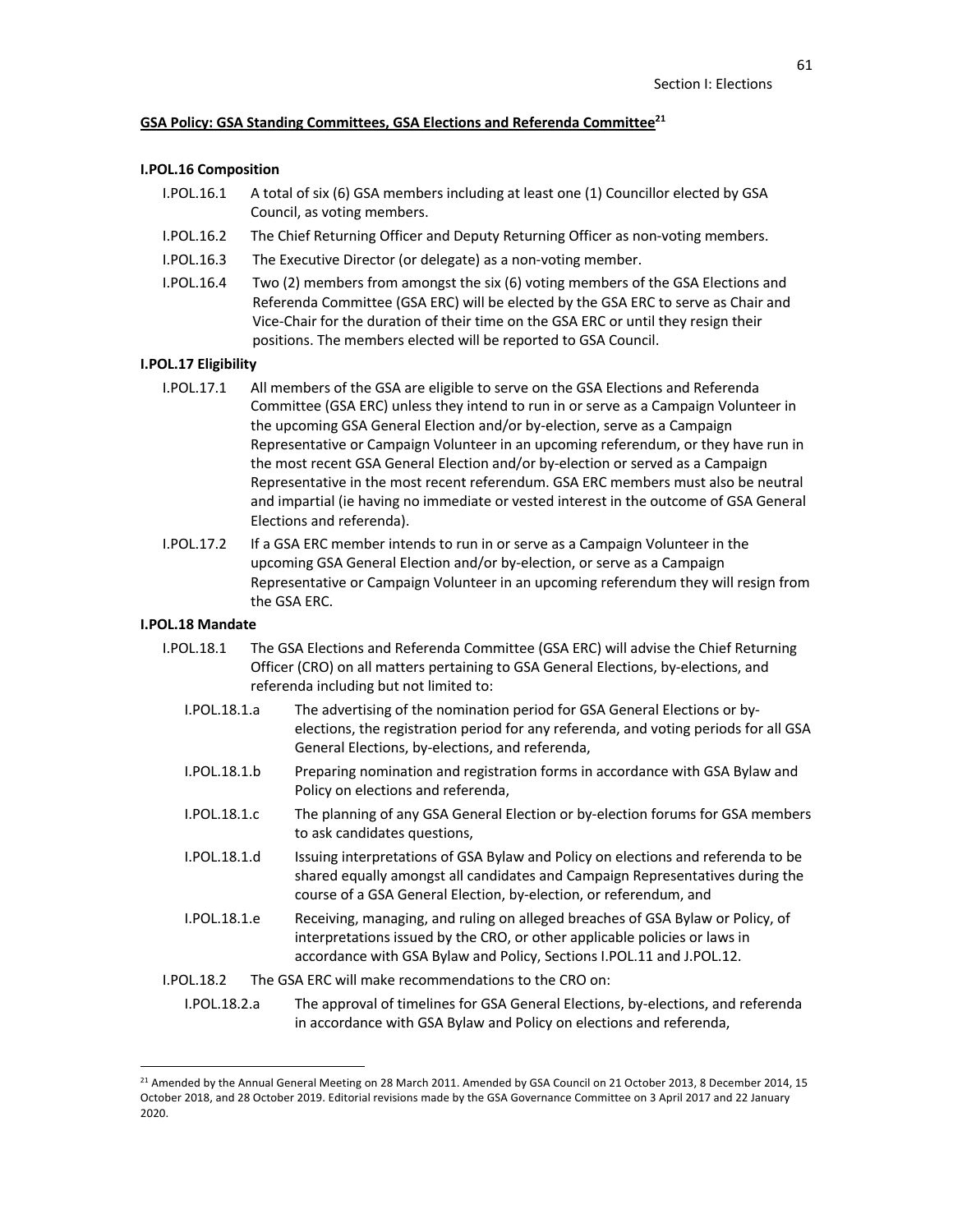- I.POL.18.2.b The approval of nomination and registration forms in accordance with GSA Bylaw and Policy on elections and referenda,
- I.POL.18.2.c The approval of the electronic software or applications used to run GSA General Elections, by-elections, and referenda in consultation with the Executive Director (or delegate) and Financial Manager, and
- I.POL.18.2.d The approval of the format of the ballots for GSA General Elections, by-elections, and referenda.
- I.POL.18.3 At least one (1) month prior to the opening of nominations for the GSA General Election, the GSA ERC will meet to assist the CRO in the planning of election events.
- I.POL.18.4 The GSA ERC will review GSA Bylaw and Policy on elections and referenda annually and make any recommendations to GSA Council.
- I.POL.18.5 GSA ERC members are free to approach GSA Council with any concerns about how elections or referenda are being managed.
- I.POL.18.6 The GSA ERC strongly recommends to GSA members who are considering running for office that they participate in the early call program led by the GSA Nominating Committee (GSA NoC). It is the firm belief of the GSA ERC that training is needed in order for Directly-Elected Officers to carry out their duties effectively.
- I.POL.18.7 "In the case of a resignation or other vacancy (as determined by the GSA Elections and Referenda Committee) in the Chief Returning Officer (CRO) or Deputy Returning Officer positions during any GSA General Election, by-election, referendum, or any other associated election or referenda matter, the GSA NoC may take necessary action to fill the vacancy, including direct appointments, or appointments of former CROs" (GSA Bylaw and Policy, Section E.POL.8.5).

### **I.POL.19 Meetings**

I.POL.19.1 Quorum is four (4) voting members including either the Chair or the Vice-Chair.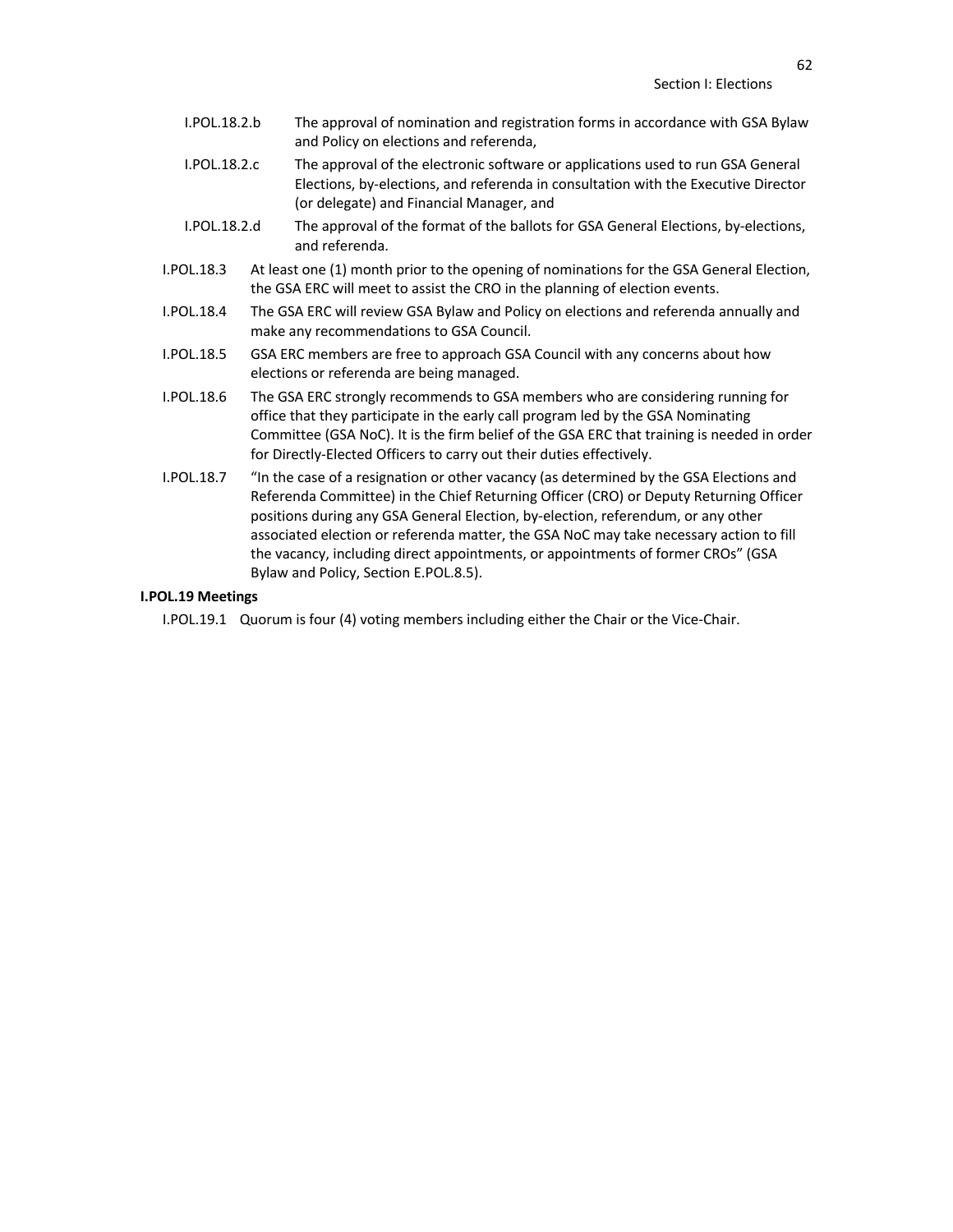# **Section J: Referenda**

| Purpose and Scope: This bylaw and associated policy governs the operation of GSA referenda and the expected |                                                                                                                                                                                                                                                       |  |  |
|-------------------------------------------------------------------------------------------------------------|-------------------------------------------------------------------------------------------------------------------------------------------------------------------------------------------------------------------------------------------------------|--|--|
| conduct of registered 'Yes' or 'No' campaigns therein                                                       |                                                                                                                                                                                                                                                       |  |  |
|                                                                                                             |                                                                                                                                                                                                                                                       |  |  |
| <b>Definitions</b>                                                                                          | "Asker" is defined as a GSA member or a person acting on behalf of an external<br>organization who wishes to initiate a referendum                                                                                                                    |  |  |
|                                                                                                             | "Campaign Materials" are defined as any materials designed to be<br>disseminated to promote a 'Yes' or 'No' campaign                                                                                                                                  |  |  |
|                                                                                                             | "Campaign Representative" is defined as a GSA member running either a 'Yes'<br>campaign or a 'No' campaign                                                                                                                                            |  |  |
|                                                                                                             | "Campaign Volunteers" are defined as individuals or groups who campaign on<br>behalf of a 'Yes' or 'No' campaign with the awareness of the Campaign<br>Representative                                                                                 |  |  |
|                                                                                                             | "Campaigning" is defined as any form of promotion of a 'Yes' or 'No' campaign;<br>this includes all verbal, electronic, and visual forms of communication                                                                                             |  |  |
|                                                                                                             | "Deemed Delivered" is defined such that an email is deemed to have been<br>delivered twenty-four (24) hours from the time it was sent                                                                                                                 |  |  |
|                                                                                                             | "Moderated Mailing List" is defined as an email list where the membership is<br>compiled by a third-party and/or communications are sent to email list owners<br>for review and/or approval prior to circulation to subscribers                       |  |  |
|                                                                                                             | "Provisional Results" are defined as results that are subject to appeal for<br>twenty-four (24) hours from the time the provisional results are released and<br>which may, in addition, be affected because of earlier complaints not yet<br>resolved |  |  |
|                                                                                                             | "Referendum Question" is defined as a clearly worded 'Yes' or 'No' question<br>regarding any dedicated, on-going fee for a service, facility, or lobbying effort                                                                                      |  |  |
|                                                                                                             | "Working Day" is defined as a day that the GSA office is open                                                                                                                                                                                         |  |  |
| <b>Other Specifically Related</b>                                                                           | GSA Bylaw and Policy, Section B: Members                                                                                                                                                                                                              |  |  |
| <b>Sections of GSA Governing</b><br><b>Documents</b>                                                        | GSA Bylaw and Policy, Section D: GSA Officers                                                                                                                                                                                                         |  |  |
|                                                                                                             | GSA Bylaw and Policy, Section H: Performance, Conduct, Responsibilities, and<br>Attendance, and the GSA Appeals and Complaints Board                                                                                                                  |  |  |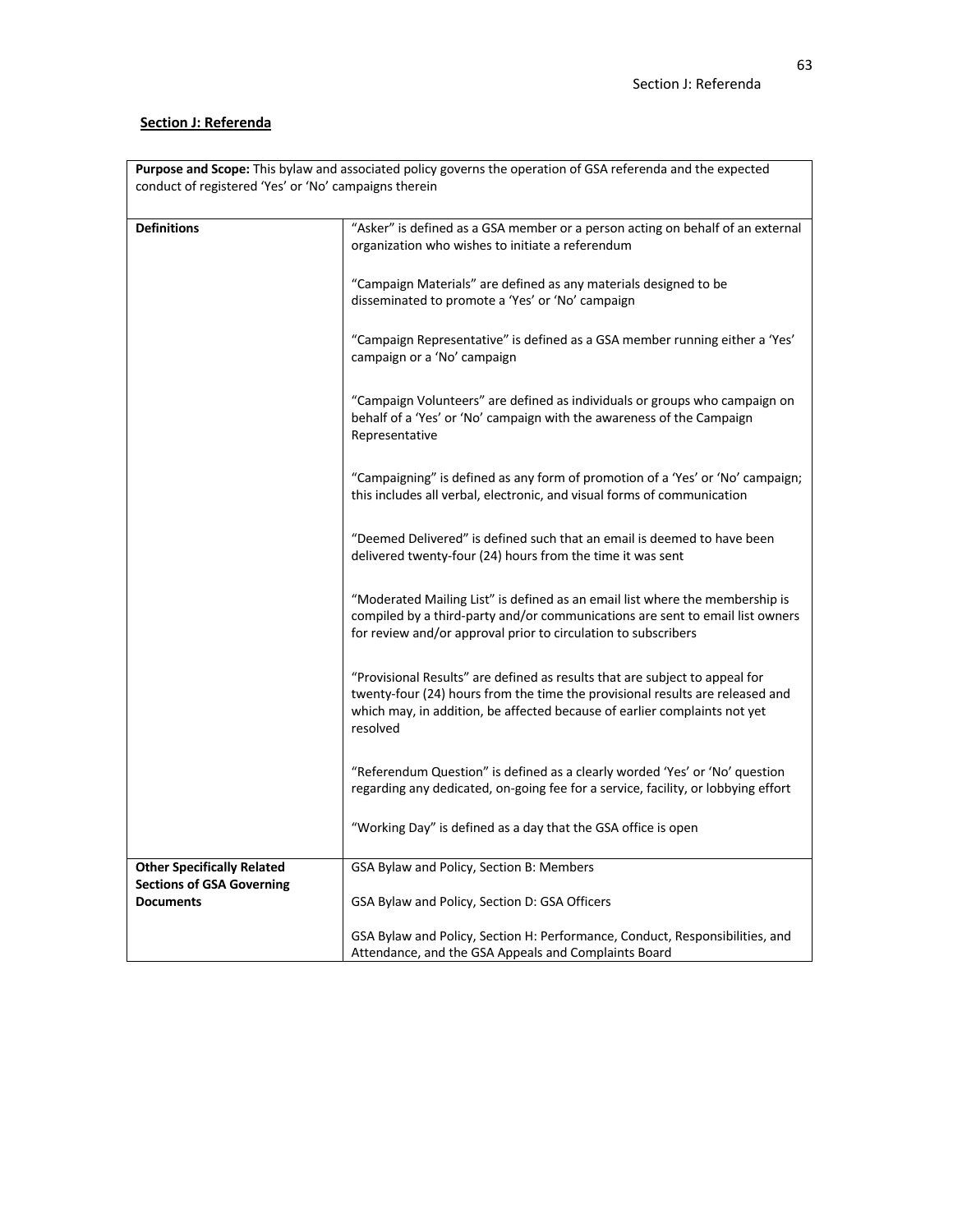# **GSA Bylaw: Referenda22**

# **J.BYL.1 Guiding Principle**

J.BYL.1.1 The fundamental principle underlying GSA referenda is that they are to be fair, respect the wishes of voters, and conducted in a manner that reflects the excellent, positive reputation of the GSA.

# **J.BYL.2 Initiation**

- J.BYL.2.1 A referendum on a clearly worded 'Yes' or 'No' question regarding any dedicated, ongoing fee for a service, facility, or lobbying effort can be initiated by the GSA Board (GSAB) subject to a simple majority vote at any meeting of GSA Council. Normally a referendum will be held in conjunction with the GSA General Election, unless a question is determined to be of an urgent nature by the GSAB.
- J.BYL.2.2 The required steps for a GSA member or a person acting on behalf of an external organization wishing to initiate a referendum will be outlined in GSA Policy on referenda.
- J.BYL.2.3 Notwithstanding the process by which a referendum is initiated, a clearly worded referendum question will be developed in consultation with the Chief Returning Officer, the GSAB, and GSA Council. GSA Council will approve the holding of a referendum and the wording of a referendum question.

# **J.BYL.3 Referendum Timeline**

- J.BYL.3.1 Referenda questions will be submitted to GSA Council for approval no later than the first mailing for the November GSA Council meeting, unless a referendum is determined to be urgent by the GSA Board as noted above.
- J.BYL.3.2 Referenda will consist of a registration period, a campaign period, and a voting period.
- J.BYL.3.3 The timeline for referenda will be set out in GSA Policy.

# **J.BYL.4 Registration of a 'Yes' or 'No' Campaign**

- J.BYL.4.1 The requirements for the registration forms of a 'Yes' or 'No' campaign will be set out in GSA Policy.
- J.BYL.4.2 Only GSA members, except associate members, can register a 'Yes' or 'No' campaign during a referendum.
- J.BYL.4.3 Current Directly-Elected Officer(s) are not required to register a campaign in a referendum and may take positions.

# **J.BYL.5 Voting**

J.BYL.5.1 All referenda voting will be done electronically, except in the event of a failure of the electronic system in use.

<sup>&</sup>lt;sup>22</sup> Approved by GSA Council on 28 November 2013. Amended by GSA Council on 23 January 2017, 15 October 2018, and 28 October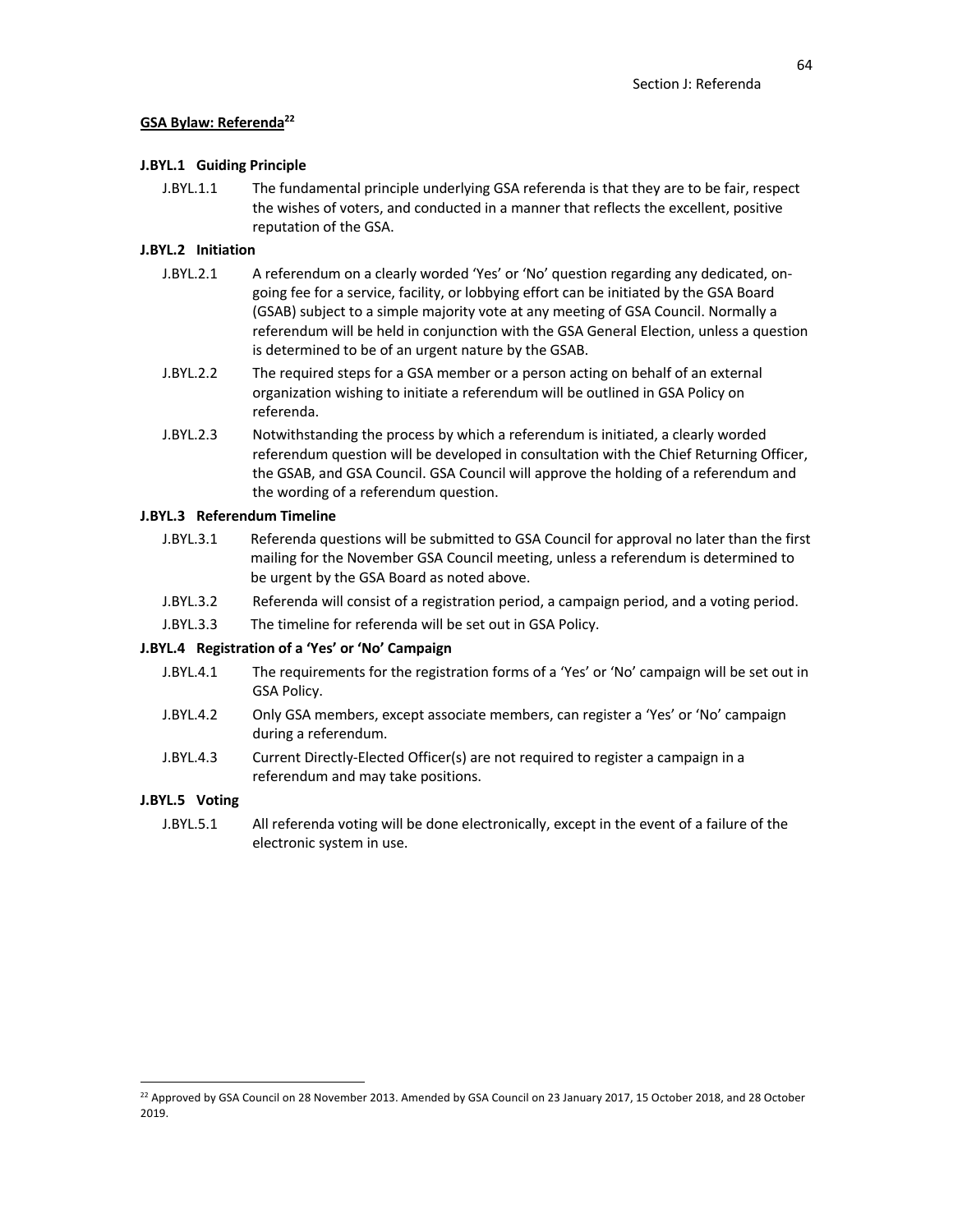# **GSA Policy: Referenda23**

## **J.POL.6 General Principles and Rules of Conduct for Referenda**

- J.POL.6.1 "The fundamental principle underlying GSA referenda is that they are to be fair, respect the wishes of voters, and conducted in a manner that reflects the excellent, positive reputation of the GSA" (Section J: Referenda, GSA Bylaw, Referenda, Section J.BYL.1.1).
- J.POL.6.2 Campaign Representatives will abide by GSA Bylaw and Policy concerning referenda, and any other applicable policies or laws, and will ensure that Campaign Volunteers do the same. It is the responsibility of candidates to familiarize themselves with GSA Bylaw and Policy on referenda.
- J.POL.6.3 Campaign Representatives will treat the Chief Returning Officer, Deputy Returning Officer, members of the GSA Elections and Referenda Committee, GSA Officers, management, staff, and fellow Campaign Representatives with respect.

# **J.POL.7 Initiating a Referendum**

- J.POL.7.1 If an Asker wishes to initiate a referendum, they will contact the Chief Returning Officer (CRO).
- J.POL.7.2 The CRO will extend an invitation to present to the GSA Board (GSAB). The Asker must state how their organization or proposed referendum question relates to the GSA and/or GSA members. The Asker will provide the GSAB with relevant documents such as a constitution, mission statement, vision statement, audited financial statements, etc.
	- J.POL.7.2.a A clearly worded referendum question will address the following criteria (if applicable): description of any dedicated on-going fee, amount of fee, how long a fee will be collected, effective date (when a fee will start being collected), procedure for changing a fee, whether the fee can be rescinded, and an accountability mechanism for the money collected. The criteria above provided are non-exhaustive and additional criteria may be required to draft a clearly worded referendum question.
- J.POL.7.3 The CRO and Asker will work together to draft a referendum question, which will be subject to change after input from the GSAB and GSA Council.
- J.POL.7.4 Following the presentation to the GSAB by the Asker, the GSAB will either decide to extend the Asker an invitation to GSA Council to make a presentation (normally fifteen (15) minutes with an extension if GSA Council so desires, followed by questions from GSA Council), or, if the GSAB does not extend an invitation to GSA Council, the Asker can find a GSA Council member to place the matter on the GSA Council agenda as per the procedures governing GSA Council.
- J.POL.7.5 If the GSAB has invited the Asker to present at GSA Council, at that point the CRO and the Asker will work together to finalize the wording of the question (subject to change if GSA Council has concerns with the wording) and the Asker then presents to GSA Council.
- J.POL.7.6 GSA Council will vote whether to approve the holding of a referendum and the wording of the question.
- J.POL.7.7 If GSA Council approves the holding of a referendum and the wording of the question, a referendum is then held in accordance with GSA Bylaw and Policy on referenda.
- J.POL.7.8 The CRO will provide an electronic description or briefing of the background, purpose, and relevant details of any GSA Council approved referendum question prior to referendum voting. Normally this description will be posted on the GSA website.

 $^{23}$  Approved by GSA Council on 21 October 2013. Amended by GSA Council on 20 July 2015, 23 January 2017, 15 October 2018, and 28 October 2019. Editorial revisions made by the GSA Governance Committee on 9 January 2014, 24 July 2015, and 10 August 2015.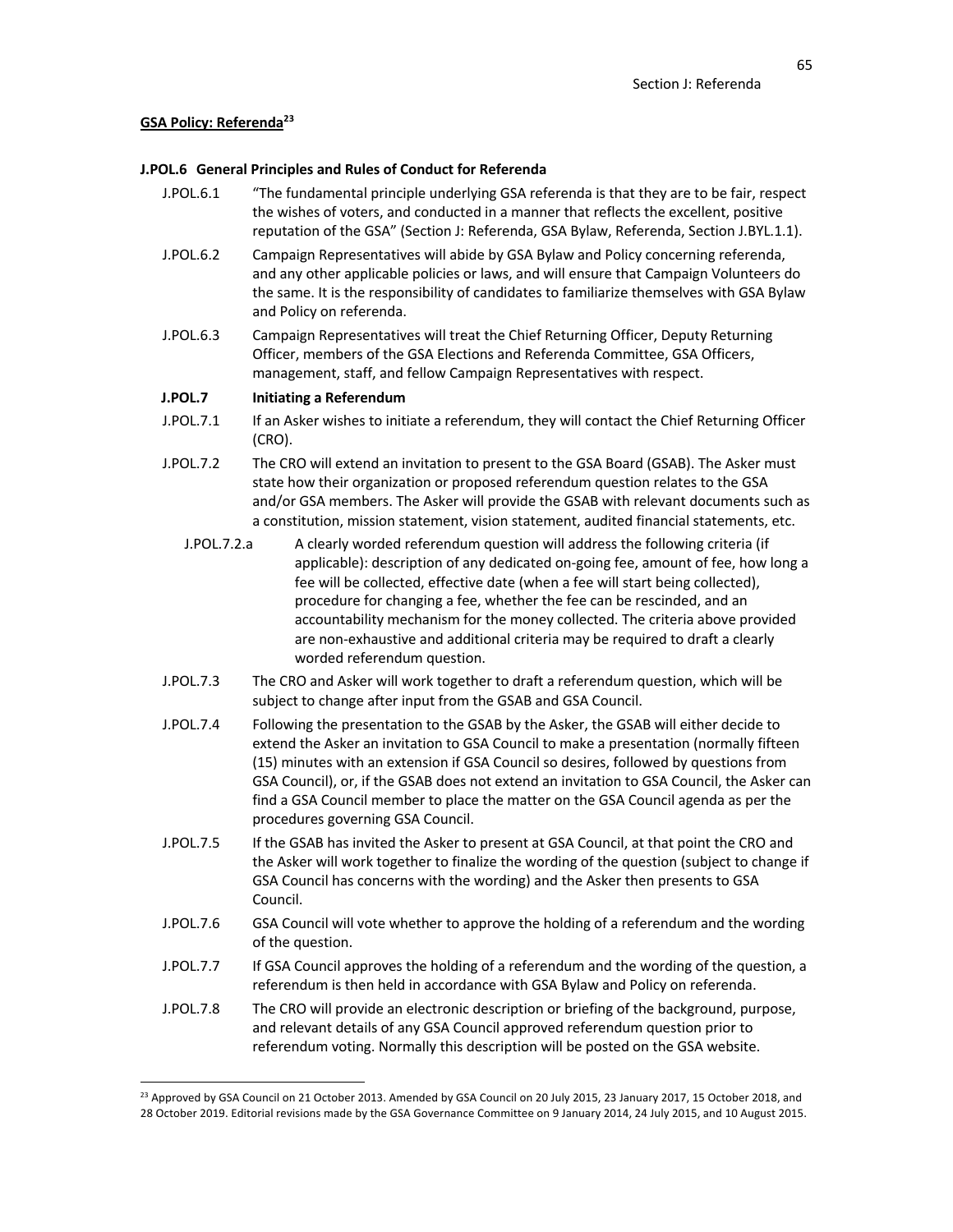#### **J.POL.8 Campaign Registration Forms**

- J.POL.8.1 Campaign registration forms will be made available to GSA members in hard copy at the GSA office. Exceptions may be made at the discretion of the Chief Returning Officer (CRO).
- J.POL.8.2 In order to register a campaign, a minimum of five (5) signatures from GSA members must be provided to the CRO before the end of the registration period, as well as the name and contact information of the Campaign Representative.
- J.POL.8.3 Written registration forms will be submitted to the GSA office to be reviewed and signed by the CRO in order to verify both completeness and that the registration form has been submitted on time. The original will be filed in the GSA office and one (1) copy provided to the Campaign Representative, normally electronically. If a registration form is incomplete or late, the CRO will not accept the registration form. Campaign Representatives cannot appeal this decision.
- J.POL.8.4 The following will be stated on registration forms for a 'Yes' or 'No' campaign for a referendum:

"By signing registration forms, all Campaign Representatives acknowledge that they have read and agree to abide by GSA Bylaw and Policy on referenda, which is posted in full on the GSA website.

By signing registration forms, Campaign Representatives also acknowledge that they have read and are aware of the terms of an appeal within the GSA of any decisions on alleged breaches of GSA Bylaw and Policy, including the fact that the Chief Returning Officer (CRO), with advice from the GSA Elections and Referenda Committee (GSA ERC), receives, manages, and rules on complaints regarding alleged breaches of GSA Bylaw and Policy and that the GSA Appeals and Complaints Board (GSA ACB) decides on any appeals. Any concerns with potential bias on the part of the CRO, Deputy Returning Officer, and members of the GSA ERC in making such decisions, and members of the GSA ACB in making decisions on appeals will be filed with registration forms."

- J.POL.8.5 Registration forms will list the names of the CRO, Deputy Returning Officer, members of the GSA Elections and Referenda Committee, and members of the GSA Appeals and Complaints Board.
	- J.POL.8.5.a Any changes to these names will be emailed to Campaign Representative who will have twenty-four (24) hours to file any objections with the GSA Speaker.

# **J.POL.9 Timeline**

- J.POL.9.1 Except as specified below, the Chief Returning Officer (CRO) approves the timeline for a referendum, with advice from the GSA Elections and Referenda Committee.
- J.POL.9.2 "Referenda will consist of a registration period, a campaign period, and a voting period" (GSA Bylaw and Policy, Section J.BYL.3.2).
- J.POL.9.3 The registration period will last at least fourteen (14) calendar days and only a 'Yes' or 'No' campaign can be registered. The registration period will end on a working day. In the event that no registrations are received the referendum will proceed regardless.
- J.POL.9.4 Within twenty-four (24) hours after the close of the registration period, the CRO will hold the Meeting of the Campaign Representatives as described below.
- J.POL.9.5 The campaign period will last at least seven (7) calendar days and will begin no earlier than the day following the Meeting of the Campaign Representatives.
- J.POL.9.6 Voting:
	- J.POL.9.6.a Campaigning is permitted during the voting period and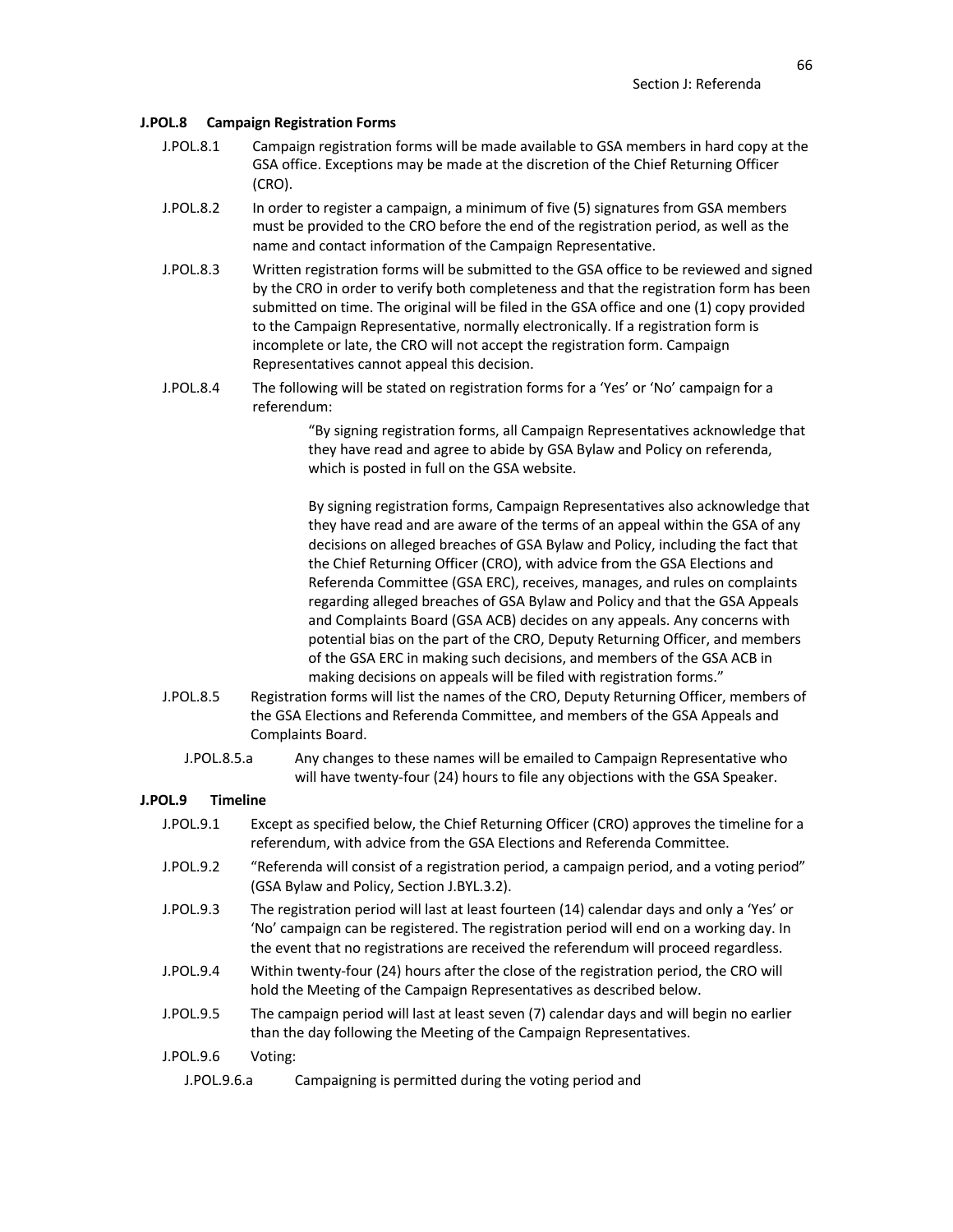J.POL.9.6.b The CRO will ensure that the voting period starts on a working day and lasts at least forty-eight (48) hours.

#### **J.POL.10 Meeting of the Campaign Representatives**

- J.POL.10.1 The Chief Returning Officer (CRO) is responsible for organizing a meeting with all Campaign Representatives to provide an overview of GSA Bylaw and Policy on referenda.
- J.POL.10.2 Failure to attend the Meeting of the Campaign Representatives by a Campaign Representative (or delegate) without adequate prior notification to the CRO is grounds for disqualification of their campaign. 'Adequate prior notification' is defined as notice communicated electronically to the CRO at least one (1) hour in advance of the meeting. If a Campaign Representative (or delegate) this meeting due to unforeseen and exceptional circumstances, such as a last-minute emergency, any consequences may be waived at the discretion of the CRO, following consultation with the GSA Elections and Referenda Committee. There is no appeal of these decisions.
- J.POL.10.3 At the Meeting of the Campaign Representatives the CRO will provide Campaign Representatives with all relevant GSA Bylaw and Policy on referenda and on the GSA Appeals and Complaints Board, as well as information concerning campaigning.

## **J.POL.11 Campaigning**

- J.POL.11.1 "The campaign period will last at least seven (7) calendar days and will begin no earlier than the day following the Meeting of the Campaign Representatives" (GSA Bylaw and Policy, Section J.POL.9.5).
- J.POL.11.2 No form of campaigning (verbal, electronic, and visual) will contain slander, discriminatory content, or *ad hominem* attacks of individuals.
- J.POL.11.3 Campaign Representatives will ensure all campaign plans, materials, and/or advertisements conform with all University of Alberta policies and regulations and all municipal, provincial, and federal laws.
- J.POL.11.4 The Chief Returning Officer (CRO), Deputy Returning Officer, Speaker, Deputy Speaker, members of the GSA Nominating Committee, members of the GSA Appeals and Complaints Board, and members of the GSA Elections and Referenda Committee will remain neutral and not serve as a Campaign Representative or Campaign Volunteer for any 'Yes' or 'No' campaign whatsoever.
- J.POL.11.5 Dissemination and Approval of Campaign Materials
	- J.POL.11.5.a Campaign Representatives will only use SUBprint to print campaign materials to be physically posted or distributed.
		- J.POL.11.5a.i Campaign materials that are physically posted or distributed will require the approval of the CRO.
		- J.POL.11.5.a.ii Campaign Representatives will be responsible for removing all physically posted campaign materials after voting has closed.
	- J.POL.11.5.b Campaign Representatives will circulate campaign materials through email only to their personal contacts and will not utilize moderated mailing lists.
		- J.POL.11.5.b.i Campaign materials circulated either to or from a University of Alberta email address to personal contacts will require the approval of the CRO.
		- J.POL.11.5.b.ii Campaign materials circulated via non-University of Alberta email to personal contacts will not require the approval of the CRO.
	- J.POL.11.5.c Campaign Representatives will post campaign materials, or circulate them via messaging accounts, only through their personal social media accounts or other personal online platforms.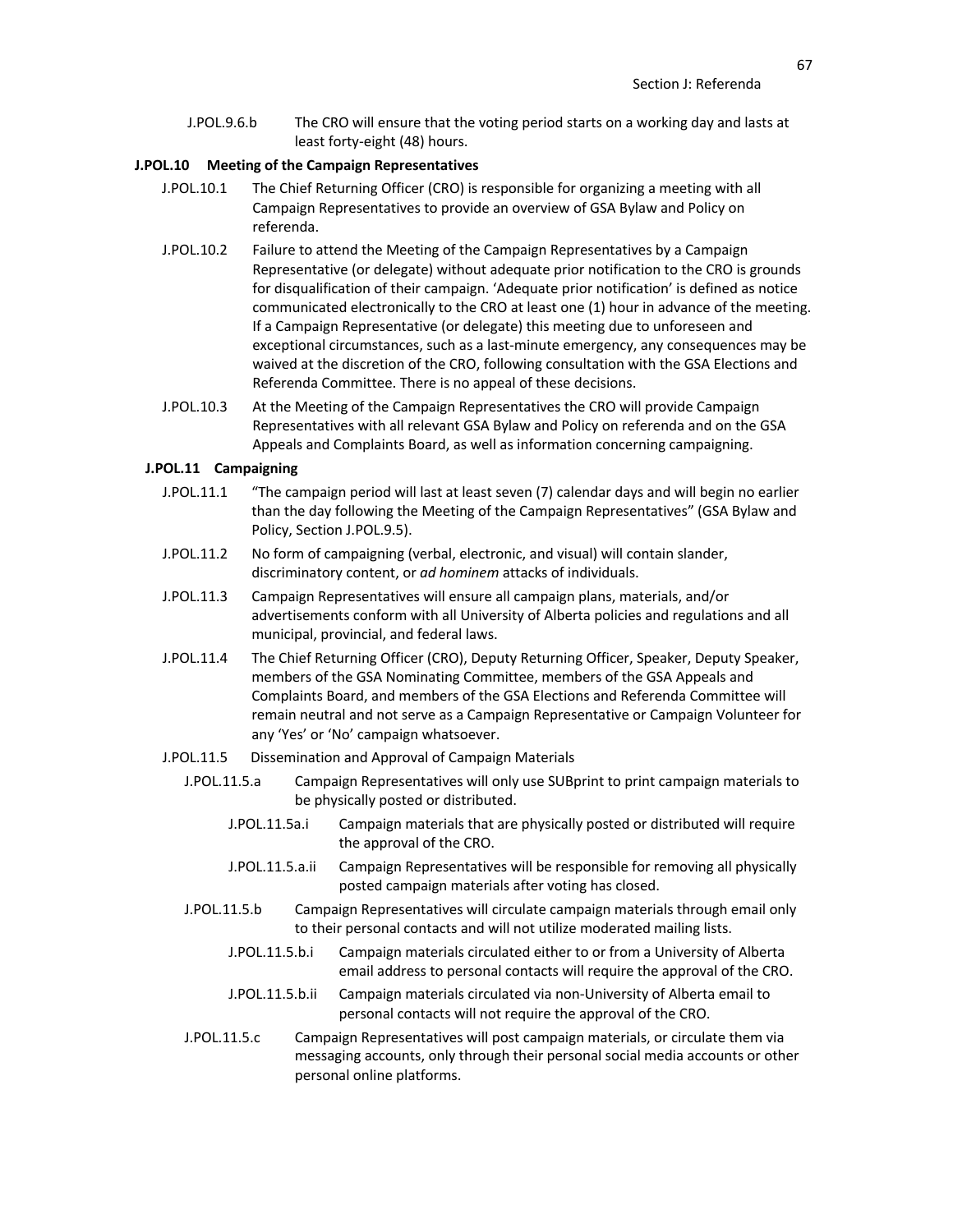- J.POL.11.5.c.i Campaign materials posted on personal social media accounts or other personal online platforms, or circulated via messaging accounts, will not require the approval of the CRO.
- J.POL.11.5.c.ii Notwithstanding Section J.POL.11.5.c.i, above, the CRO will be provided access to campaign materials posted or circulated on personal social media accounts or other personal online platforms on which Campaign Representatives intend to campaign.
- J.POL.11.5.d When approving campaign materials as noted in Sections J.POL.11.5.a.i and J.POL.11.5.b.i, above, the CRO will ensure they comply with Sections J.POL.11.2 and J.POL.11.3, above, and any other relevant GSA Bylaw and Policy. Additionally:
	- J.POL.11.5.d.i Campaign Representatives will not use the University or GSA logos on any physical or electronic campaign materials.
	- J.POL.11.5.d.ii The CRO is not responsible for reviewing the editorial content of campaign materials (eg, grammar, punctuation).
	- J.POL.11.5.d.iii Campaign materials prepared in a language other than English will be accompanied by an English translation when submitted to the CRO for approval. The CRO is not responsible for the accuracy of translations.
- J.POL.11.5.e The turnaround for approving campaign materials will be approximately one (1) working day.
- J.POL.11.6 Campaign Representatives will get permission, where appropriate, to campaign in instructional spaces, such as classrooms and lecture halls. Campaign Representatives will not campaign in unsafe spaces that require proper safety equipment. The CRO will talk about safety issues, including campaigning in labs, at the Meeting of the Campaign Representatives.
- J.POL.11.7 Campaign Representatives will not accept gifts of money, gifts in kind, or equivalents.
- J.POL.11.8 Campaign Spending Limit
	- J.POL.11.8.a Campaign Representatives will be authorized to spend no more than \$150 on campaign materials over the course of a referendum.
	- J.POL.11.8.b Campaign Representatives will report to the CRO all campaign-related expenses, and submit receipts (either electronically or in hard copy) no later than two (2) hours after the close of the voting period.
	- J.POL.11.8.c Campaign costs will not be reimbursed.
- J.POL.11.9 Campaign Representatives are encouraged to ask the CRO before acting if they have any questions about GSA Bylaw or Policy on referenda (including questions related to the development of campaign materials and the planning of campaign events), of interpretations issued by the CRO, or other applicable policies or laws, and to report any alleged breaches to the CRO, in accordance with the procedure outlined below.

#### **J.POL.12 Alleged Breaches and Complaints**

- J.POL.12.1 Alleged Breaches
	- J.POL.12.1.a Those with questions or concerns about alleged breaches are encouraged to contact the Chief Returning Officer (CRO) in a timely fashion. The CRO will advise on associated processes.
	- J.POL.12.1.b When the CRO believes they have discerned a breach of GSA Bylaw and Policy on referenda, of an interpretation issued by the CRO, or of other applicable policies or laws, they will work to resolve the alleged breach through informal resolution. If the CRO is unable to resolve the alleged breach through informal resolution, or deems informal resolution to be inappropriate, then they will follow the process outlined in Section J.POL.12.4 to Section J.POL.12.7, below.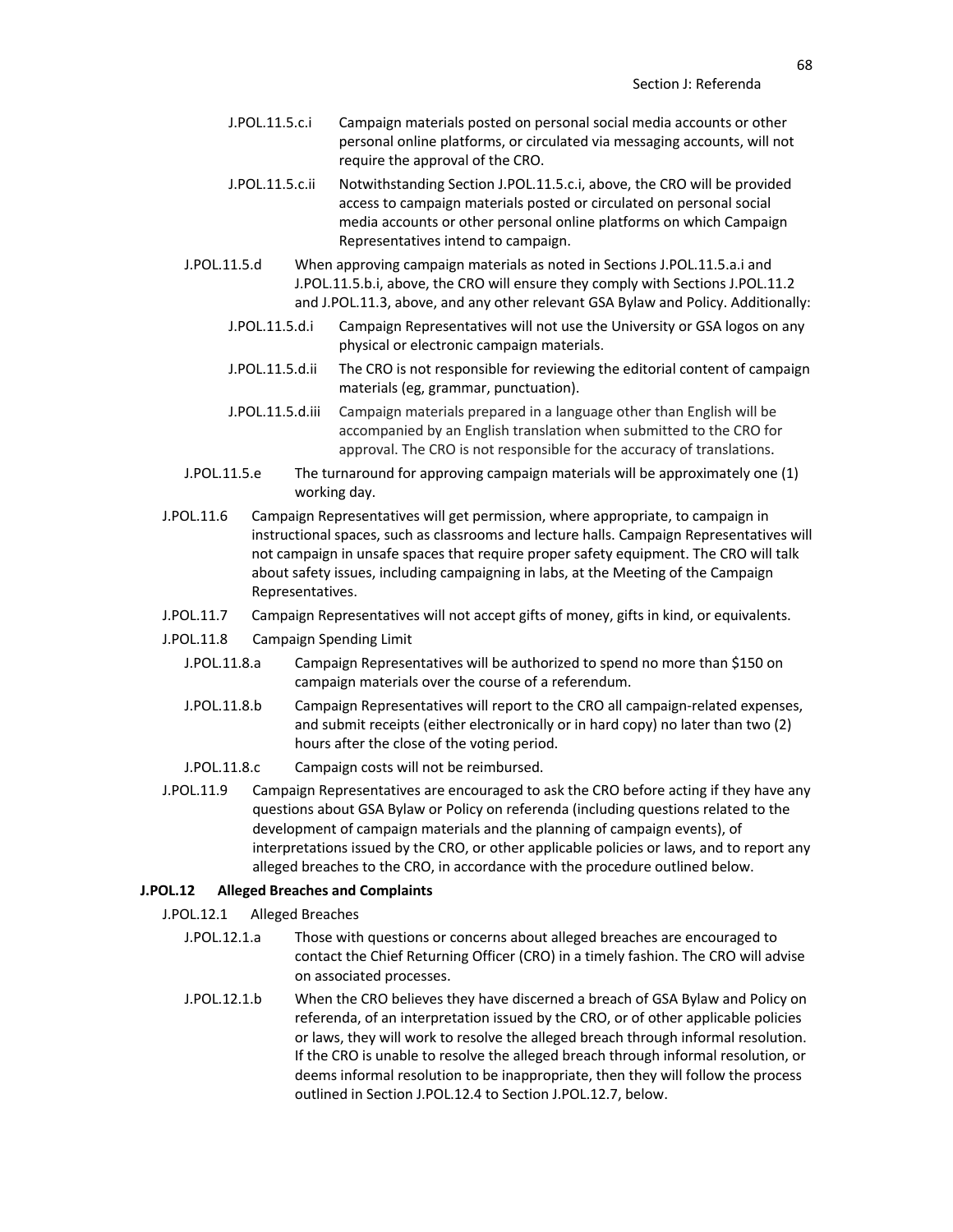J.POL.12.1.c All alleged breaches of GSA Bylaw and Policy on referenda, of interpretations issued by the CRO, or other applicable policies or laws must be reported to the CRO as soon as possible by filing a complaint.

#### J.POL.12.2 Complaints

- J.POL.12.2.a While complaints may be brought forward at any point during campaigning, individuals have twenty-four (24) hours after the release of provisional results to lodge a complaint with the CRO about an alleged breach of GSA Bylaw or Policy. Complaints lodged after this deadline will not be considered.
- J.POL.12.2.b To be considered by the CRO, a complaint must include the following:
	- J.POL.12.2.b.i The name of the person filing the complaint and their University email address,
	- J.POL.12.2.b.ii The name of the Campaign Representative who allegedly committed a breach,
	- J.POL.12.2.b.iii The section of GSA Bylaw and Policy on referenda, interpretation issued by the CRO, or other applicable policies or laws that has allegedly been breached
	- J.POL.12.2.b.iv A description of what constitutes the alleged breach and associated evidence, and
	- J.POL.12.2.b.v A list of the evidence submitted.
- J.POL.12.2.c Incomplete complaints will not be considered and complainants filing incomplete complaints will be notified as such.
- J.POL.12.2.d The CRO can dismiss a complaint if it is unfounded, frivolous, or vexatious.
- J.POL.12.2.e If a person provides information on an anonymous basis, that information and the request for anonymity will be assessed on a case-by-case basis.
- J.POL.12.3 Following the receipt of a complaint, the CRO will decide whether informal resolution should be attempted and, if so, contact the complainant and the Campaign Representative concerned.
	- J.POL.12.3.a The goal of informal resolution is to arrive at countermeasures agreed upon by all parties.
- J.POL.12.4 Decision
	- J.POL.12.4.a If informal resolution is rejected or is not successful, the CRO will email the Campaign Representative concerned with the details of the alleged breach, and request a written response, setting a deadline of at least eight (8) hours.
	- J.POL.12.4.b Based on the complaint and the written response (or solely on the complaint if no written response was provided by the set deadline), the CRO will normally reach a decision on the complaint within seventy-two (72) hours. If more time is required to reach a decision, the CRO will make a decision regarding extensions.
	- J.POL.12.4.c The CRO may impose the following penalties, or remedial actions:
		- J.POL.12.4.c.i Verbal or written reprimands,
		- J.POL.12.4.c.ii Reduction of spending limits,
		- J.POL.12.4.c.iii Disqualification of the campaign from the current referendum, and
		- J.POL.12.4.c.iv Any other penalty or remedial action.
	- J.POL.12.4.d All decisions will include:
		- J.POL.12.4.d.i A summary of the alleged breach,
		- J.POL.12.4.d.ii A list of parties to the complaint (unless anonymity was granted, see Section J.POL.12.2.e, above),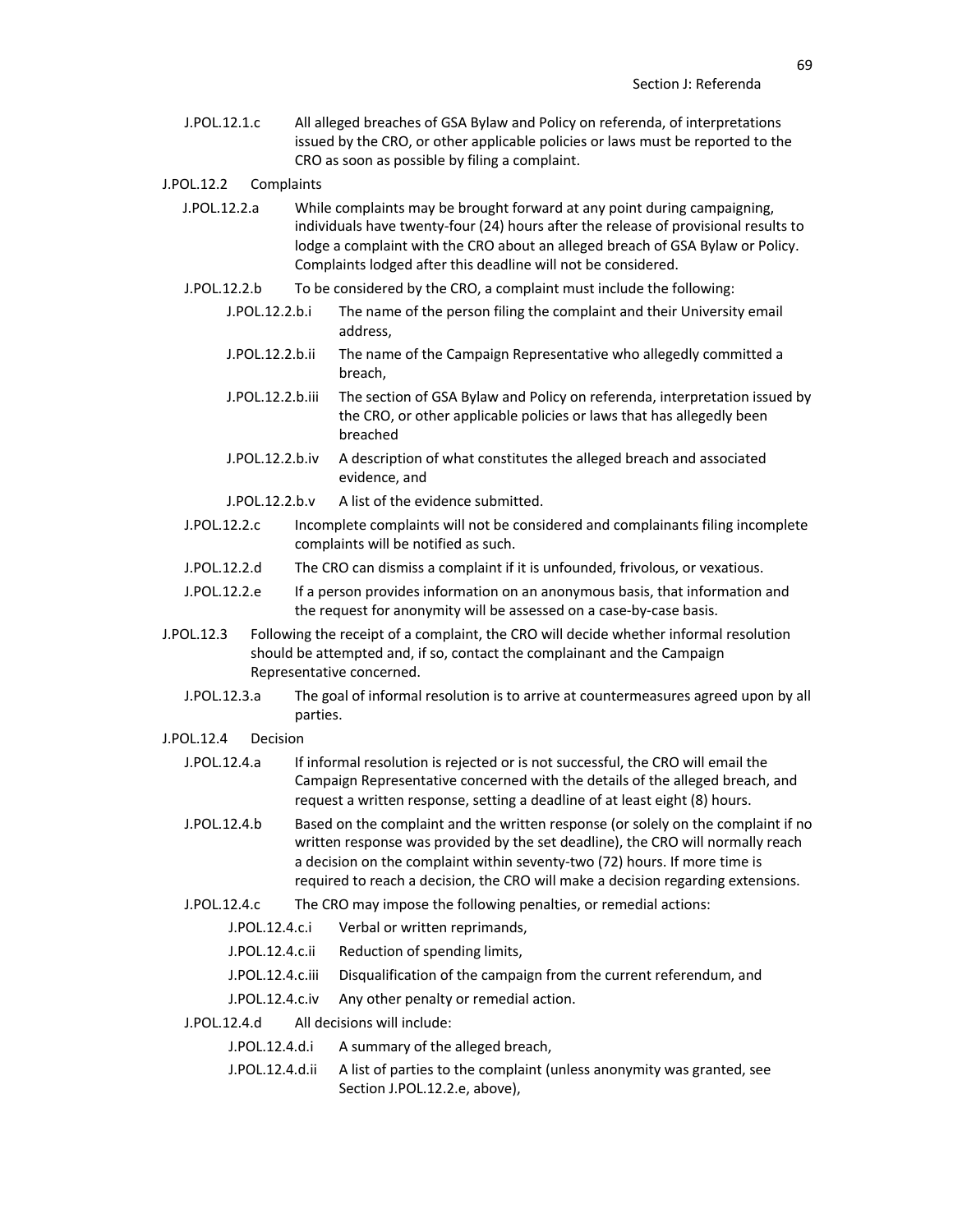- J.POL.12.4.d.iii A summary of the reasons for the decision and the process by which it was reached,
- J.POL.12.4.d.iv A listing of all applicable GSA Bylaw and Policy and interpretations issued by the CRO, or other applicable policies or laws,
- J.POL.12.4.d.v The decided upon penalties, and/or remedial actions, and
- J.POL.12.4.d.vi The time limit for any appeal to be made.
- J.POL.12.5 Upon reaching a decision the CRO will email the decision to all parties, with a copy to the GSA Elections and Referenda Committee (GSA ERC). The decision will then be posted on the GSA website.
- J.POL.12.6 Unless otherwise stated in GSA Bylaw and Policy on referenda, decisions of the CRO are subject to appeal to the GSA Appeals and Complaints Board (GSA ACB).
	- J.POL.12.6.a The CRO will advise the parties that they have twenty-four (24) hours from the time the CRO's email is deemed delivered for an emailed appeal to be received by the Chair of the GSA ACB.
- J.POL.12.7 Throughout this process, the CRO will consult with the Deputy Returning Officer, available member(s) of the GSA ERC, and the Executive Director (or delegate).

### **J.POL.13 Voting**

- J.POL.13.1 "All referenda voting will be done electronically, except in the event of a failure of the electronic system in use" (GSA Bylaw and Policy, Section J.BYL.5.1).
- J.POL.13.2 In the event of a tie vote, GSA Council will decide whether to re-run a referendum.

## **J.POL.14 Results**

- J.POL.14.1 Upon completion of the ballot count, the Chief Returning Officer (CRO) will announce provisional results. Results will be made official only after the deadline to lodge a complaint with the CRO about an alleged breach of GSA Bylaw or Policy has expired and none have been received or when the GSA's process of dealing with alleged breaches of GSA Bylaw or Policy on referenda and any appeals within that process are exhausted.
- J.POL.14.2 In the case where the electronic voting system fails and paper ballots were used, the paper ballots will be destroyed one (1) month following the release of the official results.

#### **J.POL.15 Reporting**

J.POL.15.1 The Chief Returning Officer (CRO) will draft a procedural report following each referendum. This report will outline major decisions, a summary of discussions and consultations with the GSA Elections and Referenda Committee (GSA ERC), processes, issues, and recommendations for any future referendum. This report will be provided to the next CRO and Deputy Returning Officer, the GSA ERC, the GSA Board, and GSA Council.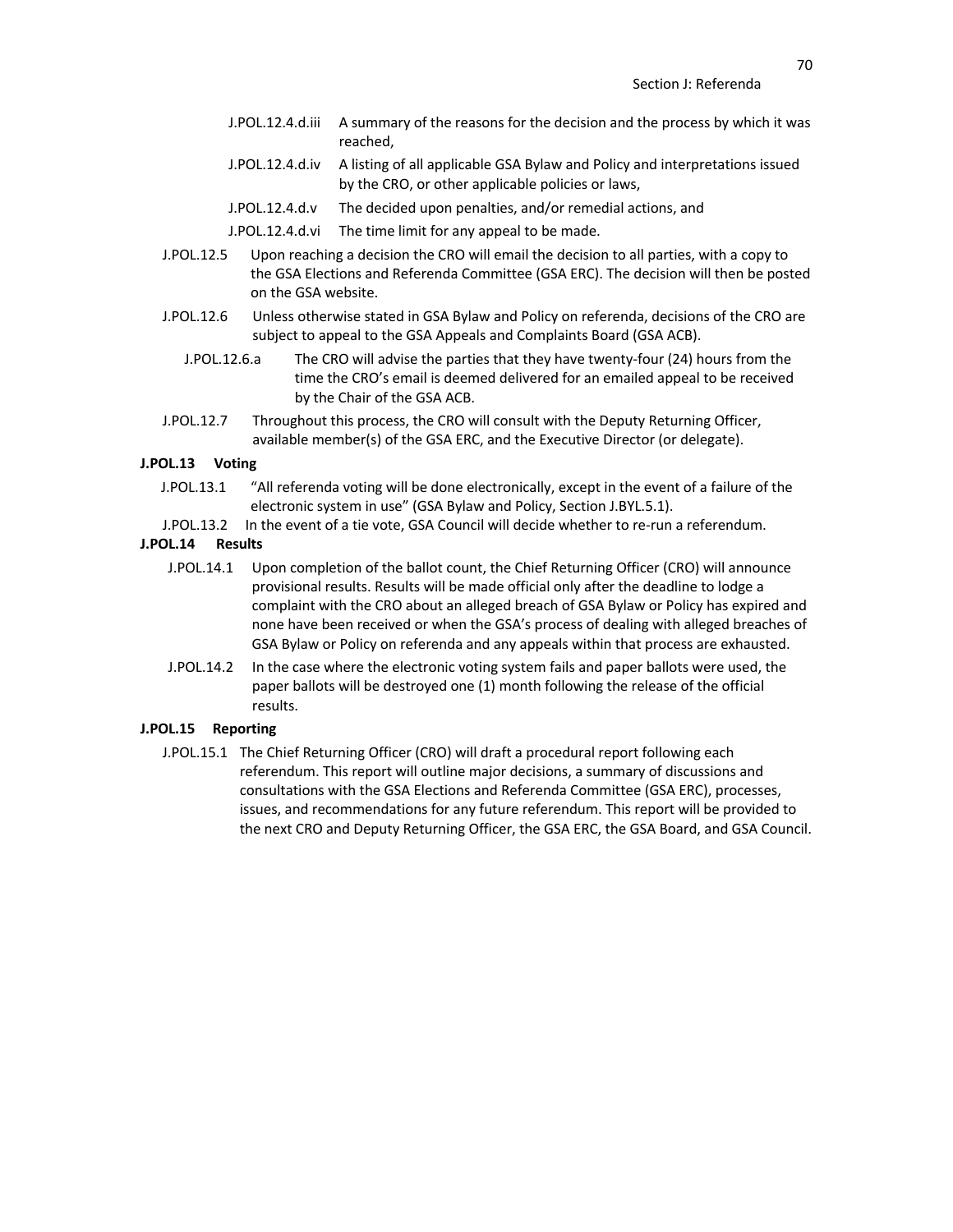### **Section K: Finances**

**Purpose and Scope:** This bylaw and associated policies govern the GSA's finances, outline the principles and procedures governing the GSA budget, and govern the composition and mandate of the GSA Budget and Finance Committee

| <b>Definitions</b>                            | "Budget" is defined as a financial report containing estimates of income<br>and expenses               |
|-----------------------------------------------|--------------------------------------------------------------------------------------------------------|
|                                               | "Fiscal Year" is defined as the period 1 April to 31 March of the following<br>year                    |
|                                               | "Variance" is defined as the difference between the budgeted amount<br>and the actual expense incurred |
| <b>Other Specifically Related Sections of</b> | Post-Secondary Learning Act                                                                            |
| <b>GSA Governing Documents</b>                |                                                                                                        |
|                                               | GSA Bylaw and Policy, Section B: Members                                                               |
|                                               |                                                                                                        |
|                                               | GSA Bylaw and Policy, Section D: GSA Officers                                                          |
|                                               | GSA Bylaw and Policy, Section L: Legal Defence Fund                                                    |
|                                               | GSA Bylaw and Policy, Section M: GSA Health and Dental Plan                                            |
|                                               | GSA Board Policy, Section 6, External Grants                                                           |

# **GSA Bylaw: Finances24**

# **K.BYL.1 Budget**

- K.BYL.1.1 The Executive Director (or delegate), Accountant, Financial Manager, and the President, in consultation with the GSA Board (GSAB) and GSA Budget and Finance Committee (GSA BFC), will draft an annual budget as part of a three (3) year rolling budget and business plan, to be reviewed by the GSA BFC no later than the GSA BFC's last meeting in the February prior to the April in which the annual budget will take effect. The GSA BFC will advise and recommend to GSA Council via the GSAB on the annual budget. The GSAB will forward the GSA BFC's recommendation with its own recommendation to GSA Council.
- K.BYL.1.2 GSA Council will receive a recommendation on the annual operating and capital budgets, together with a recommended three (3) year budget and business plan, no later than its March regular meeting.

<sup>&</sup>lt;sup>24</sup> Approved by GSA Council on 24 February 2011. Amended by GSA Council on 18 July 2016.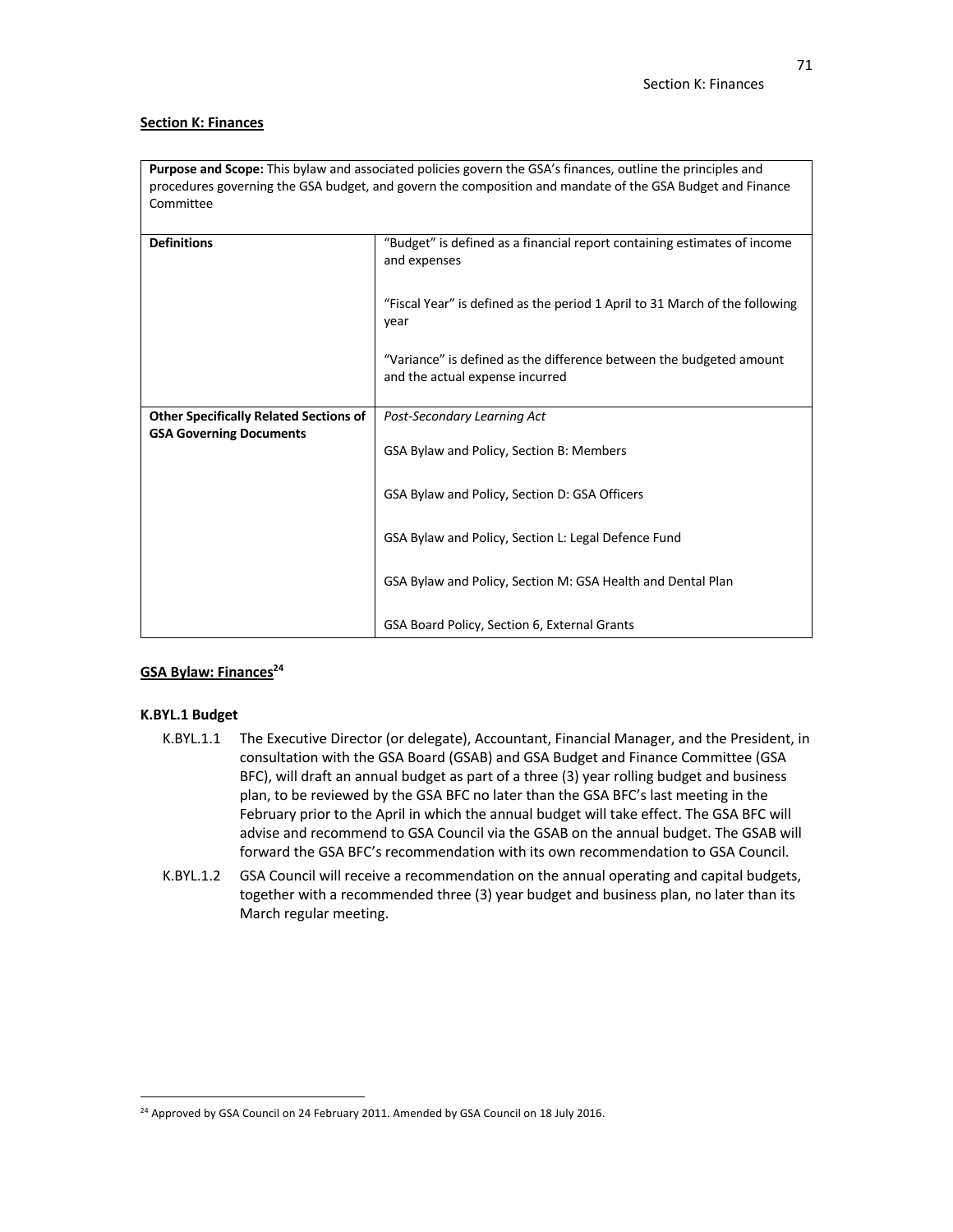#### **GSA Policy: Budget Principles and Procedures**<sup>25</sup>

## **K.POL.2 Principles**

K.POL.2.1 In planning and managing its budget, the GSA will be guided by the following principles:

- K.POL.2.1.a Be open and transparent, encouraging comprehensive input and consultation from both the GSA Board (GSAB) and the GSA Budget and Finance Committee (GSA BFC),
- K.POL.2.1.b Take into account the GSA's vision, mission, and mandate, which are based largely on the GSA's duties as set out in the *Post-Secondary Learning Act*, and be guided by the GSA Board Strategic Work Plan,
- K.POL.2.1.c Ensure the long-term viability and robust health of a fees-driven organization that delivers a range of services,
- K.POL.2.1.d Establish a Financial Stabilization Fund to cover a period of operating costs as recommended by the GSA Auditor and regularly reviewed by GSA BFC, the GSAB, and GSA Council, as well as other funds related to the operation of the GSA, including a GSA Legal Defence Fund and GSA Health and Dental Plan Reserve Fund, among others. Any investment income earned by these funds will be returned to these funds.
- K.POL.2.1.e Facilitate long-term planning by developing a three (3) year rolling budget and business plan for revenue and expenditure,
- K.POL.2.1.f Enable provision of the key financials, budget projections, information notes, and any other documentation required by GSA Council, the GSAB, the GSA BFC, or the GSA's Auditor,
- K.POL.2.1.g Require reporting of re-allocation of resources,
- K.POL.2.1.h Support resource accountability,
- K.POL.2.1.i Delegate budget decisions to the level at which operational decisions are made, and
- K.POL.2.1.j Propose to GSA Council a budget that represents all aspects of the GSA's operations.

# **K.POL.3 Procedures**

- K.POL.3.1 The annual operating and capital budgets (both restricted and unrestricted) will be organized into broad budget divisions which are presented to the GSA Budget and Finance Committee (GSA BFC), the GSA Board (GSAB), and GSA Council in the fall, winter, and spring/summer terms reports and in the annual three (3) year rolling budget and business plan.
- K.POL.3.2 Budget Divisions and Budget Lines Within Divisions
	- K.POL.3.2.a Except for the Operating/Contingency Fund, each division will have a number of distinct budget lines accompanied by a summary description of each budget line and its use.
	- K.POL.3.2.b Budget lines that embrace contractual funds cannot be changed unilaterally.
- K.POL.3.3 Unspent Funds and Reallocation and Variance Within a Division After the Budget is Approved
	- K.POL.3.3.a Unspent funds at year-end are rolled over, except that unspent funds for legal consultation are placed in the GSA Legal Defence Fund.

<sup>&</sup>lt;sup>25</sup> Approved by GSA Council on 22 August 2011. Amended by GSA Council on 11 February 2013, 18 July 2016, 20 November 2017, 16 July 2018, 25 February 2019, and 18 November 2019. Editorial revisions made by the GSA Governance Committee on 4 February 2014 (Chair and Vice-Chair under delegated authority from the GSA Governance Committee), 23 October 2014 (Chair and Vice-Chair under delegated authority from the GSA Governance Committee), 16 January 2015, and 8 December 2017 (Chair and Vice-Chair under delegated authority from the GSA Governance Committee).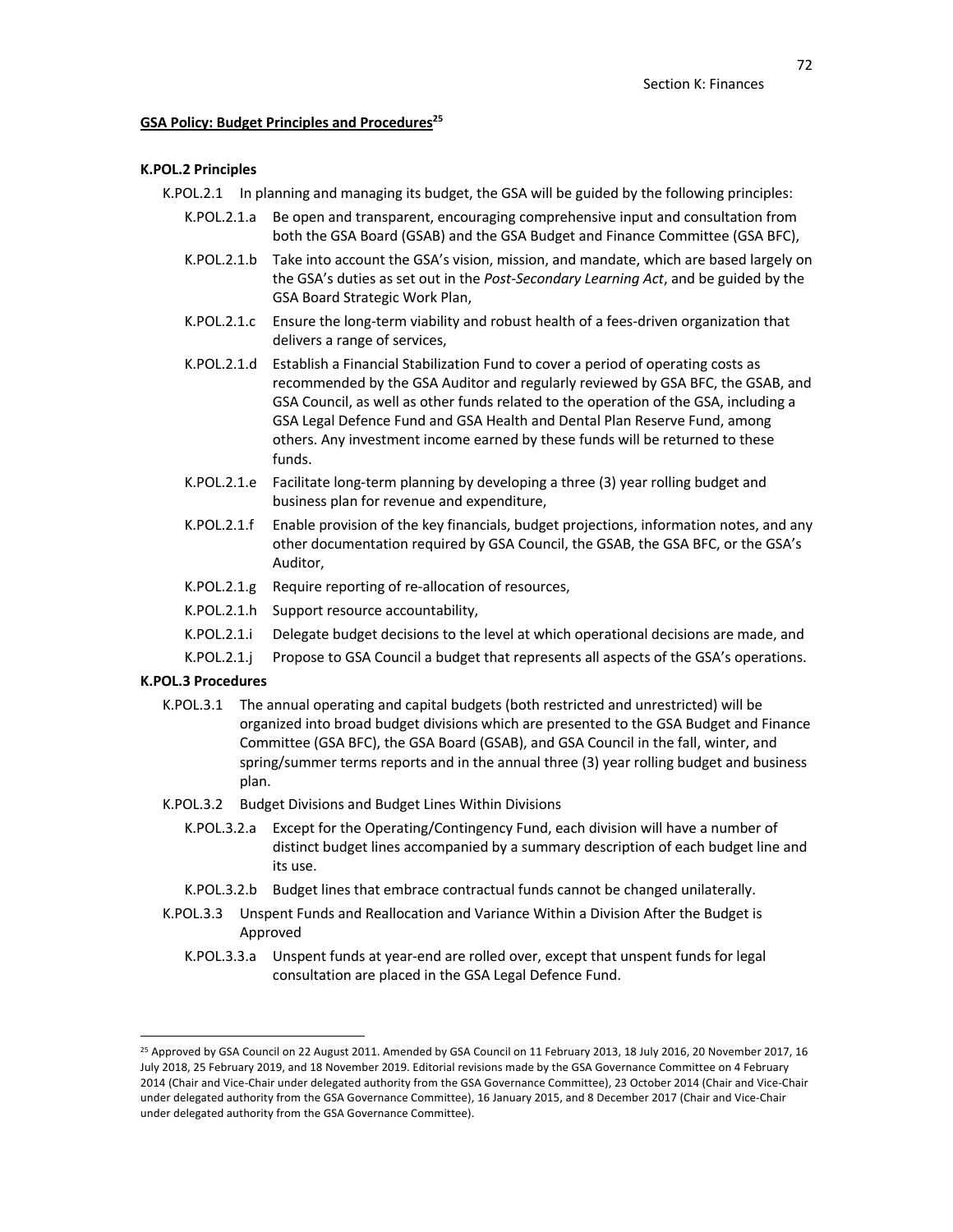- K.POL.3.3.b Reallocations and variances are calculated for both revenue and expenses. Reallocations and variances against the original budget are reported regularly (at least three (3) times per year) to the GSA BFC, the GSAB, and GSA Council.
- K.POL.3.4 Budget and Expenditure Reporting
	- K.POL.3.4.a The Accountant and Financial Manager will regularly (in the fall, winter, and spring/summer terms) prepare a Budget and Expenditure Report which will first be submitted to the Executive Director (ED) (or delegate), then the GSA President and then to the GSA BFC, the GSAB, and to GSA Council for information. These reports will be organized by budget divisions and lines, and present the following information: current budget; actual year-to-date expenditure, forecast to the year end, total forecast, balance remaining, percent remaining, informative comments on any variance or approved reallocations, and comments on significant comparisons from previous years. All such reports will be compliant with Alberta's *Personal Information Protection Act* and other applicable legislation.

# K.POL.3.5 Audit

K.POL.3.5.a Following the GSA fiscal year end, the Accountant and the Financial Manager, in consultation with the ED (or delegate), will arrange for an audit of the GSA's financial records by an accredited auditor as required by the *Post-Secondary Learning Act*. Audited financial statements are normally due ninety (90) days after the GSA's fiscal year-end. Audited financial statements will be submitted by the Auditor to the President and ED (or delegate); then to the GSA BFC for information; then to the GSAB for approval; then to GSA Council for information and onward transmission to the University of Alberta Board of Governors. The Accountant and the Financial Manager will prepare draft financial statements and the year-end working papers.

# K.POL.3.6 Funding

- K.POL.3.6.a Unsolicited, significant offers of funding, whether from the University or an external organization, and the associated conditions attached to such offers, will be advised upon by the GSA BFC, who will make a recommendation to the GSAB.
- K.POL.3.6.b If a significant GSA funding need is identified, the GSA BFC will advise and make a recommendation to the GSAB prior to any funding proposal being submitted.
- K.POL.3.6.c Use of any provided funding will align with the GSA Board Strategic Work Plan.

#### K.POL.3.7 Signing Authority

- K.POL.3.7.a Financial documents requiring signature, including but not limited to cheques and investment instructions, require two (2) signatures: either any two (2) Directly-Elected Officers (DEOs), or any one (1) DEO and one (1) Director.
- K.POL.3.7.b The President, at least two (2) Vice-Presidents, and at least two (2) Directors, renewed annually, will each as individuals have authority as signing officers for the GSA.
- K.POL.3.7.c Wherever possible, it is preferable for the signatories to be the President and the ED (or delegate).

# K.POL.3.8 Business Travel

- K.POL.3.8.a The GSAB approves all estimated expenses related to business travel for external relations and advocacy purposes. Such travel will be reported to GSA Council.
- K.POL.3.8.b With respect to allowable business travel expenses, University regulations as specified in University of Alberta Policies and Procedures Online, will be observed. The purchase of alcohol is not an allowable business travel expense.
- K.POL.3.8.c All allowable estimated expenses associated with business travel must be preapproved by the President, in consultation with the ED (or delegate) and the Financial Manager, to ensure that they fit within the GSA Council approved budget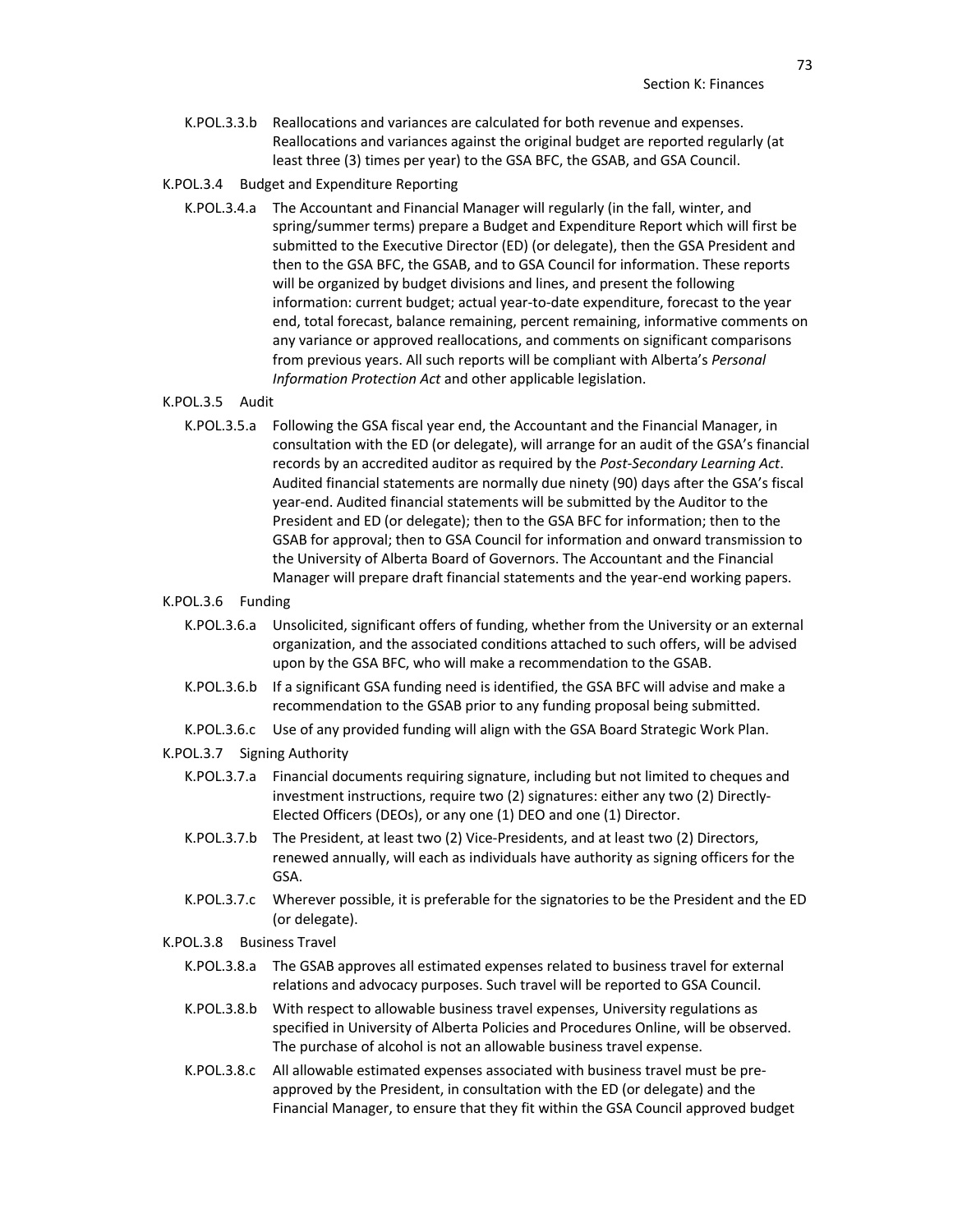and align with the GSA Board Strategic Work Plan before being considered for approval.

- K.POL.3.8.d Approved, allowable business travel expense claims must be submitted to the Financial Manager and include receipts and details about the expense incurred.
- K.POL.3.8.e Summaries of all actual business travel expenses will be received for information by the GSAB, reported to GSA Council, and posted on the GSA website.
- K.POL.3.9 External and University Relations and Advocacy
	- K.POL.3.9.a Non-travel related estimated expenses associated with external and University relations and advocacy (such as hosting expenses, etc) must be discussed with the President, the ED (or delegate), and the Financial Manager to ensure that they fit within the GSA Council approved budget and align with the GSA Board Strategic Work Plan. The purchase of alcohol is not an allowable expense.
	- K.POL.3.9.b Non-travel related expense claims associated with external and University relations and advocacy by DEOs or staff must be submitted to the Financial Manager and include receipts and details about the expense incurred. Expenses will be reported to the GSA BFC, the GSAB, and GSA Council in the regularly prepared Budget and Expenditure Reports.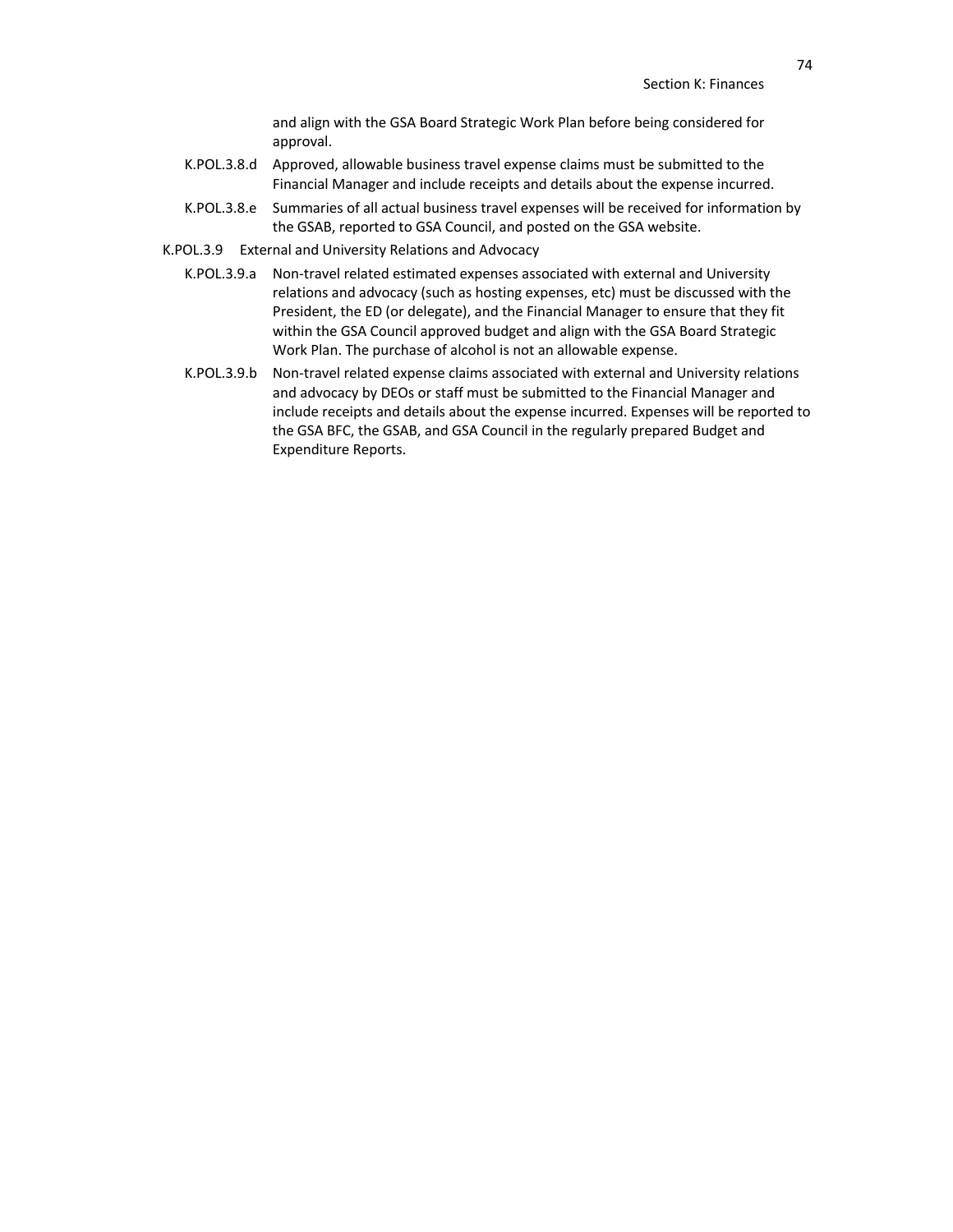## **GSA Policy: GSA Standing Committees, GSA Budget and Finance Committee26**

#### **K.POL.4 Composition**

- K.POL.4.1 The President, as Chair.
- K.POL.4.2 The Vice-President Labour, as Vice-Chair.
- K.POL.4.3 One (1) Councillor elected by GSA Council as a voting member.
- K.POL.4.4 Two (2) GSA members elected by GSA Council as voting members.
- K.POL.4.5 The Executive Director (or delegate), Financial Manager, and Accountant as non-voting members.

# **K.POL.5 Mandate**

- K.POL.5.1 The overall mandate of the GSA Budget and Finance Committee (GSA BFC) is to advise on the financial affairs of the GSA (including the long-term planning and priorities of the GSA in light of its strategic goals) and on the provision of the long-term financial health of the organization.
- K.POL.5.2 The GSA BFC will review and advise on the annual three (3) year rolling budget and business plan.
- K.POL.5.3 The GSA BFC will make recommendations to GSA Council on the annual operating and capital budgets.
- K.POL.5.4 The GSA BFC will receive information and advice from the GSA Auditor with respect to any information and recommendations the Auditor wishes to present.
- K.POL.5.5 The GSA BFC will advise the President and Executive Director (ED) (or delegate) with respect to any surpluses at the fiscal year end, in accordance with other relevant sections of GSA Bylaw and Policy.
- K.POL.5.6 The GSA BFC will review the investment portfolio and advise the President and ED (or delegate) on long-term investment strategies.
- K.POL.5.7 The GSA BFC will receive for information and forward to the GSA Board (GSAB) reports on expenses and revenues in the fall, winter, and spring/summer terms; these reports will present comparative information from previous years in a way that shows, in transparent fashion, the percent of the annual budget spent to date, by budget division.
- K.POL.5.8 The GSA BFC will review proposals from the GSAB concerning draw downs of the GSA Health and Dental Plan Reserve Fund (GSA HDPRF).
	- K.POL.5.8.a As stated in GSA Bylaw and Policy, Section M.POL.11.2.c, "to draw down the GSA HDPRF, the GSAB must provide a proposal to the GSA BFC regarding the proposed use of the GSA HDPRF."
	- K.POL.5.8.b As stated in GSA Bylaw and Policy, Section M.POL.11.2.c.i, "if the GSA BFC finds that the proposal is financially sound, it will present the proposal and the financial implications to GSA Council for approval."
	- K.POL.5.8.c As stated in GSA Bylaw and Policy, Section M.POL.11.2.c.ii, "if the GSA BFC finds that the proposal is financially unsound, it will report its findings to the GSAB for reconsideration."
- K.POL.5.9 The GSA BFC will review GSA Bylaw and Policy on finances annually and make any recommendations to GSA Council.

<sup>&</sup>lt;sup>26</sup> Amended by GSA Council on 26 September 2011, 18 July 2016, 20 November 2017, and 25 February 2019. Editorial revisions made by the GSA Governance Committee on 23 October 2014 (Chair and Vice-Chair under delegated authority from the GSA Governance Committee) and 3 April 2017.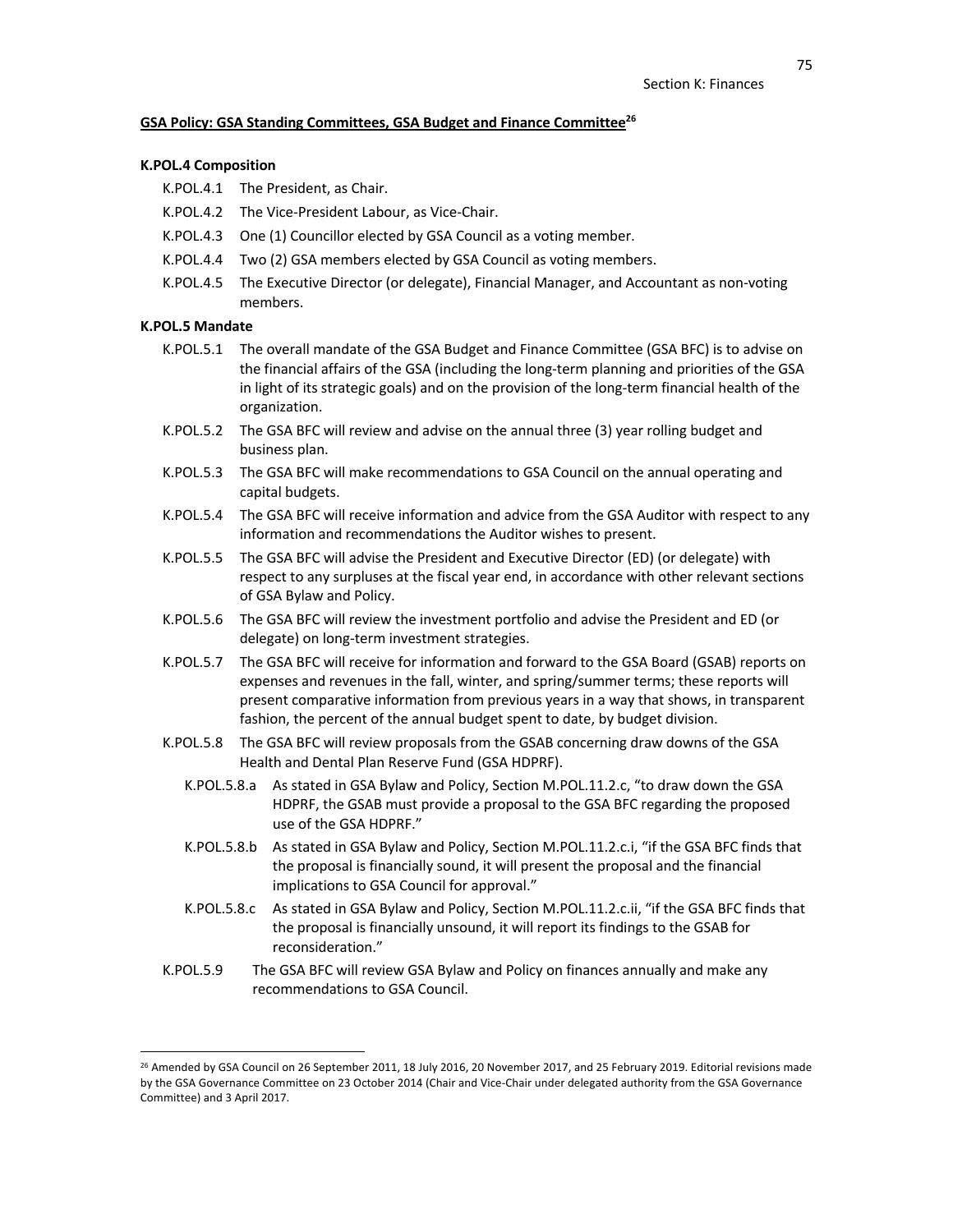K.POL.5.9.a Members of the GSA BFC are expected, by GSA Council, to rise above any local/departmental views or issues and take into account the needs of the GSA as a whole.

# **K.POL.6 Meetings**

Quorum is three (3) voting members including either the Chair or Vice-Chair.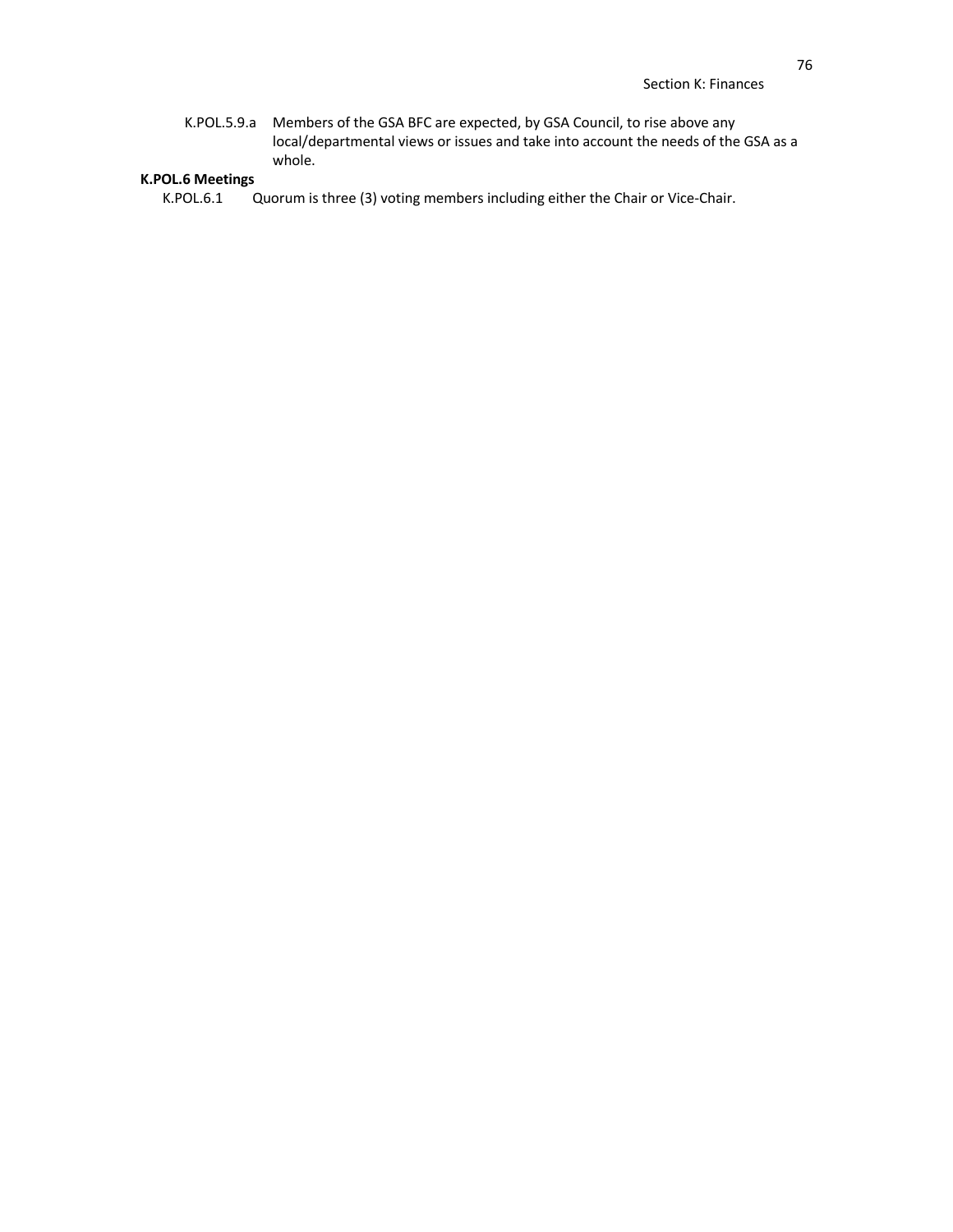## **Section L: GSA Legal Defence Fund**

| <b>Purpose and Scope:</b> This bylaw and associated policy govern the GSA's Legal Defence Fund, including the<br>administration of and access to the GSA Legal Defence Fund |                                           |
|-----------------------------------------------------------------------------------------------------------------------------------------------------------------------------|-------------------------------------------|
| <b>Definitions</b>                                                                                                                                                          | None                                      |
|                                                                                                                                                                             |                                           |
| <b>Other Specifically Related Sections of</b>                                                                                                                               | GSA Bylaw and Policy, Section K: Finances |
| <b>GSA Governing Documents</b>                                                                                                                                              |                                           |

# **GSA Bylaw: GSA Legal Defence Fund27**

#### **L.BYL.1 General**

L.BYL.1.1 The administration of the GSA Legal Defence Fund will be governed by GSA Policy.

# **L.BYL.2 Purpose of the Legal Defence Fund**

- L.BYL.2.1 The purpose of the GSA Legal Defence Fund (GSA LDF) is to provide the GSA with the necessary resources to pay legal costs under the circumstances defined in GSA Policy.
- L.BYL.2.2 The GSA LDF may not be used to pay legal costs involved in settling disputes between GSA members.
- L.BYL.2.3 The GSA LDF may not be used to pay legal costs for opposing parties, except costs as awarded by the courts, for legal actions involving the GSA.
- L.BYL.2.4 The GSA LDF may not be used to pay any judgements rendered against the GSA.

<sup>&</sup>lt;sup>27</sup> Approved by GSA Council on 16 July 2001. Amended by GSA Council on 20 November 2017.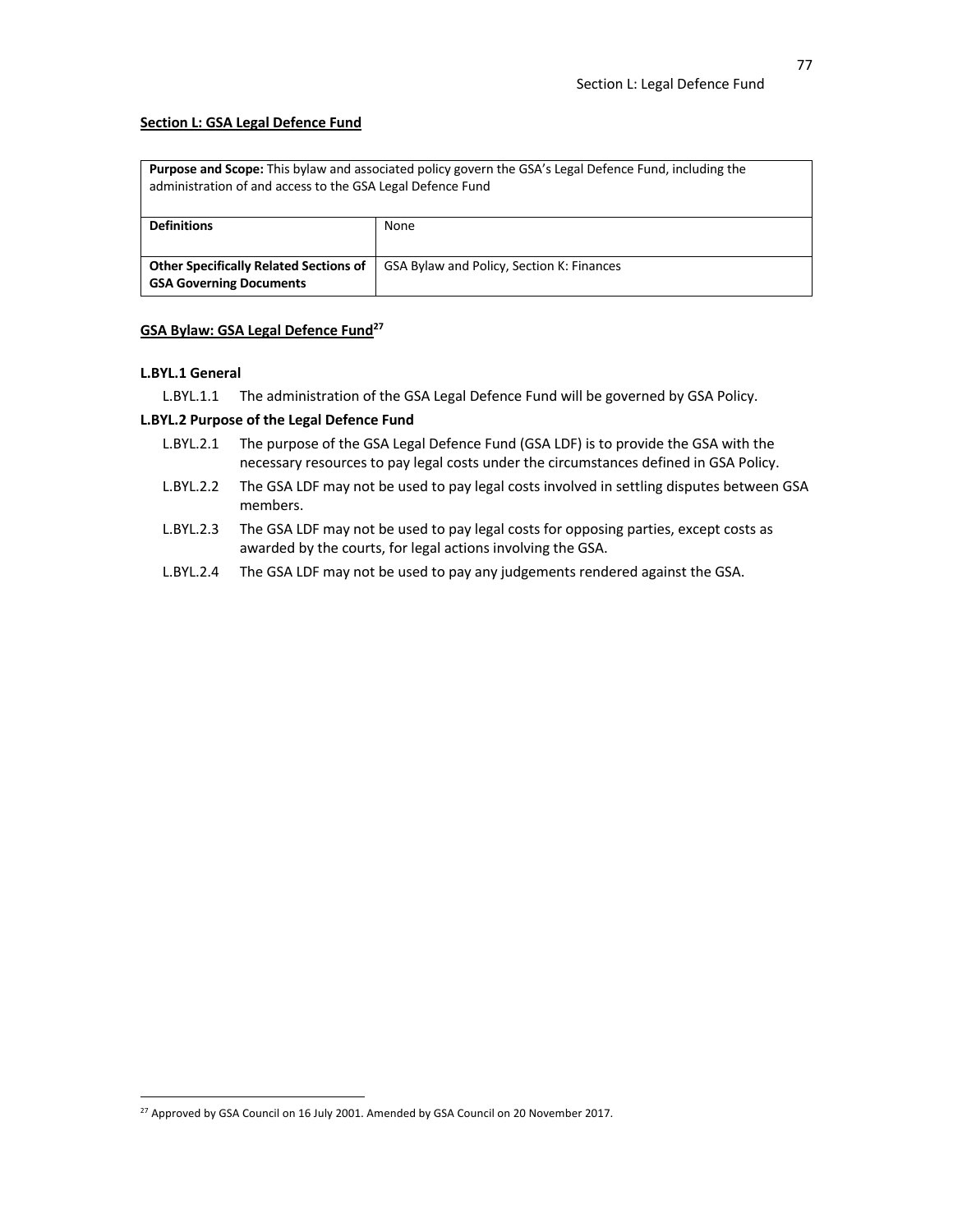## **GSA Policy: GSA Legal Defence Fund28**

## **L.POL.3 Administration of the GSA Legal Defence Fund**

- L.POL.3.1 To ensure prudent financial management the GSA Board, GSA Budget and Finance Committee, and GSA Council will regularly review the GSA Legal Defence Fund (GSA LDF) in conjunction with review of the GSA's audited financial statements.
- L.POL.3.2 The GSA LDF is restricted funding and will be kept separate from the GSA operating budget.
- L.POL.3.3 Any investment income earned by the GSA LDF will be returned to the GSA LDF.

# **L.POL.4 Access to the GSA Legal Defence Fund**

- L.POL.4.1 The GSA Legal Defence Fund (GSA LDF) may be accessed under the following circumstances:
	- L.POL.4.1.a The GSA LDF may be accessed to defend the GSA in actions brought forward by other parties. Upon ascertaining that the GSA's insurance will not cover the action, and consultation with legal counsel, the GSA Board (GSAB) may make a recommendation to the GSA Budget and Finance Committee (GSA BFC) to access the GSA LDF.
	- L.POL.4.1.b The GSA LDF may be accessed for action against other parties by the GSA. In cases where the GSAB feels that it has a legal basis and an obligation to uphold the rights of the GSA, the GSAB may investigate the possibility of legal action. Upon consultation with legal counsel, if the legal opinion is that there are grounds for action, the GSAB may make a recommendation to the GSA BFC requesting access to the GSA LDF.
	- L.POL.4.1.c The GSA LDF may be accessed in cases where the GSAB feels that a case before the courts has the potential to set precedent that could impact graduate students and/or the GSA and wishes to assert intervener status. Upon consultation with legal counsel, the GSAB may make a recommendation to the GSA BFC requesting access to the GSA LDF.
- L.POL.4.2 In making a recommendation to access the GSA LDF, the GSAB must provide to the GSA BFC information regarding the proposed use of the GSA LDF, including the estimated amounts to be drawn down from the GSA LDF.
- L.POL.4.3 The GSA BFC will review the recommendation in a timely manner and make its decision based on GSA Policy on the GSA LDF. If the GSA BFC determines accessing the GSA LDF is warranted, it will then make a recommendation to GSA Council regarding the use of the GSA LDF.
- L.POL.4.4 GSA Council must approve the use of funds from the GSA LDF.
- L.POL.4.5 In all cases, the GSA will work with its legal counsel to handle cases in the most expeditious and least costly way, and the usage of GSA LDF funds will be reported to the GSAB, the GSA BFC, and GSA Council.

<sup>&</sup>lt;sup>28</sup> Approved by GSA Council on 16 July 2001. Amended by GSA Council on 20 November 2017.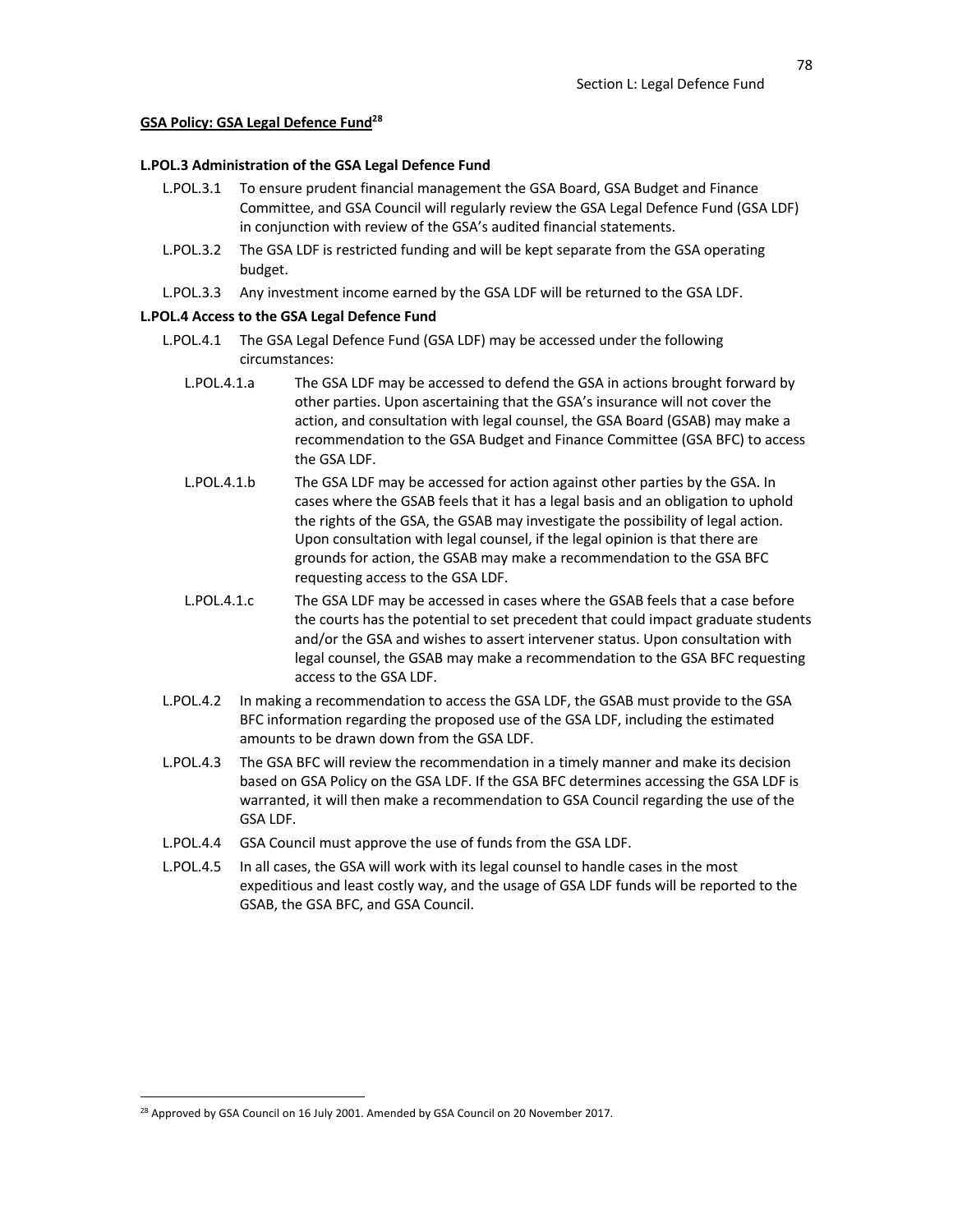## **Section M: GSA Health and Dental Plan**

| <b>Purpose and Scope:</b> These bylaws and associated policy govern the administration of the GSA Health and Dental<br>Plan and the GSA Health and Dental Plan Reserve Fund |                                                                                              |
|-----------------------------------------------------------------------------------------------------------------------------------------------------------------------------|----------------------------------------------------------------------------------------------|
| <b>Definitions</b>                                                                                                                                                          | "Fiscal Year" is defined as the period 1 April to 31 March of the following<br>year          |
|                                                                                                                                                                             | "Plan" is defined as the GSA Health and Dental Plan                                          |
|                                                                                                                                                                             | "Plan Fee(s)" is defined as the amount of money paid by enrolled GSA<br>members for the Plan |
| <b>Other Specifically Related Sections of</b>                                                                                                                               | GSA Bylaw and Policy, Section B: Members                                                     |
| <b>GSA Governing Documents</b>                                                                                                                                              |                                                                                              |
|                                                                                                                                                                             | GSA Bylaw and Policy, Section K: Finances                                                    |

# **GSA Bylaw: GSA Health and Dental Plan29**

# **M.BYL.1 General**

- M.BYL.1.1 The GSA will have a "GSA Health and Dental Plan," as determined by the GSA membership in a referendum of 2003 to be its group Health and Dental Plan.
- M.BYL.1.2 The GSA will have a legal agreement between the GSA and the current provider of the GSA Health and Dental Plan regarding implementation of the Plan.
- M.BYL.1.3 The administration of the GSA Health and Dental Plan will be governed by GSA Policy.

<sup>&</sup>lt;sup>29</sup> Amended by GSA Council on 11 July 2005 and 17 November 2014.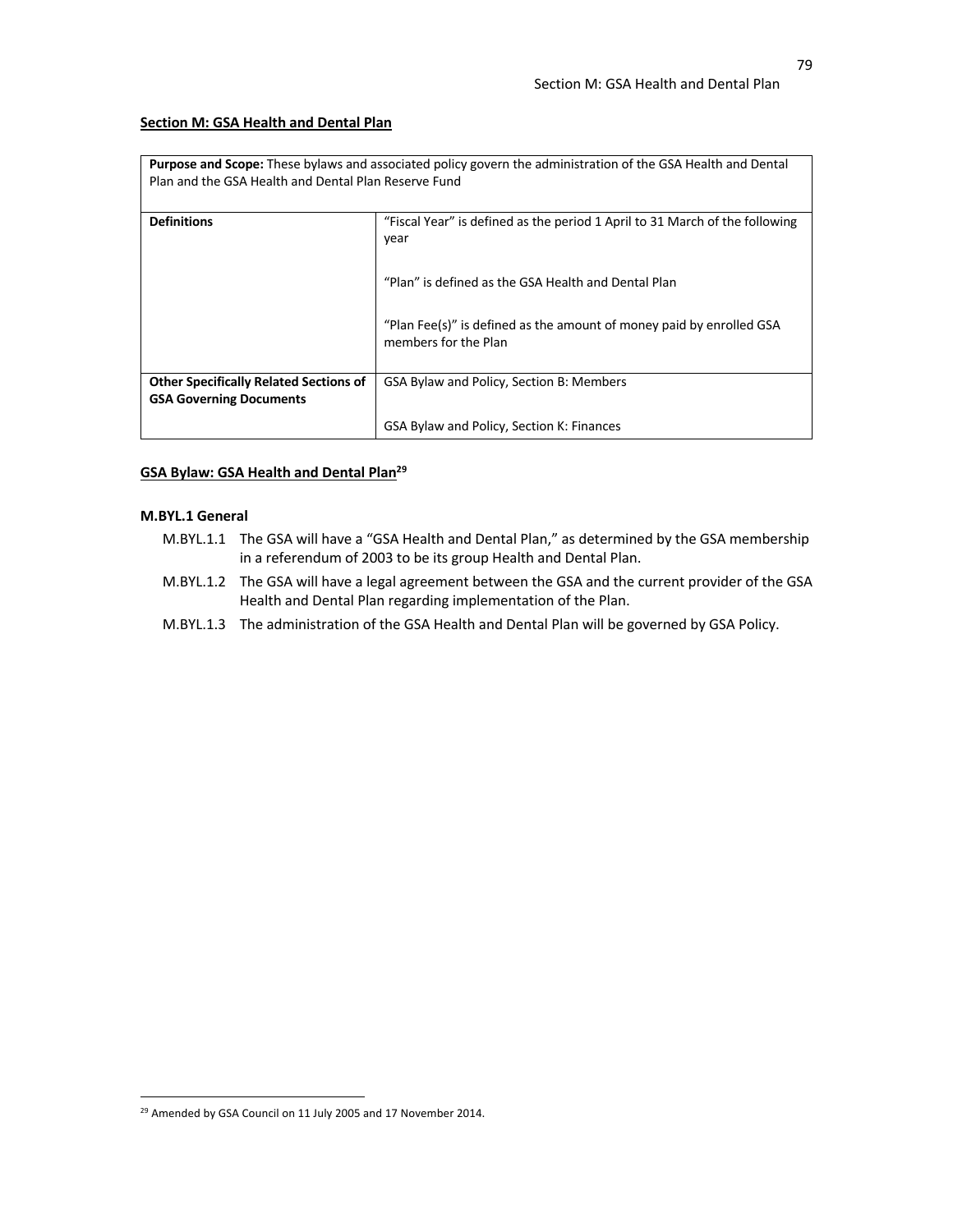# **GSA Bylaw: GSA Health and Dental Plan Reserve Fund30**

## **M.BYL.2 General**

M.BYL.2.1 The administration of the GSA Health and Dental Plan Reserve Fund will be governed by GSA Policy.

# **M.BYL.3 Purpose of the GSA Health and Dental Plan Reserve Fund**

- M.BYL.3.1 The GSA Health and Dental Plan Reserve Fund (GSA HDPRF) may be used to:
	- M.BYL.3.1.a Lessen Plan fee increases from one (1) year to another, acting as a buffer,
	- M.BYL.3.1.b Expand services or coverage with no or reduced Plan fee increases, or
	- M.BYL.3.1.c Provide other services, or financial adjustments to the Plan and its associated costs.
- M.BYL.3.2 The GSA HDPRF may only be used for Plan purposes.

<sup>&</sup>lt;sup>30</sup> Amended by GSA Council on 25 July 2011 and 17 November 2014.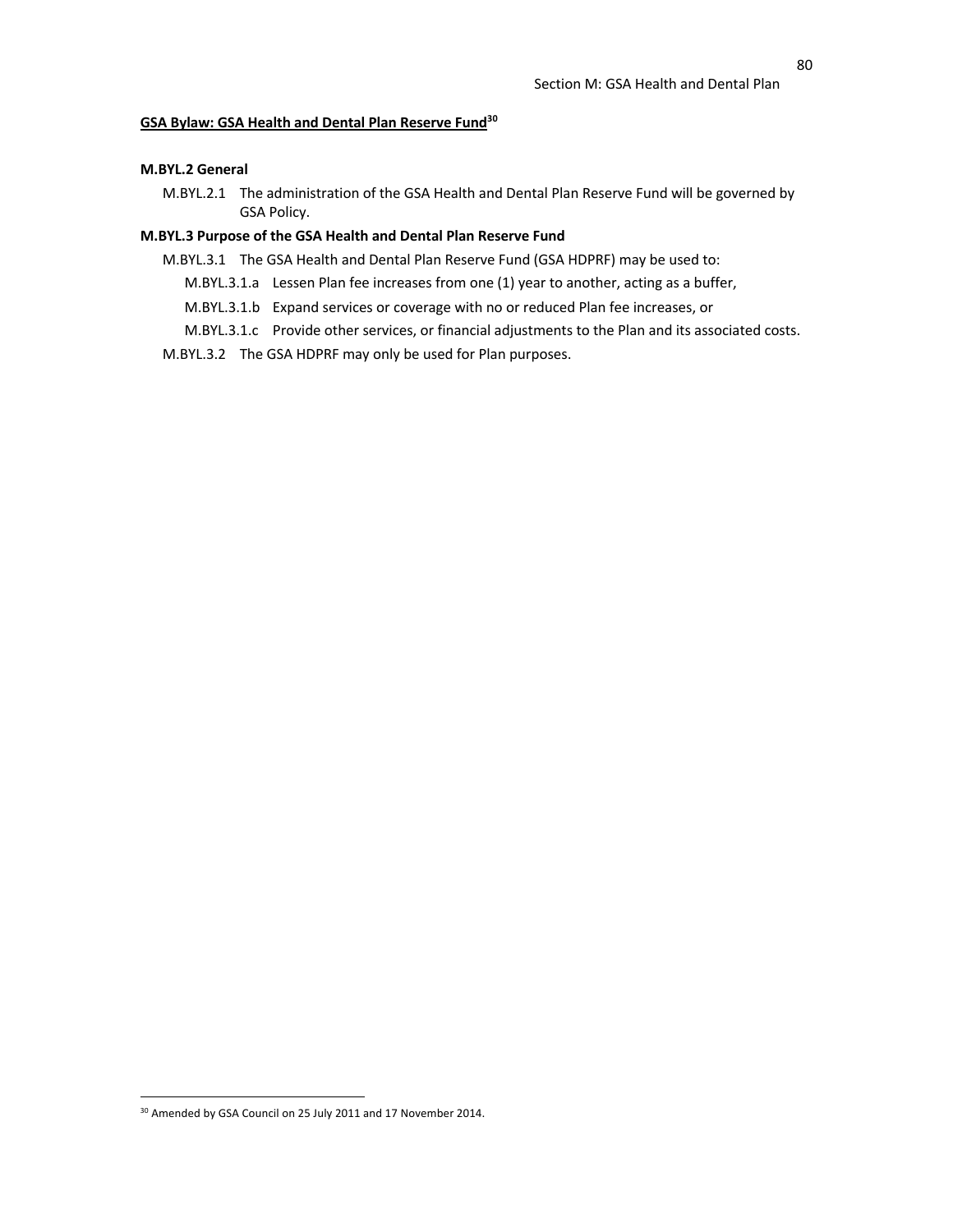## **GSA Policy: GSA Health and Dental Plan and GSA Health and Dental Plan Reserve Fund31**

#### **M.POL.4 Plan Availability**

M.POL.4.1 The Plan is available to members included in GSA Bylaw and Policy, Sections B.BYL.1.a and B.BYL.1.1.b who are GSA members as of September and January of each year that the Plan is in effect and to their spouses and dependents.

#### **M.POL.5 Implementation Dates**

M.POL.5.1 The GSA will implement the Plan effective 1 September and 1 January of each year.

## **M.POL.6 Fees**

- M.POL.6.1 The amount of the Plan fee includes both Plan premiums and administrative overhead. The Plan fee may include an amount for the replenishment of the Health and Dental Plan Reserve Fund (see below).
- M.POL.6.2 Plan fees will be collected through the University's regular student fee payment mechanism in September and January of each year that the Plan is in effect.
- M.POL.6.3 Plan fees will be non-refundable except where a GSA member qualifies to opt-out of the Plan (see below).

#### **M.POL.7 Opt-Out Provisions**

M.POL.7.1 GSA members enrolled in the Plan may opt-out of the Plan where they have comparable or better insurance coverage from some other source, demonstrated through provision of documentation as required by the administrator of the Plan, to the administrator of the Plan during the opt-out period.

# **M.POL.8 Opt-In Provisions**

- M.POL.8.1 GSA members covered by the Plan may add spouses/partners and/or dependent children to the Plan by paying additional Plan fees during the opt-in period.
- M.POL.8.2 The additional Plan fee charged to add a partner/spouse or one dependent child to the Plan will be no more than the Plan fee for an individual GSA member. The additional Plan fee charged to add any number of additional financial dependents will be no more than the Plan fee for an individual GSA member.

## **M.POL.9 Oversight by GSA Board**

M.POL.9.1 The GSA Board is mandated to oversee the implementation, administration, and performance of the GSA Health and Dental Plan, reporting regularly to GSA Council regarding the Plan, and to make recommendations to GSA Council concerning the coverage and fees associated with the Plan.

# **M.POL.10 Increases in Fees and Modification of Plan Coverage**

- M.POL.10.1 GSA Council, on the recommendation of the GSA Board (GSAB), approves the annual Plan fee. Any increase in the Plan fee exceeding 15% of the previous year's Plan fee must also be put to a referendum.
- M.POL.10.2 GSA Council, on the recommendation of the GSAB, approves modification of Plan coverage.

#### **M.POL.11 GSA Health and Dental Plan Reserve Fund**

M.POL.11.1 Administration of the GSA Health and Dental Plan Reserve Fund (GSA HDPRF)

<sup>&</sup>lt;sup>31</sup> Amended by the Annual General Meeting on 28 March 2011. Amended by GSA Council on 11 July 2005, 16 October 2006, 25 July 2011, 17 November 2014, and 16 September 2019. Moved to GSA Policy from GSA Bylaw by GSA Council on 17 November 2014. Editorial revisions made by the GSA Governance Committee on 27 March 2015 (Chair and Vice-Chair under delegated authority from the GSA Governance Committee) and 18 April 2019.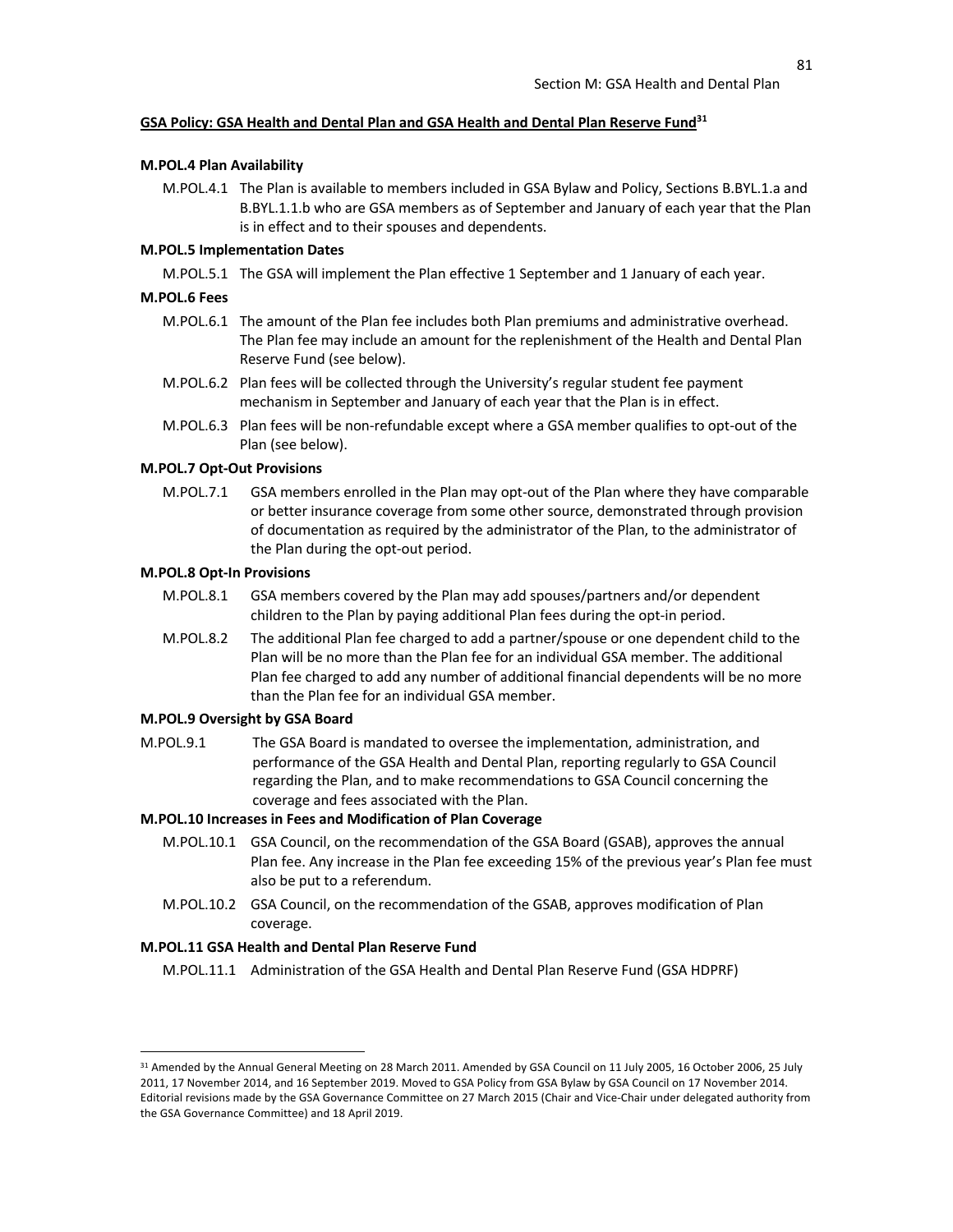- M.POL.11.1.a To ensure prudent financial management the GSA Board (GSAB) and GSA Budget and Finance Committee (GSA BFC) will regularly review the GSA HDPRF in conjunction with review of the GSA's audited financial statements.
- M.POL.11.1.b All surpluses from Plan fees must be transferred into the GSA HDPRF at the end of the fiscal year.
- M.POL.11.1.c The GSA HDPRF is restricted funding and will be kept separate from the GSA operating budget.
- M.POL.11.1.d Any interest earned by the GSA HDPRF will be returned to the GSA HDPRF.
- M.POL.11.1.e Notwithstanding Section M.POL.11.1.b, above, the GSA HDPRF may be replenished through the collection of fees in excess of the cost of the Plan upon the recommendation of GSA Council and on the recommendation of the GSAB.
- M.POL.11.2 Access to the GSA HDPRF
	- M.POL.11.2.a A draw down of the GSA HDPRF may be proposed for the purposes noted in GSA Bylaw and Policy, Section M.BYL.3.1.
	- M.POL.11.2.b The GSA HDPRF may not be overdrawn.
	- M.POL.11.2.c To draw down the GSA HDPRF, the GSAB must provide a proposal to the GSA BFC regarding the proposed use of the GSA HDPRF.
		- M.POL.11.2.c.i If the GSA BFC finds that the proposal is financially sound, it will present the proposal and the financial implications to GSA Council for approval.
		- M.POL.11.2.c.ii If the GSA BFC finds that the proposal is financially unsound, it will report its findings to the GSAB for reconsideration.
	- M.POL.11.2.d GSA Council must approve any proposals prior to use of GSA HDPRF funds.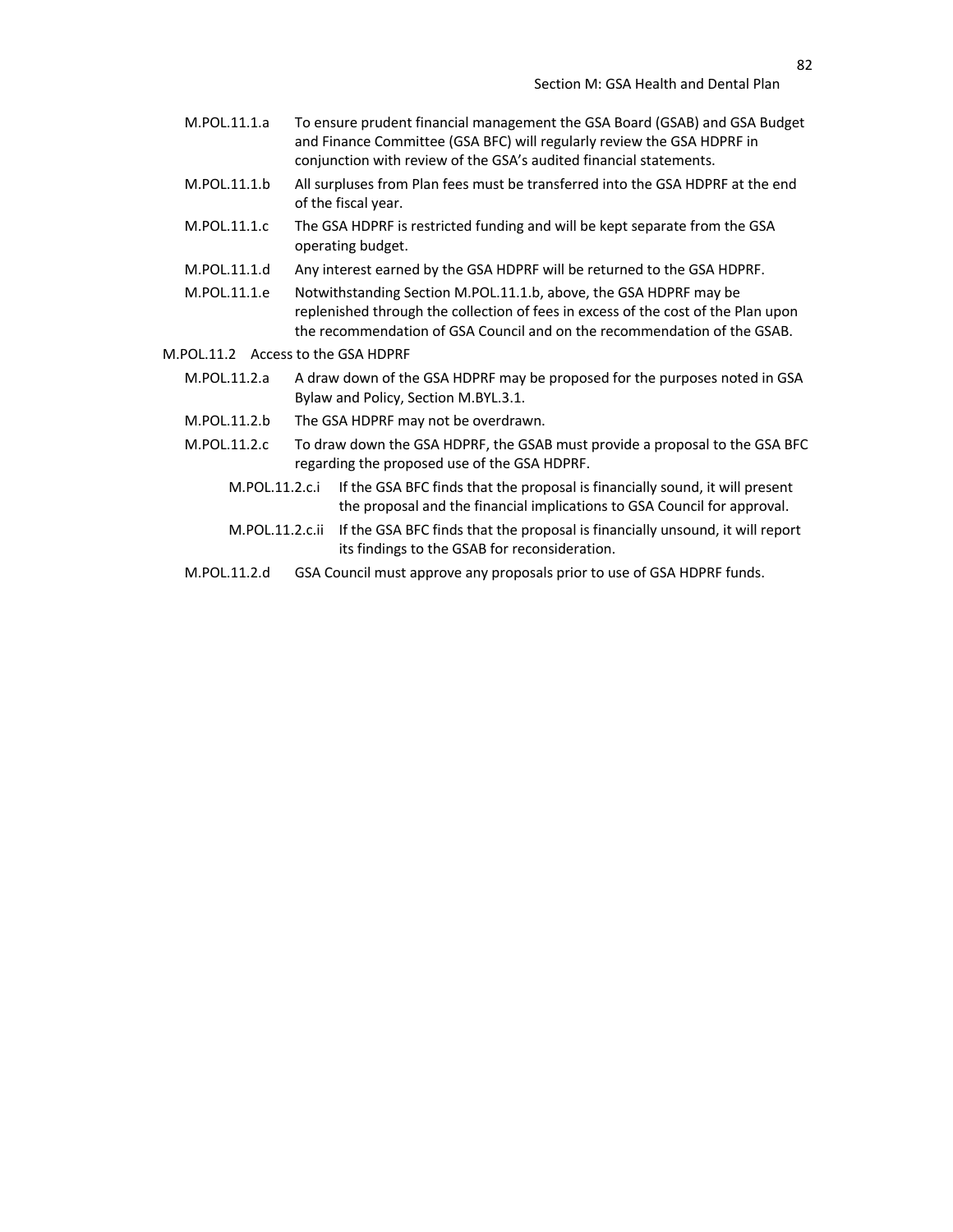# **Section N: GSA Graduate Student Groups**

| <b>Purpose and Scope:</b> This bylaw and associated policy govern procedures related to the registration requirements<br>and privileges of student groups that register as GSA Graduate Student Groups through Student Group Services |                                                           |
|---------------------------------------------------------------------------------------------------------------------------------------------------------------------------------------------------------------------------------------|-----------------------------------------------------------|
| <b>Definitions</b>                                                                                                                                                                                                                    | None                                                      |
| <b>Other Specifically Related Sections of</b><br><b>GSA Governing Documents</b>                                                                                                                                                       | GSA Bylaw and Policy, Section D: GSA Officers             |
|                                                                                                                                                                                                                                       | GSA Bylaw and Policy, Section O: GSA Recognition Awards   |
|                                                                                                                                                                                                                                       | GSA Bylaw and Policy, Section P: GSA Grants and Bursaries |

# **GSA Bylaw: GSA Graduate Student Groups**<sup>32</sup>

# **N.BYL.1 General**

- N.BYL.1.1 A GSA Graduate Student Group will be defined as such when registered with the GSA, with registration authority to the Office of the Dean of Students.
- N.BYL.1.2 The GSA, the University of Alberta Office of the Dean of Students, and Student Group Services are jointly responsible for the administration and oversight of such groups as per GSA Bylaw.
- N.BYL.1.3 GSA Graduate Student Groups will be governed by GSA Policy.

<sup>&</sup>lt;sup>32</sup> Approved by GSA Council on 17 January 2011. Editorial changes made by the GSA Governance Committee 4 February 2014 (Chair and Vice-Chair under delegated authority from the GSA Governance Committee). Amended by GSA Council on 19 November 2018.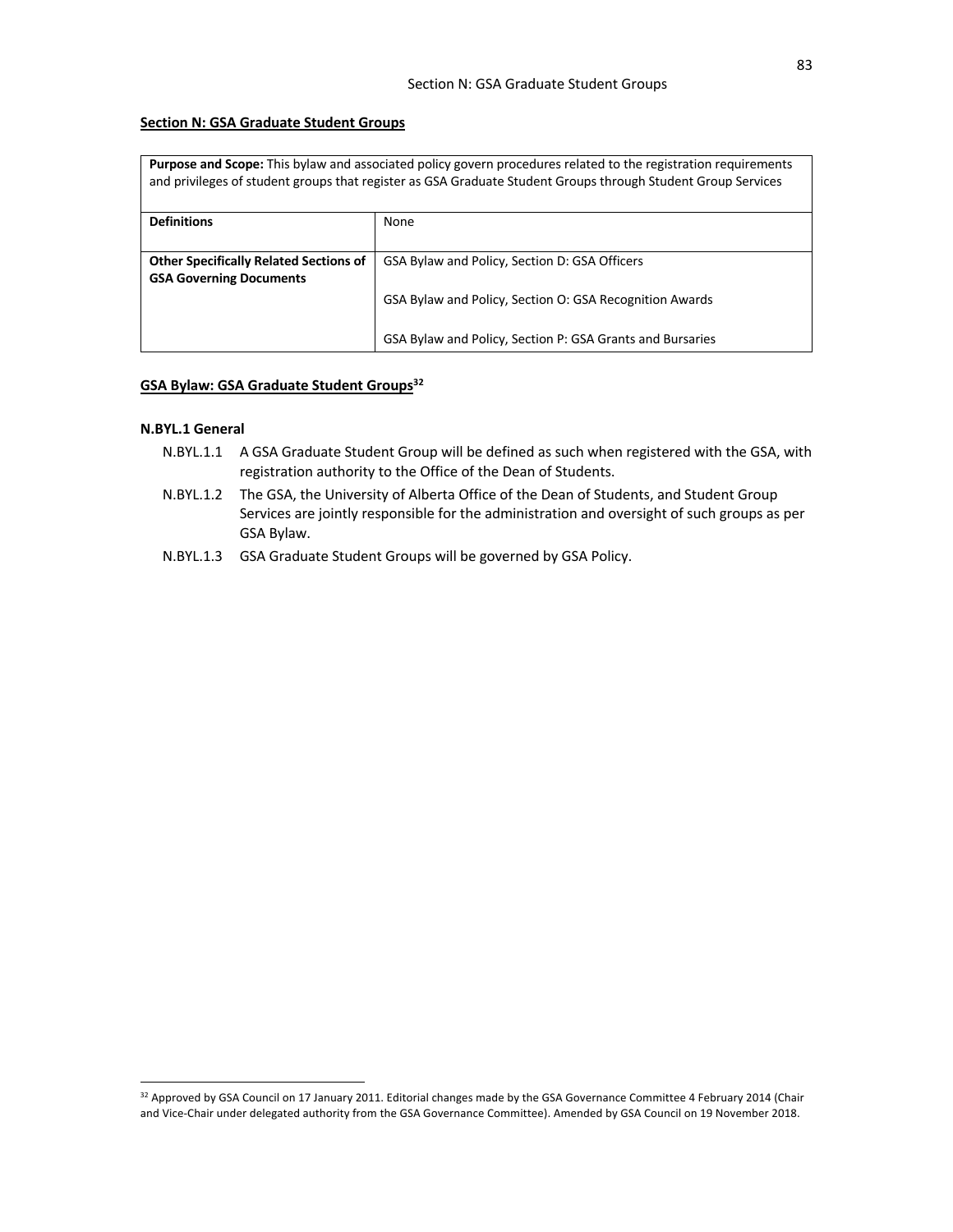# **GSA Policy: GSA Graduate Student Groups33**

## **N.POL.2 Eligibility**

N.POL.2.1 In order to register with the GSA, a graduate student group must:

- N.POL.2.1.a Be registered annually as a student group with the University of Alberta, through Student Group Services, and comply with all relevant policies and procedures in University of Alberta Policies and Procedures Online, and GSA Bylaw and Policy,
- N.POL.2.1.b Be non-commercial and exist for the purpose of organizing academically-related or professional development activities, as opposed to social functions or recreational activities,
- N.POL.2.1.c Have an executive committee comprised of at least 3/4 graduate students, and,
- N.POL.2.1.d Have a total membership of at least 2/3 graduate students.
- N.POL.2.2 The GSA reserves the right to suspend a GSA Graduate Student Group's registration, and all rights and privileges associated with such registration, and reserves the right to audit any GSA Graduate Student Group.

# **N.POL.3 Privileges**

- N.POL.3.1 Only groups registered with the GSA may use the GSA's name or derivatives of that name.
- N.POL.3.2 Only groups that are registered with the GSA are eligible to apply for the GSA Graduate Student Group Grant and the GSA Graduate Student Group Award. For more information about the eligibility criteria, see Section O: GSA Recognition Awards and Section P: GSA Grants and Bursaries.

<sup>&</sup>lt;sup>33</sup> Moved to GSA Policy from GSA Bylaw by GSA Council on 19 November 2018. Amended by GSA Council on 19 November 2018.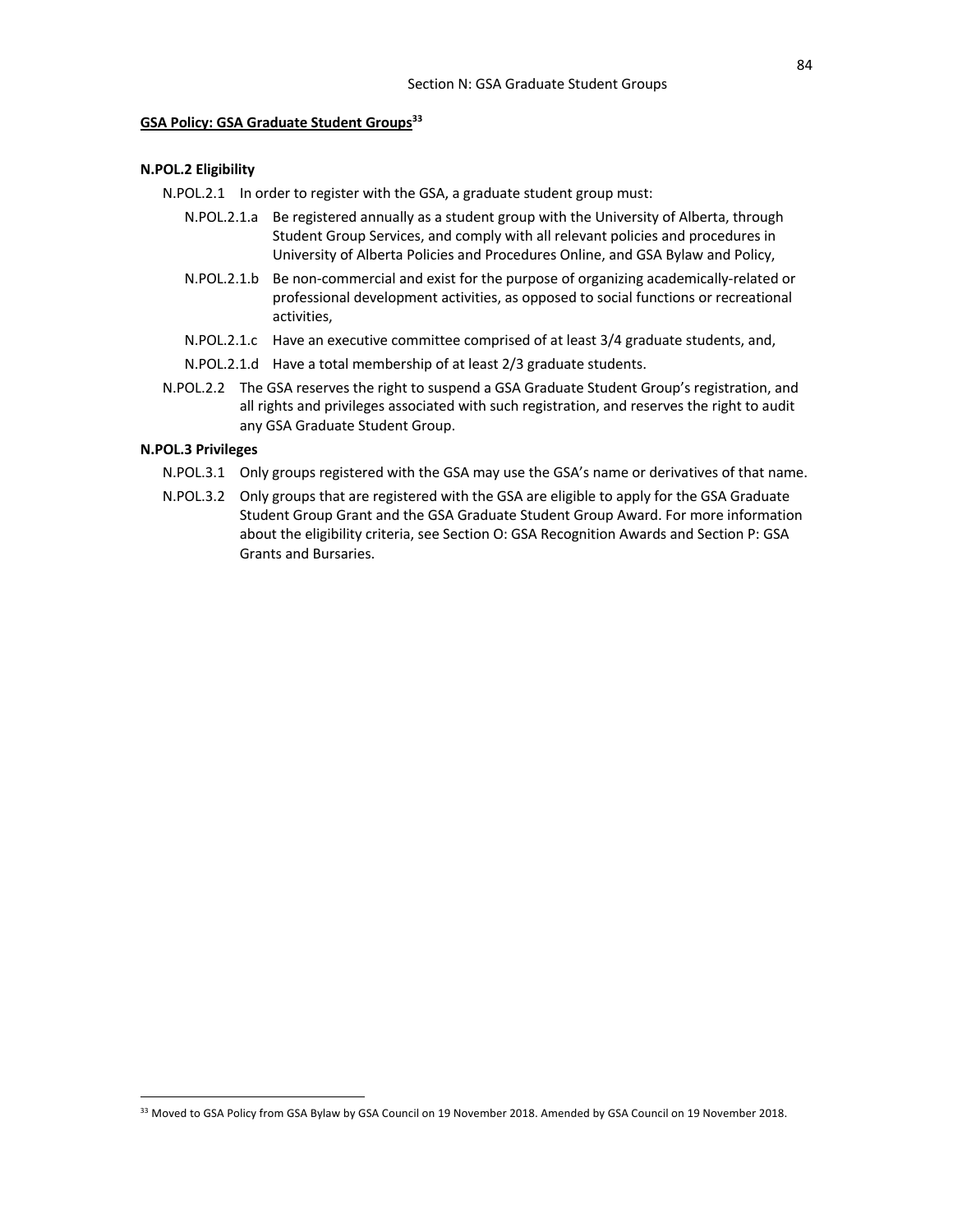#### **Section O: GSA Recognition Awards**

**Purpose and Scope:** These policies outline GSA Recognition Awards and govern associated adjudication criteria and processes, and governs the composition and mandate of the GSA Awards Selection Committee

| <b>Definitions</b>                            | None                                                            |
|-----------------------------------------------|-----------------------------------------------------------------|
|                                               |                                                                 |
| <b>Other Specifically Related Sections of</b> | GSA Bylaw and Policy, Section B: Members                        |
| <b>GSA Governing Documents</b>                |                                                                 |
|                                               | GSA Board Policy, Section 2, GSA Recognition Awards: Nomination |
|                                               | and Adjudication Processes                                      |

#### **GSA Policy: GSA Recognition Awards and Adjudication Criteria34**

#### **O.POL.1 General**

- O.POL.1.1 There is no maximum number of GSA Recognition Awards an individual can apply for each year, but they must meet the application eligibility requirements for the award, and each award applied for must have a complete application package. GSA members can receive no more than one (1) GSA Recognition Award each year.
- O.POL.1.2 An individual can be nominated or self-nominated for the same GSA Recognition Award only once each year. The first nomination received will be the one adjudicated.
- O.POL.1.3 Current Directly-Elected Officers and members of the GSA Awards Selection Committee are not eligible to be nominated or self-nominated for GSA Recognition Awards.
- O.POL.1.4 An individual can receive no more than one (1) GSA Recognition Award each year.
- O.POL.1.5 A GSA Graduate Student Group or individual can receive the same GSA Recognition Award no more than two (2) times.
- O.POL.1.6 Any individual (excluding associate members) who was a GSA member at any time in which the GSA Recognition Awards nomination period was open is eligible for the selfnominated GSA Recognition Awards.
- O.POL.1.7 Late and/or incomplete nominations and extraneous documents will not be accepted.
- O.POL.1.8 All award applications will be adjudicated in accordance with the process set out in GSA Board Policy, Section 2: GSA Recognition Awards: Nomination and Adjudication Processes.
- O.POL.1.9 In addition to the GSA Recognition Awards listed below, the GSA also provides funding annually for the Indigenous Graduate Student Award, applications for which are adjudicated by First Peoples' House.

## **O.POL.2 GSA Recognition Awards**

- O.POL.2.1 Academic Staff Award
	- O.POL.2.1.a The purpose of this award is to recognize a member of the Association of Academic Staff, University of Alberta (AASUA) whose work with and for graduate students has been of exceptionally high quality. Any member of AASUA is eligible for this award. The nominee must have been a member of AASUA when their contribution was made. Self-nominations are not accepted. Group nominations are not accepted.
	- O.POL.2.1.b The Academic Staff Award will be adjudicated on the basis of three (3) criteria: excellence in support of graduate student teaching and/or research; contribution to graduate student professional development; and overall commitment to the

<sup>34</sup> Amended by GSA Council on 21 October 2013, 17 November 2014, 23 November 2015, 20 November 2017, 18 June 2018, 15 April 2019, 16 September 2019, 19 October 2020, and 15 November 2021. Editorial revisions made by the GSA Governance Committee on 9 August 2013, 16 January 2015, 22 August 2016, 7 February 2019, 18 April 2019, and 10 September 2020.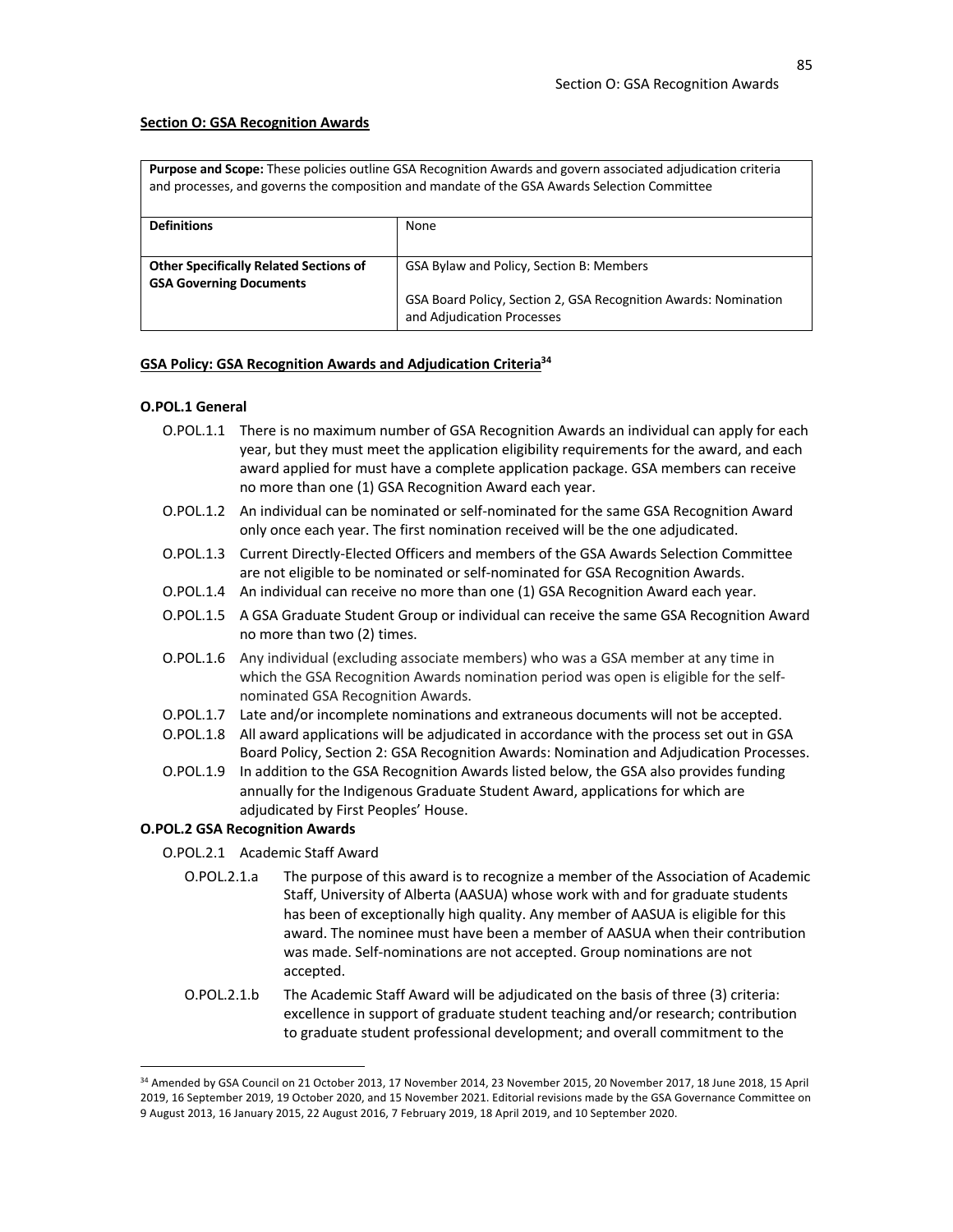success of graduate students in their programs. Each criterion will be ranked on a scale of 1-5 (5 being high) and then added to determine the total rank for the nominee.

- O.POL.2.1.c One (1) or more Certificate(s) of Distinction may be conferred annually.
- O.POL.2.2 Non-Academic Staff Award
	- O.POL.2.2.a The purpose of this award is to recognize a member of the Non-Academic Staff Association (NASA) of the University of Alberta for their exceptional performance and/or service to graduate students. Any member of NASA is eligible for this award. The nominee must have been a member of NASA when their contribution was made. Self-nominations are not accepted. Group nominations are not accepted.
	- O.POL.2.2.b The Non-Academic Staff Award will be adjudicated on the basis of two (2) criteria: excellence in support of graduate student teaching and/or research leadership in collaboration with graduate students; and overall commitment to the success of graduate students in their programs. Each criterion will be ranked on a scale of 1-5 (5 being high) and then added to determine the total rank for the nominee.
	- O.POL.2.2.c One (1) or more Certificate(s) of Distinction may be conferred annually.
- O.POL.2.3 Graduate Student Supervisor Awards
	- O.POL.2.3.a The purpose of these awards is to recognize those faculty members who excel in the supervision of graduate students. The nominee must be the current supervisor of a current graduate student(s). Holding a Tri-Council grant is not a requirement for this award. Self-nominations are not accepted. Group nominations are not accepted.
	- O.POL.2.3.b The Graduate Student Supervisor Awards will be adjudicated on the basis of four (4) criteria: excellence in mentoring and supervision; leadership amongst their peers in engaging graduate students; contribution to graduate student professional development; and overall commitment to the success of graduate students in their programs. Each criterion will be ranked on a scale of 1-5 (5 being high) and then added to determine the total rank for the nominee.
	- O.POL.2.3.c One (1) or more Certificate(s) of Distinction may be conferred annually to a supervisor in each of the Tri-Council areas of the Social Sciences and Humanities, Natural Sciences and Engineering, and Health Sciences.
- O.POL.2.4 Graduate Student Service Awards
	- O.POL.2.4.a The purpose of these awards is to recognize the endeavours of GSA members (either working individually or with a University student group) in service to other members of the University and/or wider community. Only the activities undertaken during a GSA member's current program will be considered.
	- O.POL.2.4.b The Graduate Student Service Awards recognize excellence of contribution to the community in a general framework of service. They will be adjudicated on the basis of three (3) criteria: duration, length, and breadth of community service and/or outreach activities; leadership in community involvement; and significance/impact of community work and/or leadership in non-academic community engagement. Each criterion will be ranked on a scale of 1-5 (5 being high) and then added to determine the total rank for the nominee.
	- O.POL.2.4.c Four (4) Graduate Student Service Awards valued at \$1,000 each may be conferred annually. These awards are funded by the Graduate Student Support Fund.
- O.POL.2.5 Graduate Student Principal Instructor Teaching Awards
	- O.POL.2.5.a The purpose of these awards is to recognize GSA members serving as instructors who are especially skilled and dedicated. Any Graduate Student Teaching Assistant Principal Instructor at the University of Alberta is eligible for these awards. Only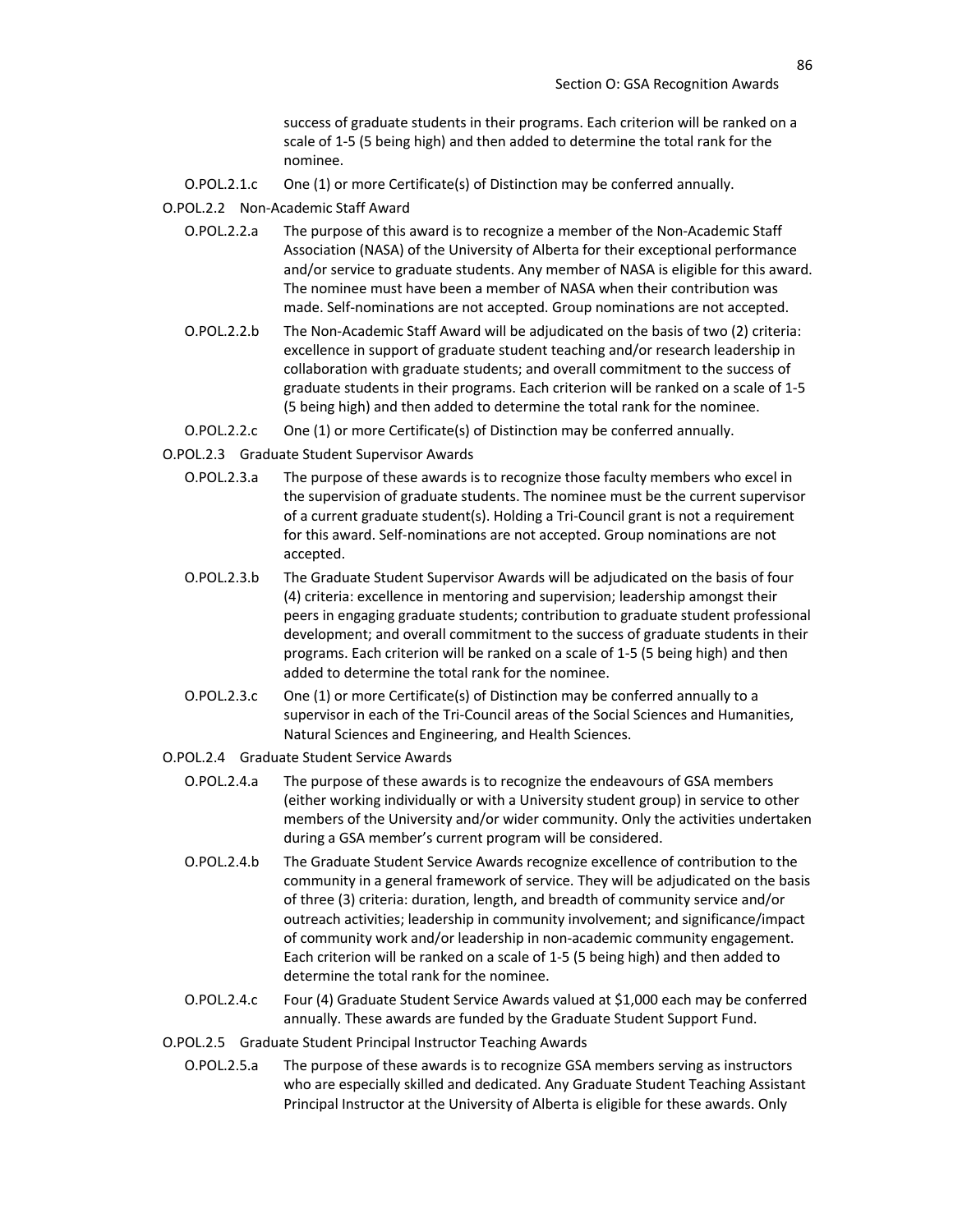University of Alberta courses that were taught as a Principal Instructor during a GSA member's current academic program will be considered.

- O.POL.2.5.b The Graduate Student Principal Instructor Teaching Award will be adjudicated on the basis of three (3) criteria: quality of teaching evaluations; effort to build a constructive rapport with students; and evidence of dedication to teaching and students. Each criterion will be ranked on a scale of 1-5 (5 being high) and then added to determine the total rank for the nominee.
- O.POL.2.5.c Three (3) Graduate Student Principal Instructor Teaching Awards valued at \$1,000 each may be conferred annually. These awards are funded by the Graduate Student Support Fund.

## O.POL.2.6 Martha Piper Awards

- O.POL.2.6.a The Martha Piper Awards were established in 1997 to commemorate the significant contribution Dr. Martha Piper made to the research community at the University of Alberta. The purpose of these awards is to recognize research communication excellence at the graduate level. Only research communication activities undertaken during a GSA member's current academic program will be considered.
- O.POL.2.6.b The Martha Piper Awards will be adjudicated on the basis of four (4) criteria: quality of research or creative activity; conference participation record (exhibition, performance, or equivalent) during current program; publication record (or record of original artistic works produced (eg, plays, compositions)) during current program; and overall contribution to the University of Alberta's research or creative community. Each criterion will be ranked on a scale of 1-5 (5 being high) and then added to determine the total rank for the nominee.
- O.POL.2.6.c Three (3) awards valued at \$500 each may be conferred annually. These awards are funded by the Graduate Student Support Fund.
- O.POL.2.7 TD Insurance Meloche Monnex (TDIMM) Award for Outstanding Graduate Student Community Service
	- O.POL.2.7.a The purpose of this award is to recognize outstanding graduate student service. The terms of reference and criteria for adjudication of this scholarship are determined in consultation with TDIMM.
	- O.POL.2.7.b The TDIMM Award for Outstanding Graduate Student Community Service is adjudicated on the basis of three (3) criteria: leadership in community service; contribution to service at the University; and contribution to service in the greater Edmonton and Alberta community. Each criterion will be ranked on a scale of 1-5 (5 being high) and then added to determine the total rank for the nominee.
	- O.POL.2.7.c One (1) award valued at \$500 may be conferred annually. Funding for this award has been donated for a fixed term.
- O.POL.2.8 Graduate Student Teaching Assistant Awards
	- O.POL.2.8.a The purpose of these awards is to recognize Graduate Teaching Assistants (GTAs) who are especially skilled and dedicated teaching assistants at the University of Alberta. Only GTA appointments held for University of Alberta courses during a GSA member's current academic program will be considered.
	- O.POL.2.8.b The Graduate Student Teaching Assistant Awards will be adjudicated on the basis of three (3) criteria: quality of teaching evaluations; effort to build a constructive rapport with students; and evidence of dedication to teaching and students. Each criterion will be ranked on a scale of 1-5 (5 being high) and then added to determine the total rank for the nominee.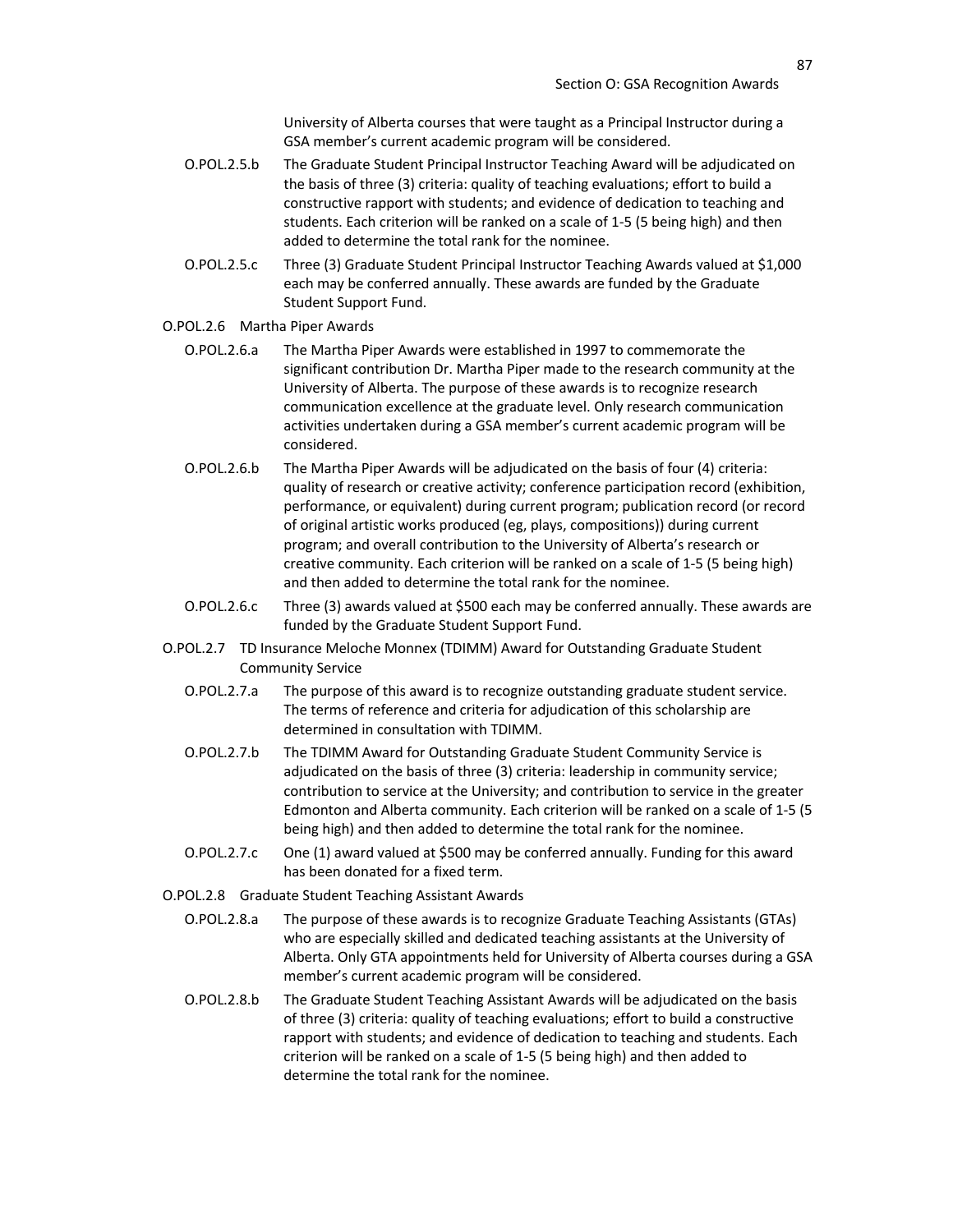- O.POL.2.8.c Seven (7) awards valued at \$500 each may be conferred annually. These awards are funded by the Graduate Student Support Fund.
- O.POL.2.9 Graduate Student Research Assistant Awards
	- O.POL.2.9.a The purpose of these awards is to recognize GSA members who have demonstrated innovation, versatility, and value as Graduate Research Assistants (GRAs) at the University of Alberta. Only GRA appointments held during a GSA member's current academic program will be considered.
	- O.POL.2.9.b The Graduate Student Research Assistant Awards will be adjudicated on the basis of three (3) criteria: excellence of contribution to the conducted research; leadership in innovation and versatility within research; and overall contribution to the University research community. Each criterion will be ranked on a scale of 1-5 (5 being high) and then added to determine the total rank for the nominee.
	- O.POL.2.9.c Seven (7) awards valued at \$500 each may be conferred annually. These awards are funded by the Graduate Student Support Fund.
- O.POL.2.10 Graduate Student Rising Star Awards
	- O.POL.2.10.a The purpose of these awards is to recognize GSA members who show exceptional promise at the outset of their program. These GSA members will have the ability to serve as role models to fellow graduate students through their vision, determination, and academic contributions. Nominees must be GSA members in the first year or year and a half of their current academic program.
	- O.POL.2.10.b The Graduate Student Rising Star Awards will be adjudicated on the basis of four (4) criteria: excellence in teaching and scholarly or creative activities; leadership in teaching and research; overall contribution to the University community; and quality as a graduate student role model. Each criterion will be ranked on a scale of 1-5 (5 being high) and then added to determine the total rank for the nominee.
	- O.POL.2.10.c Three (3) awards valued at \$500 each may be conferred annually. These awards are funded by the Graduate Student Support Fund.
- O.POL.2.11 International Graduate Student Award
	- O.POL.2.11.a The purpose of this award is to recognize GSA members who have come from another country to the University of Alberta, and who exemplify excellence in contribution to the University of Alberta and the community in teaching, research, and service. Nominees must be GSA members and current international graduate students at the University of Alberta.
	- O.POL.2.11.b The International Graduate Student Award will be adjudicated on the basis of three (3) criteria: excellence in teaching; contribution to research; and leadership in University and community involvement. Each criterion will be ranked on a scale of 1-5 (5 being high) and then added to determine the total rank for the nominee.
	- O.POL.2.11.c One (1) award valued at \$500 may be conferred annually. This award is funded by the Graduate Student Support Fund.
- O.POL.2.12 GSA Graduate Student Group Award
	- O.POL.2.12.a The purpose of this award is to recognize the important role of GSA Graduate Student Groups in graduate student life. Any registered GSA Graduate Student Group is eligible for this award. Only the activities of the registered GSA Student Group for the last twelve (12) months at the University of Alberta will be considered.
	- O.POL.2.12.b The GSA Graduate Student Group Award will be adjudicated on the basis of two (2) criteria: advocacy on behalf of graduate student members and promotion of graduate student engagement through academic activities. Each criterion will be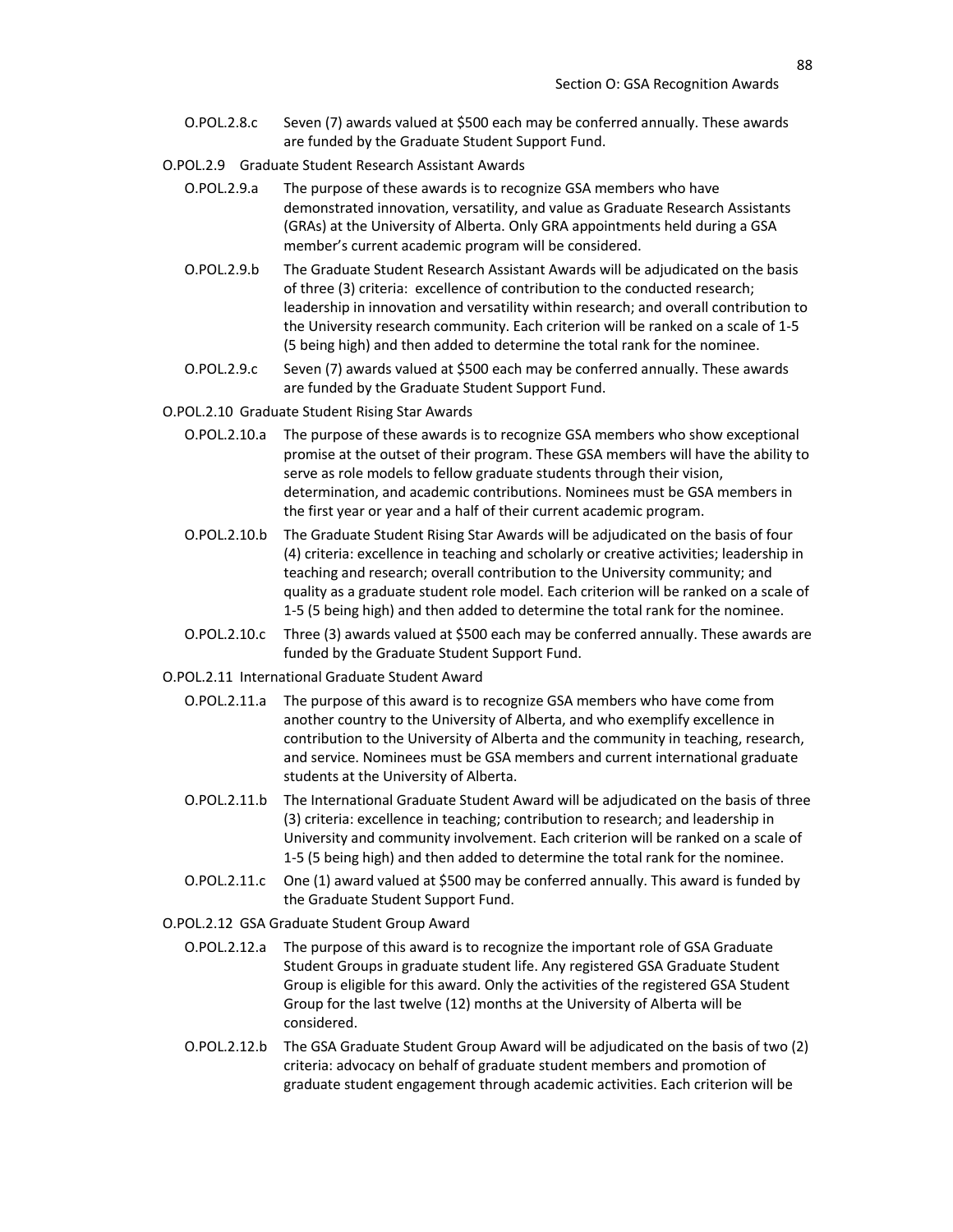ranked on a scale of 1-5 (5 being high) and then added to determine the total rank for the nominee.

O.POL.2.12.c One (1) award valued at \$500 may be conferred annually. This award is funded by the Graduate Student Support Fund.

O.POL.2.13 GSA Graduate Student Spirit Award

- O.POL.2.13.a The purpose of this award is to recognize GSA members who go above and beyond to create a positive graduate experience for their peers. Nominees must be nominated by a fellow graduate student. Self-nominations are not accepted; group nominations are not accepted.
- O.POL.2.13.b The GSA Graduate Student Spirit Award will be adjudicated on the basis of three (3) criteria: commitment to a collegial atmosphere through peer connection; leadership in creating a positive experience or environment for others; and evidence of meaningful support for their peers. Each criterion will be ranked on a scale of 1-5 (5 being high) and then added to determine the total rank for the nominee.
- O.POL.2.13.c Two (2) awards valued at \$750 may be conferred annually.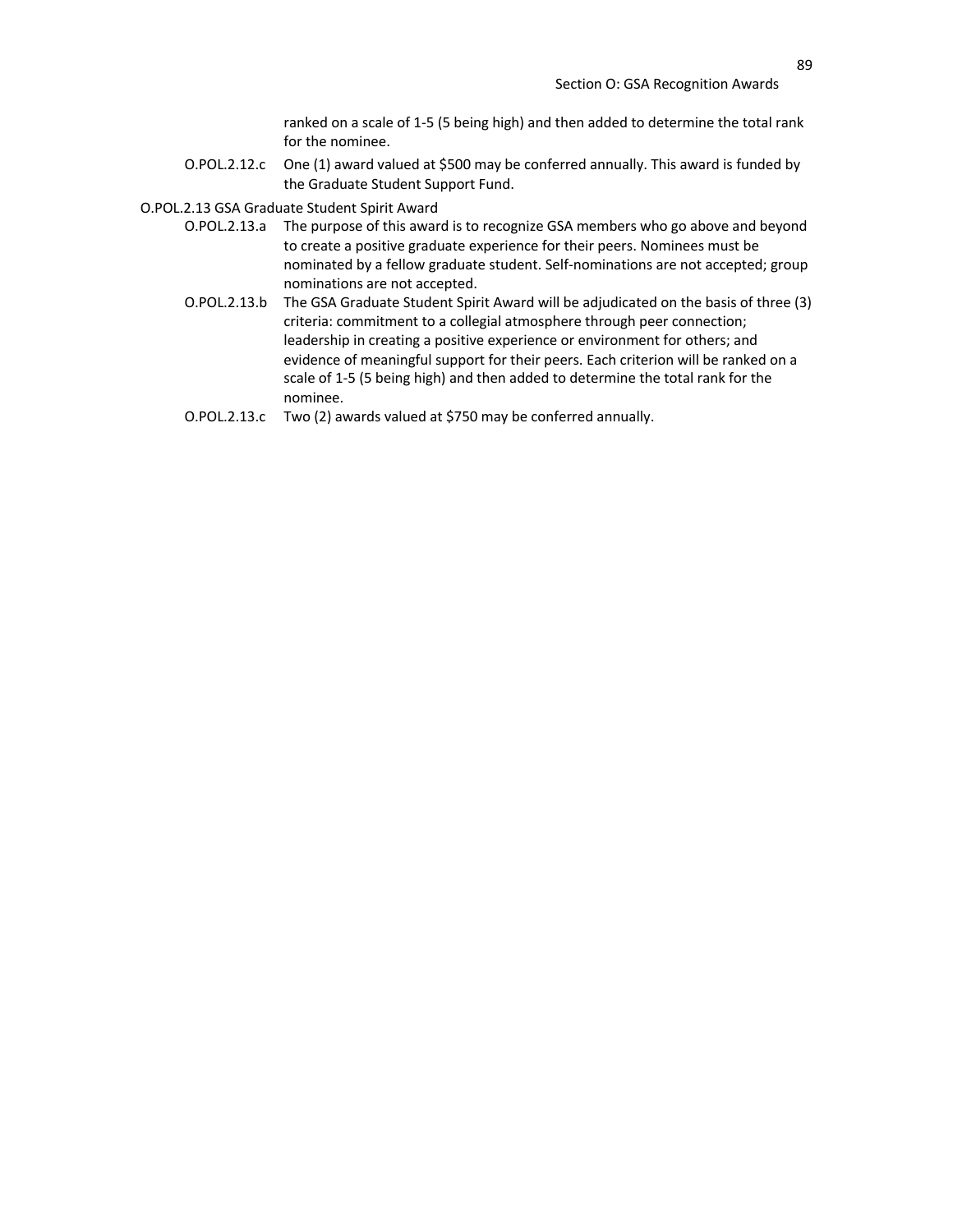# **GSA Policy: GSA Standing Committees, GSA Awards Selection Committee35**

#### **O.POL.3 Composition**

O.POL.3.1 The Vice-President External, as Chair.

- O.POL.3.2 The Vice-President Student Services, as Vice-Chair.
- O.POL.3.3 A minimum of eight (8) and up to twelve (12) GSA members elected by GSA Council as voting members. The GSA Awards Selection Committee (GSA ASC) Chair, in consultation with the GSA ASC Vice-Chair and the Chair of the GSA Nominating Committee, can decide to increase the number of GSA members on the GSA ASC.

## **O.POL.4 Eligibility**

- O.POL.4.1 No member of the GSA Awards Selection Committee is eligible to apply for GSA Recognition Awards.
- O.POL.4.2 In accordance with Section H: Performance, Conduct, Responsibilities, and Attendance, and the GSA Appeals and Complaints Board, committee members who are in a conflict of interest must disclose that interest at the time of adjudication on the score sheet, and refrain from scoring that particular application. This includes applications from family, close friends, partners, and fellow graduate students from the same department.

### **O.POL.5 Mandate**

- O.POL.5.1 The GSA Awards Selection Committee (GSA ASC) is responsible for selecting the recipients of the GSA Council approved GSA Recognition Awards.
- O.POL.5.2 The GSA ASC will review GSA Policy on GSA Recognition Awards annually and make any recommendations to GSA Council.
- O.POL.5.3 The GSA ASC may decide not to give out an award in a particular category if a qualified candidate is not identified.
- O.POL.5.4 The GSA ASC will adjudicate all applications solely on the merits of the application.
- O.POL.5.5 The GSA ASC Chair will report the list of the recipients of the awards to GSA Council for information as soon as possible after the recipients are selected.

## **O.POL.6 Meetings**

O.POL.6.1 Quorum is five (5) voting members including either the Chair or Vice-Chair.

<sup>&</sup>lt;sup>35</sup> Amended by GSA Council on 21 October 2013, 16 September 2019, and 24 February 2020. Editorial revisions made by the GSA Governance Committee on 3 April 2017 and 18 April 2018.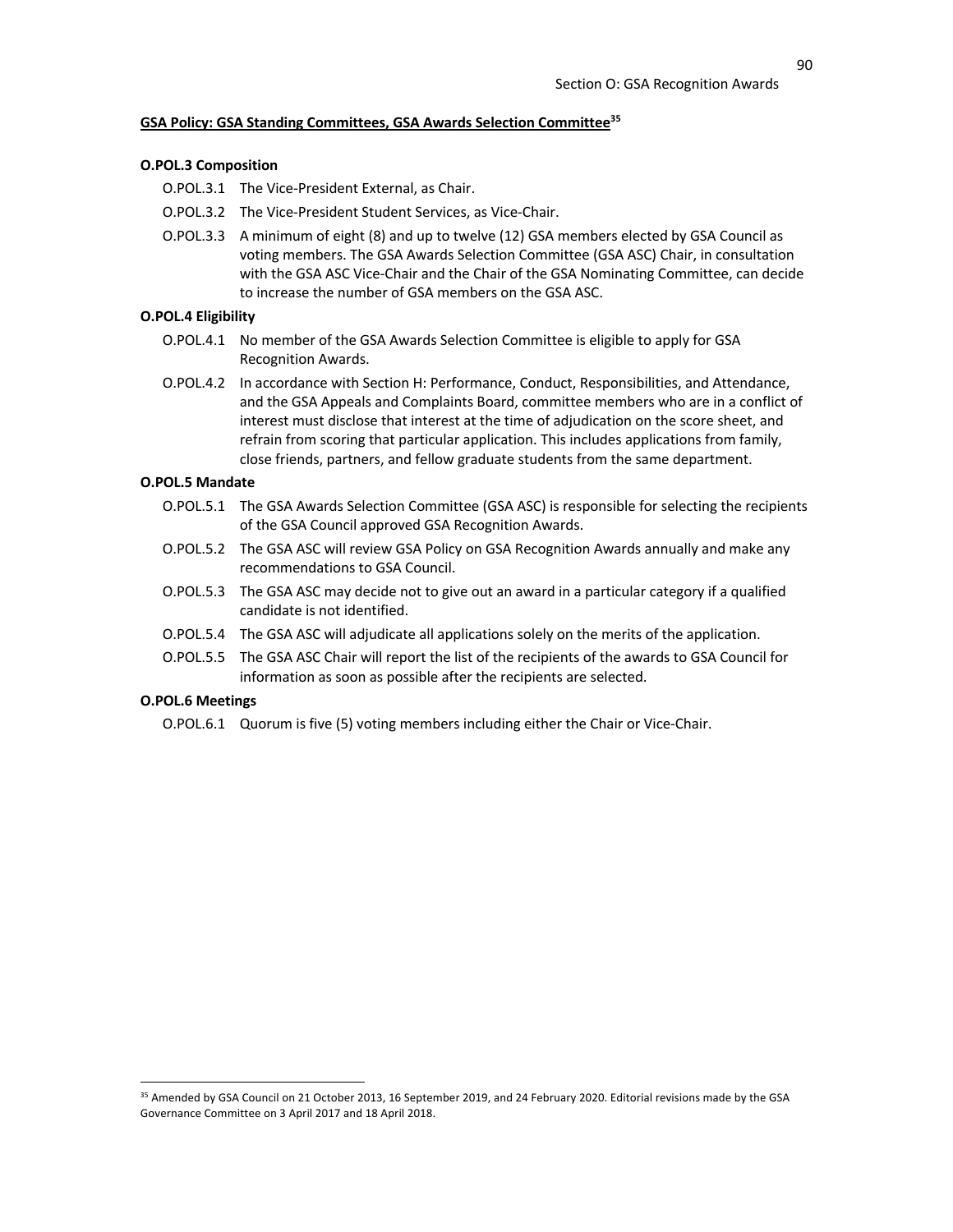## **Section P: GSA Grants and Bursaries**

| <b>Purpose and Scope:</b> This policy governs eligibility for GSA Grants and Emergency Bursaries and procedures related to |  |
|----------------------------------------------------------------------------------------------------------------------------|--|
| applications                                                                                                               |  |

| <b>Definitions</b>                                                              | "Fiscal Year" is defined as the period 1 April to 31 March of the following<br>year |
|---------------------------------------------------------------------------------|-------------------------------------------------------------------------------------|
|                                                                                 | "Working Day" is defined as a day that the GSA office is open                       |
| <b>Other Specifically Related Sections of</b><br><b>GSA Governing Documents</b> | GSA Bylaw and Policy, Section B: Members                                            |
|                                                                                 | GSA Bylaw and Policy, Section N: GSA Graduate Student Groups                        |

## **GSA Policy: GSA Grant and Bursary Application Policy and Information<sup>36</sup>**

#### **P.POL.1 GSA Academic Travel Grants**

P.POL.1.1 Purpose

| P.POL.1.1.a The GSA Academic Travel Grant (GSA ATG) is funded by the Graduate Student Support |
|-----------------------------------------------------------------------------------------------|
| Fund, a GSA-negotiated benefit to all GSA members.                                            |

- P.POL.1.1.b The GSA ATG is intended to help offset the cost of participation in academic activities such as conferences and research trips that are directly related to an applicant's current academic program, as confirmed by either the Supervisor or designate (for thesis-based students) or the Advisor or Department Chair or designate (for course-based students).
- P.POL.1.1.c The GSA ATG can be used to offset the cost of participation in both local opportunities and those necessitating long distance travel.
- P.POL.1.1.d The GSA ATG is not intended to be used to offset the cost of for-credit courses necessary for an applicant's degree program, including any associated travel.

## P.POL.1.2 Eligibility

- P.POL.1.2.a Applicants must be GSA members as per GSA Bylaw and Policy, Sections B.BYL.1.a and B.BYL.1.1.b.
- P.POL.1.2.b GSA ATG applications can only be submitted no more than six (6) weeks before the academic event (as determined from the date the application is received). Applications received after the academic event has occurred will not be eligible.
- P.POL.1.2.c GSA ATGs will be awarded only for allowable expenses, using the University's regulations on allowable expenses as a guideline (University of Alberta Policies and Procedures Online, Travel Expense Procedure and Travel Expense Procedure Appendix A, Schedule of Allowable Travel Expenses), except for hosting expenses, which are not eligible.
- P.POL.1.2.d Applicants may submit a maximum of one (1) GSA ATG application for each specified academic activity and there is no limit to the number of GSA ATG applications a GSA

<sup>36</sup> Approved by GSA Council on 16 May 2011. Amended by GSA Council on 10 December 2012, 24 February 2014, 18 January 2016, 22 February 2016, 20 March 2017, 18 June 2018, 18 March 2019, and 20 April 2020. Editorial revisions made by the GSA Governance Committee on 9 January 2014, 21 January 2014 (Chair and Vice-Chair under delegated authority from the GSA Governance Committee), 26 June 2014 (Chair and Vice-Chair under delegated authority from the GSA Governance Committee), 4 November 2014 (Chair and Vice-Chair under delegated authority from the GSA Governance Committee), 27 February 2015, 22 August 2016, 12 February 2018 and 27 March 2018, and 25 October 2018.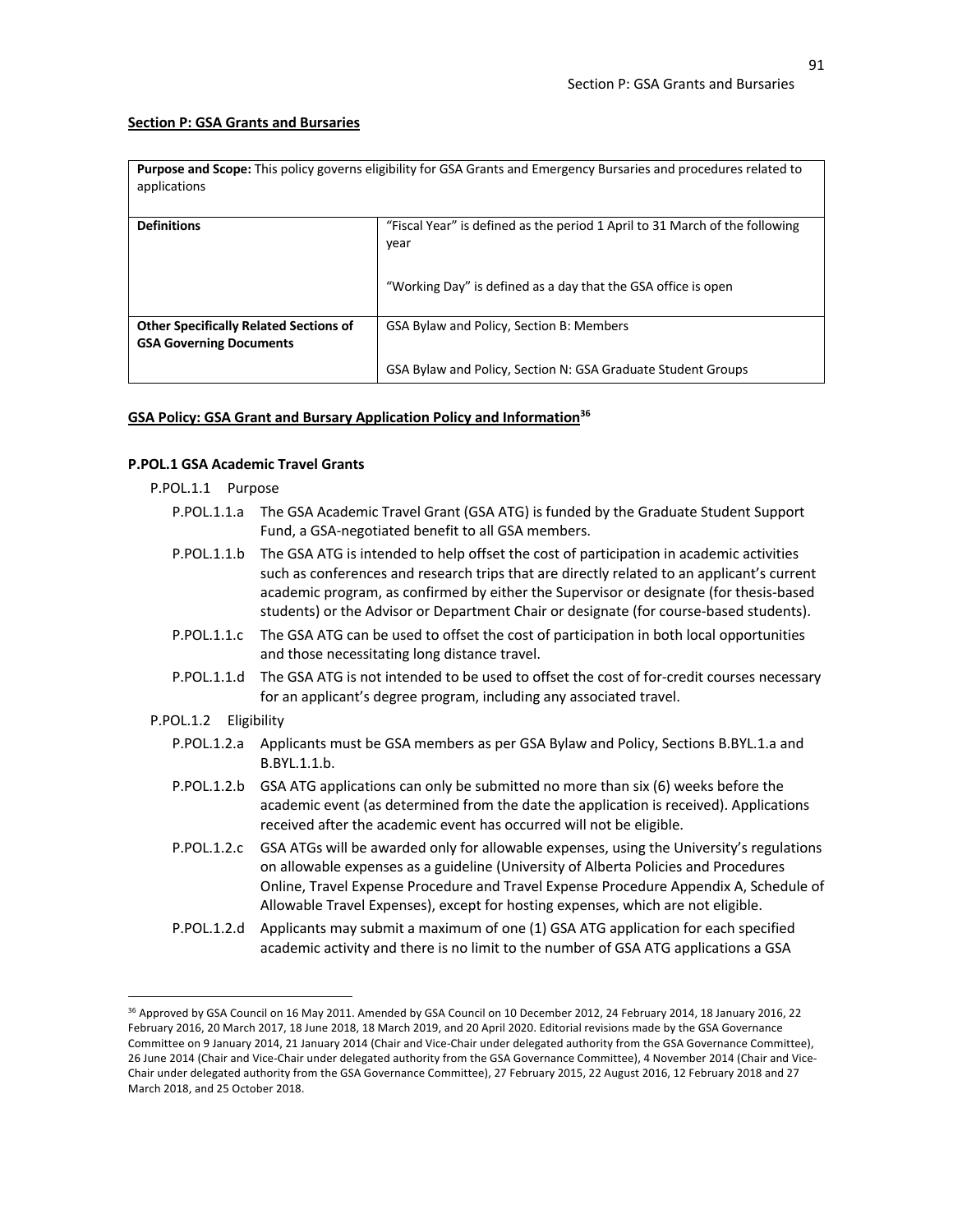member can submit during their degree program, notwithstanding Section P.POL.1.3, below.

#### P.POL.1.3 Allocation

P.POL.1.3.a GSA ATGs are offered on a first-come, first-serve basis.

- P.POL.1.3.b The GSA will offer grants until allocated funding is expended in the specified period (ie 1 April – 30 June; 1 July – 30 September; 1 October – 31 December; 1 January – 31 March).
- P.POL.1.3.c If all available funds have been expended in the specified period, no additional applications will be accepted during that period.
- P.POL.1.3.d A Master's student will be awarded up to a maximum of \$500 during their degree program.
- P.POL.1.3.e A Doctoral student will be awarded up to a maximum of \$1,000 during their degree program, up to a maximum of \$500 in a fiscal year.
- P.POL.1.3.f Applicants will be awarded their shortfall up to a maximum of \$500; applications with total expenses amounting to less than \$50 will not be eligible.
- P.POL.1.4 Applications

P.POL.1.4.a Applications must be completed online through the GSA website.

- P.POL.1.4.b Applicants are responsible for the completeness and accuracy of their applications
- P.POL.1.5 Procedures
	- P.POL.1.5.a Funds will normally be distributed as follows:
		- P.POL.1.5.a.i 5% of the total annual GSA ATG budget will be held back as contingency funding and
		- P.POL.1.5.a.ii The remaining annual budget will be divided equally amongst the four (4) granting periods noted in Section P.POL.1.3.b, above.
		- P.POL.1.5.a.iii If the funds have not been completely expended near the end of the fiscal year, a decision will be made by the GSA Board on the best way to expend the funds.
	- P.POL.1.5.b Under delegated authority from the Vice-President Student Services (VPSS), applications will be reviewed and processed by the GSA office.
	- P.POL.1.5.c Applicants who are ineligible or whose application is incomplete will be contacted by email to provide an opportunity to attempt to resolve the issue.
	- P.POL.1.5.d Questions concerning the interpretation of GSA ATG Policy will be decided upon by the VPSS.
	- P.POL.1.5.e Applicants will be notified by the GSA by email once processing has been completed and a decision has been made.
- P.POL.1.6 Appeals
	- P.POL.1.6.a Any appeals of denied applications must be received by the VPSS, with a copy to the Executive Director (or delegate) within ten (10) working days from the date on which the denial of the application was issued.
	- P.POL.1.6.b Appeals must state the grounds for the appeal in writing.
	- P.POL.1.6.c Appeals will be heard based on the material submitted by the applicant and any associated response concerning the denial of the application.
	- P.POL.1.6.d Appeals will be heard by a Directly-Elected Officer (DEO), excluding the VPSS, and two (2) GSA Councillors or GSA Council-Elected Officers selected by the President (or other DEO if there is a conflict of interest).
	- P.POL.1.6.e Appeal decisions will normally be made within twenty (20) working days of the receipt of an appeal.
	- P.POL.1.6.f All decisions concerning appeals are final and binding.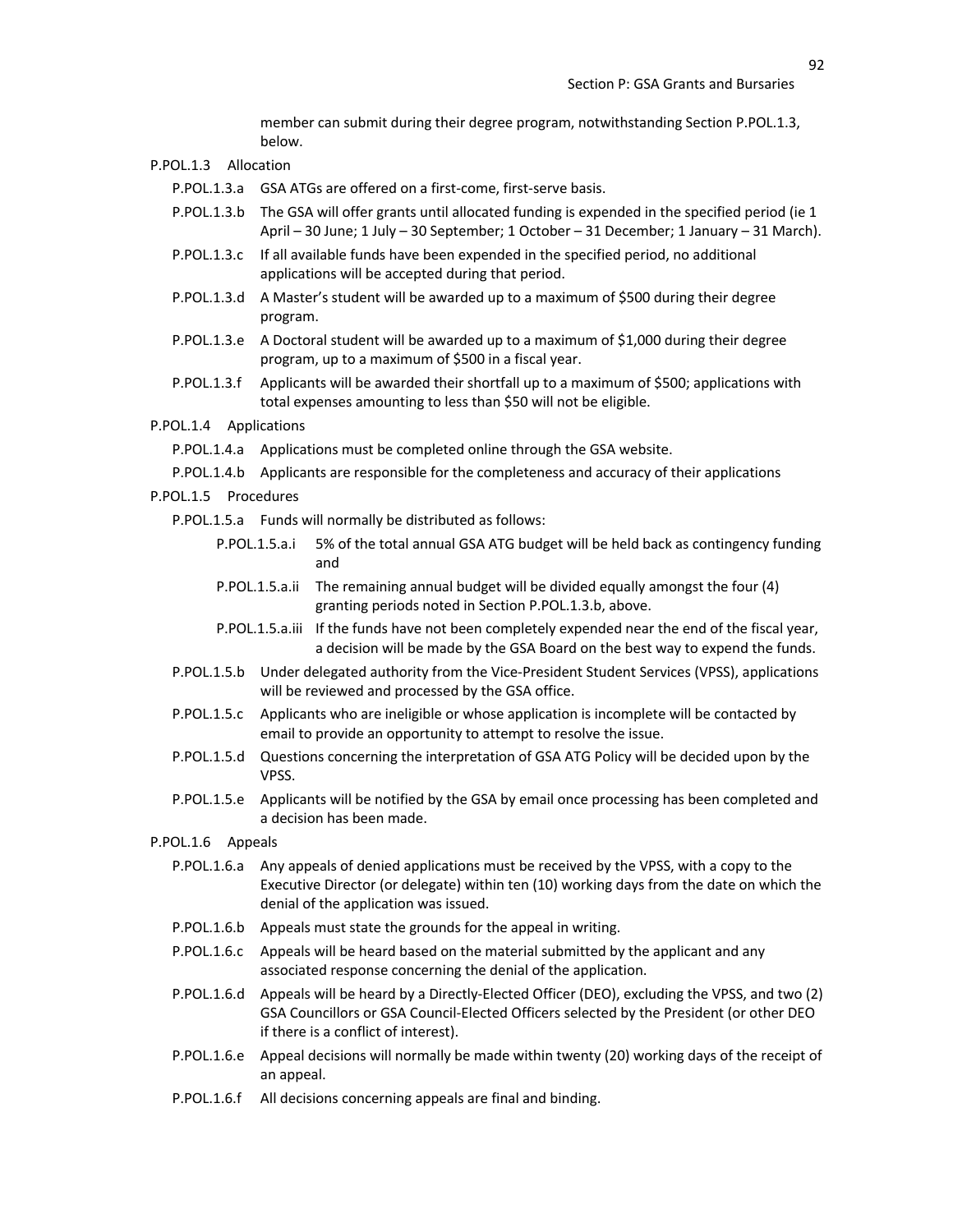#### **P.POL.2 GSA Child Care Grants**

- P.POL.2.1 Purpose
	- P.POL.2.1.a The GSA Child Care Grant (GSA CCG) is funded by the Graduate Student Support Fund, a GSA-negotiated benefit to all GSA members.
	- P.POL.2.1.b The GSA CCG is intended to help offset the cost of child care for GSA members.

P.POL.2.2 Eligibility

- P.POL.2.2.a Applicants must be GSA members as per GSA Bylaw and Policy, Sections B.BYL.1.a and B.BYL.1.1.b.
- P.POL.2.2.b Applications must relate to dependent children under eighteen (18) years of age.
- P.POL.2.2.c Total gross household income cannot exceed the cut-offs listed below. Applicants paying their own tuition fees may deduct these fees from the total income:

| <b>Household Size</b><br>(Adults + Children) | Low Income Measure<br>[Cut-Off] (2016) <sup>37</sup> |
|----------------------------------------------|------------------------------------------------------|
|                                              | \$36,000                                             |
| ς                                            | \$44,000                                             |
|                                              | \$51,000                                             |
| 5                                            | \$57,000                                             |
|                                              | \$63,000                                             |

- P.POL.2.2.d There is no limit to the number of GSA CCG applications a GSA member can submit during their degree program.
- P.POL.2.2.e Applicants may apply for one (1) GSA CCG per child in each fiscal year and the GSA CCG will be a maximum of \$1,000 per child per graduate student in each fiscal year.
- P.POL.2.3 Allocation
	- P.POL.2.3.a GSA CCGs are offered on a first-come, first-serve basis.
	- P.POL.2.3.b The GSA will offer grants until allocated funding is expended in the specified period (ie 1 April – 30 June; 1 July – 30 September; 1 October – 31 December; 1 January – 31 March).
	- P.POL.2.3.c If all available funds have been expended in the specified period, no additional applications will be accepted during that period.
- P.POL.2.4 Applications

```
P.POL.2.4.a Applications must be completed online through the GSA website.
```
- P.POL.2.4.b Applicants are responsible for the completeness and accuracy of their application.
- P.POL.2.5 Procedures
	- P.POL.2.5.a Funds will normally be distributed as follows:
		- P.POL.2.5.a.i 5% of the total annual GSA CCG budget will be held back as contingency funding and
		- P.POL.2.5.a.ii The remaining annual budget will be divided equally amongst the four (4) granting periods noted in Section P.POL.2.3.b, above.
		- P.POL.2.5.a.iii If the funds have not been completely expended near the end of the fiscal year, a decision will be made by the GSA Board on the best way to expend the funds.
	- P.POL.2.5.b Under delegated authority from the Vice-President Student Services (VPSS), applications will be reviewed and processed by the GSA office.

<sup>37</sup> Data from Statistics Canada, 2016, with inflationary adjustments (figures rounded up to the nearest \$1,000).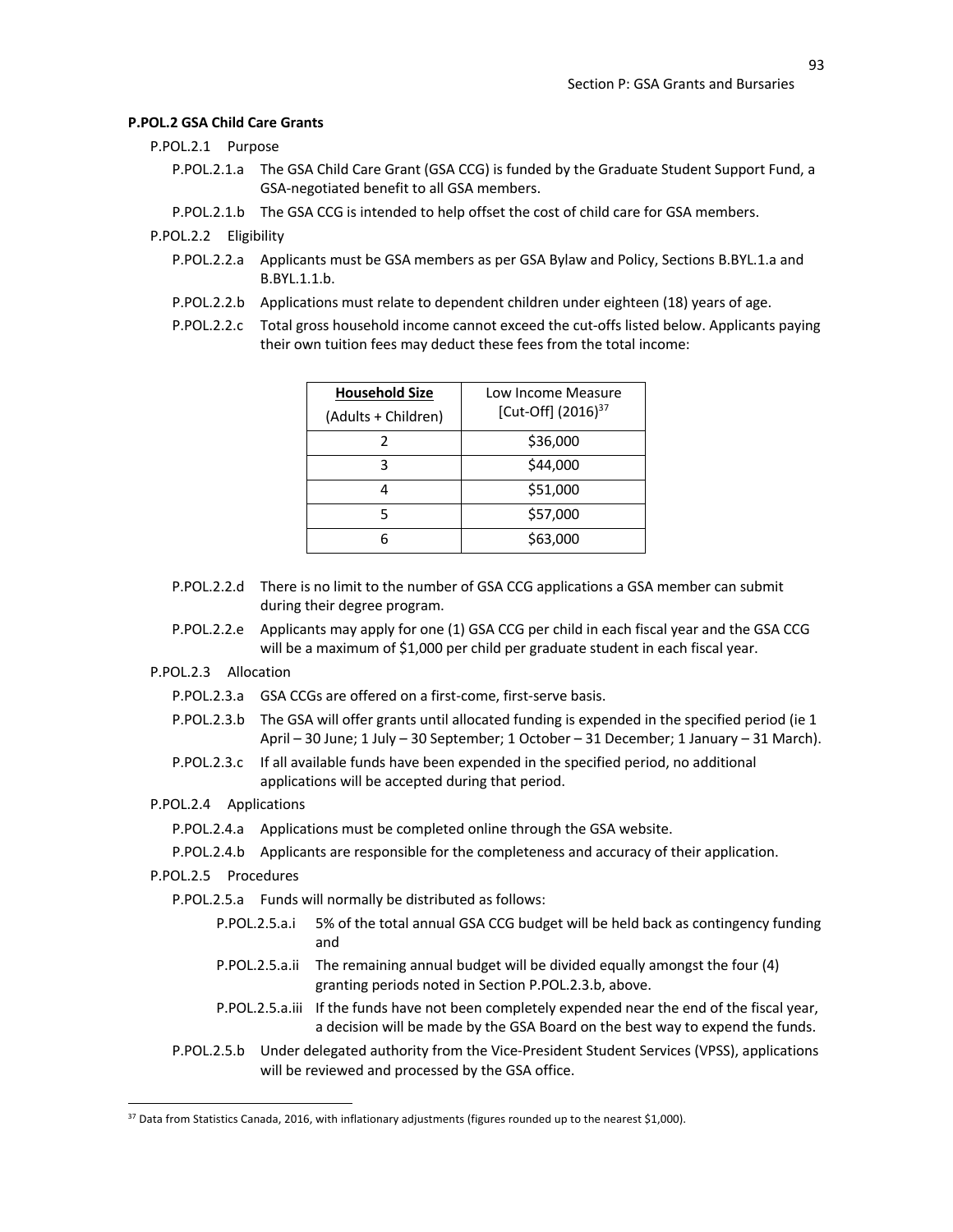- P.POL.2.5.c Applicants who are ineligible or whose application is incomplete will be contacted by email to provide an opportunity to attempt to resolve the issue.
- P.POL.2.5.d Questions concerning the interpretation of GSA CCG Policy will be decided upon by the VPSS.
- P.POL.2.5.e Applicants will be notified by the GSA by email once processing has been completed and a decision has been made.
- P.POL.2.6 Appeals
	- P.POL.2.6.a Any appeals of denied applications must be received by the VPSS, with a copy to the Executive Director (or delegate) within ten (10) working days from the date on which the denial of the application was issued.
	- P.POL.2.6.b Appeals must state the grounds for the appeal in writing.
	- P.POL.2.6.c Appeals will be heard based on the material submitted by the applicant and any associated response concerning the denial of the application.
	- P.POL.2.6.d Appeals will be heard by a Directly-Elected Officer (DEO), excluding the VPSS, and two (2) GSA Councillors or GSA Council-Elected Officers selected by the President (or other DEO if there is a conflict of interest).
	- P.POL.2.6.e Appeal decisions will normally be made within twenty (20) working days of the receipt of an appeal.
	- P.POL.2.6.f All decisions concerning appeals are final and binding.

#### **P.POL.3 GSA Graduate Student Group Grants**

- P.POL.3.1 Purpose
	- P.POL.3.1.a The GSA Graduate Student Group Grant (GSA GSGG) is provided by the GSA to support the academic activities of graduate student groups by offering modest start-up funds for the formation of new GSA Graduate Student Groups and providing funding to offset the costs of seminars, guest lecturers, colloquia, or other academic events.
- P.POL.3.2 Eligibility
	- P.POL.3.2.a Groups must be registered as a GSA group through Student Group Services (SGS).
	- P.POL.3.2.b GSA GSGG Event Funding
		- P.POL.3.2.b.i GSA GSGG applications for event funding require confirmation of the Department Chair (or delegate) or the University Administrator of the non-departmental unit the group is affiliated with attesting that the event for which the funding is requested is academic in nature and that they support the event.
		- P.POL.3.2.b.ii GSA GSGG applications for event funding can be submitted at any point in the funding periods specified below in which the proposed event will take place, provided they are submitted before the event has occurred (as determined from the date the application is received). Applications received after the event has occurred will not be eligible.
		- P.POL.3.2.b.iii There is no limit to the number of GSA GSGG applications for event funding that can be submitted within the fiscal year but a maximum of one (1) application may be submitted per event.
		- P.POL.3.2.b.iv GSA GSGG event funding will be awarded only for allowable expenses, using the University's regulations on allowable expenses as a guideline (University of Alberta Policies and Procedures Online, Hospitality, Working Sessions/Meetings and University Employee Functions Procedure).
	- P.POL.3.2.c GSA GSGG Start-Up Funding
		- P.POL.3.2.c.i GSA GSGG applications for start-up funding requires confirmation of the Department Chair (or delegate) or the University Administrator of the nondepartmental unit the group is affiliated with attesting that the new GSA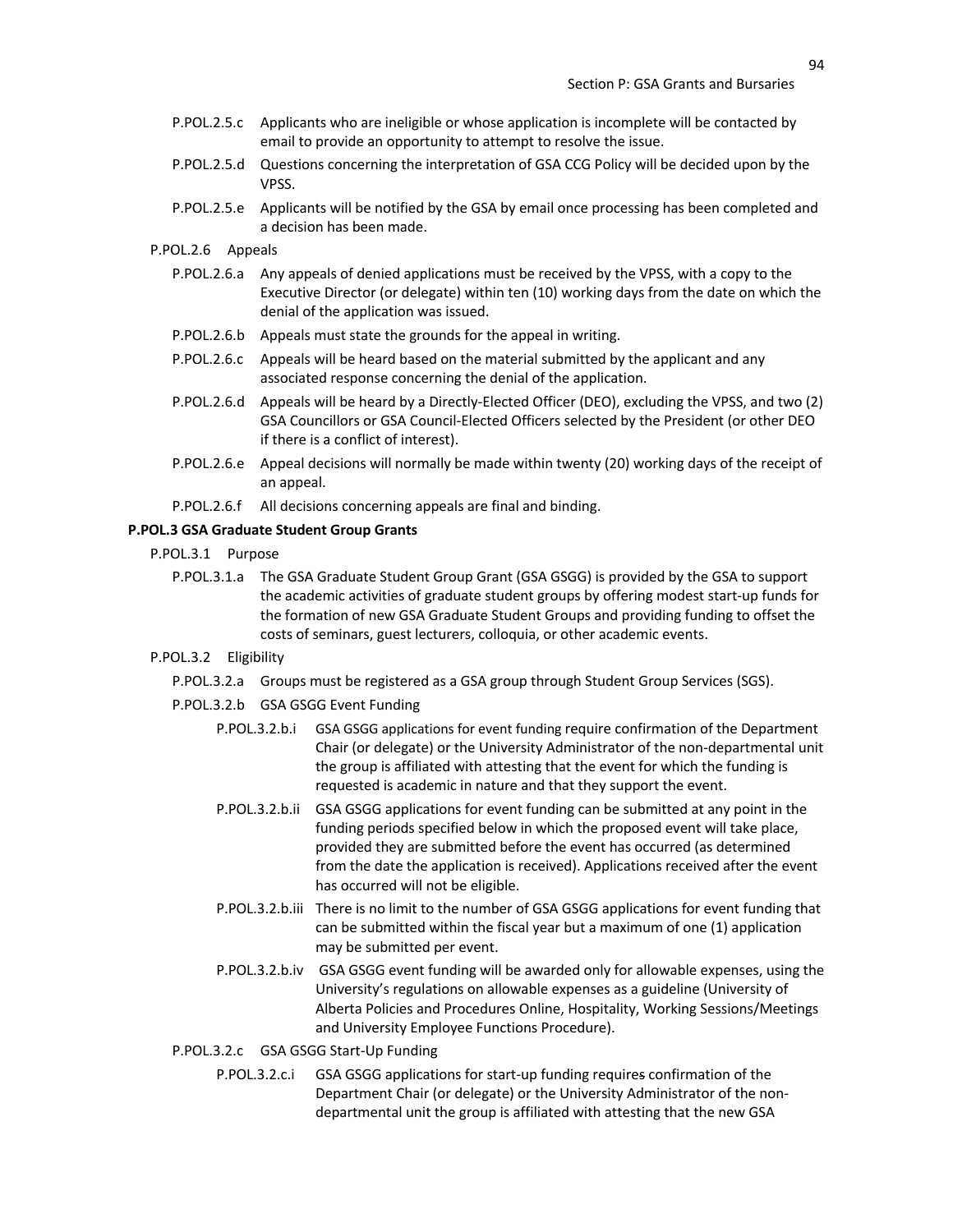Graduate Student Groups for which start-up funding is requested is academic in nature.

- P.POL.3.2.c.ii GSA Graduate Student Groups are only eligible to receive start-up funds once.
- P.POL.3.3 Allocation
	- P.POL.3.3.a GSA GSGGs are offered on a first-come, first-serve basis.
	- P.POL.3.3.b The GSA will offer awards (both start-up funds and event funding) until allocated funding is expended in the specified period (ie 1 April – 30 June; 1 July – 30 September; 1 October – 31 December; 1 January – 31 March).
	- P.POL.3.3.c If all available funds have been expended in the specified period, no additional applications will be accepted during that period.
	- P.POL.3.3.d Funding for events will be allocated at 100% of shortfall up to a maximum of \$1,500 per group per fiscal year.
	- P.POL.3.3.e Start-up funds will be allocated to a maximum of \$250 per group.
- P.POL.3.4 Applications
	- P.POL.3.4.a Applications must be completed online through the GSA website.
	- P.POL.3.4.b Applicants are responsible for the completeness and accuracy of their applications.
- P.POL.3.5 Procedures
	- P.POL.3.5.a Funds will normally be distributed as follows:
		- P.POL.3.5.a.i 5% of the total annual GSA GSGG budget will be held back as contingency funding and
		- P.POL.3.5.a.ii The remaining annual budget will be divided equally amongst the four (4) granting periods noted in Section P.POL.3.3.b, above.
		- P.POL.3.5.a.iii If the funds have not been completely expended near the end of the fiscal year, a decision will be made by the GSA Board on the best way to expend the funds.
	- P.POL.3.5.b Under delegated authority from the Vice-President Student Services (VPSS), applications will be reviewed and processed by the GSA office.
	- P.POL.3.5.c Applicants who are ineligible or whose application is incomplete will be contacted by email to provide an opportunity to attempt to resolve the issue.
	- P.POL.3.5.d Questions concerning the interpretation of GSA GSGG Policy will be decided upon by the VPSS.
	- P.POL.3.5.e Applicants will be notified by the GSA by email once processing has been completed and a decision has been made.
- P.POL.3.6 Appeals
	- P.POL.3.6.a Any appeals of denied applications must be received by the VPSS, with a copy to the Executive Director (or delegate) within ten (10) working days from the date on which the denial of the application was issued.
	- P.POL.3.6.b Appeals must state the grounds for the appeal in writing.
	- P.POL.3.6.c Appeals will be heard based on the material submitted by the applicant and any associated response concerning the denial of the application.
	- P.POL.3.6.d Appeals will be heard by a Directly-Elected Officer (DEO), excluding the VPSS, and two (2) GSA Councillors or GSA Council-Elected Officers selected by the President (or other DEO if there is a conflict of interest).
	- P.POL.3.6.e Appeal decisions will normally be made within twenty (20) working days of the receipt of an appeal.
	- P.POL.3.6.f All decisions concerning appeals are final and binding.

#### **P.POL.4 GSA Emergency Bursaries**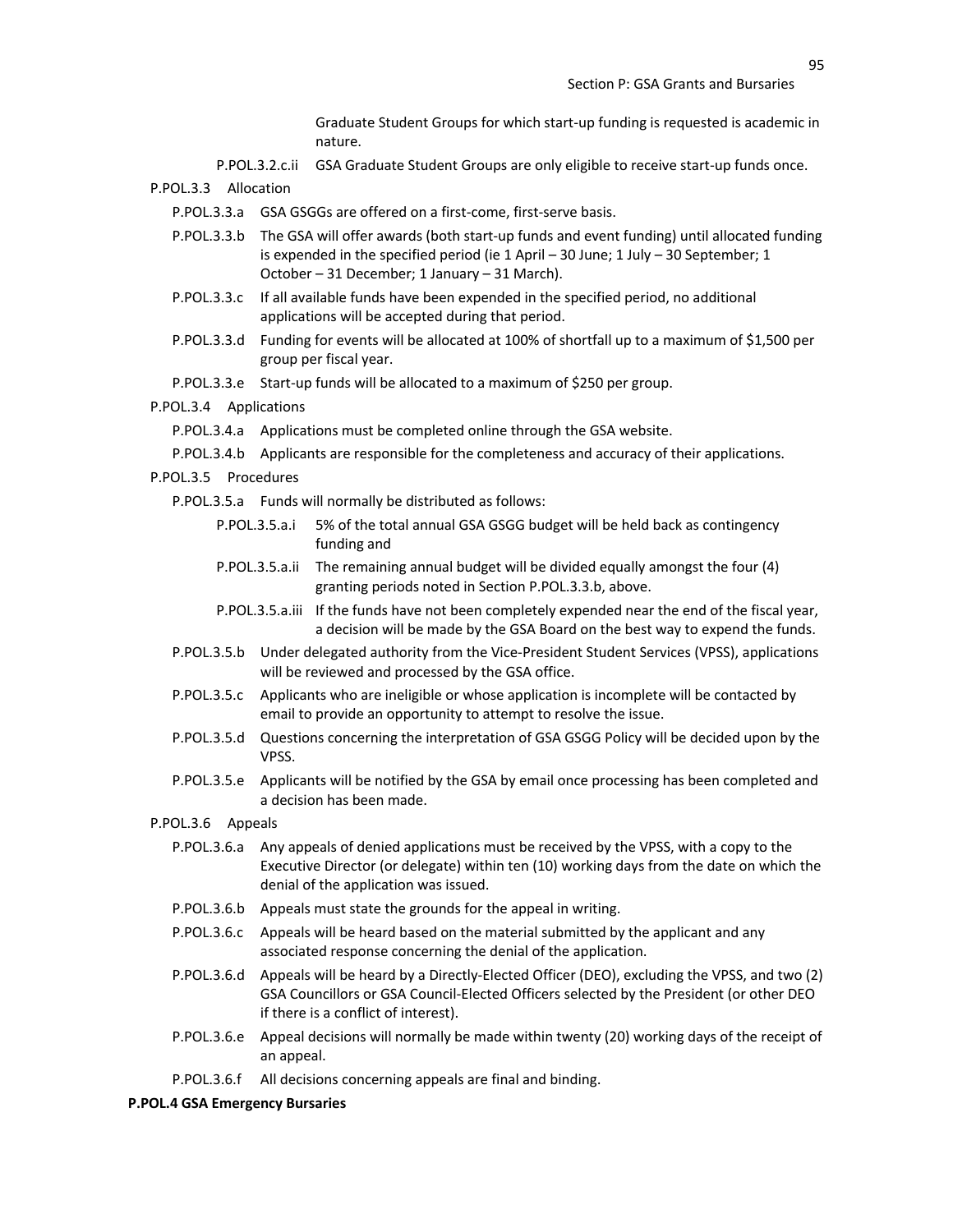| P.POL.4.1 Purpose      |                                                                                                                                                                                                                          |
|------------------------|--------------------------------------------------------------------------------------------------------------------------------------------------------------------------------------------------------------------------|
| P.POL.4.1.a            | The GSA Emergency Bursary (GSA EB) is funded by the Graduate Student Support Fund, a<br>GSA-negotiated benefit to all GSA members.                                                                                       |
| P.POL.4.1.b            | The GSA EB is a non-repayable bursary for GSA members who need assistance due to an<br>unanticipated emergency.                                                                                                          |
| P.POL.4.1.c            | GSA EBs are reviewed and recommended to the GSA by financial aid advisors in the<br>Student Service Centre (SSC), Office of the Registrar.                                                                               |
| P.POL.4.2              | Eligibility                                                                                                                                                                                                              |
| P.POL.4.2.a            | Applicants must be GSA members as per GSA Bylaw and Policy, Sections B.BYL.1.a and<br>B.BYL.1.1.b.                                                                                                                       |
| P.POL.4.2.b            | Applicants must have exhausted all other available funding options before applying for a<br>GSA EB.                                                                                                                      |
| P.POL.4.2.c            | Dental costs will not be funded if the applicant has opted out of the GSA Health and<br>Dental Plan.                                                                                                                     |
| P.POL.4.2.d            | There is no limit to the number of GSA EB applications a GSA member can submit during<br>their degree program. There is a maximum of one (1) GSA EB per fiscal year.                                                     |
| P.POL.4.3              | Allocation                                                                                                                                                                                                               |
|                        | P.POL.4.3.a GSA EBs are offered on an as-needed basis, provided funds are available.                                                                                                                                     |
| P.POL.4.3.b            | If all available funds have been expended in the specified period, no additional<br>applications will be accepted during that period.                                                                                    |
| P.POL.4.3.c            | The maximum amount that will be awarded to a GSA member for a GSA EB is \$4,000.                                                                                                                                         |
| P.POL.4.3.d            | Under exceptional circumstances and upon the recommendation of SSC financial aid<br>advisors, the President (or delegate) may agree to waive the maximum allocation<br>policies or other eligibility criteria.           |
| P.POL.4.4 Applications |                                                                                                                                                                                                                          |
| P.POL.4.4.a            | An applicant must apply through SSC.                                                                                                                                                                                     |
| P.POL.4.4.b            | Applications can be accessed through the GSA website.                                                                                                                                                                    |
| P.POL.4.4.c            | Applicants are responsible for the completeness and accuracy of their applications.                                                                                                                                      |
| P.POL.4.5 Procedures   |                                                                                                                                                                                                                          |
|                        | P.POL.4.5.a Funds will normally be distributed as follows:                                                                                                                                                               |
|                        | P.POL.4.5.a.i<br>5% of the total annual GSA EB budget will be held back as contingency funding<br>and                                                                                                                    |
|                        | If the funds have not been completely expended near the end of the fiscal year,<br>P.POL.4.5.a.ii<br>a decision will be made by the GSA Board on the best way to expend the funds.                                       |
| P.POL.4.5.b            | Under delegated authority from the Vice-President Student Services (VPSS), applications<br>will be reviewed and processed by the GSA office.                                                                             |
| P.POL.4.5.c            | Questions concerning the interpretation of GSA EB Policy will be decided upon by the<br>VPSS.                                                                                                                            |
| P.POL.4.5.d            | SSC financial aid advisors will contact GSA EB recipients via email when a cheque is<br>available for pick up at the GSA office.                                                                                         |
| P.POL.4.6<br>Appeals   |                                                                                                                                                                                                                          |
| P.POL.4.6.a            | Any appeals of denied applications must be received by the VPSS, with a copy to the<br>Executive Director (or delegate) within ten (10) working days from the date on which the<br>denial of the application was issued. |
|                        |                                                                                                                                                                                                                          |

P.POL.4.6.b Appeals must state the grounds for the appeal in writing.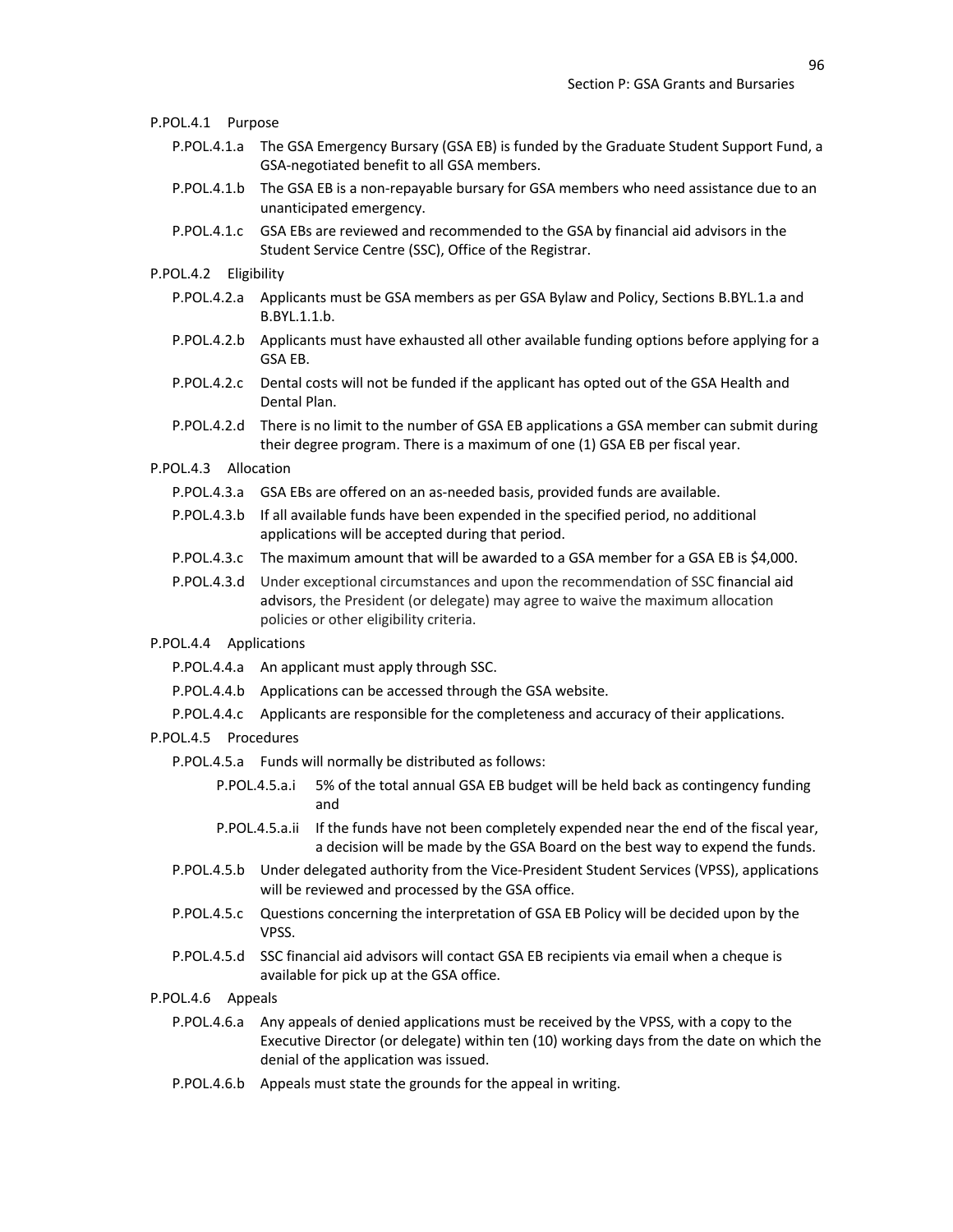- P.POL.4.6.c Appeals will be heard based on the material submitted by the applicant and any associated response concerning the denial of the application.
- P.POL.4.6.d Appeals will be heard by a Directly-Elected Officer (DEO), excluding the VPSS, and two (2) GSA Councillors or GSA Council-Elected Officers selected by the President (or other DEO if there is a conflict of interest).
- P.POL.4.6.e Appeal decisions will normally be made within twenty (20) working days of the receipt of an appeal.
- P.POL.4.6.f All decisions concerning appeals are final and binding.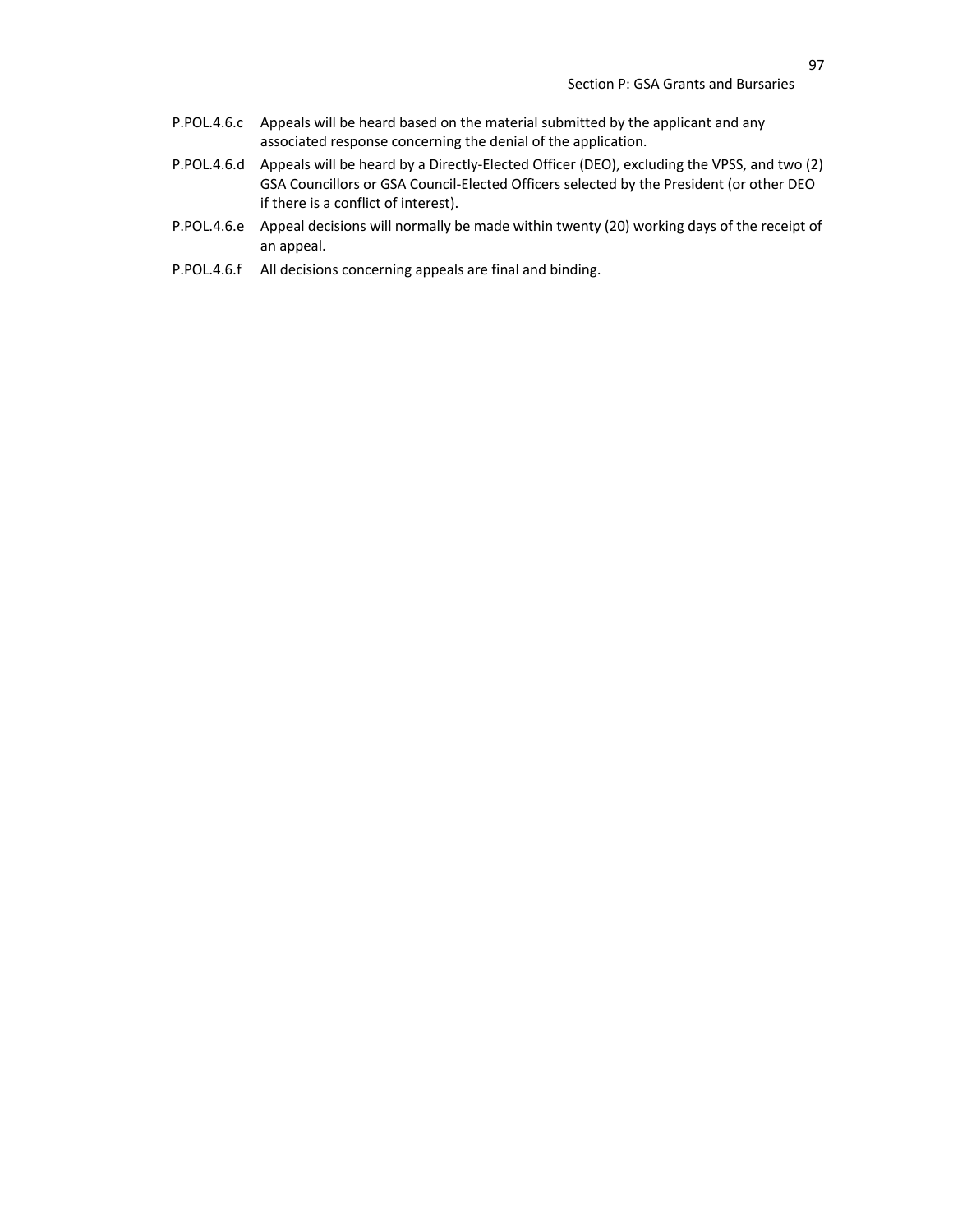# **Section Q: Collective Bargaining**

**Purpose and Scope:** This bylaw and associated policies govern the GSA's collective bargaining on behalf of academicallyemployed graduate students at the University, and govern the compositions and mandates of the GSA Negotiating Team and the GSA Labour Relations Committee

| <b>Definitions</b>                                                              | "Academically-Employed Graduate Student" is defined as any graduate student<br>covered under the terms of the Graduate Student Assistantship Collective<br>Agreement |
|---------------------------------------------------------------------------------|----------------------------------------------------------------------------------------------------------------------------------------------------------------------|
| <b>Other Specifically Related Sections of</b><br><b>GSA Governing Documents</b> | Post-Secondary Learning Act                                                                                                                                          |
|                                                                                 | Labour Relations Code                                                                                                                                                |
| <b>Other Related Documents</b>                                                  | Graduate Student Assistantship Collective Agreement                                                                                                                  |

# **GSA Bylaw: Collective Bargaining38**

## **Q.BYL.1 General**

- Q.BYL.1.1 As per the *Post-Secondary Learning Act*, section 95(2)(f.1), the GSA will act upon the wishes of academically-employed graduate students in collective bargaining.
- Q.BYL.1.2 In preparation for collective bargaining, the Vice-President Labour will hold consultation sessions with academically-employed graduate students to solicit feedback on priorities to consider in the development of a bargaining mandate.
- Q.BYL.1.3 Academically-employed graduate students will vote electronically on a proposed bargaining mandate as drafted by the GSA Labour Relations Committee. The vote will be decided by a simple majority of those who voted.

# **Q.BYL.2 Ratification Vote**

- Q.BYL.2.1 Academically-employed graduate students will vote electronically on the provisions of any negotiated collective agreement. The vote will be decided by a simple majority of those who voted.
- Q.BYL.2.2 Given that the majority of graduate students are not employed under the Collective Agreement in the Spring or Summer terms, a ratification vote will not occur between 30 April and 15 September. If a settlement is negotiated after 30 April, the ratification vote will be postponed until after 15 September. The voting period will last at least forty-eight (48) hours and no more than five (5) days.

# **Q.BYL.3 Strike Vote**

Q.BYL.3.1 Academically-employed graduate students falling within the definition of section 76(5)(a) of the *Labour Relations Code* will vote electronically on any strike action, subject to Labour Relations Board approval of the voting process. The vote will be decided by a simple majority of those who voted.

# **Q.BYL.4 Union Dues**

Q.BYL.4.1 The GSA may collect union dues from academically-employed graduate students (distinct from the GSA membership fee) in an amount approved via electronic vote of academically-employed graduate students. The vote will be decided by a simple majority of those who voted.

<sup>&</sup>lt;sup>38</sup> Approved by GSA Council on 18 June 2018. Amended by GSA Council on 19 July 2021.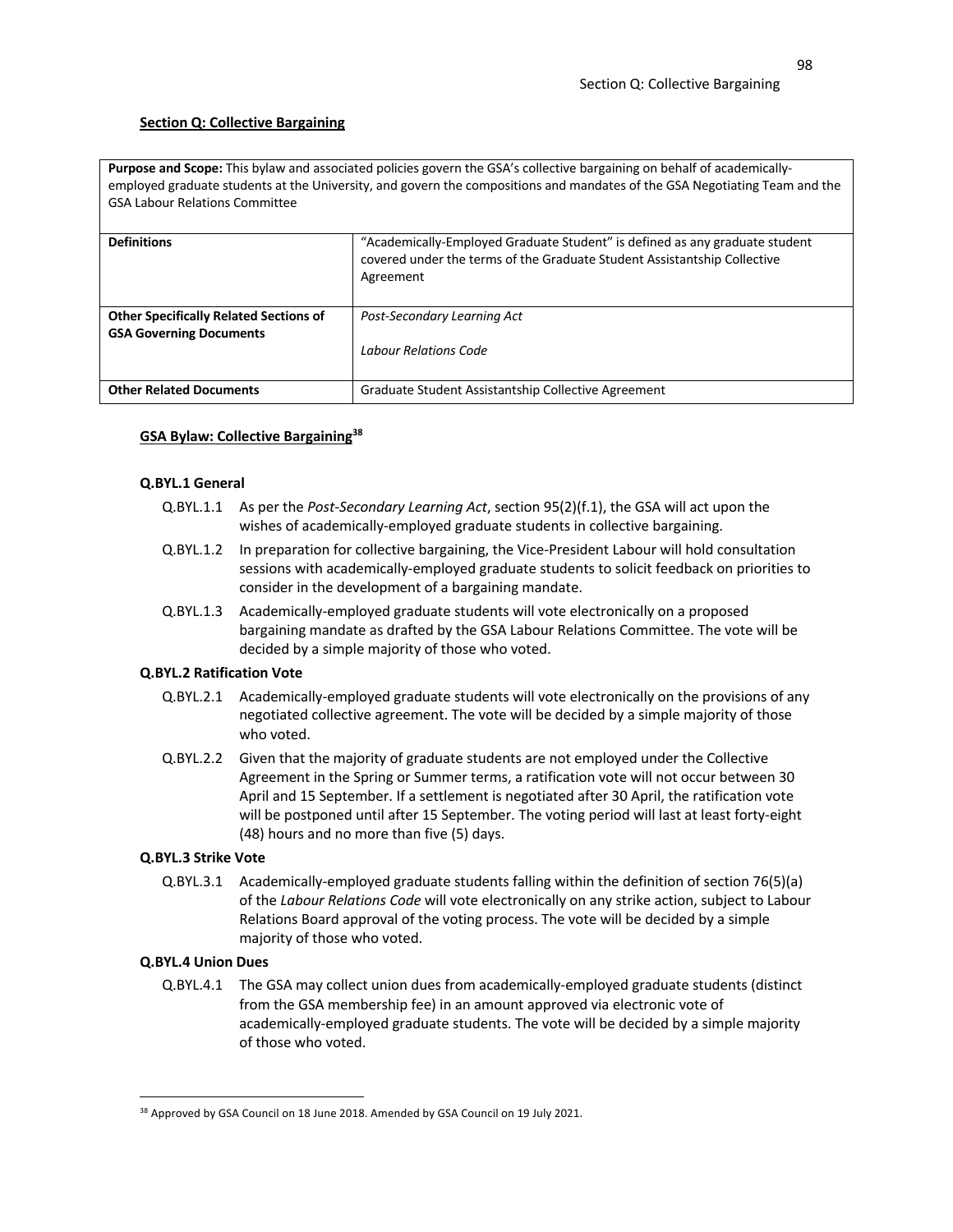- Q.BYL.4.2 Any changes to union dues must be approved as per the process outlined above in Section Q.BYL.4.1.
- Q.BYL.4.3 Union dues collected will be held in a restricted GSA Labour Union Fund and used solely to support the GSA's activities pursuant to the *Labour Relations Code* on behalf of academically-employed graduated students, including collective bargaining and representation of academically-employed graduate students. Union dues may be supplemented by operating funds as needed and if provided for in the GSA's annual operating and capital budget as approved by GSA Council. The GSA will not use any amount of the union dues for purposes other than those described in GSA Bylaw and Policy, Section Q.BYL.4.3.
- Q.BYL.4.4 Utilization and associated reporting of collected union dues will be done in compliance with the provisions of the *Labour Relations Code* and other applicable legislation.

## **Q.BYL.5 Reporting to Academically-Employed Graduate Students**

Q.BYL.5.1 Academically-employed graduate students will receive reports electronically on the progress of bargaining.

#### **Q.BYL.6 Faculty Stewards**

- Q.BYL.6.1 Faculty stewards represent academically-employed graduate students in each faculty that has academically-employed graduate students.
- Q.BYL.6.2 Specific responsibilities of faculty stewards are outlined in GSA Policy.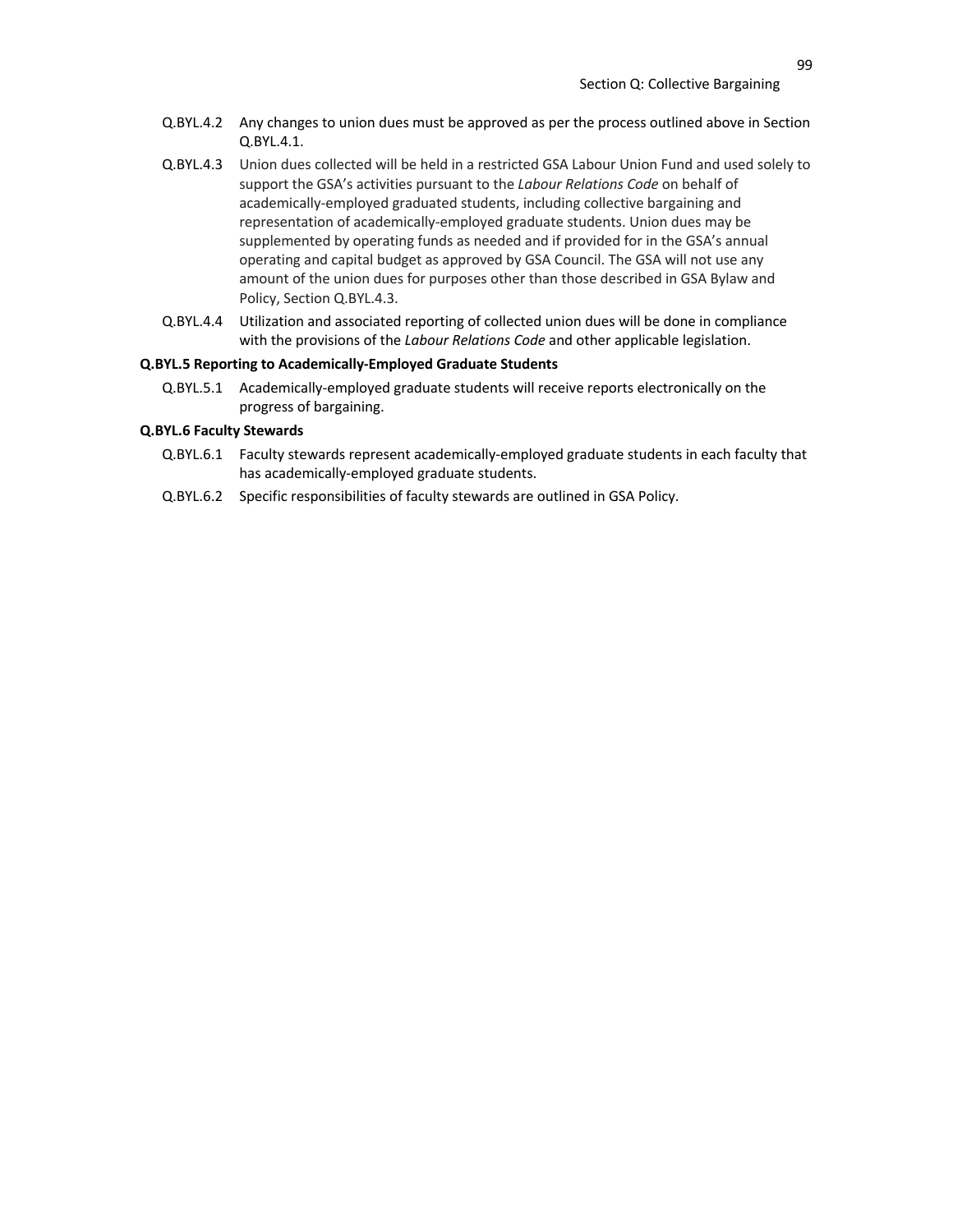100

# **GSA Policy: Collective Bargaining39**

## **Q.POL.7 Faculty Stewards**

Q.POL.7.1 Appointment and Training

- Q.POL.7.1.a Faculty stewards representing academically-employed graduate students in each faculty that provides such employment will be appointed by the GSA Labour Relations Committee (GSA LRC) following solicitation of expressions of interest among academically-employed graduate students in a given faculty and review by the GSA LRC.
- Q.POL.7.1.b Faculty stewards must be current GSA members, and academically-employed graduate students at the time of appointment.
- Q.POL.7.1.c Once appointed, there is no term limit on service as a faculty steward and faculty stewards will notify the GSA LRC if they intend to resign from their position(s).
- Q.POL.7.1.d Faculty stewards will receive training from the GSA LRC.
- Q.POL.7.1.e Concerns or complaints regarding the conduct of faculty stewards will be addressed to the Vice-President Labour (VPL), who will consult with the GSA LRC concerning resolution. The GSA LRC, by a majority vote, may remove a faculty steward.

# Q.POL.7.2 Duties

- Q.POL.7.2.a Faculty stewards represent academically-employed graduate students within faculties through:
	- Q.POL.7.2.a.i Advising academically-employed graduate students and answering questions from them related to compliance with and interpretation of the CA,
	- Q.POL.7.2.a.ii Working towards informal resolution of disputes where appropriate,
	- Q.POL.7.2.a.iii Bringing forward complaints, grievances, and conflicts to the VPL,
	- Q.POL.7.2.a.iv Attending disciplinary meetings with academically-employed graduate students when requested by the VPL and the academically-employed graduate student,
	- Q.POL.7.2.a.v Providing information and education about the GSA's role as a union,
	- Q.POL.7.2.a.vi Creating a union presence within faculties,
	- Q.POL.7.2.a.vii Mobilizing academically-employed graduate students to support the bargaining and ratification processes, and other activities, and
	- Q.POL.7.2.a.viii Other duties as assigned by the VPL and GSA LRC.
- Q.POL.7.3 In representing academically-employed graduate students, faculty stewards will consult with the VPL to ensure compliance with the CA and other applicable legislation.
- Q.POL.7.4 Faculty stewards, if not already serving, serve on the GSA LRC as non-voting members.

## **Q.POL.8 GSA Negotiating Team**

Q.POL.8.1 Composition

- Q.POL.8.1.a The Vice-President Labour (VPL), as chief negotiator.
- Q.POL.8.1.b Upon the recommendation of the VPL, and as a precursor to the commencement of collective bargaining, the GSA Labour Relations Committee (GSA LRC) will select members of the GSA Negotiating Team (GSA NT).
- Q.POL.8.1.c The GSA NT will be supported by the Executive Director (or delegate).
- Q.POL.8.2 Mandate

<sup>&</sup>lt;sup>39</sup> Approved by GSA Council on 18 June 2018. Amended by GSA Council on 19 July 2021.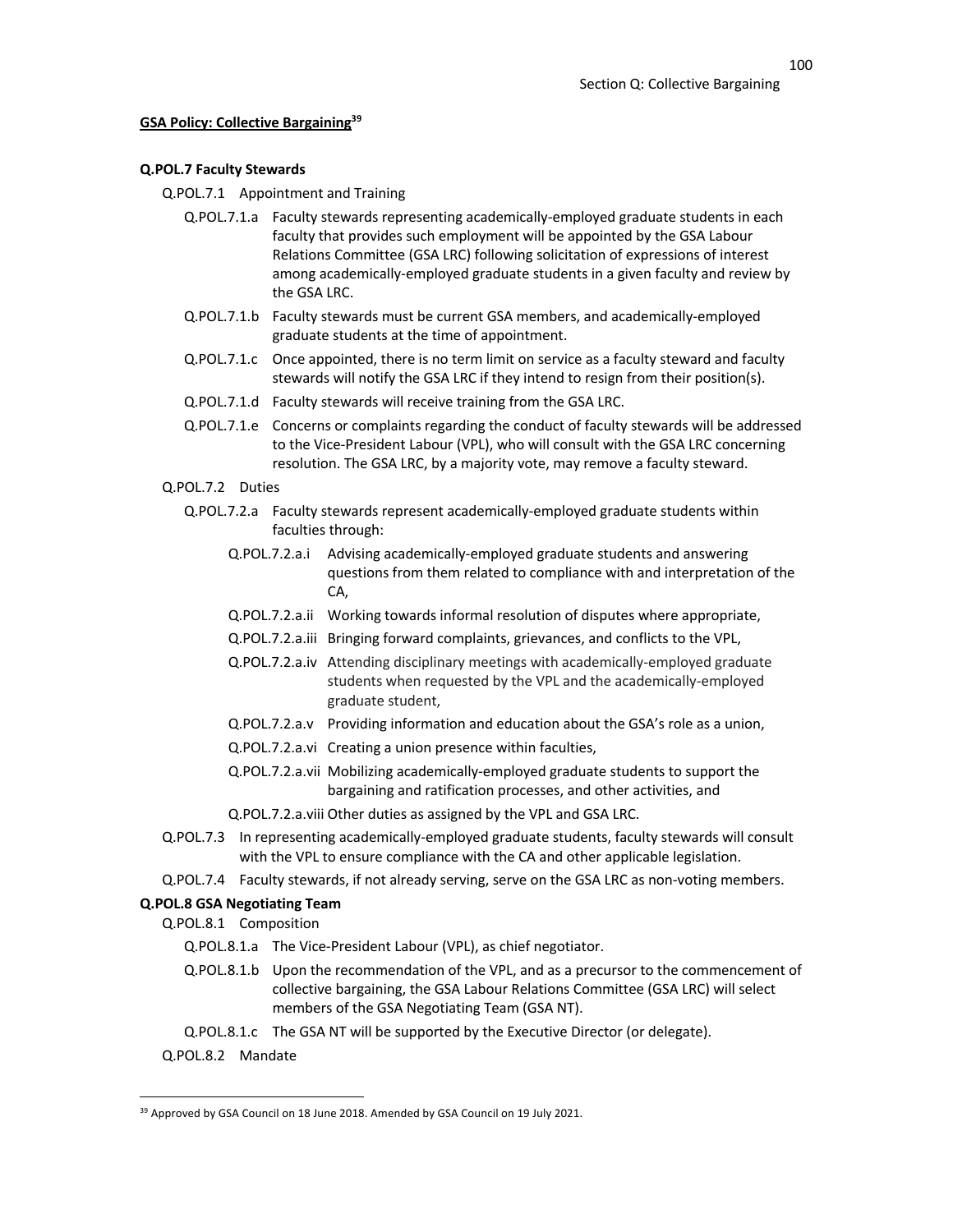- Q.POL.8.2.a The GSA NT will prepare the Opening Position to be submitted to the University.
	- Q.POL.8.2.a.i In formulating the Opening Position, the GSA NT will include the proposed bargaining mandate previously voted on by academically-employed graduate students.
- Q.POL.8.2.b The GSA NT will report to the GSA Board and the GSA LRC, and electronically to academically-employed graduate students on the bargaining process.
- Q.POL.8.2.c The GSA NT will negotiate and regularly review an Essential Services Agreement with the University.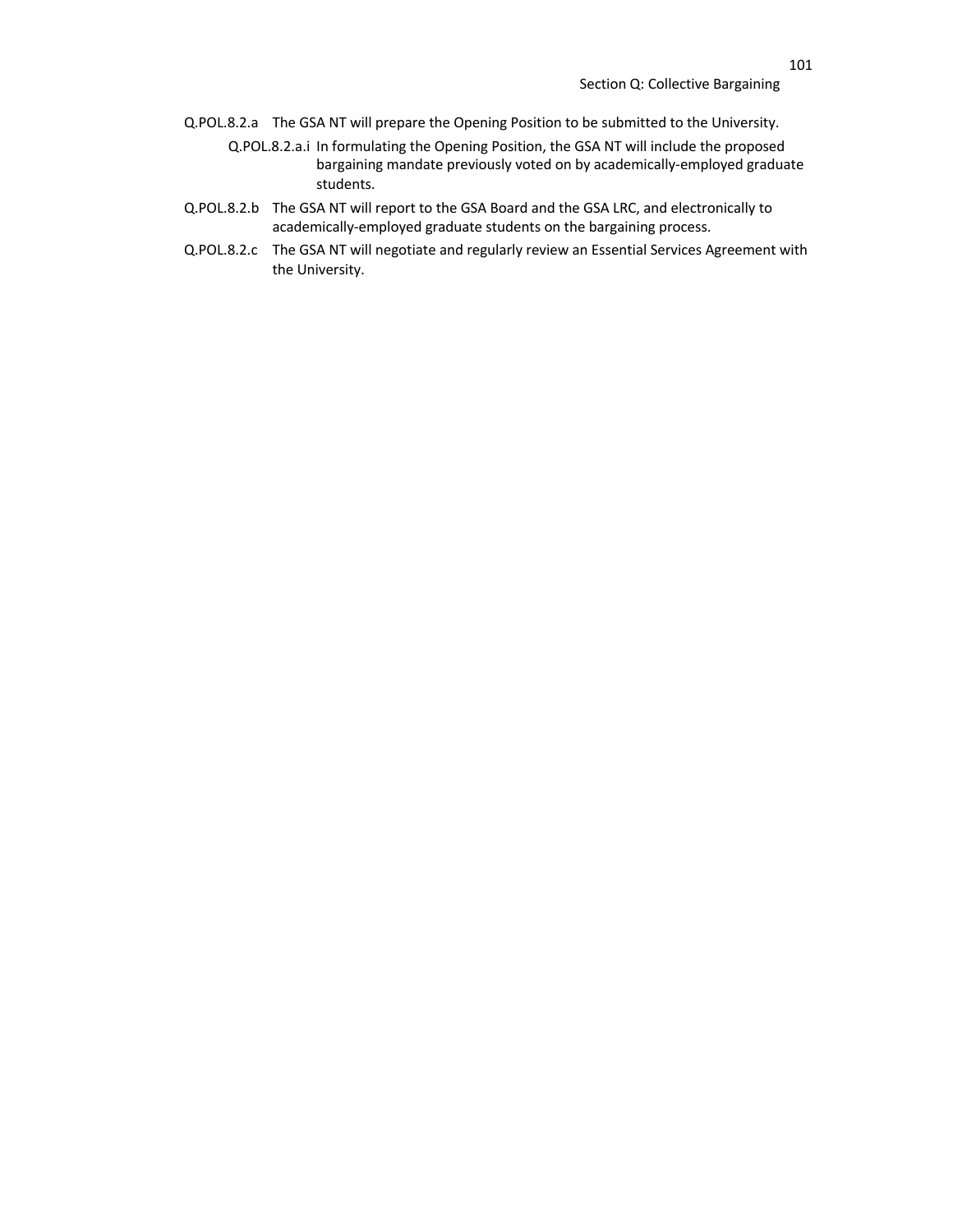## **GSA Policy: GSA Standing Committees, GSA Labour Relations Committee40**

#### **Q.POL.9 GSA Labour Relations Committee**

- Q.POL.9.1 Composition
	- Q.POL.9.1.a The Vice-President Labour (VPL), as Chair.
	- Q.POL.9.1.b A minimum of seven (7) and up to nine (9) voting members who are academicallyemployed graduate students at the time of their election. To ensure a diversity of viewpoints, no more than one (1) member will be from a given department. Members of the GSA Labour Relations Committee (GSA LRC) will be elected by a simple majority of academically-employed graduate students who voted.
	- Q.POL.9.1.c Faculty stewards not already serving as non-voting members.
	- Q.POL.9.1.d One (1) member will be elected by the GSA LRC to serve as Vice-Chair for the duration of their term on the GSA LRC or until they resign from their position.
- Q.POL.9.2 Mandate
	- Q.POL.9.2.a Advise the VPL with respect to educating academically-employed graduate students on the Collective Agreement (CA).
	- Q.POL.9.2.b Appoint and provide training to faculty stewards.
	- Q.POL.9.2.c Review the CA based on feedback received from academically-employed graduate students and develop a proposed bargaining mandate.
	- Q.POL.9.2.d As a precursor to the commencement of collective bargaining, and upon the recommendation of the VPL, select members of the GSA Negotiating Team.
	- Q.POL.9.2.e Make recommendations to GSA Council with respect to GSA Bylaw and Policy on collective bargaining, following consultation with academically-employed graduate students.
- Q.POL.9.3 Meetings
	- Q.POL.9.3.a Quorum is five (5) voting members including either the Chair or Vice-Chair.
	- Q.POL.9.3.b The GSA LRC will meet at least twice a year and will report electronically on these meetings to academically-employed graduate students, and to GSA Council for information.

<sup>40</sup> Approved by the Extraordinary General Meeting on 11 January 2010. Amended by GSA Council on 18 June 2018 and 19 July 2021. Editorial revisions made by the GSA Governance Committee on 16 March 2020.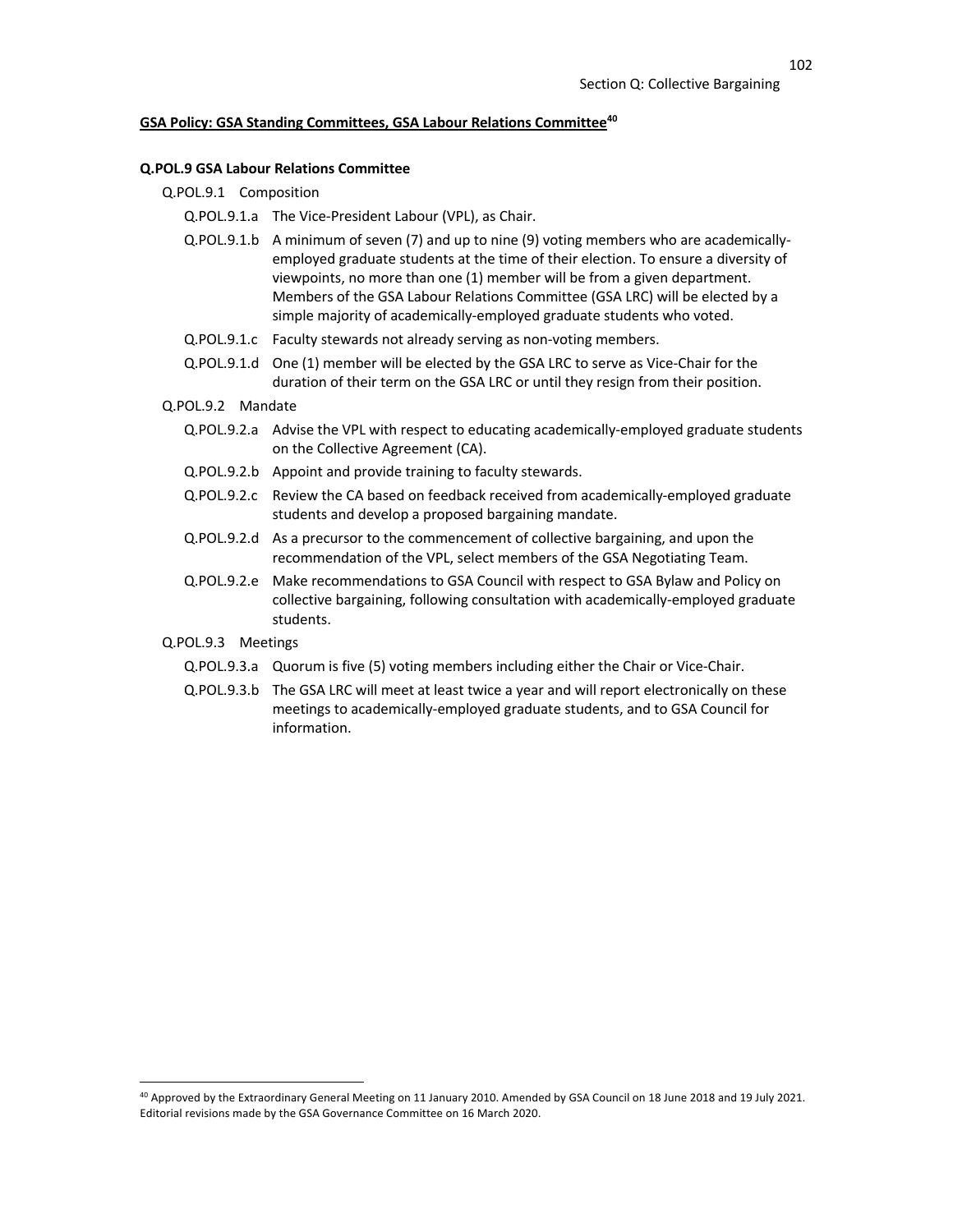## **GSA Bylaw Revision Dates**

16 July 2001 13 June 2005

11 July 2005

11 January 2010

19 July 2010

16 August 2010

15 November 2010

13 December 2010

17 January 2011

14 February 2011

14 March 2011

28 March 2011

27 June 2011

25 July 2011

26 March 2012

16 April 2012

14 May 2012

11 June 2012

21 May 2013 (Editorial Changes – GSA Governance Committee)

9 August 2013 (Editorial Changes – GSA Governance Committee)

21 October 2013

18 November 2013

20 January 2014

21 January 2014 (Editorial Changes – GSA Governance Committee, Chair and Vice-Chair under delegated authority from the GSA Governance Committee)

23 January 2014 (Editorial Changes – GSA Governance Committee, Chair and Vice-Chair under delegated authority from the GSA Governance Committee)

4 February 2014 (Editorial Changes – GSA Governance Committee, Chair and Vice-Chair under delegated authority from the GSA Governance Committee)

13 March 2014 (Editorial Changes – Governance Committee, Chair and Vice-Chair under delegated authority from the GSA Governance Committee)

17 November 2014

5 May 2015 (Editorial Changes – GSA Governance Committee)

28 May 2015 (Editorial Changes – GSA Governance Committee)

25 June 2015

12 July 2015 (Editorial Changes – GSA Governance Committee)

24 July 2015 (Editorial Changes – GSA Governance Committee, Chair and Vice-Chair under delegated authority from the GSA Governance Committee)

21 September 2015

18 July 2016

24 October 2016

31 October 2016 (Editorial Changes – GSA Governance Committee)

23 January 2017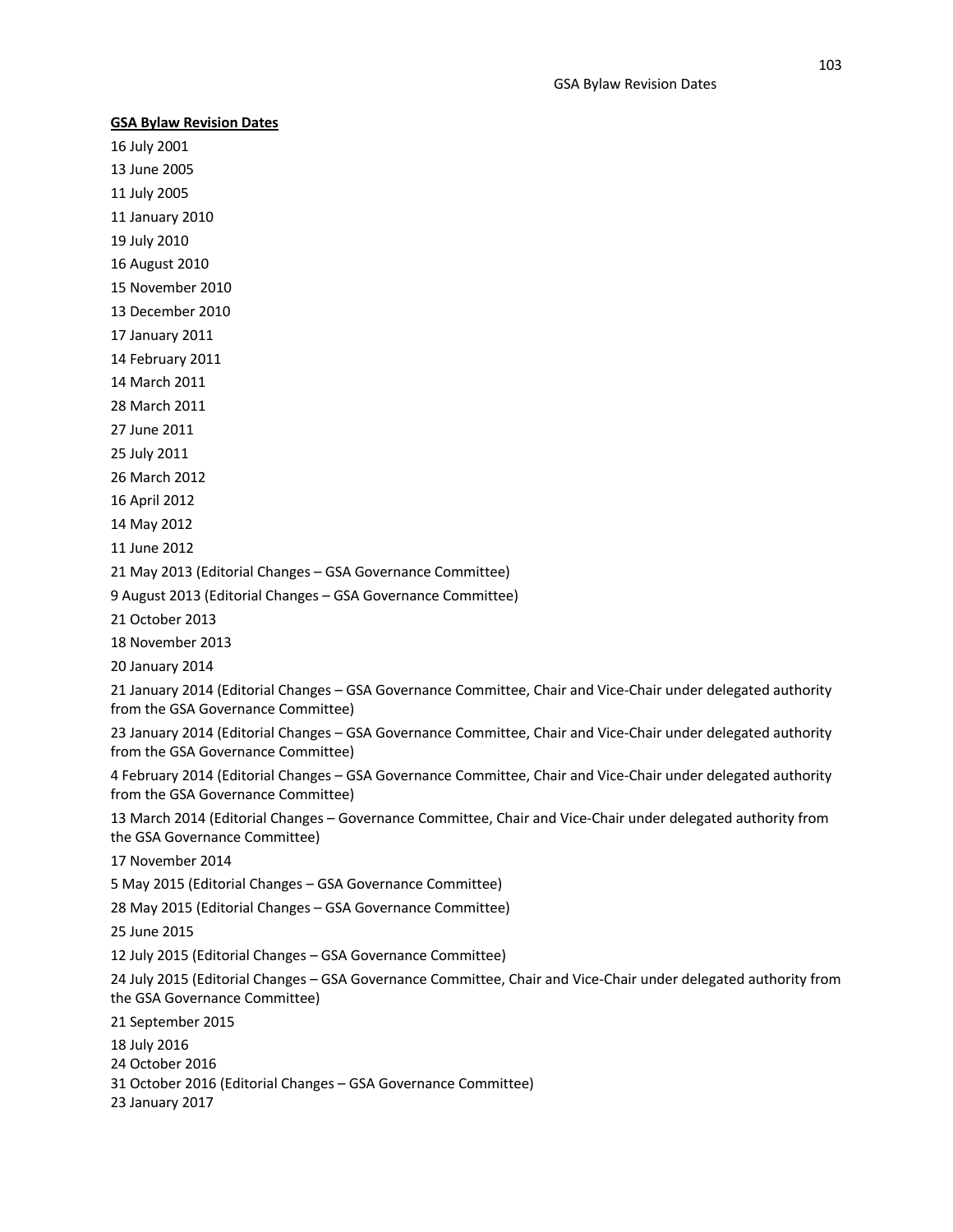15 May 2017 6 October 2017 (Editorial Changes – GSA Governance Committee) 20 November 2017 12 February 2018 (Editorial Changes – GSA Governance Committee) 18 June 2018 15 October 2018 19 November 2018 27 November 2018 (Editorial Changes – GSA Governance Committee) 28 January 2019 15 April 2019 9 August 2019 (Editorial Changes – GSA Governance Committee) 28 October 2019 20 April 2020 16 November 2020 19 July 2021 18 October 2021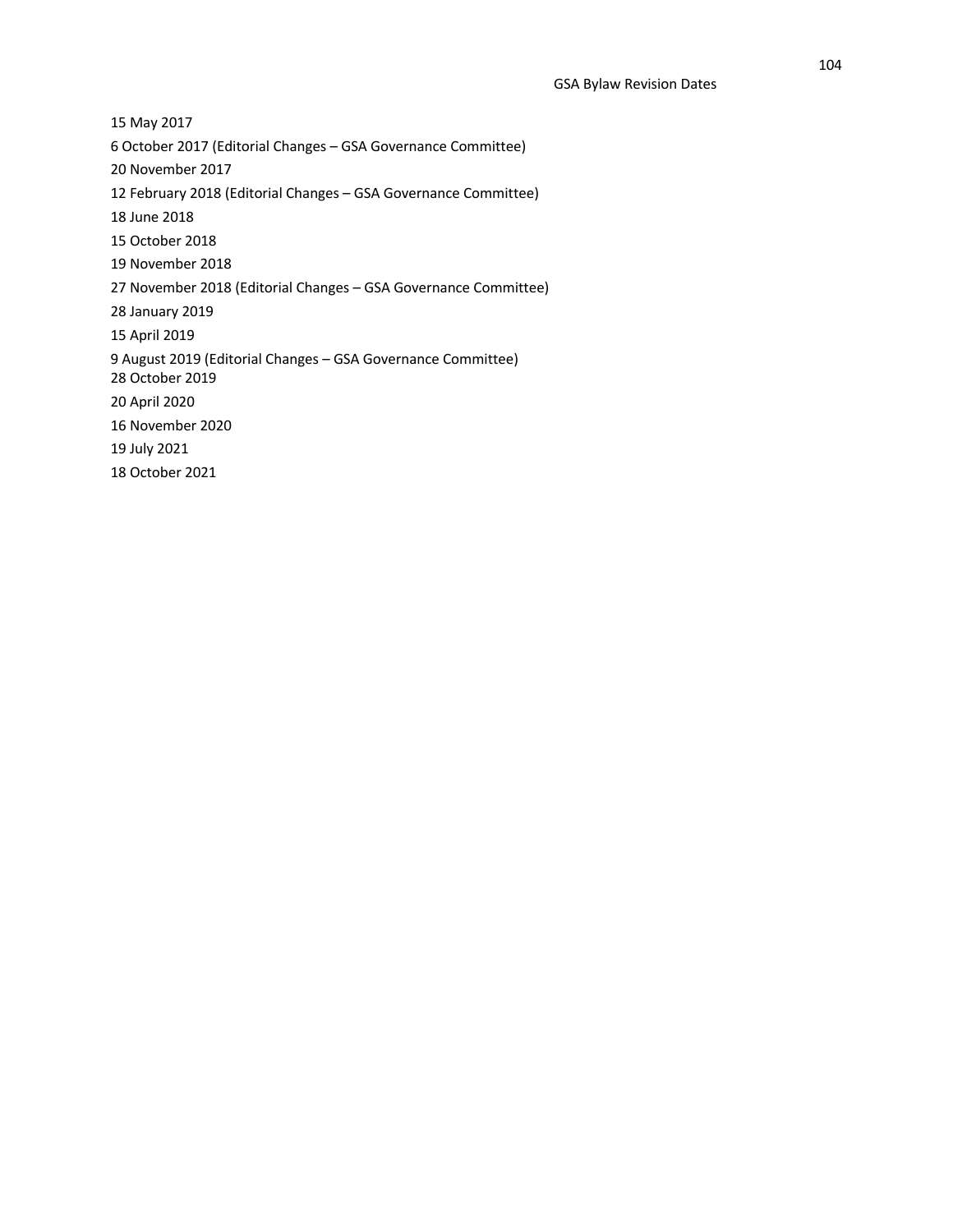# **GSA Policy Revision Dates**

15 January 2007

19 November 2007

8 September 2008

17 October 2008

17 November 2008

9 February 2009

20 April 2009

11 May 2009

17 August 2009

14 December 2009

17 May 2010

13 December 2010

17 January 2011

14 March 2011

16 May 2011

25 July 2011

22 August 2011

21 December 2011

26 March 2012

10 December 2012

11 February 2013

19 March 2013 (Editorial Changes – GSA Governance Committee)

8 April 2013

21 May 2013 (Editorial Changes – GSA Governance Committee)

9 August 2013 (Editorial Changes – GSA Governance Committee)

21 October 2013

9 January 2013 (Editorial Changes – GSA Governance Committee)

20 January 2014

21 January 2014 (Editorial Changes – GSA Governance Committee)

21 January 2014 (Editorial Changes – GSA Governance Committee, Chair and Vice-Chair under delegated authority from the GSA Governance Committee)

23 January 2014 (Editorial Changes – GSA Governance Committee, Chair and Vice-Chair under delegated authority from the GSA Governance Committee)

29 January 2014 (Editorial Changes – GSA Governance Committee)

4 February 2014 (Editorial Changes – GSA Governance Committee, Chair and Vice-Chair under delegated authority from the GSA Governance Committee)

24 February 2014

14 April 2014

26 June 2014 (Editorial Changes – GSA Governance Committee, Chair and Vice-Chair under delegated authority from the GSA Governance Committee)

23 October 2014 (Editorial Changes – GSA Governance Committee, Chair and Vice-Chair under delegated authority from the GSA Governance Committee)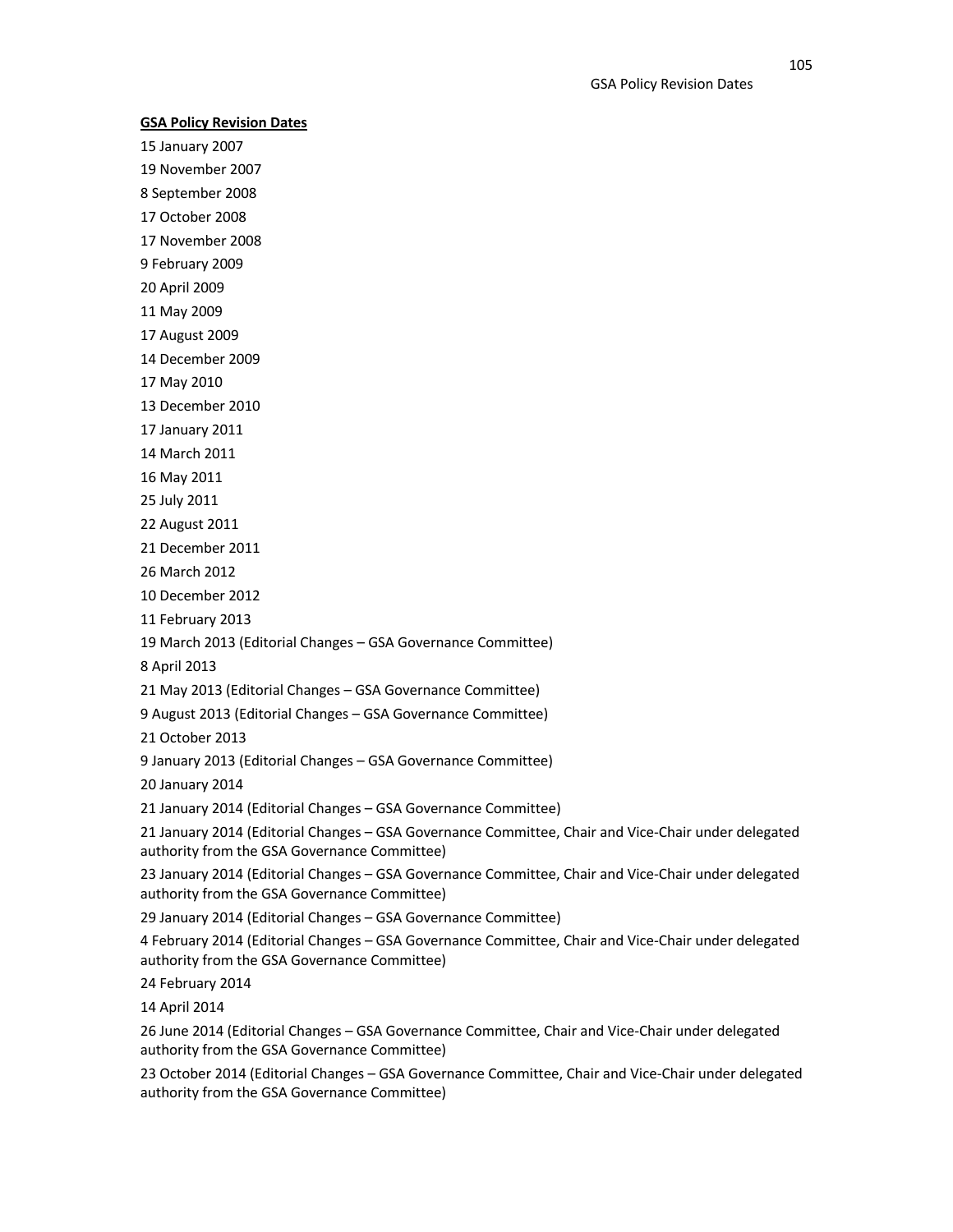4 November 2014 (Editorial Changes – GSA Governance Committee, Chair and Vice-Chair under delegated authority from the GSA Governance Committee)

17 November 2014

8 December 2014

17 December 2014 (Editorial Changes – GSA Governance Committee, Chair and Vice-Chair under delegated authority from the GSA Governance Committee)

15 January 2015 (Editorial Changes – GSA Governance Committee, (Chair and Vice-Chair under delegated authority from the GSA Governance Committee)

16 January 2015 (Editorial Changes – GSA Governance Committee)

21 January 2015 (notes from GSA Management (not part of GSA Policy) added with approval from the Chair and Vice-Chair of the GSA Governance Committee for information and clarification)

24 February 2015 (Editorial Changes – GSA Governance Committee, Chair and Vice-Chair under delegated authority from the GSA Governance Committee)

27 February 2015 (Editorial Changes – GSA Governance Committee)

27 March 2015 (Editorial Changes – GSA Governance Committee, Chair and Vice-Chair under delegated authority from the GSA Governance Committee)

30 March 2015 (Editorial Changes – GSA Governance Committee, Chair and Vice-Chair under delegated authority from the GSA Governance Committee)

25 May 2015

28 May 2015 (Editorial Changes – GSA Governance Committee)

20 July 2015

24 July 2015 (Editorial Changes – GSA Governance Committee, Chair and Vice-Chair under delegated authority from the GSA Governance Committee)

10 August 2015 (Editorial Changes – GSA Governance Committee, Chair and Vice-Chair under delegated authority from the GSA Governance Committee)

21 September 2015

23 November 2015

18 January 2016

22 February 2016

18 July 2016

22 August 2016 (Editorial Changes – GSA Governance Committee)

31 October 2016 (Editorial Changes – GSA Governance Committee)

21 November 2016

23 January 2017

23 February 2017 (Editorial Changes – GSA Governance Committee)

20 March 2017

5 April 2017 (Editorial Changes – GSA Governance Committee)

15 May 2017

12 June 2017 (Editorial Changes – GSA Governance Committee)

15 August 2017 (Editorial Changes – GSA Governance Committee)

18 September 2017

6 October 2017 (Editorial Changes – GSA Governance Committee)

20 November 2017